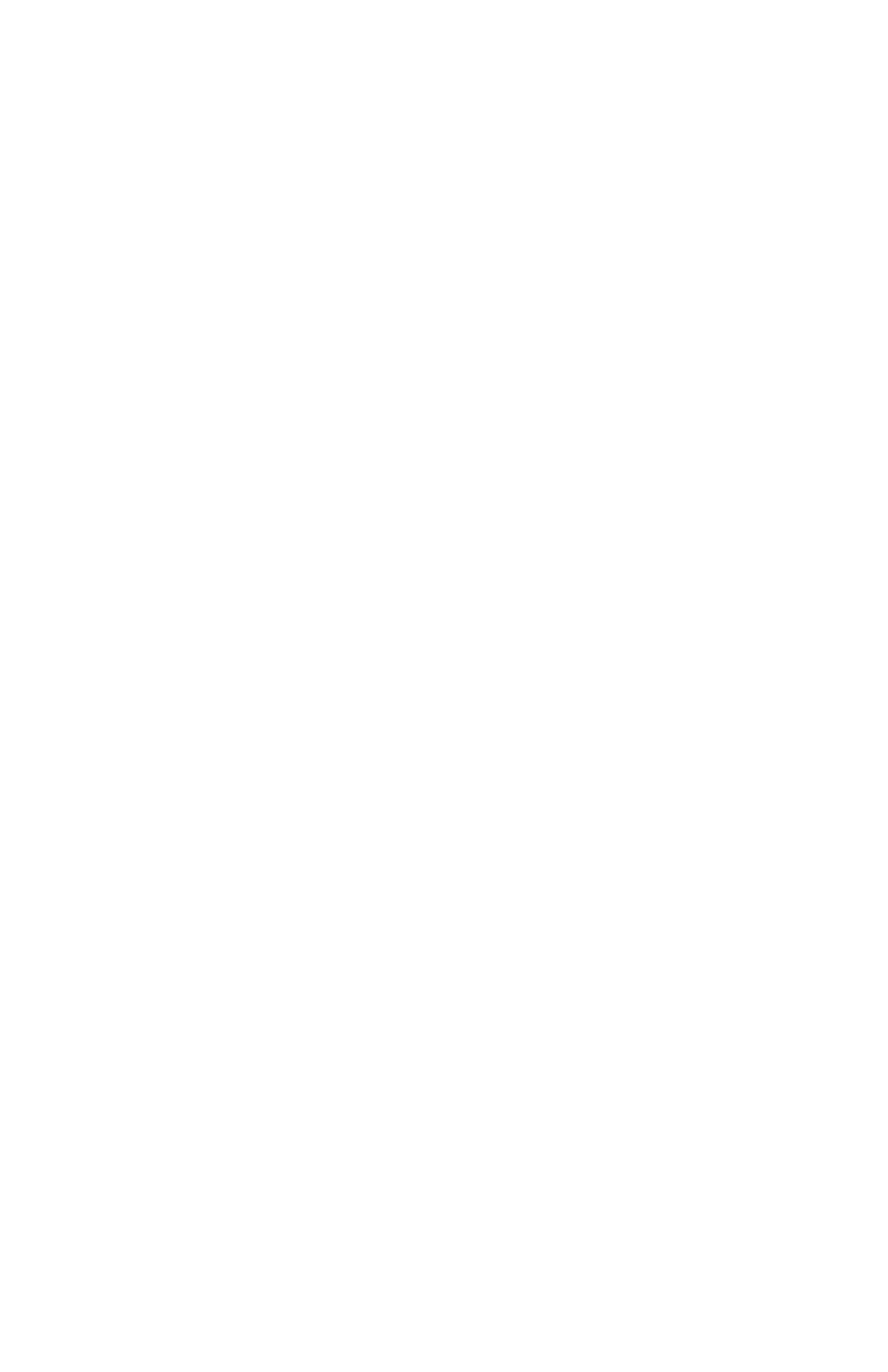**INFLUENCE** ON THE **GROUND**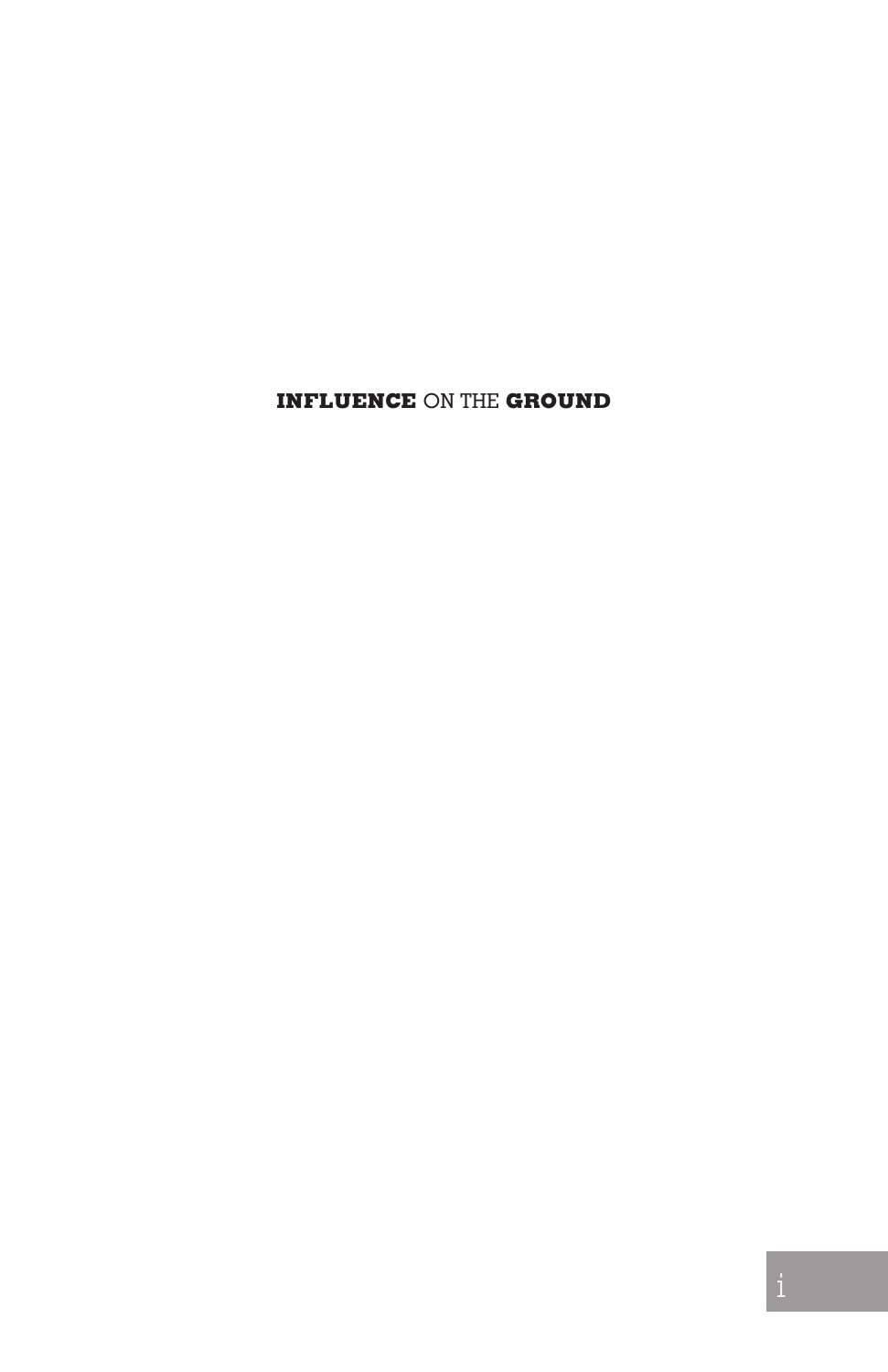Influence on the Ground: Understanding and Strengthening the Protection Impact of United Nations Human Rights Field Presences

Published 2012 in the United States of America by

Fieldview Solutions 58 Lee Way Brewster, MA 02631 USA. Tel: +1-508-385-2654 www.fieldviewsolutions.org

Copyright ©2012 Fieldview Solutions. All rights reserved.

Excerpts from this book may be reproduced or transmitted for educational and non-commercial purposes, as long as full credit is given to Fieldview Solutions. Any translation or reprinting for sale or other commercial use of any part of this publication may be authorized only with permission from Fieldview Solutions.

ISBN: 978-0-98507 13-1-8

Cover and Book Design by Grouper Design, Yarmouth Port, MA

Photographs provided by the Office of the High Commissioner for Human Rights and the United Nations Stabilization Mission in the Congo (MONUSCO).

Cover photo: OHCHR-Nepal Human Rights Officers interacting with local Nepalis at a village in Parsa district on the day of the Constituent Assembly elections following the ten-year long armed conflict. OHCHR-Nepal Photo, April 2008

We would like to thank our donors, in particular the Swiss Federal Department of Foreign Affairs, the Danish Permanent Mission to the UN in Geneva, the Office of the High Commissioner for Human Rights, and the UK Department of Foreign and Commonwealth Affairs, for their generous financial support.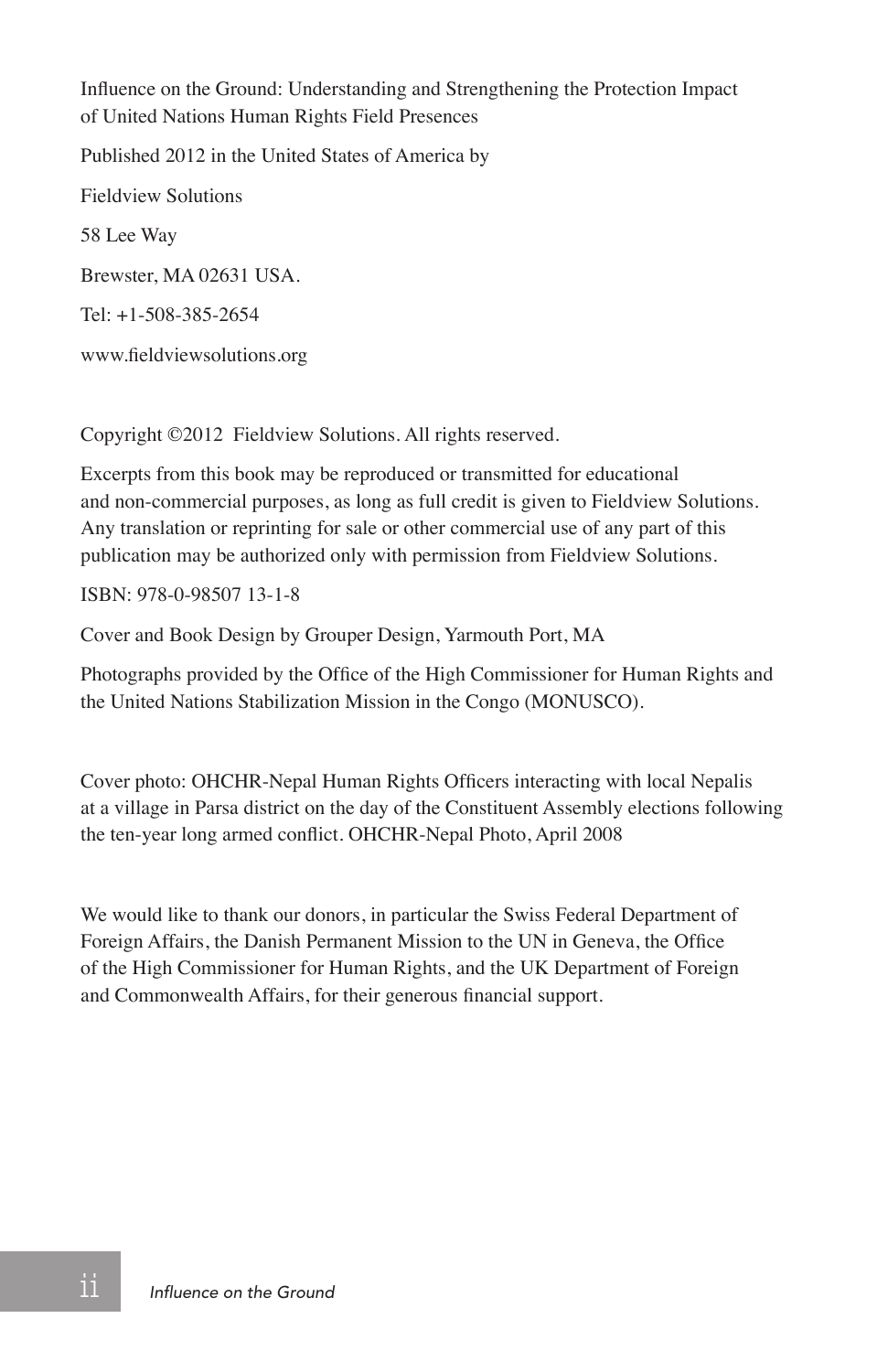## *Table of Contents*

| 1            | Introduction                                                                               | l   |
|--------------|--------------------------------------------------------------------------------------------|-----|
| $\mathbf{2}$ | The Nature and Protection Impact<br>of $\alpha$ UN Human Rights Field Presence             | 5   |
| 3            | Getting Out and Getting Close                                                              | 13  |
| 4            | Strategies for Effective Influence and Support                                             | 23  |
| 5            | Relationships with the State                                                               | 43  |
| 6            | Civil Society                                                                              | 60  |
| 7            | Putting it All Together: α Case Study of Stopping<br>Extra-Judicial Executions in Colombia | 68  |
| 8            | The Evolution of a Field Presence Over Time                                                | 77  |
| 9            | Small Field Presences                                                                      | 87  |
| 10           | Working with Other UN Actors                                                               | 98  |
| 11           | Fulfilling the UN Human Rights Protection<br>Mandate: Institutional Changes                | 108 |
|              | 12 Conclusions                                                                             | 125 |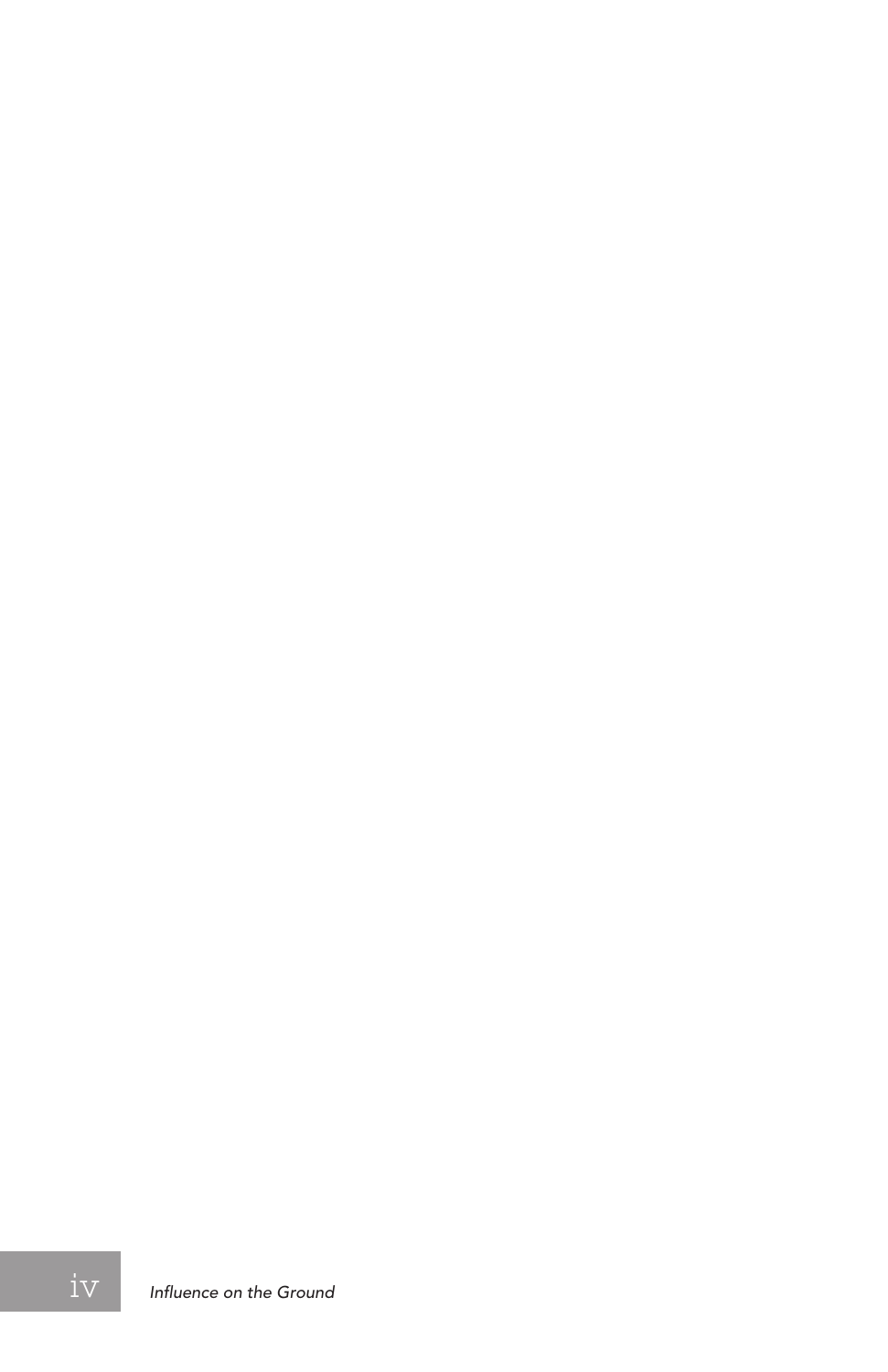#### **Acknowledgements**

Our primary thanks goes to all the dedicated human rights workers in communities, NGOs, governments and international organizations who are making constant sacrifices in the struggle for human rights and justice. This study is a small contribution to the important work they are engaged in every day.

We also wish to thank Ms. Navanethem Pillay, the High Commissioner for Human Rights, and the many dedicated staff in her office who helped make this study possible. Anders Kompass, the OHCHR Chief of the Field Operations and Technical Cooperation Division, encouraged the project from the very start and facilitated every step of the research in the field. His staff, especially Sylta Georgiadis and Marianne Haugaard, were indispensable at many stages of the process.

The Heads of field presences and their staff went out of their way to make each field study possible. For the field visit to the Democratic Republic of Congo, we would especially like to thank Todd Howland, Ellen Colthoff, Louis-Marie Bouaka, Toussenel Chery, Raphael Rene Yoho Fils, and Komlan Tchangai. In Nepal, we would like to thank Jyoti Sanghera, Anthony Cardon, Vibhu Mishra, Dipak Shrestha, Patrick Rooney, Katia Chirizzi, and Lukas Heinzer. For support to our Colombia research, we thank Christian Salazar, Juan-Carlos Monge, Felipe Sanchez, Xavier Mena Vascones and Dorys Delgado. In Uganda we were supported by Birgit Gerstenberg, Javier Sanjuan, Peter Lotee, Anne-Marie Dongui, and Howard Ayo. In addition, for support to our shorter field visits we would like to thank Hannah Wu (Bangkok Regional Office), Silvia Lavagnoli (UN Political Office for Somalia), Olatokunbo Ige (Kenya Human Rights Advisor), Renaud Detalle and Lana Beydas (Beirut Regional office), and Ben Majekodunmi (MINUSTAH human rights component – Haiti).

Each one of the hundreds of individuals who granted us an interview deserves a special a personal thanks. Unfortunately, for reasons of security and other sensitivities, they cannot all be listed here.

In addition to the field visits, we are grateful for the opportunity to have participated in two annual meetings of the Heads of Human Rights Fields Presences in Geneva, and for the participation of all those field managers in focus group discussions that formed part of our research. These discussions were facilitated by Sandra Beidas, Mahamane Cisse-Gouro, Vladlen Stefanov, Homayoun Alizadeh, Dirk Hebecker, Matilda Bogner, Christian Salazar, Cynthia Veliko, Fateh Azzam and David Johnson. The research results were also presented to the OHCHR Senior Management Team, including the Deputy High Commissioner for Human Rights Kyung-wha Kang and we are grateful for her feedback and that of all participants in that meeting.

The project was supported financially by the Office of the High Commissioner for Human Rights, and the governments of Switzerland, Denmark and the United Kingdom. For their encouragement and facilitation of the project we would especially like to thank Martin Roch, Jean-Francois Cuenod and Mirko Guiletti of the Swiss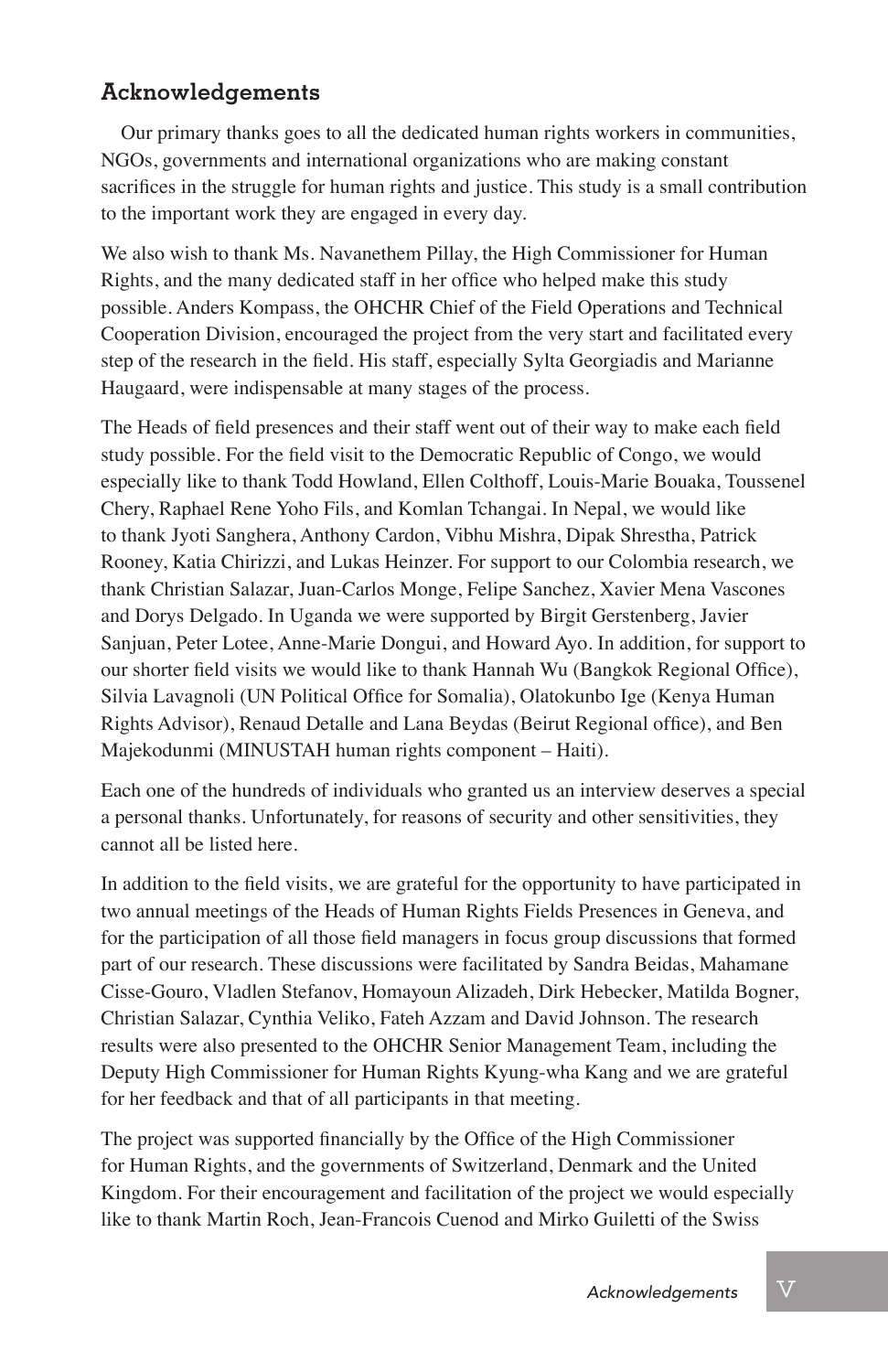Federal Department of Foreign Affairs, Political Affairs Division IV, Tanja Vestergaard Jørgensen of the Danish Permanent Mission to the UN in Geneva, and Joelene Josse and Hinesh Rajani of UK Department of Foreign and Commonwealth Affairs at the British Embassy in Kathmandu. The Danish Embassy in Kathmandu also supported research assistance on the OHCHR-Nepal case study.

Finally, we would like to thank Richard Bennett, Fabricio Hochschild and Ian Martin for their important encouragement at the earliest stages of the project. We were fortunate to have the assistance of two excellent research colleagues, Indu Tuladhar in Nepal, and Tessa Mackenzie in Uganda, Kenya and the DRC.

This was a massive undertaking, involving hundreds of interviews and thousands of details and requiring some levels of subjective analysis of a great many complex topics. The authors take full responsibility for any errors in fact or interpretation.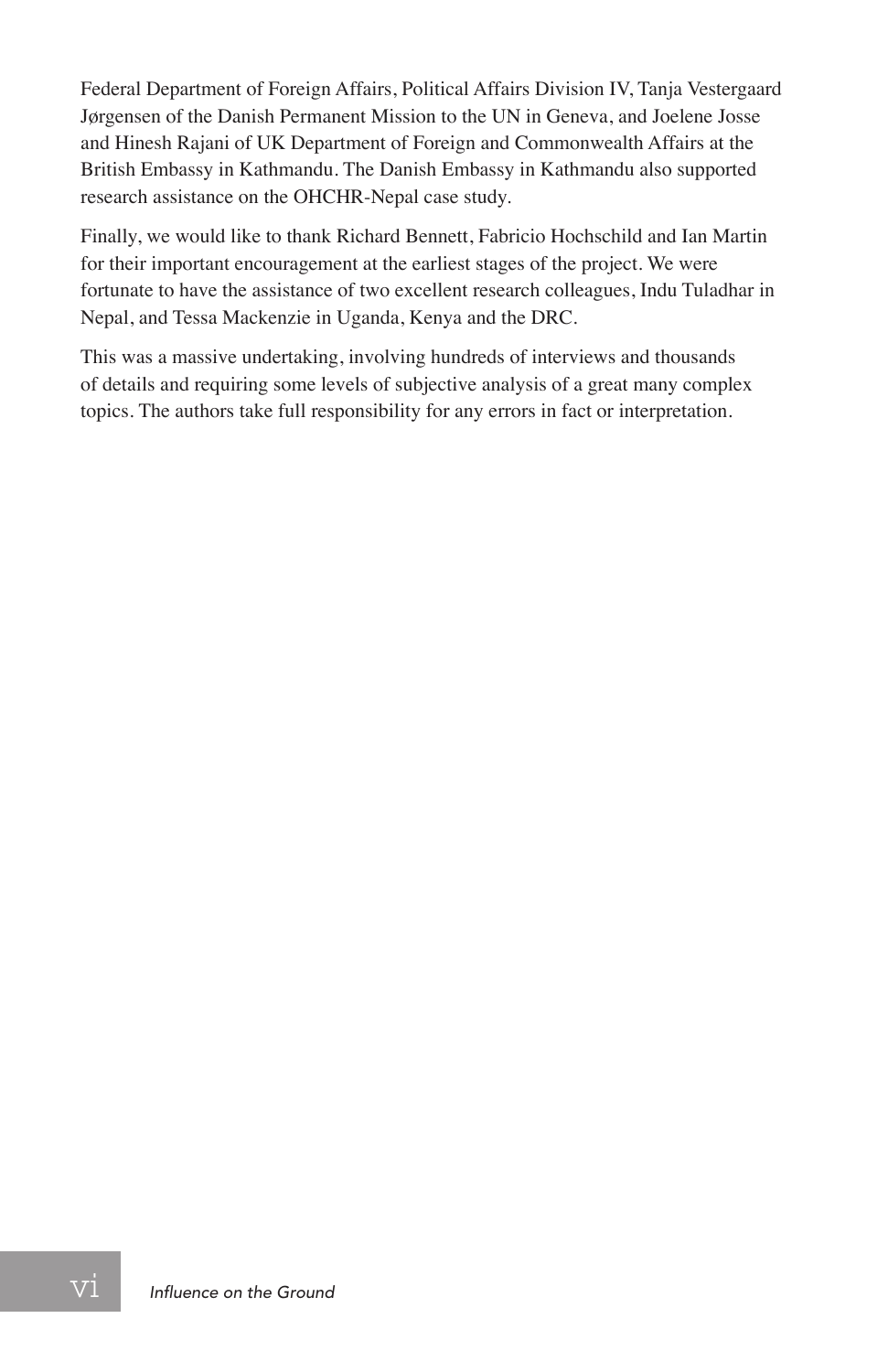#### **List of Acronyms**

| CSO             | Civil Society organization                                                                                | <b>NATO</b>   | North Atlantic Treaty                                             |  |
|-----------------|-----------------------------------------------------------------------------------------------------------|---------------|-------------------------------------------------------------------|--|
| DPKO            | (UN) Department<br>of Peacekeeping Operations                                                             | NGO           | Organization<br>Non-governmental                                  |  |
| DPA             | (UN) Department of Political<br>Affairs                                                                   | <b>NHRC</b>   | organization<br>National Human Rights<br>Commission (Nepal)       |  |
| DRC             | Democratic Republic<br>of the Congo                                                                       | <b>NHRI</b>   | National Human Rights<br>Institution                              |  |
| <b>ECOWAS</b>   | <b>Economic Community</b><br>of West African States                                                       | <b>OHCHR</b>  | Office of the High<br>Commissioner for Human<br>Rights            |  |
| <b>ESCR</b>     | Economic, Social<br>and Cultural Rights                                                                   |               |                                                                   |  |
| <b>FARC</b>     | Revolutionary Armed Forces<br>of Colombia                                                                 | POC           | Protection of Civilians                                           |  |
|                 |                                                                                                           | RC            | (United Nations) Resident<br>Coordinator                          |  |
| <b>FARDC</b>    | Armed Forces of the<br>Democratic Republic<br>of the Congo                                                | <b>RREWC</b>  | Rapid Response Early<br>Warning Cell (Congo)                      |  |
| <b>FOTCD</b>    | <b>Field Operations</b><br>and Technical Cooperation                                                      | <b>SGBV</b>   | Sexual and Gender-Based<br>Violence                               |  |
| HС              | Division (OHCHR)<br>High Commissioner                                                                     | <b>SRSG</b>   | Special Representative<br>of the Secretary General                |  |
| HQ              | (for Human Rights)<br>Headquarters                                                                        | <b>TFG</b>    | <b>Transitional Federal</b><br>Government (Somalia)               |  |
| HRA             | Human Rights Advisor                                                                                      | TJRC          | Truth, Justice and                                                |  |
| HRD             | Human Rights Defender                                                                                     |               | Reconciliation Commission<br>(Kenya)                              |  |
| HRO             | Human Rights Officer                                                                                      | <b>UHRC</b>   | Uganda Human Rights                                               |  |
| HRW             | Human Rights Watch                                                                                        |               | Commission                                                        |  |
| ICRC            | <b>International Committee</b><br>of the Red Cross                                                        | <b>UN</b>     | <b>United Nations</b>                                             |  |
| JHRO            | Joint MONUSCO and                                                                                         | <b>UNAMA</b>  | <b>United Nations Assistance</b><br>Mission in Afghanistan        |  |
|                 | <b>OHCHR Human Rights</b><br>Office (in DRC)                                                              |               | African Union/United<br>Nations Hybrid operation in               |  |
| <b>JMAC</b>     | Joint Mission Analysis Cell                                                                               |               | Darfur                                                            |  |
| ЛT              | Joint Investigation Team                                                                                  | <b>UNCT</b>   | <b>United Nations Country</b><br>Team                             |  |
| <b>JPT</b>      | Joint Protection Team                                                                                     | <b>UNDP</b>   | <b>United Nations Development</b>                                 |  |
| LRA             | Lords Resistance Army                                                                                     |               | Programme                                                         |  |
| <b>MINUGUA</b>  | <b>United Nations Mission</b><br>in Guatemala                                                             | <b>UNHCR</b>  | <b>United Nations High</b><br>Commissioner for Refugees           |  |
| MINURCAT        | <b>United Nations Mission</b><br>in the Central African<br>Republic and Chad                              | <b>UNICEF</b> | <b>United Nations Childrens</b><br>Fund                           |  |
| <b>MINUSTAH</b> | <b>United Nations Stabilisation</b><br>Mission in Haiti                                                   | <b>UNMIL</b>  | <b>United Nations Mission</b><br>in Liberia                       |  |
| MOD             | Ministry of Defense                                                                                       | <b>UNMIS</b>  | <b>United Nations Mission</b><br>in Sudan                         |  |
| MONUC           | <b>United Nations</b><br>Organization Mission<br>in the Democratic Republic<br>of the Congo               | <b>UNPOS</b>  | <b>United Nations Political</b><br>Office for Somalia             |  |
|                 |                                                                                                           | <b>UNSC</b>   | <b>United Nations Security</b><br>Council                         |  |
| <b>MONUSCO</b>  | <b>United Nations</b><br>Organization Stabilisation<br>Mission in the Democratic<br>Republic of the Congo | <b>UPR</b>    | Universal Periodic Review<br>(by the UN Human Rights)<br>Council) |  |
| MOU             | Memorandum<br>of Understanding                                                                            | WFP           | (United Nations) World<br>Food Programme                          |  |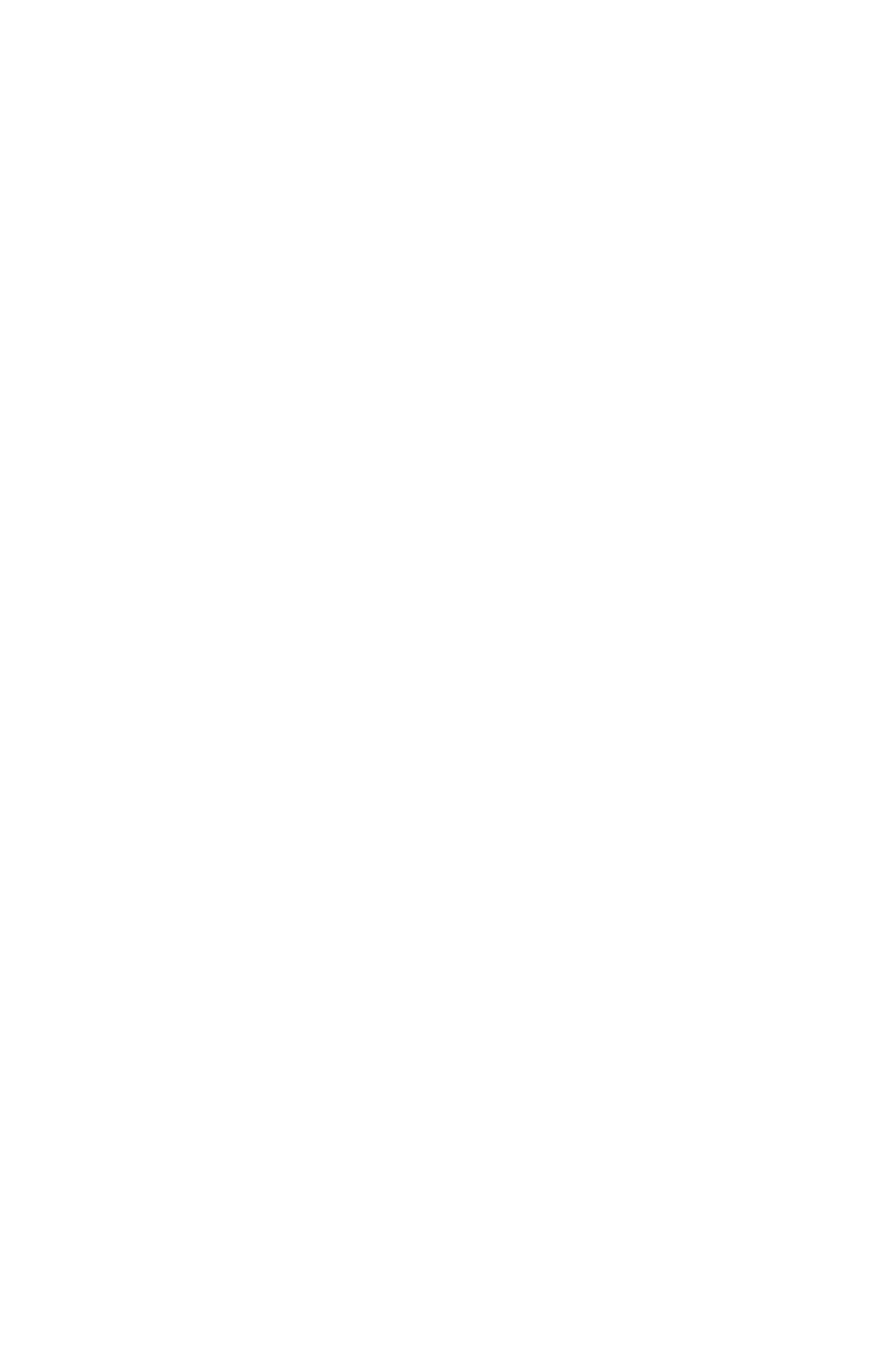### *Introduction*

The protection of human rights is a fundamental commitment of the United Nations and each of its member states. One of the most effective human rights tools the UN has devised has been the deployment of field presences staffed with professional human rights officers. These field presences gather information, assess and analyze human rights dynamics, and implement corrective strategies to either assist or pressure state actors to fulfil their human rights obligations.

The goal of this book is to assess the current protection efforts of these UN human rights field presences, examining best practices as well as weaknesses. Drawing from the evidence of hundreds of field-based interviews, it proposes conceptual frameworks for understanding how protection impact is achieved by a field presence, and suggests steps to address the existing weaknesses and insufficiencies. Above all, the goal is to help the UN make a greater and more effective contribution to human rights protection on the ground.

Human rights field presences were first launched by the UN in the early 1990s, with significant missions in El Salvador, Guatemala, Haiti, and Rwanda. These human rights missions each made substantial contributions to human rights protection. In the Central American cases they also paved the way for successful peace processes.<sup>1</sup> In the two decades since then thousands of human rights officers have served in such missions in dozens of countries. It is now a standard expectation that UN Peacekeeping operations will each have a substantial human rights component, and independent human rights missions of the Office of the High Commissioner for Human Rights (OHCHR) are becoming increasingly common in other countries.

The High Commissioners for Human Rights over the years have consistently emphasized the need for greater support and growth of this field presence. In his 2005 reform package, Secretary General Kofi Annan promoted a substantial expansion of OHCHR with the support of the General Assembly. High Commissioner Louise Arbour's consequent growth strategy emphasized the importance of field deployment with a focus on active protective impact. We take that strategic moment as a point of departure for this study, focusing on growth and best field practice between 2005 and 2011.

<sup>1.</sup> For an analysis of the protective impact of these early human rights missions, see Proactive Presence: Field strategies for civilian protection, (Centre for Humanitarian Dialogue, 2006).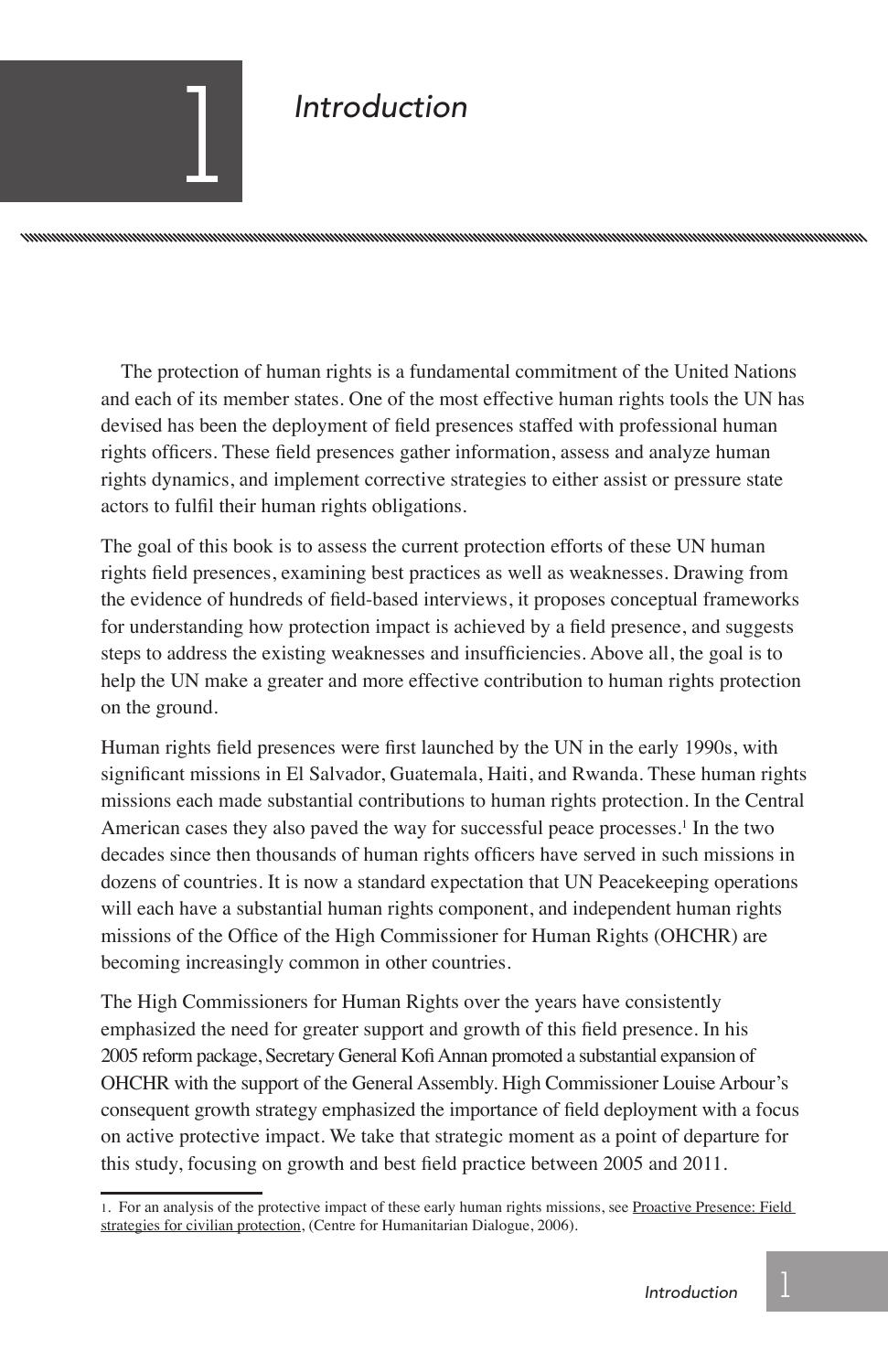The UN's capacity to deploy human rights missions has expanded dramatically over the years. These field presences are working from a strong normative framework in international law. They are guided by numerous institutional doctrines that emphasize a field-based approach to proactive human rights protection. And most importantly, experienced human rights field officers have been developing creative and effective practices for protecting human rights on the ground.

Yet the real human rights problems remain far greater than these presences have the capacity to address. Resources are still insufficient. Weak political support, deliberate political obstacles and internal administrative and management problems constantly get in the way. The role of a human rights field operation remains widely misunderstood, oversimplified and underestimated by many actors involved in international humanitarian, peacekeeping and development work. As a result, the potential contribution to human rights protection of these field presences is not being fully taken advantage of. This study aims to assess these problems, highlighting the strengths and nuances of current practice, promoting solutions to problems and weaknesses and encouraging greater expansion of the UN human rights presence in the field.

#### **1.1 Structure of this book**

The chapters of this book divide roughly into four sections. The first two chapters are an introductory overview. Chapters 3-7 contain detailed discussion of the techniques and strategies for field influence. Specific discussions of transitions, small presences, and collaboration with other UN actors are discussed in chapters 8-10. Finally, chapter 11 discusses necessary institutional changes, followed by an overall summary of conclusions in chapter 12.

More specifically, Chapter 2, "The nature and protection impact of a UN human rights field presence," offers a conceptual analysis of the protection function of a field presence, to help readers understand the key relationships and mechanisms through which the actions of human rights field presence can protect. The chapter gives a theoretical overview of the role of these presences. It examines the "impact-oriented" definition of protection developed in OHCHR's 2005 Plan of Action, and discusses a "systems thinking" approach to understanding the interactions between a UN field presence and the many other central actors who play key roles in both causing and resolving human rights problems.

The next four chapters examine the approaches and relationships that successfully contribute to a real protective impact, based on inputs from hundreds of respondents. Chapter 3, "Getting out and getting close" looks at the many ways that larger presences are able to project their impact to a local and personal level, through wide deployment, travel, constant daily contact at all levels and rapid responses to urgent needs. Chapter 4, "Strategies for effective influence and support" discusses the ways in which technical cooperation, private political pressure and public voice can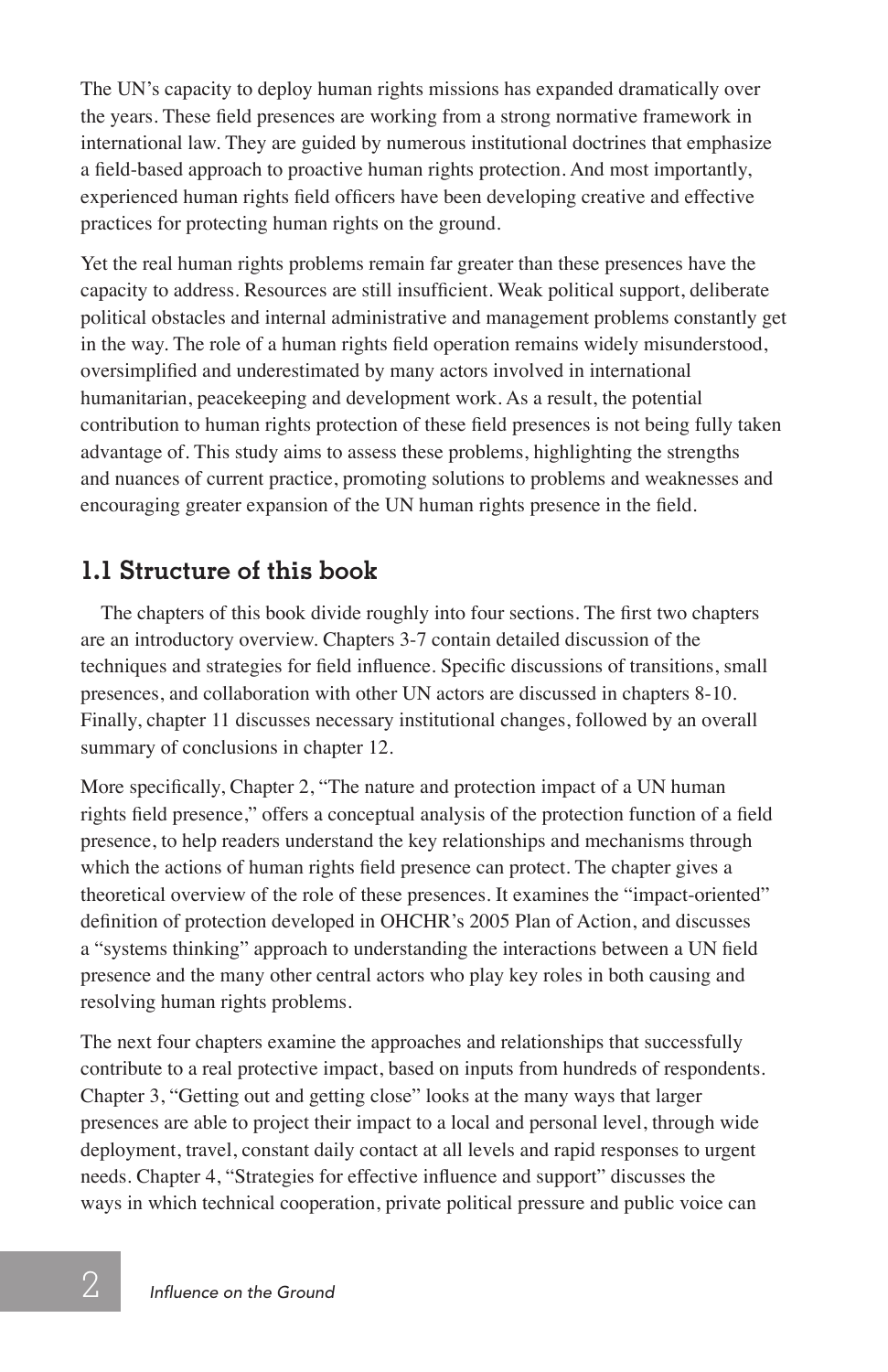combine successfully to change behaviour and policies. It emphasizes the importance of developing and sustaining credibility as a mission to maximize the impact of those strategies. Chapter 5, "Relationships with the State" and Chapter 6, "Civil Society" discuss the characteristics of effective relationships and examine common challenges. The lessons of these four chapters are then illustrated in chapter seven's case study on the effort to stop extra-judicial executions by the Colombian military.

After these discussions of effective protection strategies, Chapter 8, "The evolution of a field presence over time" discusses the different ways that field presences adapt to transitions and other changes in political context. We suggest that the UN system needs to break out of the "crisis/exit strategy" paradigm and develop a more nuanced analysis of the potential longer-term roles of human rights presences and the many different forms they can take.

Chapter nine deals with some of the specific opportunities and constraints of the smaller modalities of field presence, including Human Rights Advisors and Regional Offices. Chapter ten then examines how the different kinds of field presences interact with other parts of the UN system, including DPKO and DPA peace missions, United Nations Country Teams and the Geneva-based human rights mechanisms.

Finally, chapter eleven recommends ways in which these field presences, OHCHR and the greater UN system need to adapt in order to offer greater protection to those who need it. This chapter looks at the scale of growth of field presence to date, and proposes strategies for continuing that expansion to more adequately respond to global needs. It also addresses qualitative and human resource obstacles that hold back the impact of field presences.

In addition to this book, this research project produced four detailed country-focused case studies (Democratic Republic of Congo, Nepal, Uganda and Colombia), as well as a concept paper written for the 2010 OHCHR Annual meeting of Heads of Field Presences. These documents are all available electronically as annexes at http://www.fieldviewsolutions.org/infuence-on-the-ground.

#### **1.2 Research scope and methodology**

This book reflects two years of research, gathering inputs from nearly 400 respondents and hundreds of documents. It involved field-based case studies, telephone interviews, and focus group discussions. Respondents included current and former human rights field staff, civil society groups, victims and community members, state actors including police and military, OHCHR-Geneva and UN-DPKO-New York staff, other UN agencies, embassy representatives and others.

Four major field studies were carried out in the Democratic Republic of Congo, Nepal, Colombia and Uganda. Shorter field visits were done to Kenya (including also the UNPOS human rights component for Somalia based in Nairobi), Cote D'Ivoire,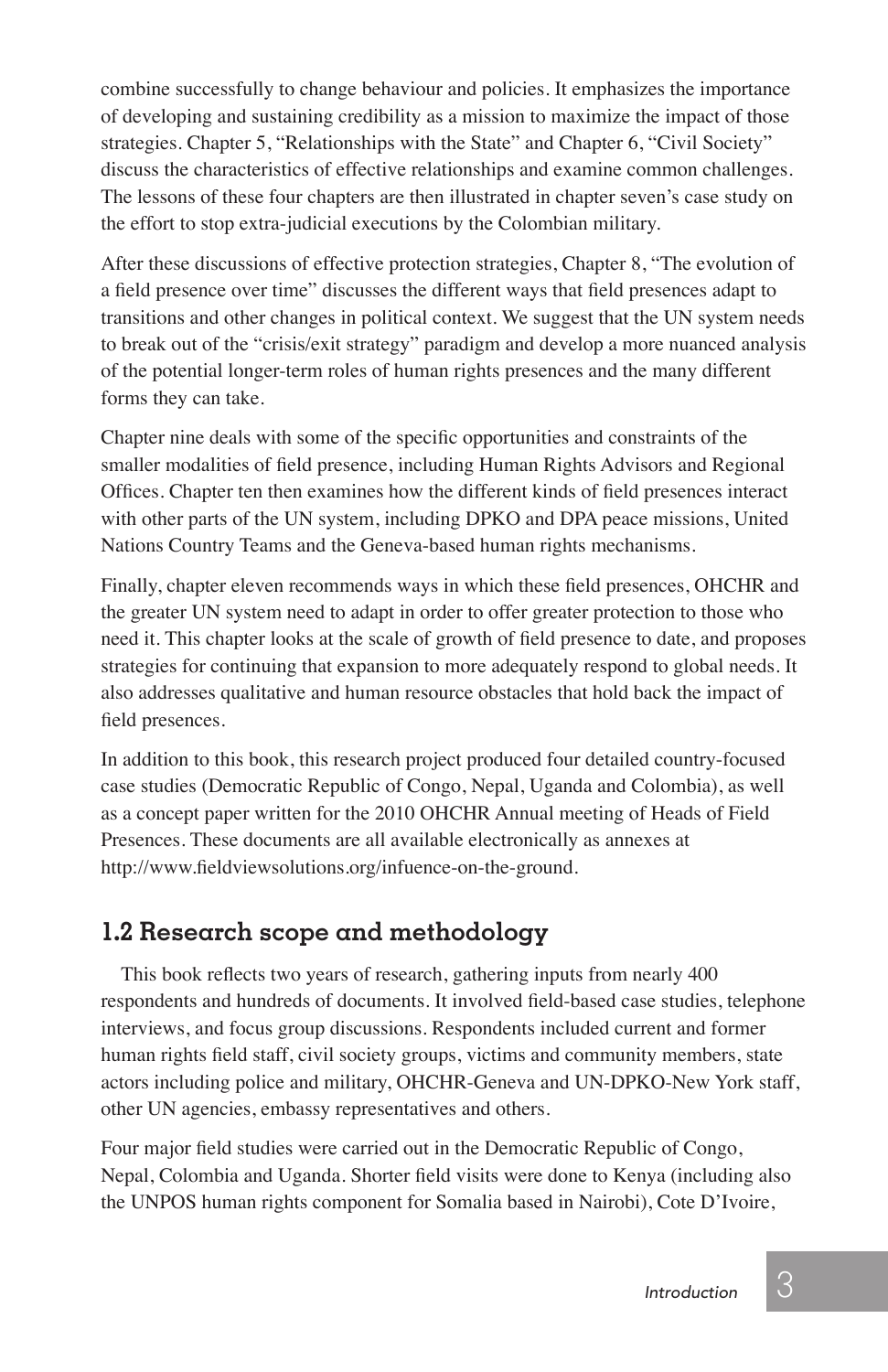Liberia, Haiti, South Sudan and the OHCHR regional offices in Bangkok and Beirut. Telephone interviews also contacted field officers in Guatemala, Mexico, Bolivia, South Caucasus, Fiji, Ecuador, Togo, Afghanistan, Cambodia, Albania, Cameroon, Southern Africa, Russia, Sri Lanka, Khartoum, Darfur, as well as some who served formerly in Pakistan and Indonesia. The authors also participated in two annual meetings of Heads of Human Rights Field Presences in Geneva (2010 and 2011), organizing a set of focus group discussions by all participants on specific topics to get further input.

Overall, more than 140 human rights field officers and managers participated in the study. Other current and former OHCHR staff and management in Geneva were consulted, including the current and former heads of the Field Operations and Technical Cooperation Division (FOTCD), all regional heads within FOTCD, former High Commissioner Louise Arbour, the OHCHR Senior Management Team including the current Deputy High Commissioner, staff working on support for Special Procedures and the Human Rights Council, and others.

The field visits made substantial contact with local partners, including both state and civil society representatives. Civil Society respondents numbered 23 in Colombia, 60 in the Democratic Republic of Congo, 44 in Nepal, 15 in Uganda, 10 in Lebanon, 9 in Haiti and a few others from various other countries. State actors interviewed at both the national and regional level included police, prison officials, military and other government, totalling 20 in Colombia, 16 in the Democratic Republic of Congo, 9 in Nepal, 15 in Uganda, and 9 in Kenya. Field researchers also met with embassy representatives, international non-governmental organizations, journalists, representatives of other UN agencies or other components of UN Peace Operations, and representatives of political parties.<sup>2</sup>

The goal of each interview was to give respondents the space to share their personal experiences of these field presences, each assessing what they saw to be their most effective and least effective work, and where they thought changes were needed. This broad participation, and the depth and honesty with which our respondents approached it, are a key strength of this study.

<sup>2.</sup> Due to the sensitivities of some of the content of interviews, the potential risks faced by respondents and the need for confidentiality, we have chosen not to list all of our contributors by name, nor to explicitly identify the sources of quotes in this document.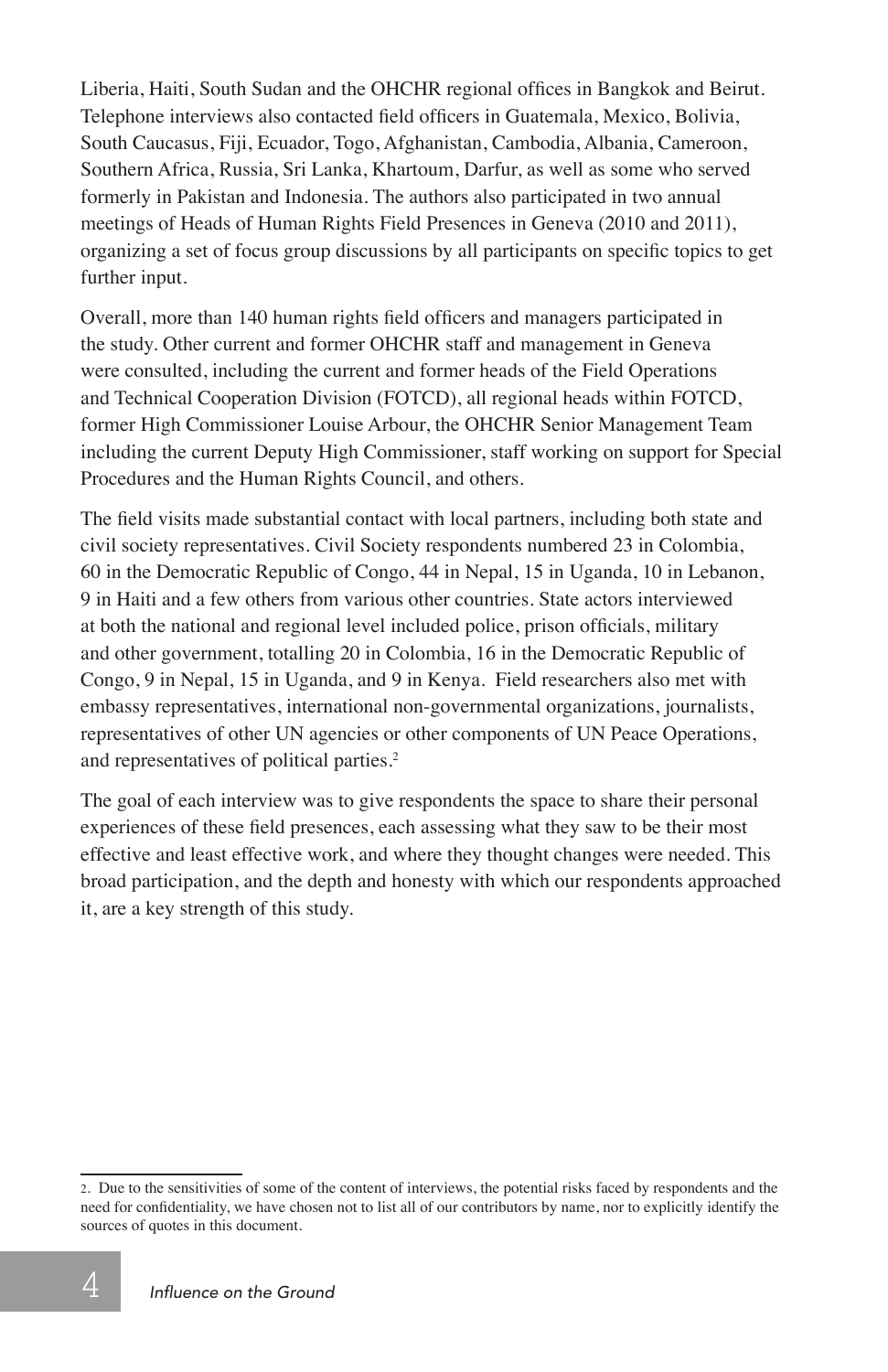## *The Nature and Protection Impact of* 2 *a UN Human Rights Field Presence*

Why does the UN send human rights presences into the field? Presumably to assist states in complying with their own human rights commitments, and to reduce the levels of abuses suffered by victims. The next chapters will look at concrete practices of human rights field presences. In this chapter we will describe a framework for understanding the underlying mechanisms that give these practices their impact.

Human rights field presences are the embodiment on the ground of the stated human rights commitments of all UN member states. To live up to this challenge, a field presence needs to diagnose the real human rights problems in a given country context, identifying and prioritizing key needs and gaps. Then, within its resource capacity, it must design and implement strategies to address these needs: using pressure, support and advice to build and strengthen effective longer-term systems of human rights protection.

This demanding process of independent diagnosis, prioritization, corrective action and structural support is the *raison d'être* of a human rights field presence. Whether a presence is formally labelled "monitoring," "observation", "verification", "technical cooperation," or "advice," one of its fundamental objectives must be to get good information and use it to influence human rights dynamics on the ground. Even if a mandate agreement or Memorandum of Understanding may appear limiting, a presence needs a full understanding of the human rights issues so as to know how to have the biggest effect it can within the political constraints it faces – and how to judiciously choose when to challenge those constraints.

Field presences address a range of contexts and goals: from a short-to-medium term crisis presence, to a longer-term presence addressing chronic human rights issues, with a variety of hybrids or transitions between the two. The crisis presence, often responding to an outbreak of conflict and/or a dramatic breakdown of security, needs to be relatively large, and can be seen in the human rights components of DPKO/DPA missions and in the origins of some of the larger stand-alone presences (Colombia, Nepal, etc.). The longer-term presence, by contrast, responds to post-conflict transitions or to chronic human rights dynamics independent of crisis or conflict. These are often smaller, focusing more on support for national state and civil society structures, and on helping them to take advantage of the international human rights resources, machinery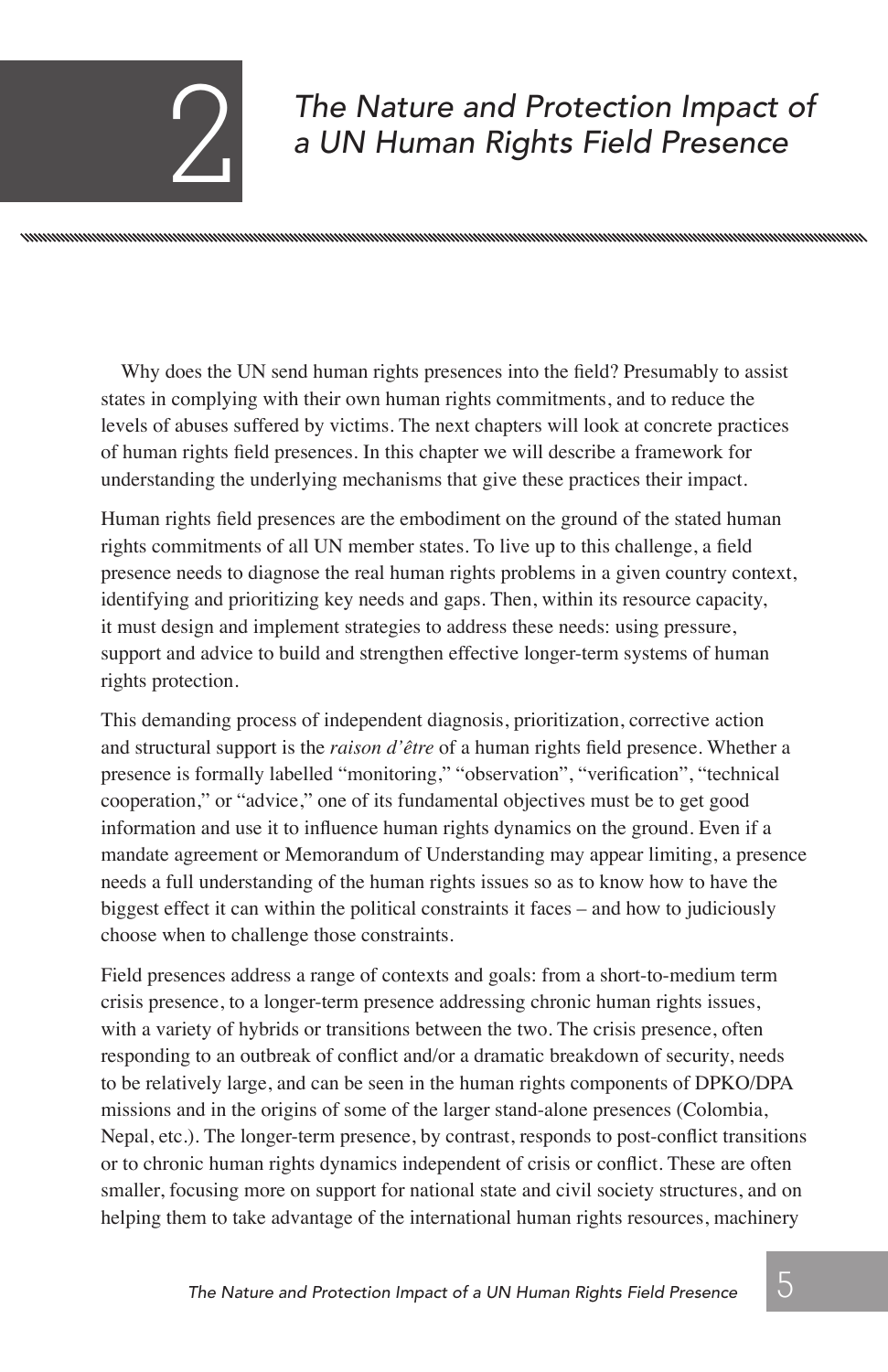and influence that can help in the longer-term construction of systems promoting respect and protection of human rights. This kind of presence can also be seen in some of the smaller stand-alone offices and in the role of Human Rights Advisors within UN Country Teams.

This range of contexts and the variations in size and political clout of different field presences means that each one will have a different capacity to implement effective protection. A large stand-alone OHCHR presence or human rights component of a peace mission has the resources to deploy staff widely and develop complex multifaceted strategies including most of the best practices discussed in this book. For a Regional Office with only sporadic or periodic contact with a given country, the options are much reduced, but the Regional Representative can still apply the powerful voice and status of the High Commissioner's office to push for solutions to problems identified through direct or indirect field research. A human rights advisor in a UN Country Team, with limited resources and often no independent voice, can still support the Resident Coordinator and other partners with information and guidance to target their respective human rights interventions towards protective impact.

There is no fixed pattern or easy menu prescribing the "best" set of activities for a presence. Each field presence is unique. This is why the diagnostic analysis step is so important. If a field presence does not have an independent analysis on which to base its priorities and choices, it is more vulnerable to manipulation by host states, donors and others. With such an analysis it can better stand up and defend the human rights mandate of the UN in the way that is most appropriate to the context.

#### **2.1 Protection: concrete outcomes for individual rights-holders**

The 2005 OHCHR Plan of Action and subsequent Strategic Plans emphasized the dual goals of Protection and Empowerment, emphasizing that "Much can and should be done to enhance protection, including through the deployment of human rights officers." It went on to describe "protection":

"We will undertake a concerted effort to focus on the protection of human rights, defined here to mean ensuring respect for human rights in concrete ways for individuals. Human rights protection is not a specific tool or approach, but rather refers to a desired outcome – where rights are acknowledged, respected and fulfilled by those under a duty to do so, and as a result of which dignity and freedom is enhanced. Human rights protection results when, through specific actions, individuals who otherwise would be at risk or subject to deprivation of their rights, are able to fully exercise them. It is based on international law, and necessarily focuses on both immediate responses where people are threatened, and on longer-term work to build and strengthen laws and institutions that protect rights – within States and on the global level. Protection understood in terms of concrete outcomes for individuals ensures that the work carried out by OHCHR is targeted at achieving real impact."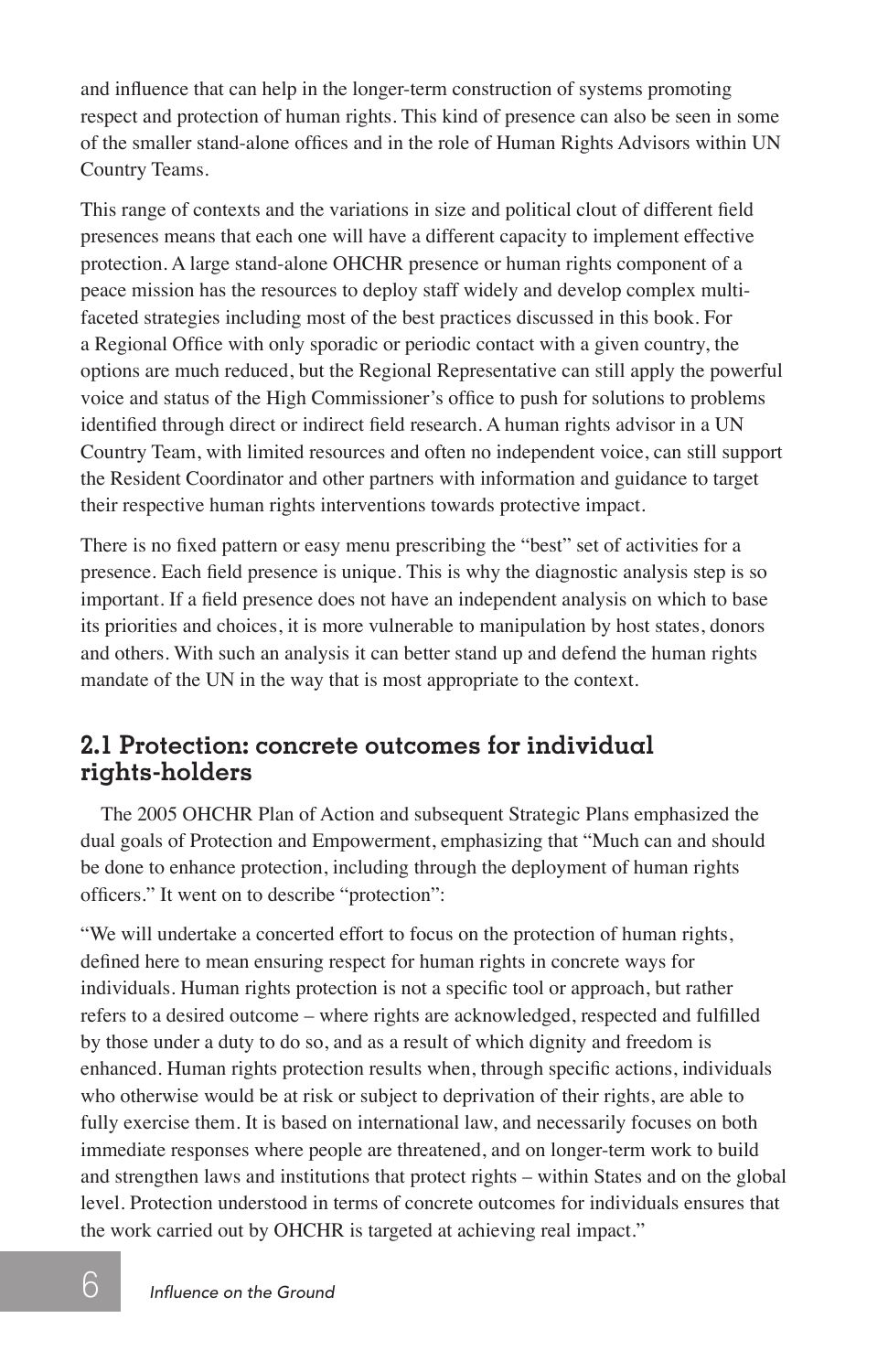But how do field presences achieve this impact? They do it through combinations of information gathering, investigation, advocacy, diplomacy, empowerment of local actors and a range of other actions. They use concerted strategies that influence and moderate the behaviour of potential abusers, and empower both citizens and state actors to control human rights abuse.

This idea of an impact-oriented approach to protection based on multi-faceted strategies was subsequently integrated into a new **OHCHR Manual on Human Rights Monitoring and Protection**, as well as into a new basic monitoring training package for all HROs.

Nonetheless, many who have not done this work in the field are still confused about how "protection" relates to human rights fieldwork. Traditional conceptions of field monitoring sometimes still accept the production of reports for Geneva or New York as a sufficient result, without making the strategic follow-up link to the real outcome for those suffering abuses. Other policy or conceptual frameworks, like "Action 2" or "Mainstreaming," limit human rights field officers to a secondary role of educating or advising other UN actors, without the capacity for developing independent strategies to directly affect abuses.

Confusion about protection is further exacerbated by the inevitable inconsistencies and ambiguities in the usage of the term "protection" between human rights, humanitarian, political and military actors. Continued efforts are needed to disseminate existing guidance tools and training that will help HROs and management, especially those new to the organization, to see how "protection" is a fundamental objective of the work on the ground, and how it relates to the different daily activities of the field presence. Many HROs and heads of field presences with long experience are already implementing creative protection activities in strategic ways. It is these real experiences of impact that will help to clarify the confusions about this proactive outcome-focused protection definition in OHCHR doctrine.

Given the limited scale of many field presences, the frequent lack of political will of the host states, security constraints, and the intensity of some of the conflicts where field presences work, in many situations the power of a field presence to influence the behaviour of abusers may be very limited and difficult to measure or prove. The protective impact will be at best partial and incremental. Field operations need to be strategically selective and apply their limited influence to initiatives which will have a maximal direct or multiplier effect – on perpetrators, duty-bearers and rights-holders.

This outcome-focused definition of protection demands that there be a clear strategic logic linking the field presence's activities to protective outcomes. These protection outcomes may be short-term or long-term, and comprise improvements in respect of any of the broad range of rights being abused. It is, therefore, still an extremely broad definition of protection. This study is more limited and does not pay equal attention to all activities of a field mission. Instead, there is a greater focus on activities intended to have more *direct* impact, those with a closer and more specific intended outcome.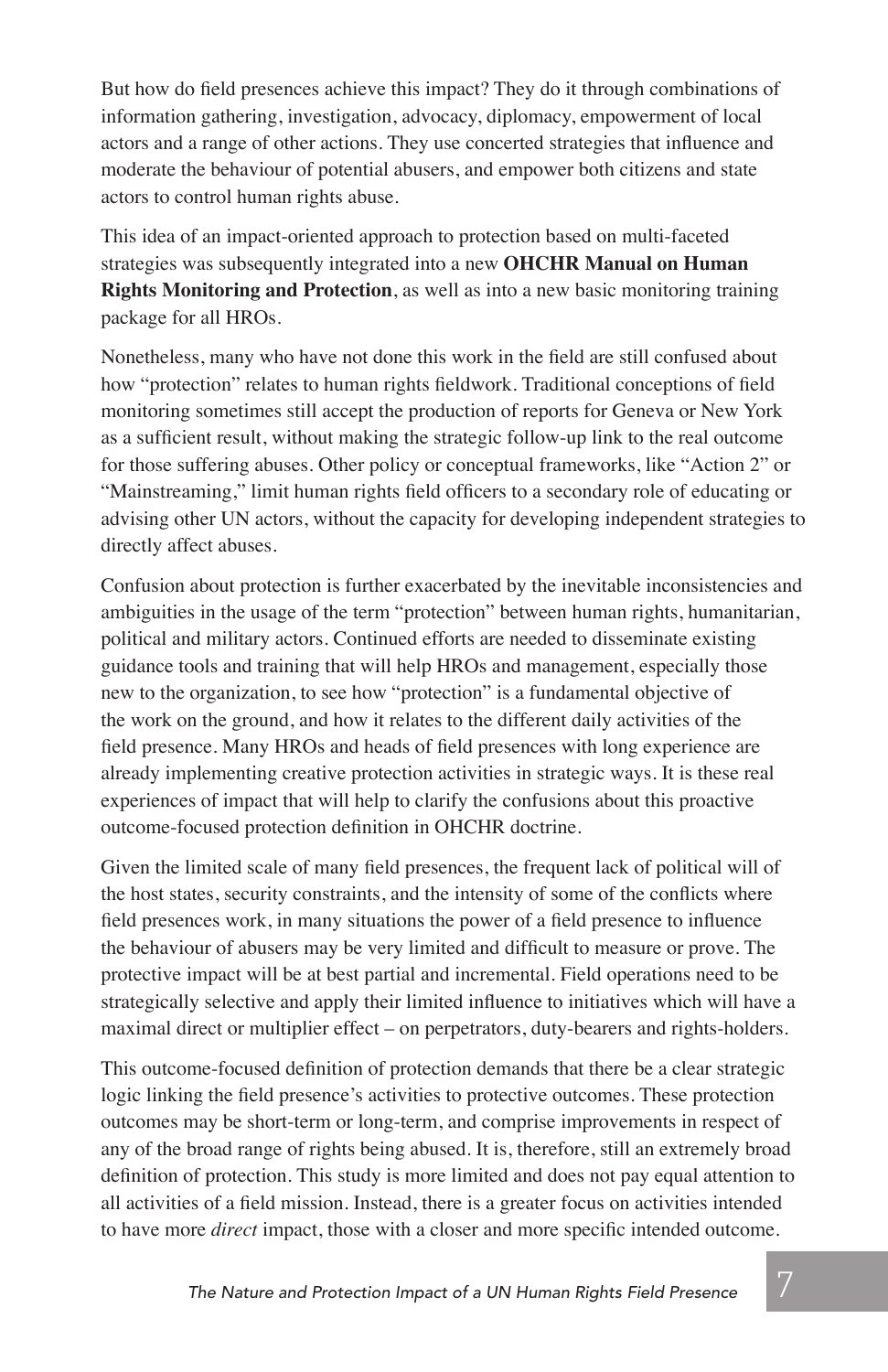These will often be strategies based on having an impact in the short term. The causal links to the indirect or longer-term impacts are much more difficult to trace.

*Direct* impact does not depend, *per se*, on the type of activity – the same activity may be relatively direct or indirect depending on the context. For example, advocacy that a state ratifies the Rome Statute may be relatively indirect if there are no particular in-country applications in mind, whereas it may be direct if it is intended as a measure to reduce and deter ongoing abuses by specific actors within the country context. More generally, broadly defined activities such as supporting human rights mainstreaming into the work of the UNCT, advising state institutions, and supporting civil society might in one context have a very direct and measurable short-term protection impact on individuals, while in another the impact will be indirect, long-term and more difficult to gauge.

For this reason, much of the protection analysis, strategies and tactics examined in this study may be of greater relevance in situations of more acute human rights abuse, where the link between activities of a larger presence and its short-term urgent objectives is easier to see. In some cases studied, such as Nepal and Uganda, we have examined also the transitions of the presence into a post-conflict setting and its approaches to longer-term structural change. We do not suggest that the shorter-term focus of this study encompasses the full scope of the term "protection." Our hope is that this kind of rigorous strategic thinking about the links between activities and protection outcomes in these more acute settings will also inform the more complex and difficult task of designing impact-oriented strategies for longer-term problems.

FIGURE 2-1: PRIMARY HUMAN RIGHTS SYSTEM

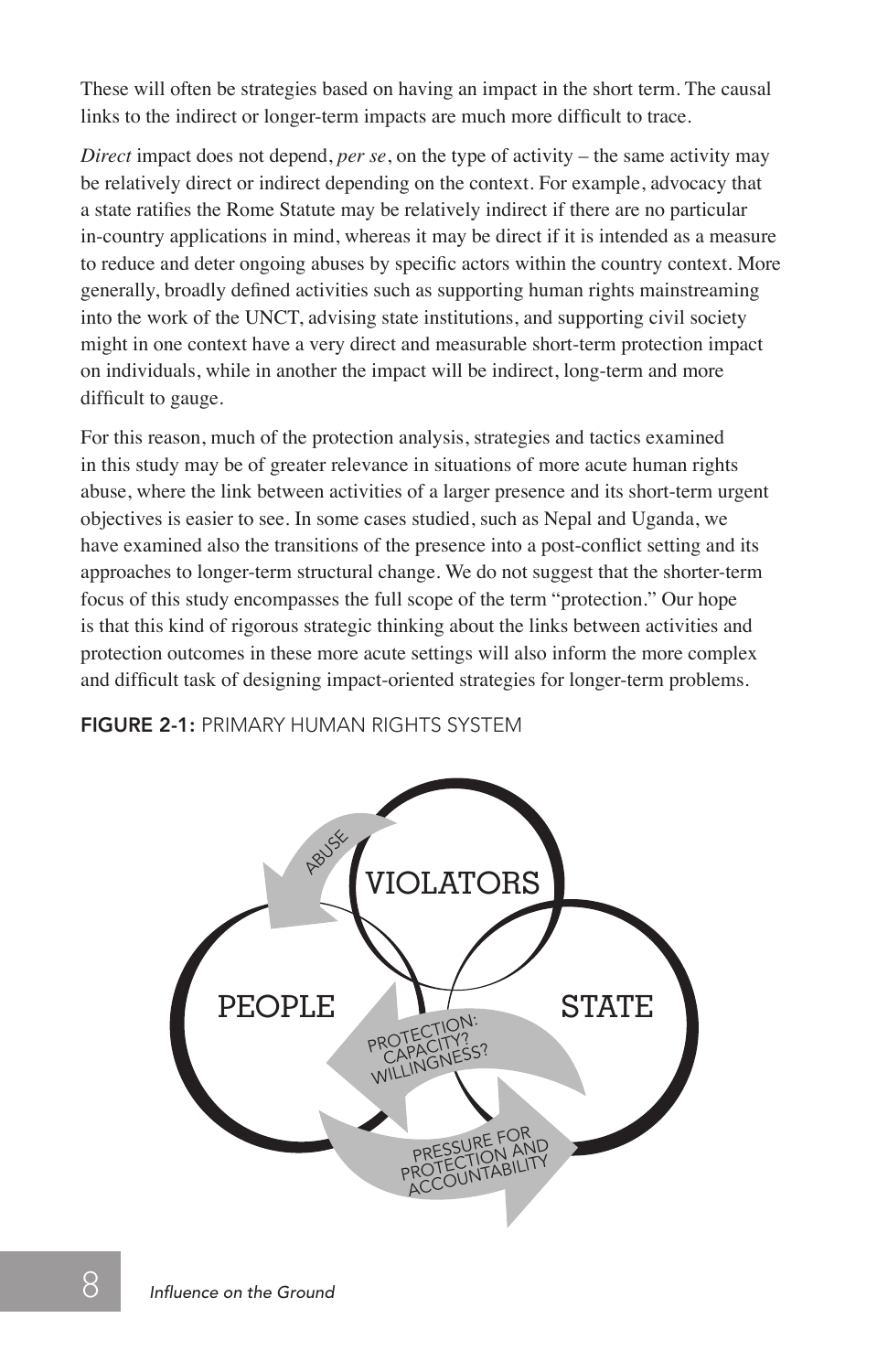#### **2.2 A systems approach: the role of a Human Rights Field Presence in protecting human rights at the national level.**

In order to understand how a UN human rights field presence can have a protective impact, we need a framework for understanding the complex human rights dynamics in which many actors play complementary roles. This framework needs to consider the relative roles of different institutions in achieving human rights protection and how these complementary roles can change during political or conflict transitions.

There are three fundamental actors in any human rights dynamic: *the people*, who are threatened with abuse, *the abusers* who carry out abuses, and *the state* which is obliged to protect them. (See figure 2-1). In some situations the state *is* the abuser, in others not. In some cases a significant proportion of the population are abusers, such as in situations of discrimination. But the crucial point is that the protection of human rights depends on a) the state's willingness and capacity to fulfil its obligations to protect, and b) the people's capacity to hold the state accountable to these obligations.

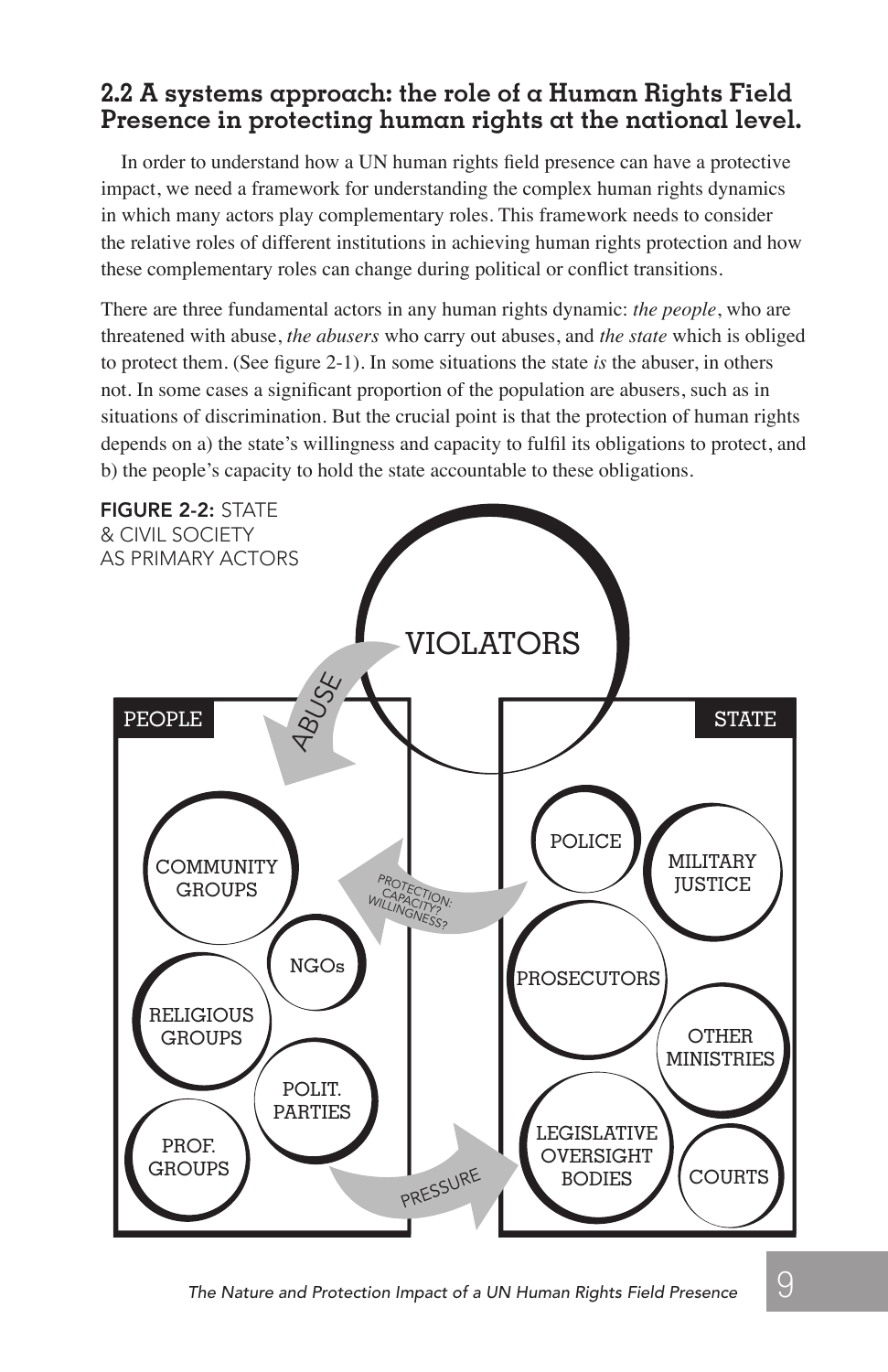

Numerous state organs are designated to fulfil this protection role, in particular the justice system. When looking at Economic and Social Rights, other state bodies, such as Ministries of Health, Education, Land, etc. also have obligations.

The people affected by abuses mobilize through a wide array of civil society groupings, including community groups, NGOs, religious institutions, political parties (see figure 2-2). These collective entities serve, among other functions, to protect themselves or hold the state accountable. The level of mobilization and power of these civil society entities and their ability to hold the state accountable is one of the most fundamental indicators of a functional system of human rights protection. Whether the responsible state organs carry out their protection function is often primarily a matter of political will, and political will is a direct consequence of the power of civil society to hold them accountable.

An international institution like a human rights field presence is a secondary player, serving to support the two key actors (the state and civil society) in their capacity to fulfil their respective roles (see figure 2-3). Rather than duplicating the role of national entities, such as NHRIs or civil society monitoring, the UN field presence has an independent and unique source of power - its international linkages and its ability to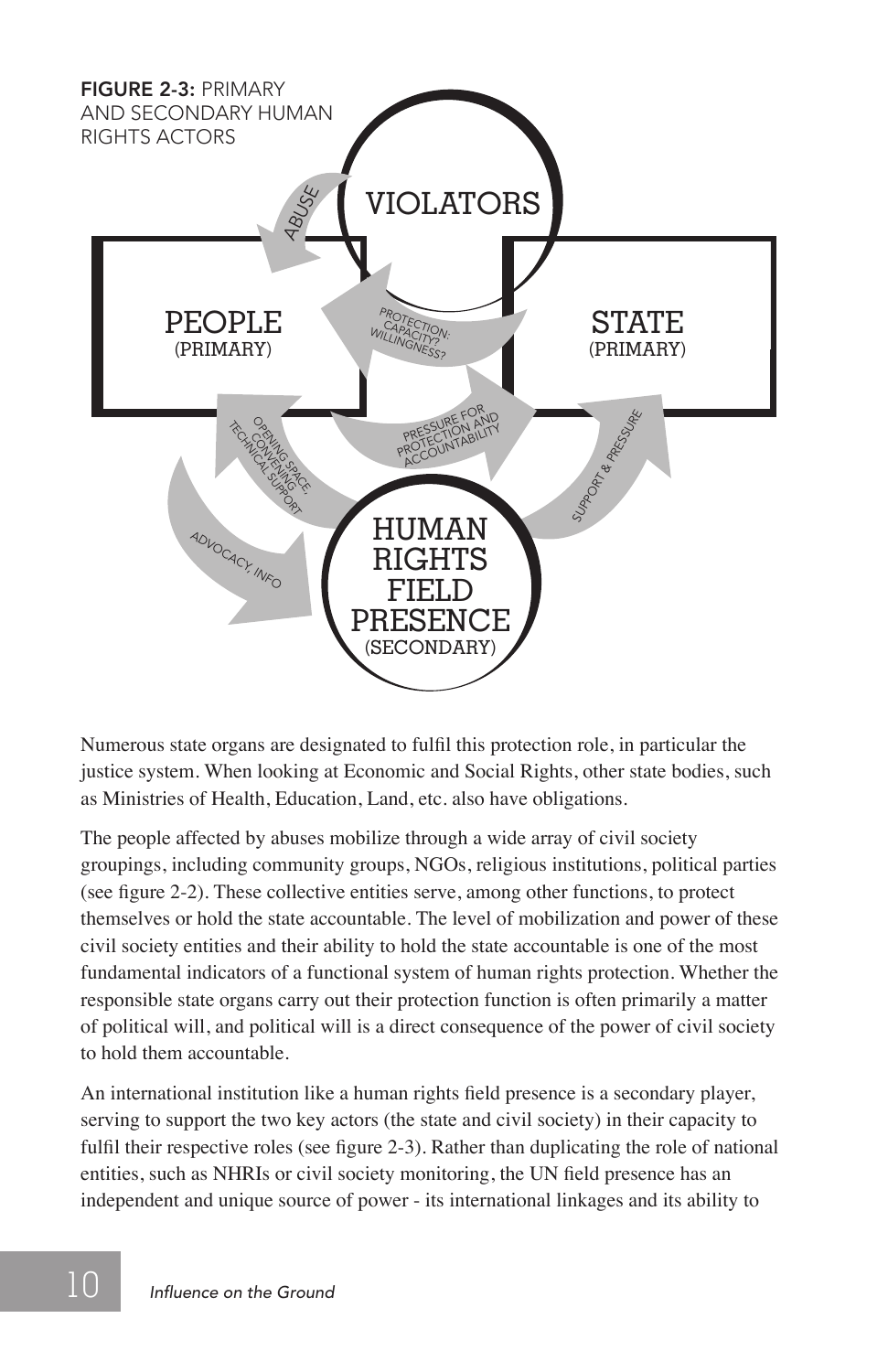represent the concerns of the international community – which it can use to hold the state accountable for its political willingness to do its job. This does not mean that UN human rights presences are quiet or reactive – on the contrary, their strength often involves having a loud voice and a high profile. But the direct responsibility for human rights obligations lies with others.

Recognizing these *primary* and *secondary* roles, if a UN human rights field presence is to help a country to achieve a sustainable human rights system, its focus must be on the two primary players who form that system: the state organs with direct protection responsibility, and civil society. The crucial role of civil society is not always given the attention it deserves. Strategies for influencing and supporting these actors will be laid out in the ensuing chapters.

#### **2.3 Effective field protection**

In this research, respondents around the world reflected on the question: "Which aspects of the work of the human right field presence here have had the most notable impact on the protection of people's human rights?" The responses were consistent across a diverse range of people and contexts, highlighting the following areas of work:

- Close proximity to the people, through the presences of sub-offices around the country, through rural visits, delegations, investigatory commissions, joint visits, presence at events and demonstrations, etc.
- Consistent, rapid and visible responses to urgent needs.
- Interlocution and advocacy with authorities at both the national and local level.
- Strategic combinations of monitoring, advocacy and technical advisory work with state.
- The public voice of the office, through public reports and the media.
- Convening multiple actors –bringing state, civil society and international actors together.
- The facilitation of visits by special procedures and the High Commissioner.

Each of these practices and how they combine strategically will be discussed in more detail in subsequent chapters.

In the course of this research, we have also seen that the frequent recurrence of certain false dichotomies constrain people's ability to think strategically and create effective multi-faceted protection strategies. One still hears, for example, "monitoring versus technical cooperation" "public advocacy versus quiet diplomacy" "challenging the state" versus "cooperation," or "short-term" versus "long-term" impact. These dichotomies are often phrased in ways that pit two aspects of the work against each other when they should be complementary.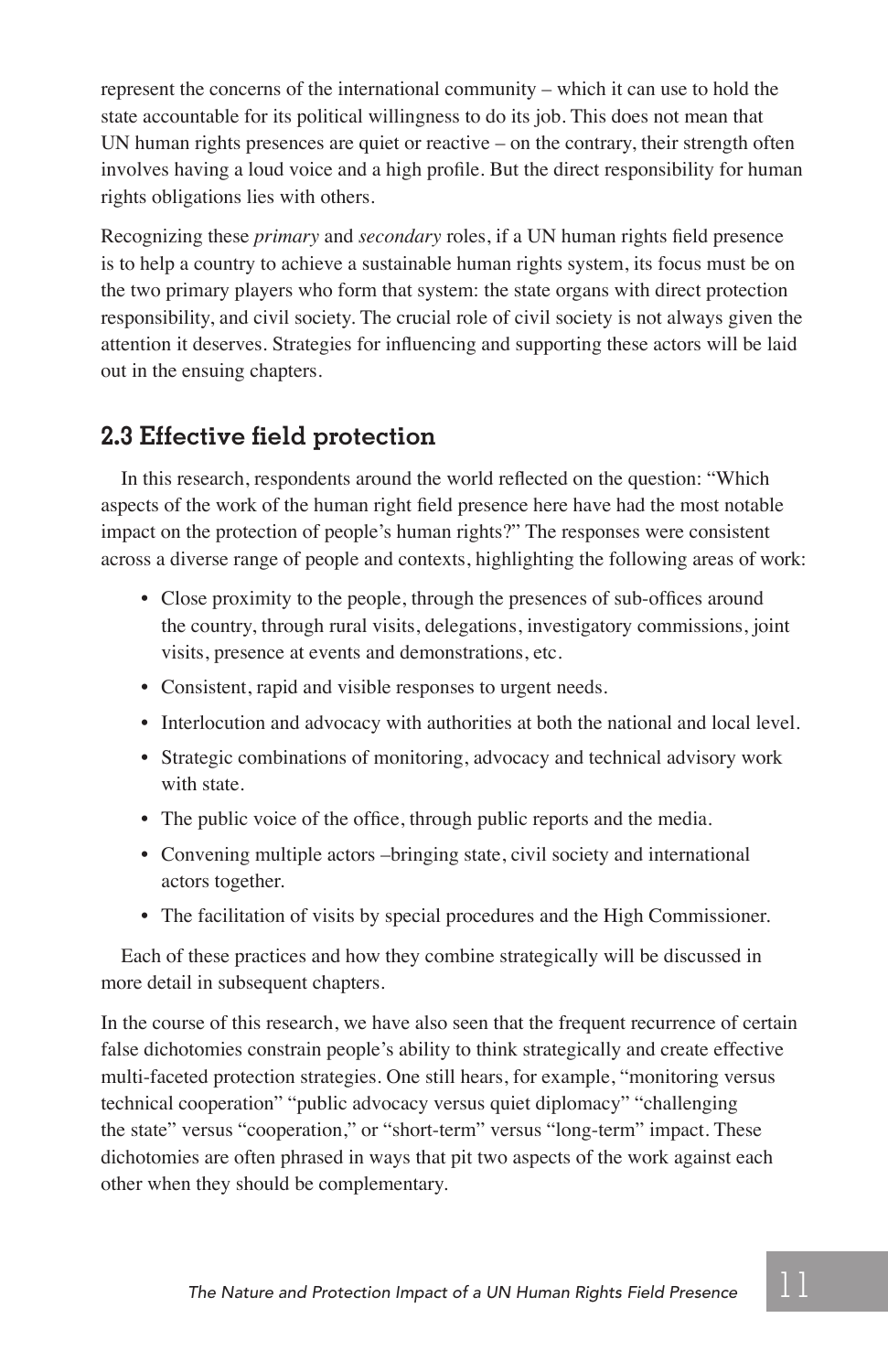Our analysis, based on feedback from the field, fundamentally challenges these assumptions. Experience shows how quiet diplomacy strengthens public advocacy and vice-versa; how strengthening the state demands a willingness to challenge it; and that nuanced strategies can have both short and long-term impact. We hope in this process to undermine two false stereotypes of human rights field presences: a) the mission that only does public criticism; and b) the technical cooperation presence that is complicit with state abuses. While these extremes can occur, an effective presence requires a deeper understanding of the complementarities and inter-relationships between multiple approaches.

Over time, the consistent implementation of these combined approaches creates an increasingly efficient and cumulative protective impact. The image and perceptions created by the effective projection of presence, the credibility arising from consistent and high-quality work and an honest voice, the network of relationships built up through intelligent problem-solving or helpful responses – these all combine to become the essential *infrastructure* of effective protection. This infrastructure is a strategic asset in itself with long term value that strengthens almost any human rights intervention.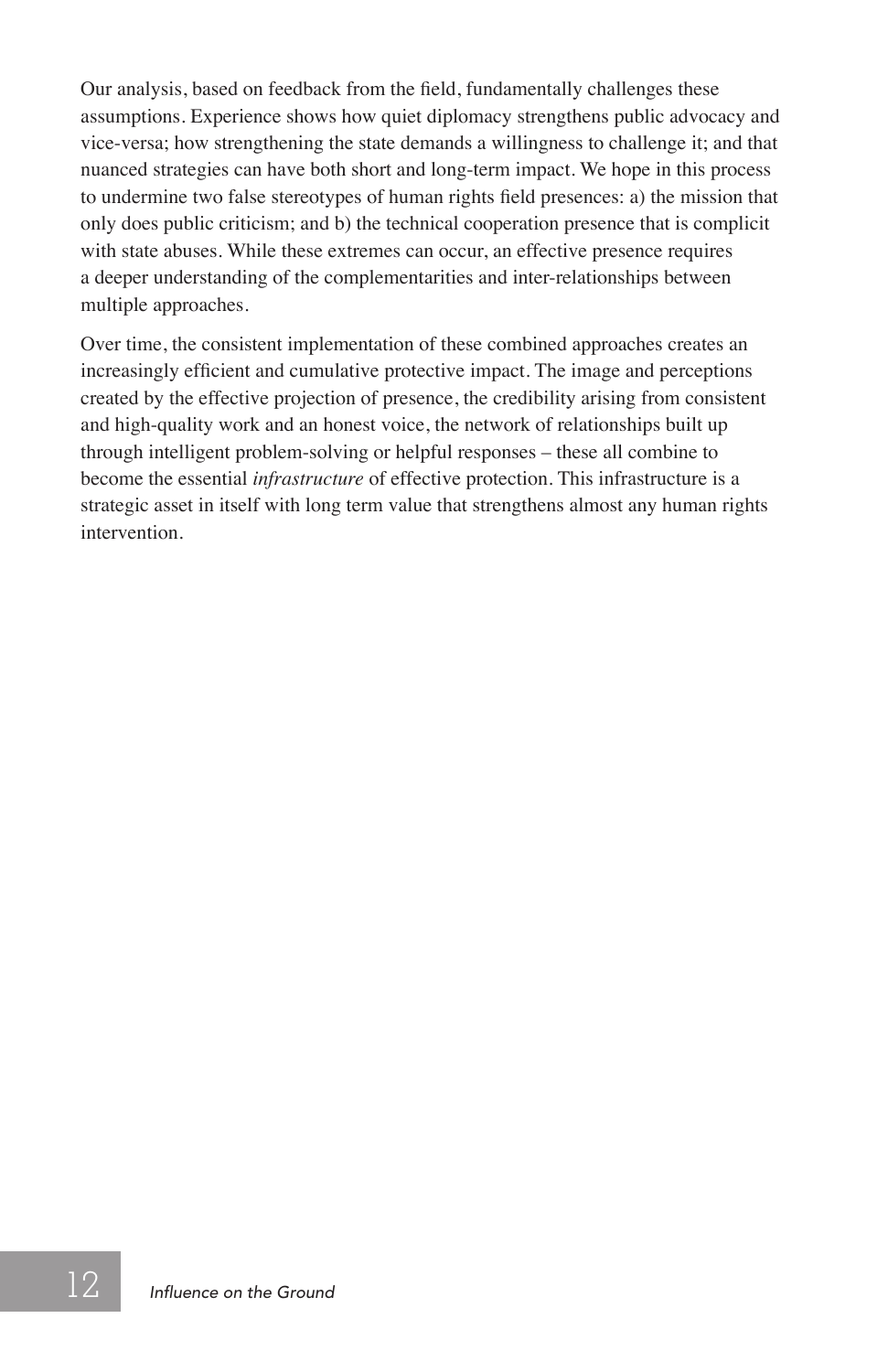## *Getting Out* 3 *and Getting Close*

One of the most consistent and fundamental findings of this study has been the versatility and value of continuous national and local-level field contact, both for its direct impact, and for its facilitative effect on other, bigger-picture interventions. The daily interventions and constant discussion that human rights officers (HROs) can have with authorities and other key stakeholders are the primary tools of any human rights field strategy. The continuity of contact acts to build relationships and trust, and creates spaces to transmit concerns and suggestions for solutions. For this you must get close.

Visibility is well-understood as a factor that can add to protective impact: people see field offices, UN vehicles out on patrol, blue vests on the street or at events, and the consciousness of observation becomes a factor in their thinking. It encourages communities and civil society that they are not alone, and reminds potential perpetrators of the consequences of their actions.



OHCHR traveling to remote locations in Colombia. Photo credit: OHCHR-Colombia.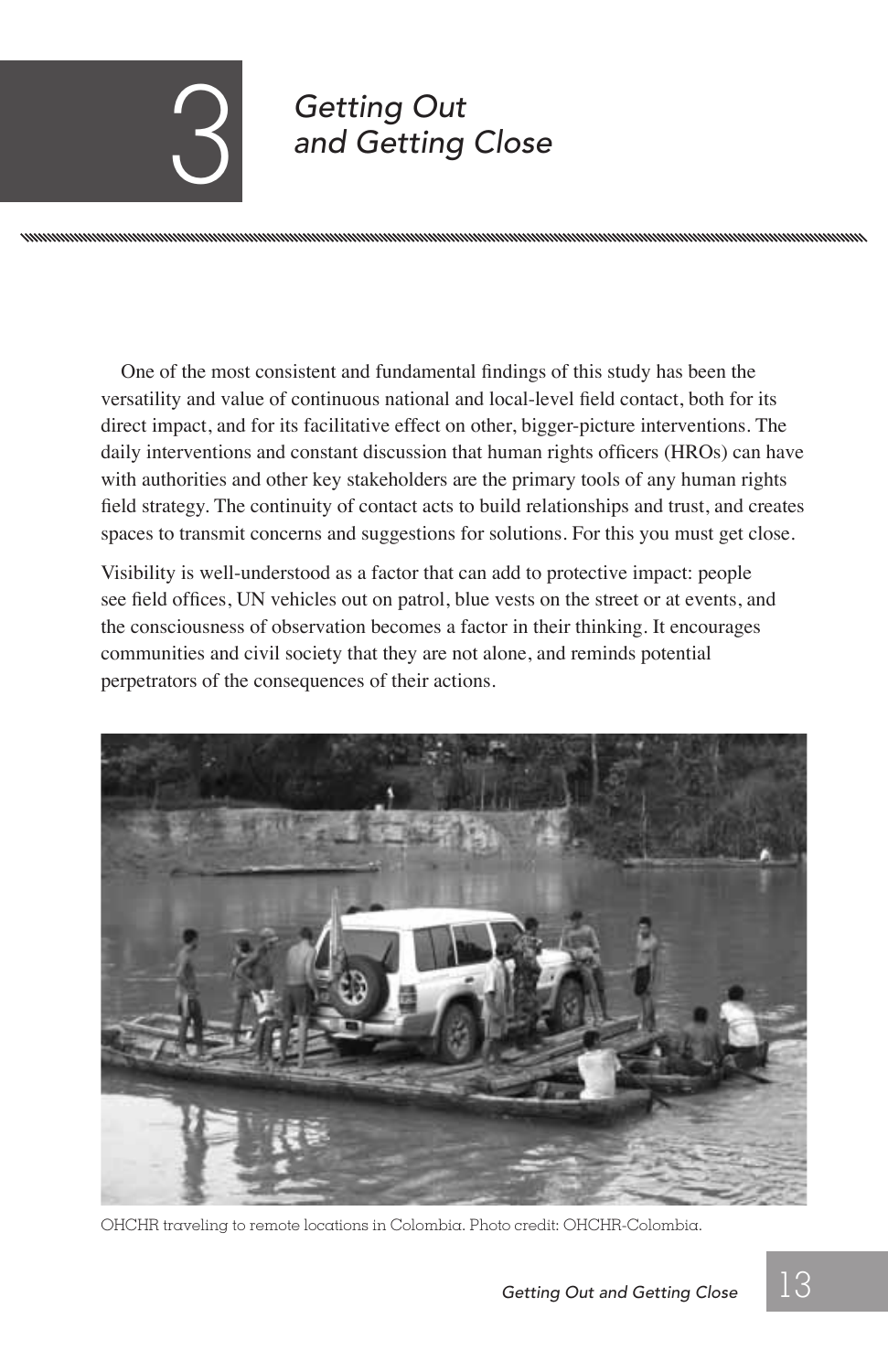The dissuasive impact of field visits to communities was stressed over and over in field case studies. Local actors have seen repeated evidence of this impact, citing case after case of notable changes in behaviour of authorities, paramilitaries and others as result of HRO's visits to areas of tension. This dissuasive impact is something that field presences need to claim greater credit for, and continue to facilitate and optimize. In areas where visits are sporadic or infrequent, respondents always want more, but they also point out that each visit is remembered for a long time, and the potential of a return visit has a continuing and cumulative impact on moderating abusive behaviour.

The credibility and relative power of a field presence tends to be far greater in remote locations than in the capital. Regional and district-level civil society groups are more easily sidelined than those in a capital city, and they benefit immeasurably more from the visible support of UN human rights officers.

Moreover, the biggest human rights gaps are usually in the more remote locations, and are often least affected by on-paper improvements in the centre. A field presence that is based only in the capital will have few tools to ensure the impact of its work reaches the lives of those in the rest of the country.

For the same reasons, the absence of field presence and visits is also very strongly felt in the regions. Even in Colombia, which hosts a relatively large OHCHR office, respondents often stressed how limited the rural coverage is – the huge areas covered by a few understaffed offices, and the infrequency of missions to some highly sensitive areas. When the sub-offices have suffered gaps in staff, the reduction of presence has been felt immediately. Civil society and state actors alike are very cognizant of changes – when UN human rights visits become less frequent they often perceive it as a blow to their protection. Some also expressed concern that field missions were being constrained by what they perceived as an exaggerated increase in security caution by UN agencies in general – as one respondent put it, "When things are difficult is when we need them most."

#### **3.1 Sub-offices outside the capital city**

Sub-offices have been a key factor in enabling a broader field projection in the larger presences. A decentralized presence enables HROs to be close to where things are happening, respond rapidly, and establish daily contact with all actors, including in rural areas. The credibility of the field presences is linked to this de-centralized deployment. The existence of a local UN office makes a powerful statement, and shortterm delegations and investigatory missions from these sub-offices remind people in isolated areas that they are not so totally alone.

> "Without the presence outside the capital, the reports and recommendations would not be so relevant." – Civil society activist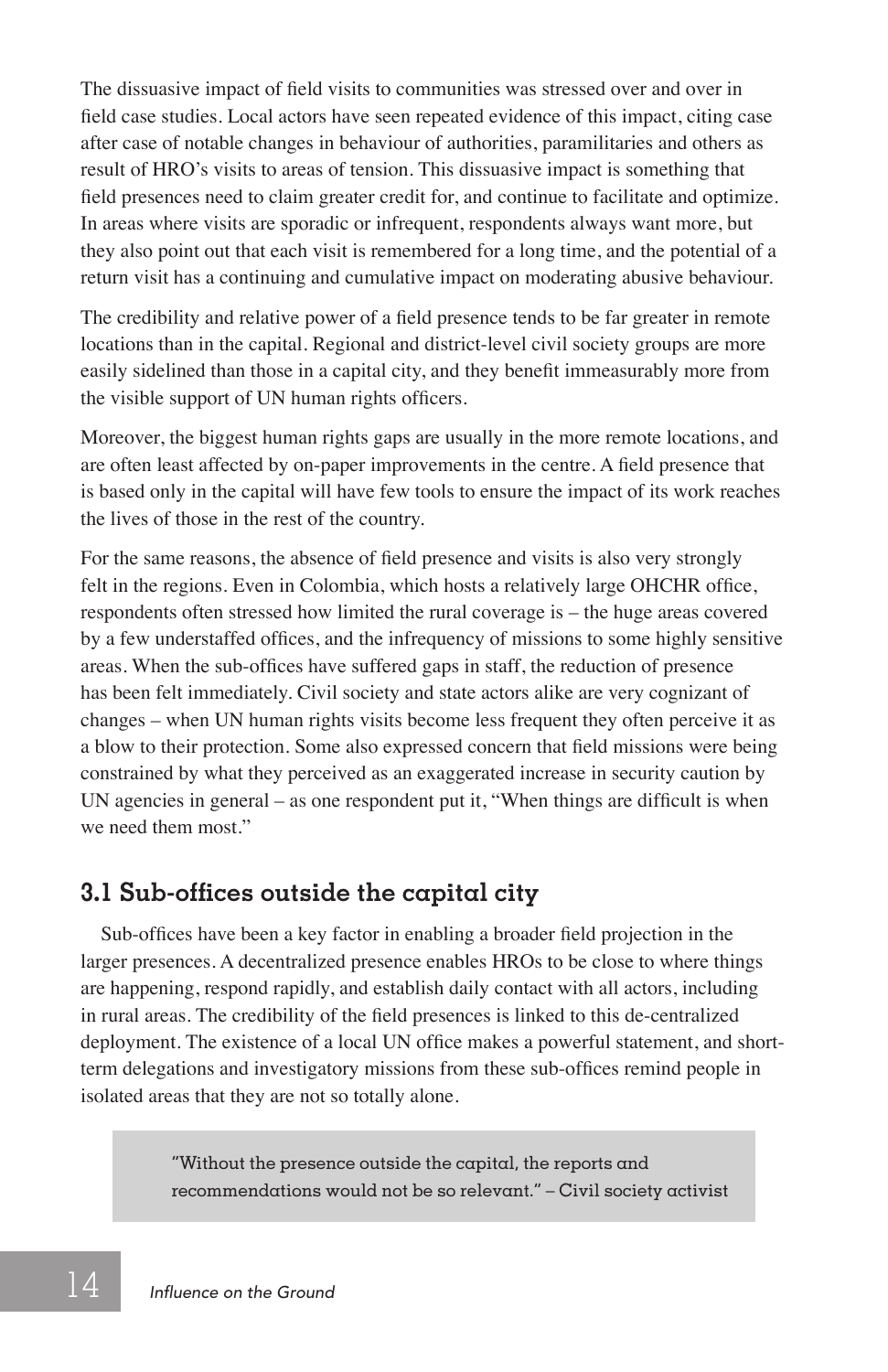Local proximity is so vital that even if a physical office cannot be sustained, creative strategies must be applied to maintain the field presence and the close relationships which make it effective. Frequent and extended travel to the regions is better than nothing, but it is usually a poor substitute for a fixed presence because it is extremely difficult to sustain. A more sustainable option when no sub-office is possible might be a collaborative arrangement with other UN partners who can host an HRO presence through their infrastructure.

When OHCHR-Nepal lost its sub-offices in 2010 after a difficult mandate renewal negotiation, it still sustained a reservoir of credibility and trust from civil society in the regions, and it had a highly developed network of information sources and partners. It needed a logistical solution to take advantage of its potential for continued strong protection work in the regions. They needed to work out a way for some staff to still be permanently located outside Kathmandu, and for others to have job descriptions that explicitly prioritized their availability for frequent field trips. But distance and inertia proved to be powerful obstacles, and in the end the capacity for field protection in the regions was drastically reduced.

#### **3.2 Maximizing visibility of high-impact actors**

When the senior officials of a UN institution visit the sub-regions and communities the impact is even stronger. Most cultures have a high respect for authority and status, and the field visits of the HC's representative or deputy or the regional public releases of reports are very notable at the local and regional level. Similarly, the more the heads of sub-offices get out into the communities on the field missions, these higher-status visits can be used to add to the visibility, credibility and dissuasive impact of the overall presence.



The Representative of the High Commissioner for Human Rights in Nepal, meets with rural Nepalese community members. Photo credit: OHCHR-Nepal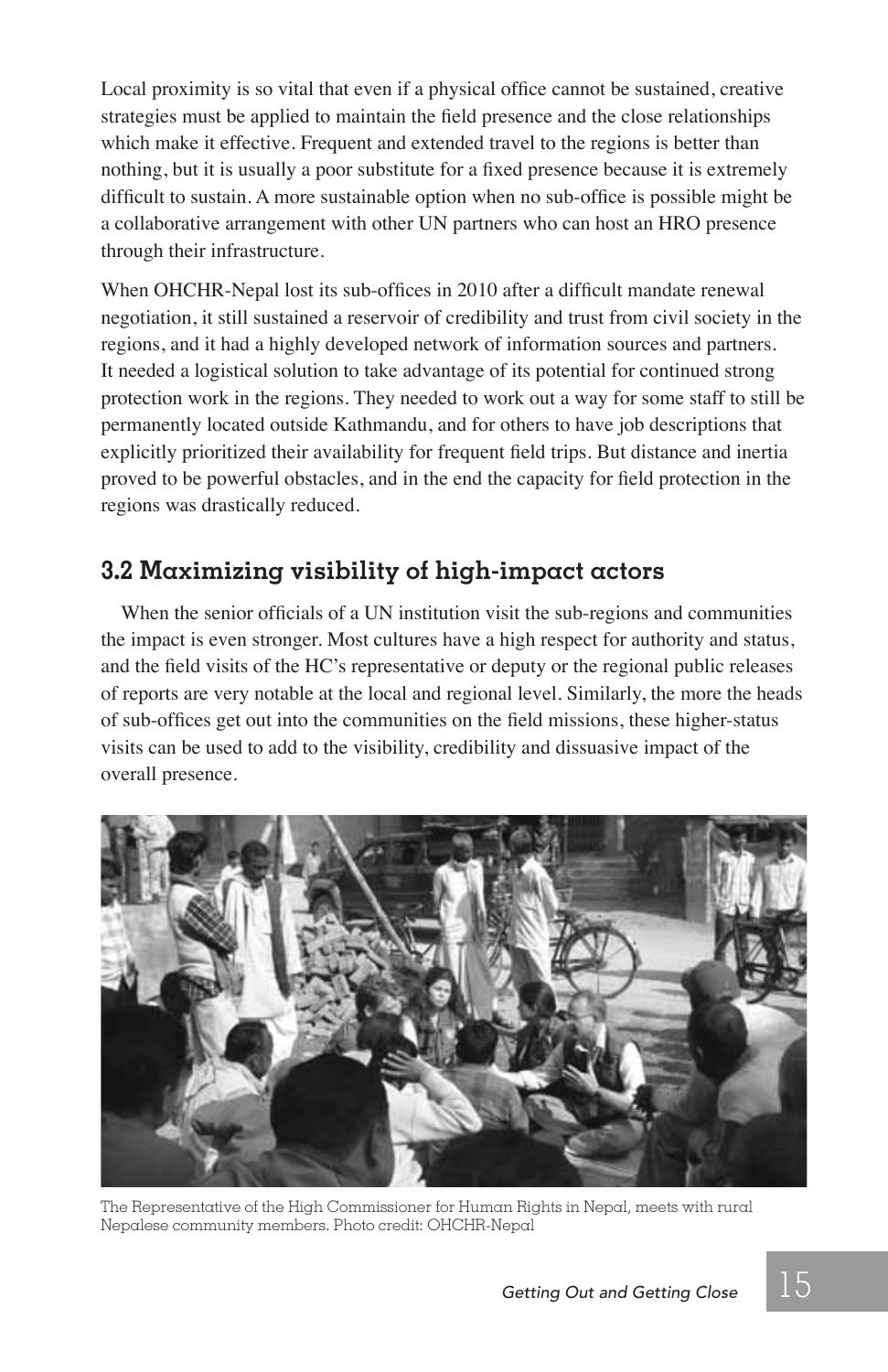When the field presence engages in joint field missions together with national actors (such as prosecutors, NHRIs, Ombudsmen, MPs, or other state actors) or international ones (such as members of the diplomatic corps), the protective impact is felt on multiple levels. Each entity in such joint visits brings its own status and power into the process. Often the UN human rights participation facilitates and even protects the field visits of national actors. Furthermore, the UN field presence can open up channels of communication between local communities and victims with state entities, overcoming a frequent generalized distrust of state entities. In essence, these visits allow a certain transfer of legitimacy – through which the reputation and credibility of the UN human rights presence enables the state agents to build their own positive reputation as human rights actors. The challenge is not to allow state actors to inappropriately whitewash their image through a superficial association with the UN, but to give the opportunity for legitimate positive initiatives to be acknowledged.

#### **3.3 Examples: Mobile protection presence in the DRC**

In earlier years, the MONUC (now MONUSCO) human rights component in the DRC had a practice of "mobile teams" – a rotating set of teams of HROs who would be out visiting communities for two weeks at a time. HROs were thus constantly out in the field, assessing the situation and making the UN presence known, doing preventive diplomacy at the local level as well as collecting human rights data and identifying needs. Feedback was very positive about this mobile team approach, a human rightsfocused precursor to the current Joint Protection Team model.

More recently, with the increasing importance of Protection of Civilians to the entire peace operation, MONUSCO has been expanding its projection of field presence through an integrated combination of Joint Protection Teams, Community Liaison Officers, flexible deployment of small MONUSCO military units and a network of community focal points. All of these elements get analytical and strategic guidance from the highest level of the mission through a Senior Management Group for Protection and a Rapid Response Early Warning Cell (RREWC) in the DSRSG's office.

The system is intended to contribute to civilian protection as follows: Senior management teams at the regional level, together with the Early Warning Cell, assess risks and decide where to send out Joint Protection Teams (JPTs). These are multidisciplinary teams including representation from the military, UN Police, Civil Affairs, the Joint Human Rights Office<sup>3</sup>, JMAC, Political Affairs, Child Protection, Gender, and others. They visit an area and talk with all local stakeholders to assess possible strategies for addressing protection threats and vulnerabilities, and report back to management. Their recommendations might include advocacy to military leadership,

<sup>3.</sup> In earlier years MONUC had a human rights component, while OHCHR also had an independent office for the DRC. Now there is a single Joint (MONUSCO and OHCHR) Human Rights Office which reports to the SRSG and to the High Commissioner for Human Rights, with funding and other support from both entities.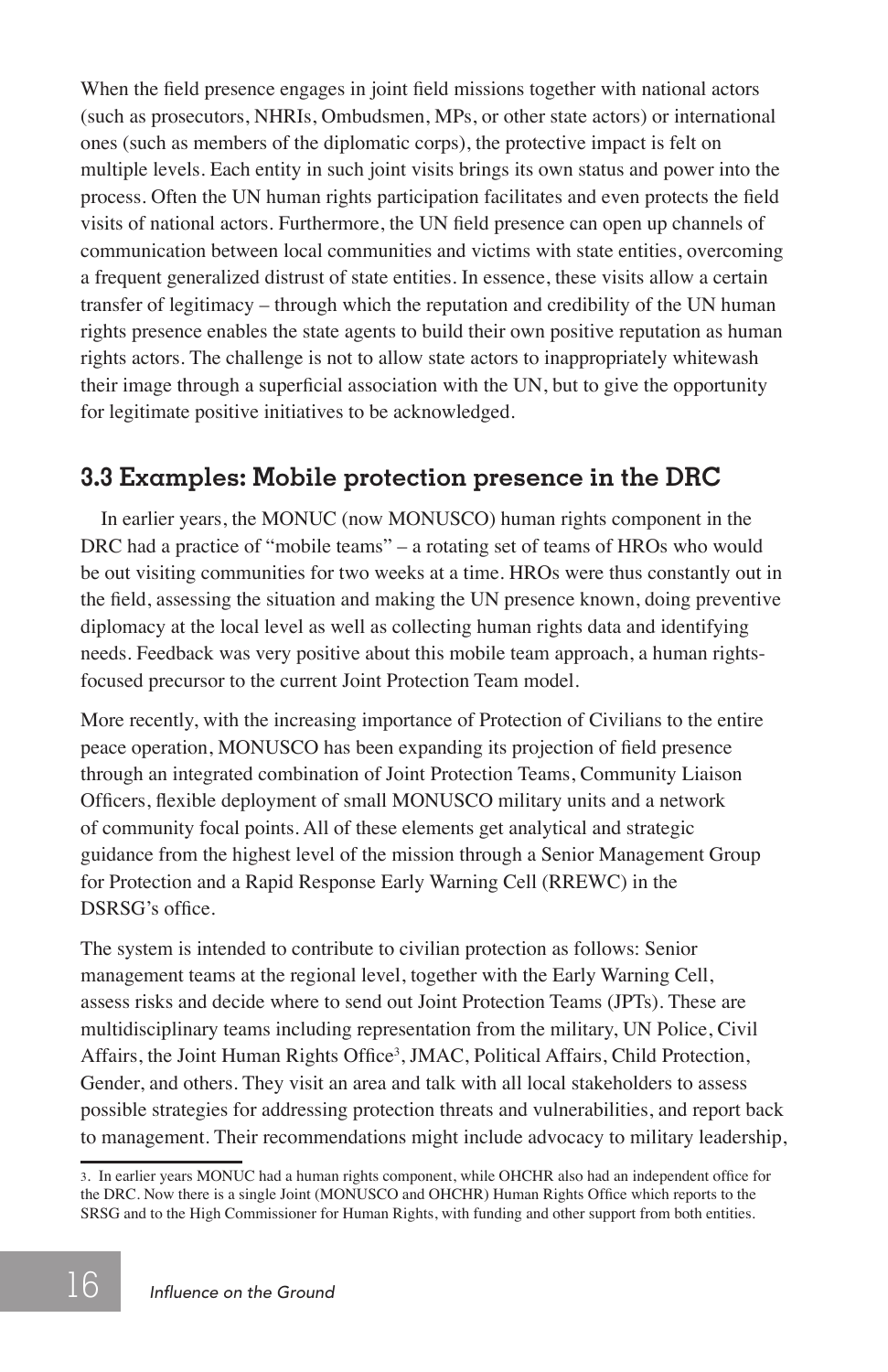urging the National Police to make its presence felt in a region, proposing support for local community alert/early warning systems (radios, etc), proposing trainings for local authority around key issues or community sensitization (e.g. re SGBV), highlighting humanitarian needs for MONUSCO or other actors to respond to, proposing additional visits to neighbouring areas, encouraging dialogue among key local actors and more.

For security and logistical reasons, the Joint Protection Teams mostly visit communities where there is already a MONUSCO military presence. These small military bases now often have a "Community Liaison Officer," a permanent national UN staff-person sustaining ongoing contact with the local community and assisting with the implementation of protection-focused recommendations.

Where there is no MONUSCO presence, a wide network of community focal points with mobile phones and radios provide early warning information to feed into MONUSCO's protection analysis, informing decisions about the deployment of future JPTs and military units.



A human rights officer and a Civil Affairs office in a Joint Protection Team visits an Internally Displaced Persons (iDP) camp near Kimua, Eastern Congo. Clashes between two armed groups had created insecurity in the region and brought many in the population to leave their home and belongings and settle near the local mONUsCO (Uruguayan) Temporary Operating Base. Photo credit: MONUSCO/ Sylvain Leichti

This is an impressive strategy and structure, with a high level of coordination and institutional buy-in, horizontally across units and vertically right up to the SRSG. This array of mutually-reinforcing mechanisms represents an opportunity for greater protection of human rights in those areas where they are being implemented. The Joint Human Rights Office has played a substantial and collaborative role in the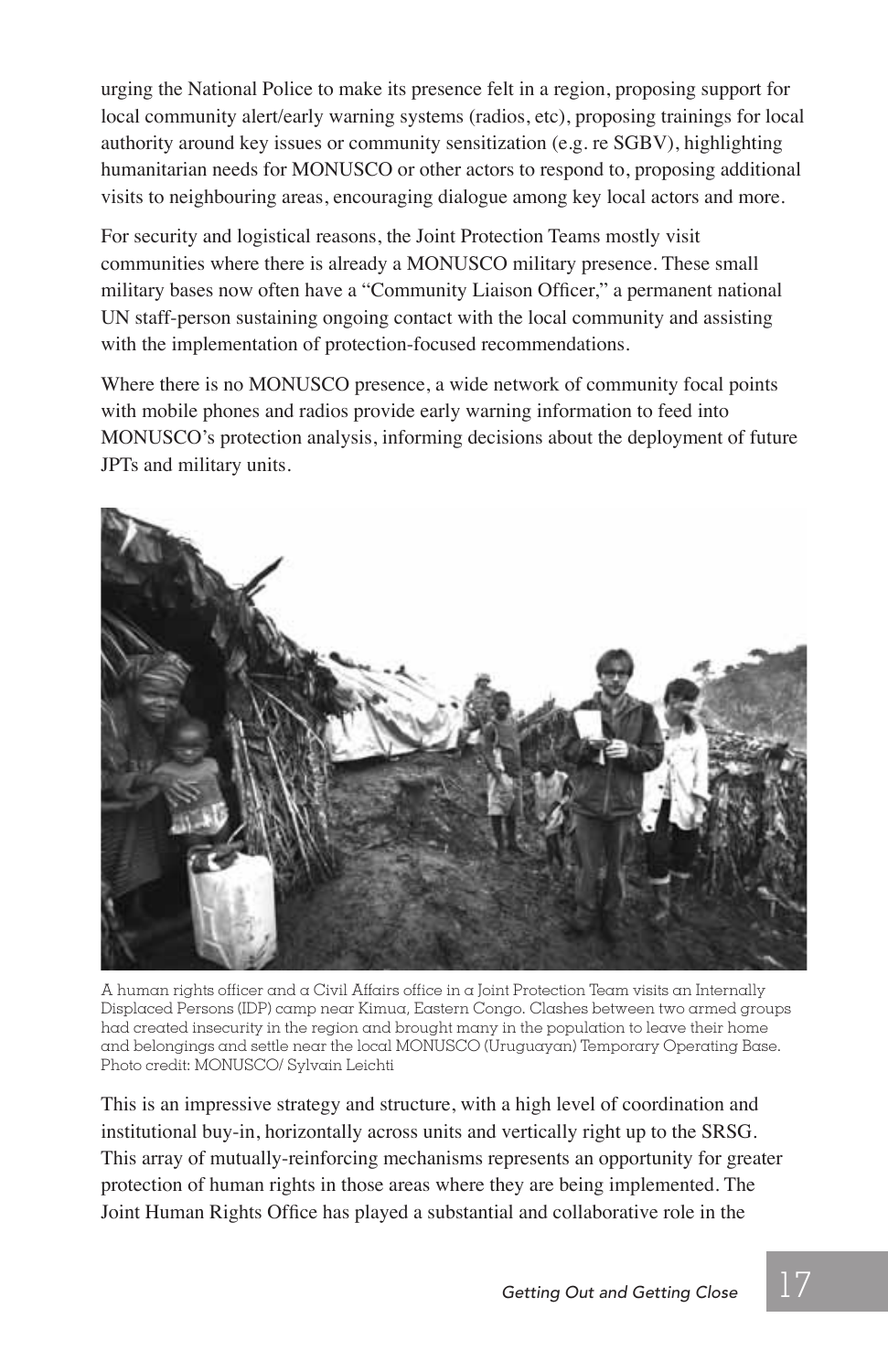development of these tools at the senior management and regional levels. HROs are participating in all the JPTs, and the JHRO has found funding for new HRO staff positions which will be dedicated to working with JPTs.

A crucial potential of the JPTs – which is not consistently taken advantage of - is that of local preventive diplomacy. HROs on these missions, as well as other MONUSCO staff in the JPTs, need to make sure that they are not overly focused on gathering information for writing reports and recommendations, but are also ensuring that the visit itself has an immediate local advocacy impact. These JPT visits to localities, even though they are short, are unique opportunities for the UN to make its "protection voice" heard. It is a chance to impress upon local authorities, local traditional leaders, local armed groups leaders or liaisons, or local military leadership that the international community is watching, is close by, and will be back again. Any local actors who have influence over patterns of violence or abuse need to feel this UN presence – they should leave these discussions with a sense that there will be some political or other cost associated with future abuses.

Maximizing this immediate influence of the visit demands a clear strategy and collaborative preparation by each JPT. The JPTs are in a position to analyze which local actors have influence over dynamics of violence, make sure they communicate with these actors, and plan the messages that will have the greatest dissuasive influence. Where relevant, the community liaison officers should also be engaged in this message development, as they can continue to project it after the JPT is gone. The effective transmission of these messages – to perpetrators and their allies - can have immediate protective impact.

#### **3.4 Simple interactions can have multiple dimensions.**

Even relatively simple field-level interactions often have multiple complementary purposes. An example of this can be found in Northern Uganda and Karamoja where, through its sub-offices, OHCHR facilitates "Protection Working Groups" together with the local Ugandan Human Rights Commission (UHRC). These groups bring together a diverse group of NGOs, CSOs, the UHRC, OHCHR and local representatives of the security forces to discuss protection issues and cases that have come to the attention of the participants. For each issue that is raised, action points are noted which are then followed up in subsequent meetings. In most cases, the military or police representatives commit to investigating the cases and reporting back.

These local-level meetings have a number of complementary effects:

- They provide a (relatively) safe space for grassroots complaints to be raised and potentially resolved.
- They inform potential abusers about what is occurring, and lets them know they are being watched, potentially acting as a deterrent to future abuse.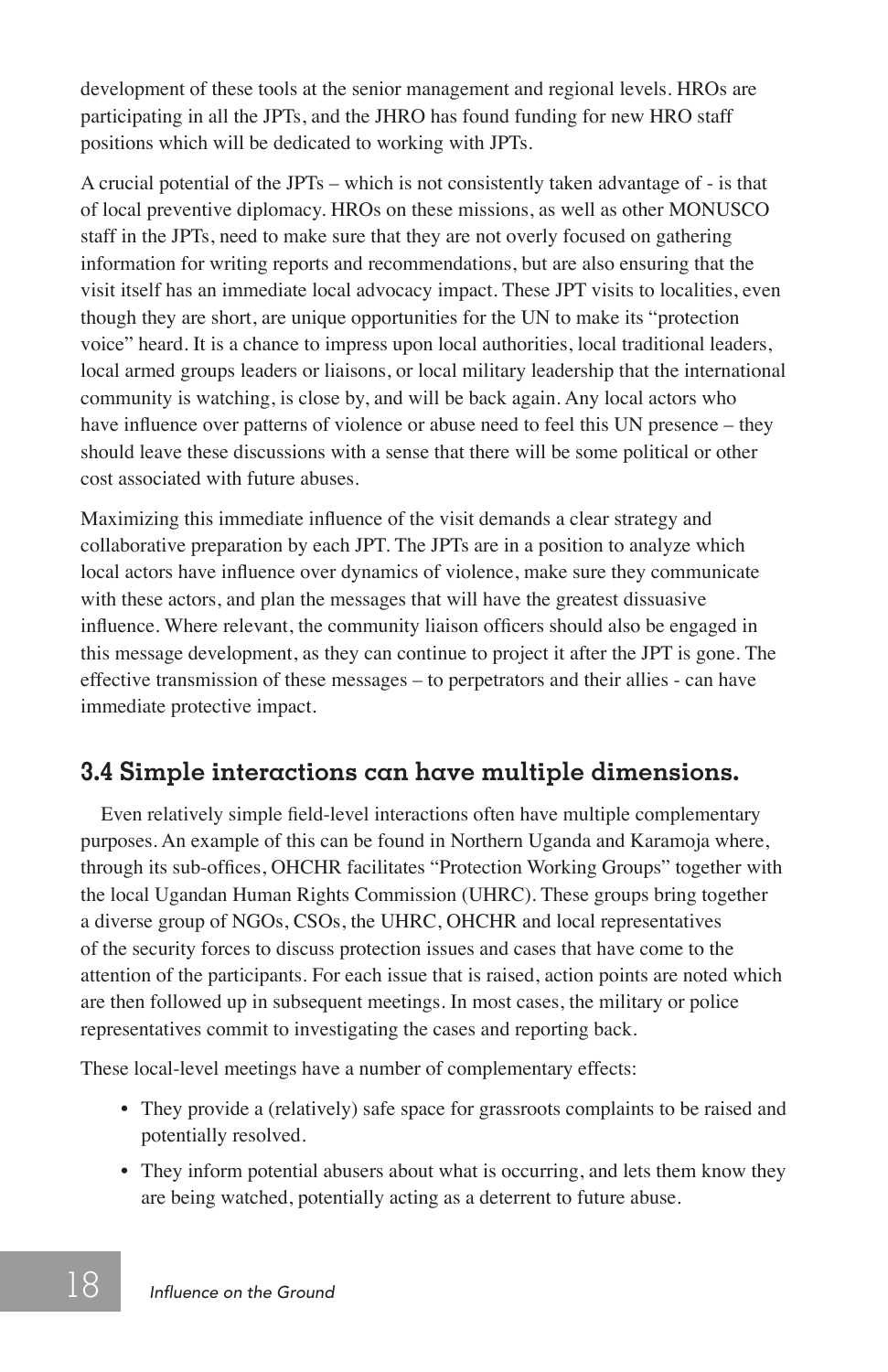- They provide a bridge between civil society organisations, NGOs and state authorities, opening communication for other purposes.
- They are a valuable source of information for OHCHR to understand the ground reality and the roles being played by the different actors.
- They raise OHCHR's status and profile in the area and build their relationships with local actors.

#### **3.5 Rapid responses to urgent needs**

A field presence has a great potential for direct protection and for creating a reservoir of trust and support among allies and communities when it consistently applies its staff capacity to respond rapidly to calls for help in critical moments. Human rights advocates both in state agencies and in civil society repeatedly expressed their gratitude for this responsiveness, which they credit with keeping them or their colleagues safe when they were at risk, or with calming a tense situation with a timely intervention. As one civil society representative put it, "We call. OHCHR comes. And the paramilitaries leave." Respondents pointed out how the field presence can sometimes efficiently investigate a high-risk situation and make a public pronouncement with preventive impact within a day or two. In other cases a few quiet phone calls contributed to the release of someone illegally detained.

The trust generated by this kind of responsiveness is long-lasting. When it exists, people in civil society and the government who may at times be critical of the UN's choices will tend to give the field presence the benefit of the doubt, sustaining their alliance and support despite these differences or tensions.



OHCHR-Uganda field officer gathering information. Photo credit: OHCHR-Uganda.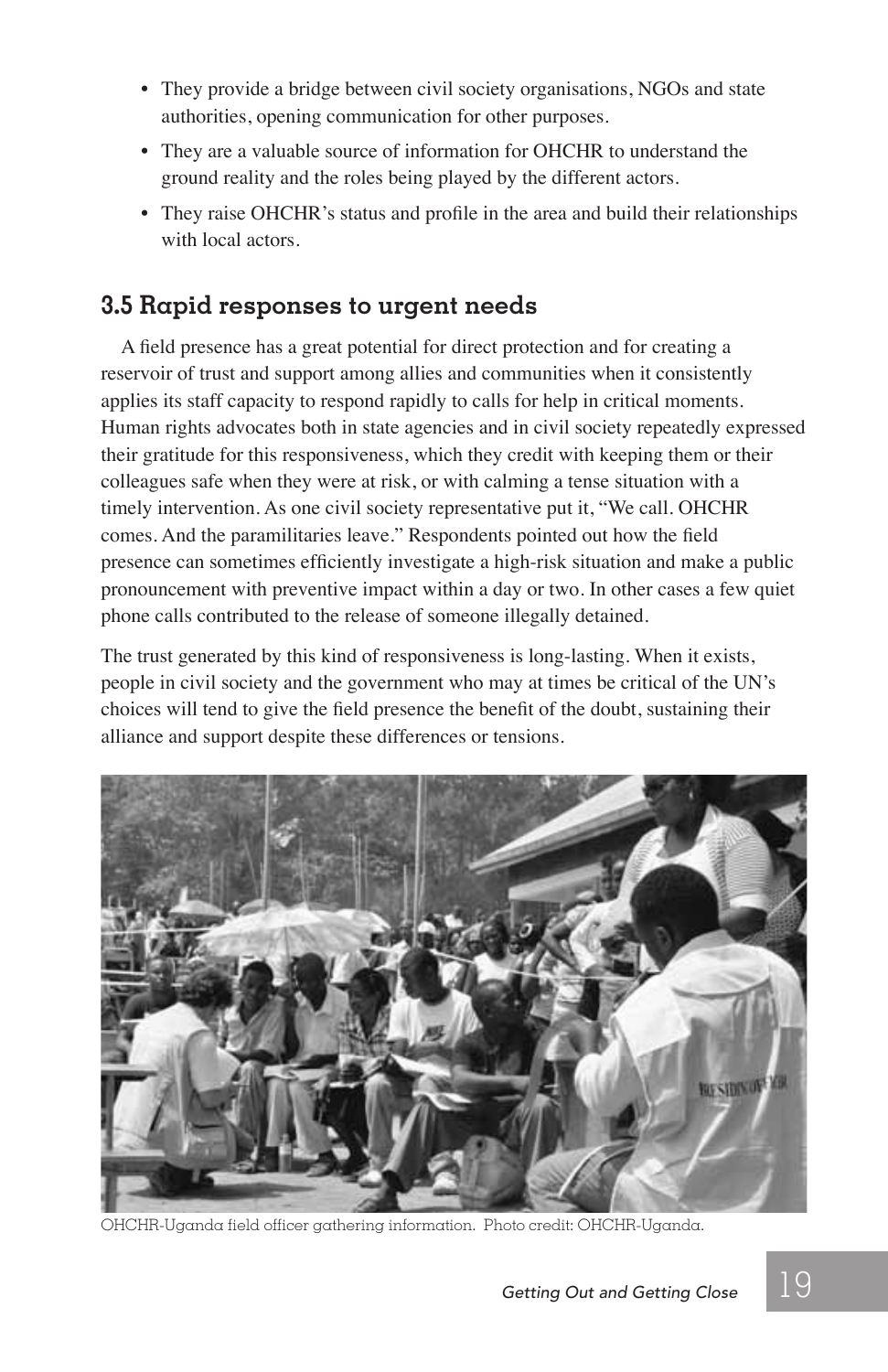

OHCHR-Nepal Human Rights Officers interacting with a senior Nepal Police Official during a protest in Kathmandu. OHCHR-Nepal Photo, 2006

The Nepal OHCHR office developed a highly coordinated and refined system for monitoring demonstrations and preventing violence, combining the practices of "getting close" and "responding quickly". At key moments of public unrest between 2005 and the April 2008 elections, the OHCHR-Nepal office mobilized all its resources to have a prominent preventive presence at demonstrations and bandhs, and this presence is widely credited with reducing the risk of massive violence. The process began with advance discussions and trainings with the police and army about the use of force, so it was clear what was expected of them, that they would be observed, and that OHCHR had fluid communication with their hierarchy. According to an OHCHR officer, at the demonstrations, "We have monitors out with jackets and radios, with very clear instructions and maps. We have an operations room. If the monitors see something and radio it in, we can go straight to their chiefs and report, 'There was a baton charge in XX. No warning was given'. And they will be feeding it back down the chain of command. It's a real time integrated system that has had a real impact." Many observers credit these vigorous efforts with playing a crucial role during 2005 and 2006 in helping to usher in the peace process, and the relatively peaceful end of the monarchy.

Sustaining and implementing this capacity to respond is also *efficient*. For although it is most likely stressful and demanding to mobilize a response with little warning or planning time, the impact of such short-term mobilizations of interventions will far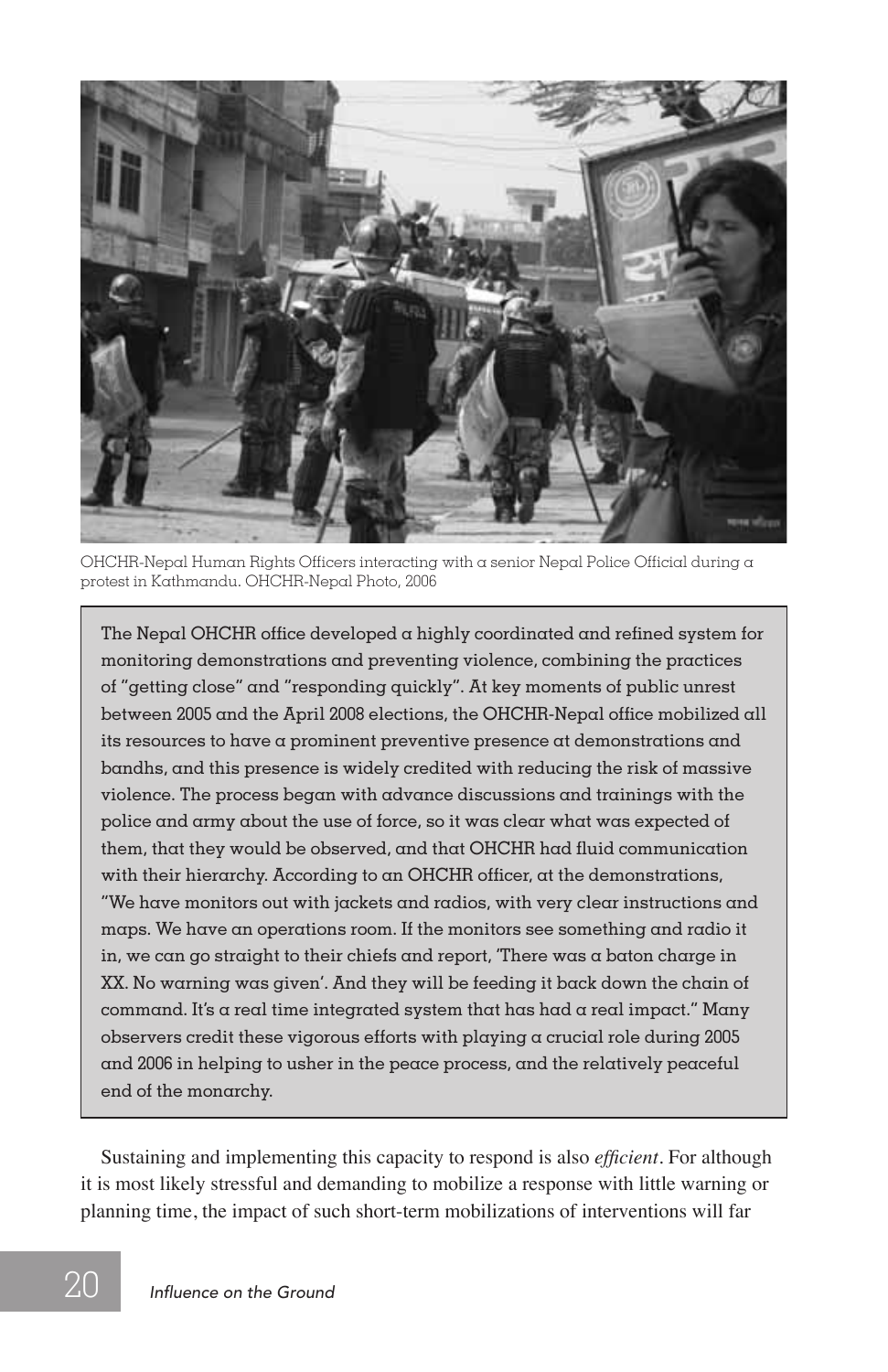outweigh the cost, because the preventive or protective impact of a single correctlytimed intervention can far exceed that of some longer-term investments, while the stronger relationships and alliances these interventions promote will often result in many unexpected benefits.

The *reliability* of this responsiveness is also very important. Just as trust is created when the field presence is perceived to come through under pressure, trust can be seriously damaged when the office fails to respond in a timely or adequate manner to an urgent need. This is a daunting challenge: obviously a UN presence cannot respond to *everyone's* urgent needs. But it needs to make choices based on a clear understanding of the benefits and costs of each response or non-response. The reliability of the response also should have a deterrent effect: the more that state actors come to understand that certain types of attacks or threats will never go unnoticed, the more they will calculate the political cost of these responses into their decisionmaking, and refrain from acts that will provoke such costs.

#### **3.6 Resources and work-plans**

Maximizing proximity to the ground and responsiveness demands resources, structural and policy decisions, and concrete work planning<sup>4</sup>. Clearly any fundraising and policy decisions (both at the field level and in Geneva and New York) that can increase the number and staffing of sub-offices will notably increase this level of protective impact. Given the limited staff in most field offices, conscious attention must be paid to limiting the amount of internal administrative, writing and meeting demands that may impede their ability to travel. This is especially true for management in the capital and any heads of sub-offices, whose field visits can potentially have greater impact, but who are often too overloaded with internal institutional and supervisory demands to get out of the main cities frequently enough<sup>5</sup>. Field visits should comprise an increasing component of the work plans of all management and program staff.

#### **3.7 Conclusion**

The ideas of this chapter are fairly straightforward, and mostly appreciated by human rights officers on the ground. Field projection and rapid response – through suboffices, investigative visits, joint missions, mobile units and other modalities facilitate the protective capacity of the presence. Yet the decisions needed to take advantage of these potentials are not always taken. Field presences struggle for years with an insufficient number of sub-offices. Management staff are bogged down in internal business and do not get out to the rural areas to flex their potential for influence. Key

<sup>4.</sup> See chapter 11 for further discussion of resources and institutional decisions.

<sup>5.</sup> Supervision, administration and planning are vital functions, so we are in no position to suggest specifically how work plans might be adapted in each case. The point here is that as future strategies and work-plans are constructed and these difficult work-allocation decisions are made, an effort should be made to increase the priority given to these "outside the office" functions of staff and management.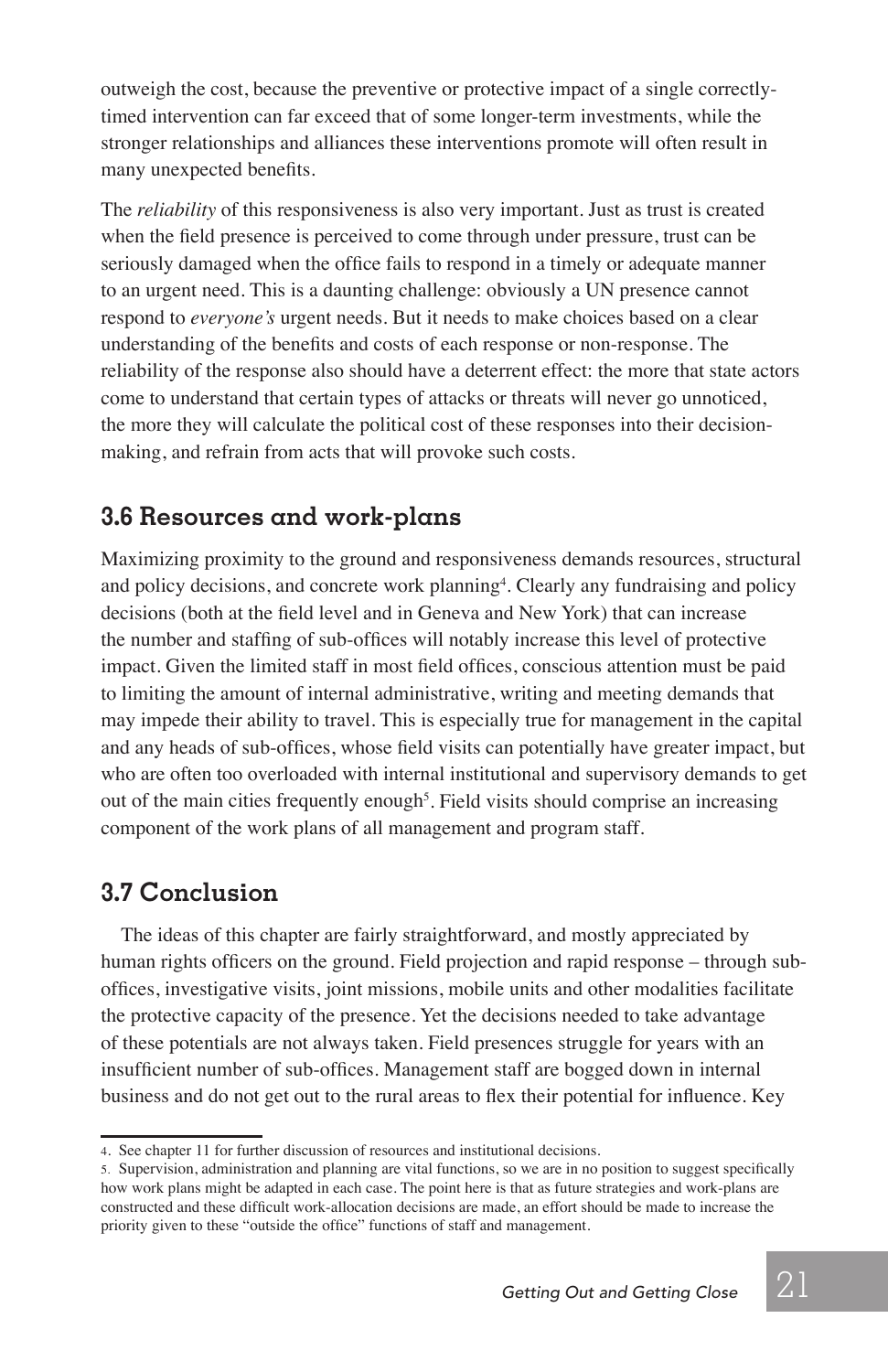moments when urgent responses are needed are missed because the availability and time for such response was not built into HRO job descriptions.

When the right decisions are taken to implement the discipline of getting out there, however, a large mission can build a powerful protection momentum with hundreds of contacts over time, right down to the local level. Each contact is a protection opportunity, and the process contributes to the relationship building and complex strategies discussed in subsequent chapters.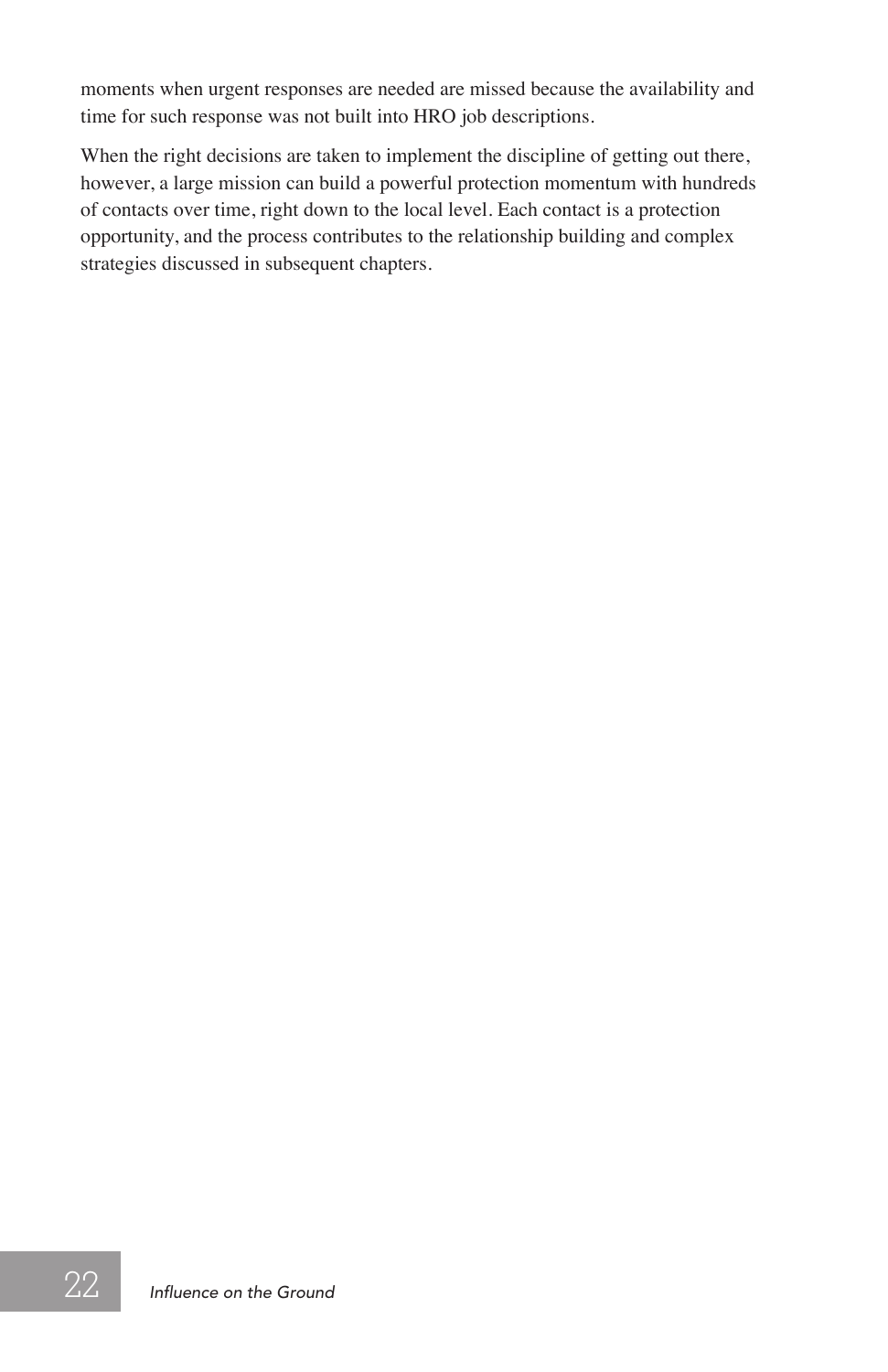*Strategies for Effective* 4 *Influence and Support*

#### **4.1 The interaction of cooperation, pressure, voice and credibility**

A human rights field presence aims to change behaviour and policies in order to protect people from abuses. This effort is grounded in careful information gathering and analysis of human rights problems. There are different routes to achieve this objective that combine strategies of cooperation and pressure. This chapter will examine these strategies, how they complement each other, and how the development of a generalized perception of credibility multiplies their impact.

Cooperation activities contribute to protection by identifying problems, developing relationships with authorities who have the will to address these problems, and collaborating and supporting them in designing solutions. "Pressure" activities take the available information and present it to decision-makers, publicly or privately, in ways that illustrate or threaten potential costs of continued abuses or failure to address them. These decision-makers change behaviour or policy to reduce these costs.

A field presence is usually addressing gaps in both will and capacity and must blend both kinds of approaches into a single coherent strategy. Neither cooperation nor pressure functions in isolation. Cooperative approaches can make more substantial advances after political will has been mobilized through pressure. State actors can more easily respond to pressure when cooperative efforts have identified alternative solutions to problems. In many cases the lines between cooperation and pressure may even become blurred – the underlying goal is to exert constructive influence. This chapter will review some effective approaches of different types, and how they complement each other.

### **4.2 Technical Cooperation and field protection**

"Technical cooperation" is an extremely broad term that includes many different possible forms of assistance – usually to state agencies but sometimes including civil society groups. Although it is often associated with quiet and discrete advice or training, we found many cases where technical cooperation has gone much further and had important "secondary" effects such as building influence and identifying allies.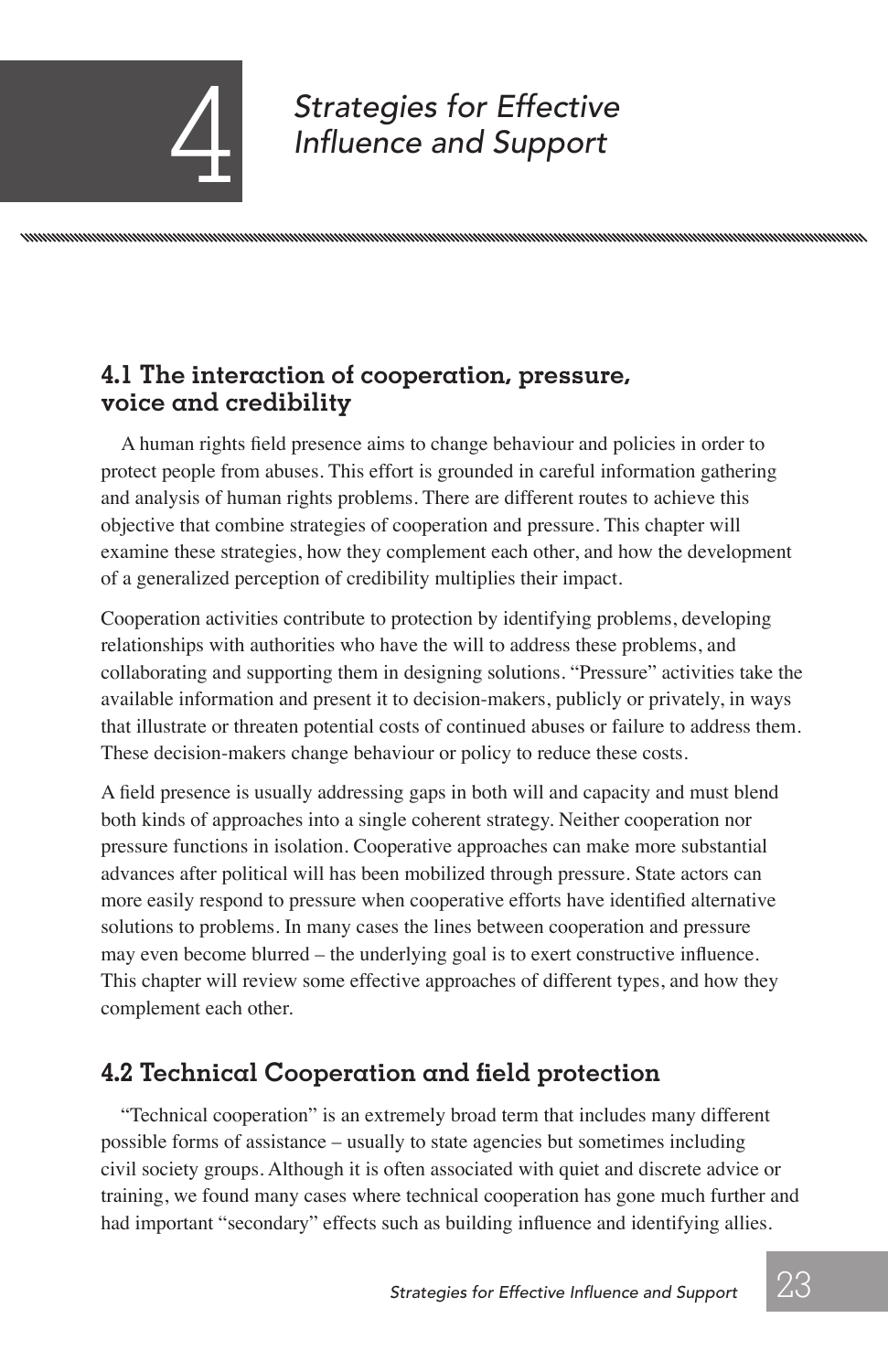Indeed, as we will show, the creative and multi-dimensional use of cooperation has blurred the lines between technical cooperation, monitoring and advocacy.

One use of cooperation projects is simply to give skills and advice to governmental organs so they are able to comply with their own laws. In Colombia, for example, OHCHR began an advisory project to help state actors design and implement legitimate consultation processes after the Constitutional Court repeatedly declared numerous state projects unconstitutional for failure to meaningfully consult the affected indigenous population. This effort aims to ensure the right to participation, while the state sees it as helping it in moving forward legally with projects after adequate consultation.<sup>6</sup>

#### **Logistical support to facilitate justice**

In other situations, national actors are critically in need of logistical support to be able to carry out their duties. In the DRC, for instance, the challenges of distance, volatile security situations and weak state institutions have resulted in long delays within the justice system. Logistical support from the MONUSCO Joint Human Rights Office (JHRO) has sometimes helped bring justice out to rural regions, acting to unclog the justice system so that it can more effectively function on the minimal resources it has available.

One such initiative of the Joint Human Rights Office has been to provide logistical and technical support to *Joint Investigation Teams* (JITs). The teams, made up of the JHRO together with relevant military/civilian/legal authorities, carry out investigations in isolated areas where human rights abuses have occurred. They have been seen to facilitate a quicker state reaction to abuses, as well as demonstrating to both the community and potential abusers that human rights violations do not always go unnoticed. The military prosecutor in Goma pointed out that the UN presence in the joint teams also provided security to Congolese investigators.

The Joint Human Rights Office in the DRC also supports *Audiences Foraines*, a process in which MONUSCO takes the entire judicial apparatus (judges, prosecutor, etc.) out to the provinces where there is no judicial infrastructure, and this portable court hears cases, pass judgments, and hands out sentences. *Audiences Foraines* can have an immediate impact, both in terms of protection for the community by sanctioning those responsible for human rights abuses and as a deterrent to others by demonstrating that justice can reach even very isolated areas. With the large number of arbitrary arrests in the DRC, and the number of people awaiting trials, an *Audience Foraine* can also reduce human rights violations in rural detention sites by rapidly resolving cases and reducing extreme overcrowding.

<sup>6.</sup> See Colombia case study (http://www.fieldviewsolutions.org/influence-on-the-ground) . While this process improves participation, there are still serious concerns as to whether the state will pay adequate attention to the inputs in these consultations, and whether the projects it is promoting will ultimately benefit the indigenous population.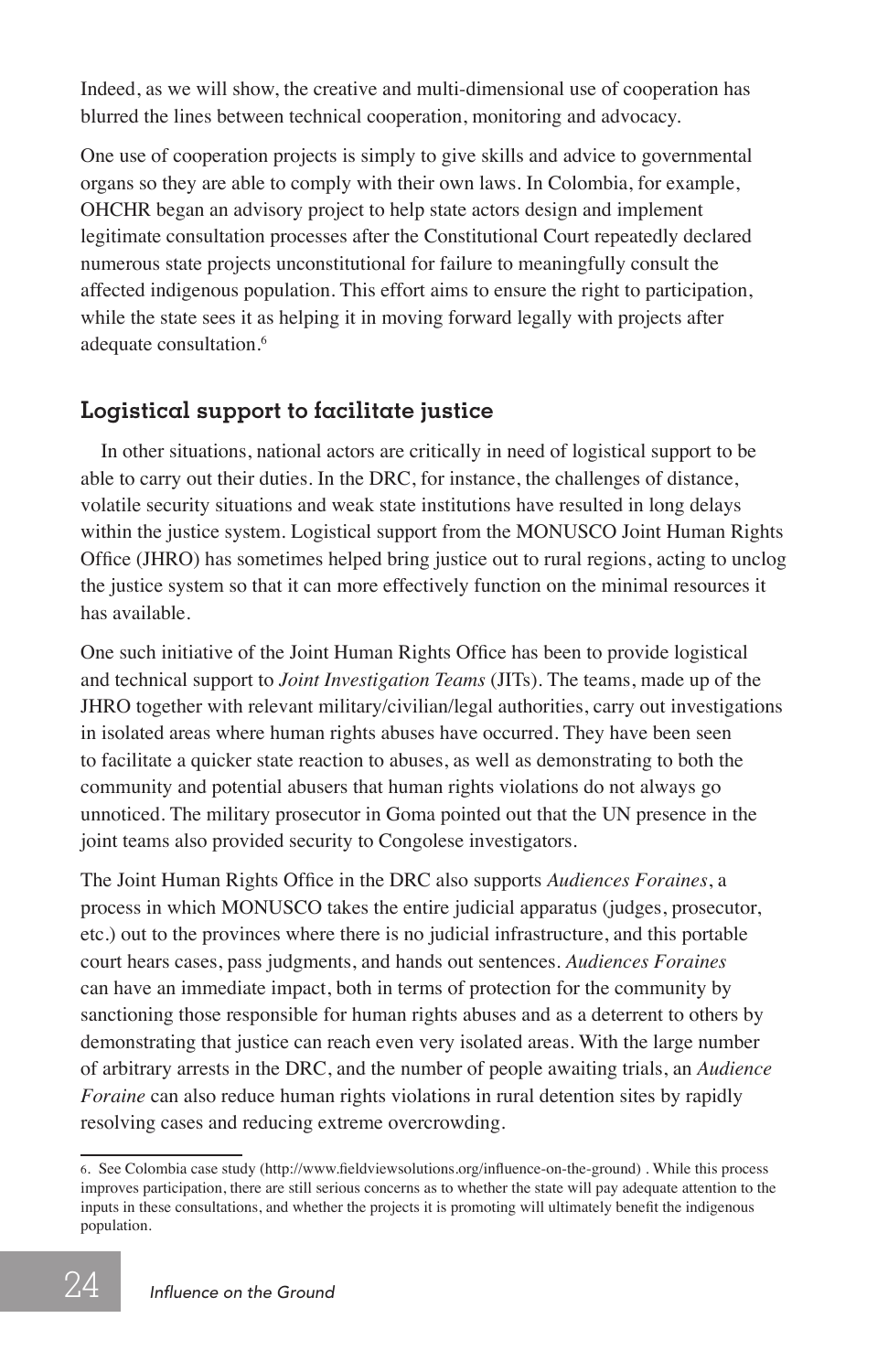But *Audiences Foraines* are not only a means of supporting authorities, they also have the potential to place them under the spotlight and encourage better behaviour. Ongoing follow-up through monitoring and dialog would amplify this effect – even more if an *Audience Foraine* or some other judicial process would also take legal action against those police officers who arbitrarily arrest and detain people for their own gain.

These projects feed into the work of the JHRO in other ways as well, for example by confirming the involvement of high ranking military or police officials in human rights abuses, illustrating a particularly worrying trend, or shedding light on a region or issue that had gone unnoticed. In this sense they can yield information that is important to pressure authorities into action, at the same time as providing the 'carrot' of logistical support.

These tools should be used selectively in cases and places where the impact of justice being seen to be done will be greatest. When a Joint Investigatory Team visits, an isolated community sees that human rights violations are being investigated by national and international bodies. In an *Audience Foraine* they may see justice being done right there where the violation took place. This serves both to encourage/empower the community and local activists as well as to deter potential abusers, although in both cases care needs to be taken to avoid raising unrealistic expectations.

In another example of logistical support, the OHCHR in Cambodia assessed the linkage between lack of capacity and level of abuse in the prison system, and then initiated direct material support programs with the prisons. In addition to addressing specific needs, these programs strengthen relationships with prison authorities, opening doors for monitoring and subsequent intervention to address specific problems.

#### **Creative training approaches**

Training of state actors or security forces is a classic tool of technical cooperation which many field missions have engaged in. Beyond a general dissemination of human rights concepts, the explicit protection goal of such training is to reduce those abuses that result from lack of understanding of the law and lack of familiarity with alternative modes of operating. But training process can also serve to reduce barriers between state authorities and civil society actors. The training environment can bring together in a neutral space groups that would normally have more adversarial interactions.

The Nepal office developed a very creative training approach to the issue of police use-of-force at public demonstrations. In a three-day training on the issue for both police and civil society actors, one day was spent working with civil society actors, a second working with the police. On the third day, the two groups worked together to understand each other and the issue. The process involved role-playing in which each group had to take on the role of the other and plan their approach to a potentially volatile demonstration. This process not only educated both groups but aimed to create bridges of communication and improve trust.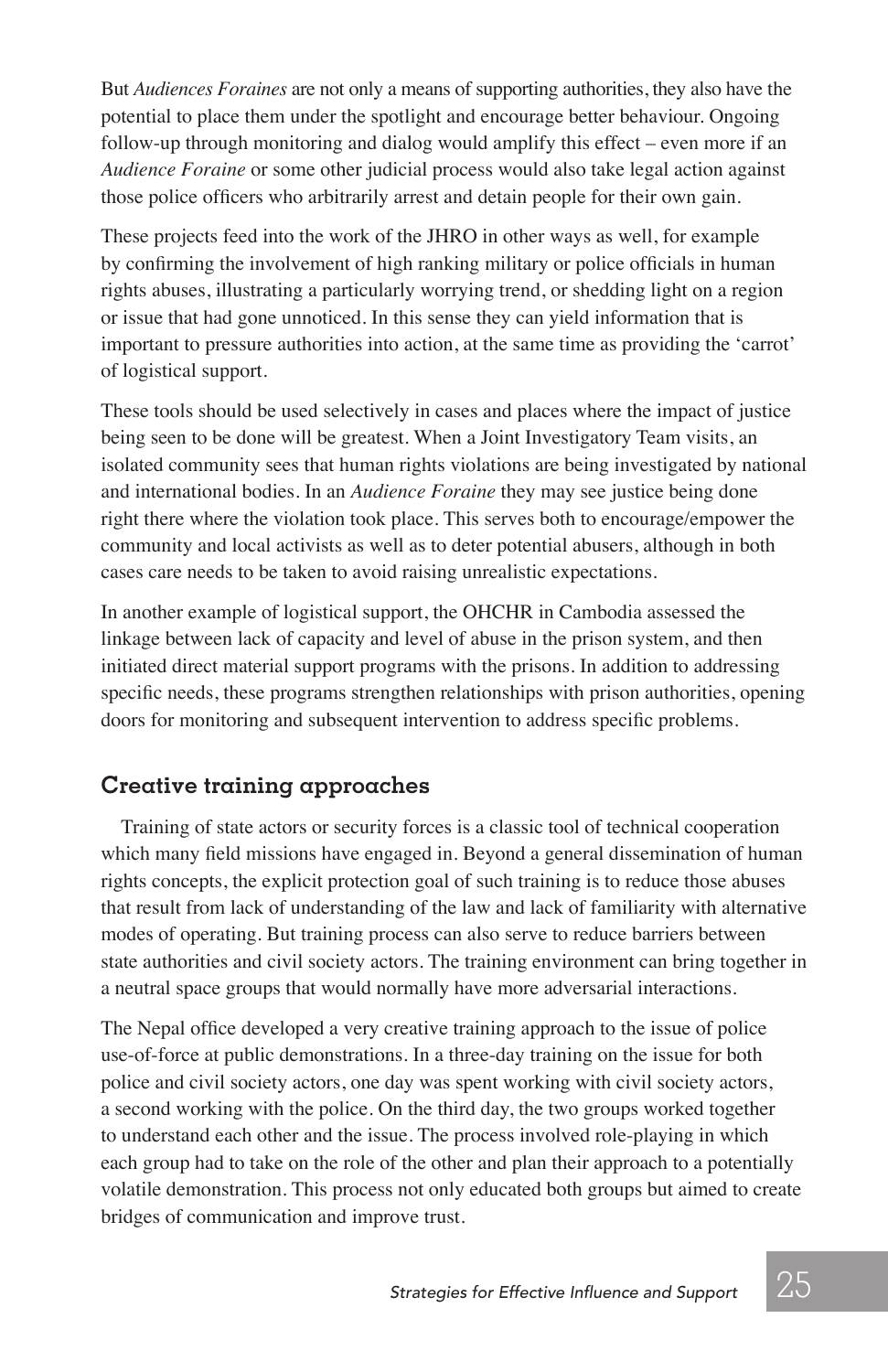#### **Mexico: from "National Diagnosis" to monitoring**

Some technical cooperation can lead directly into monitoring activities. The "National Diagnostic" processes in Mexico were initially a form of technical cooperation, in which the OHCHR office brought together multiple actors from the state, civil society and academia to produce a thorough assessment of the human right needs of the country for the government. Like  $\alpha$  collective national monitoring process involving many entities, it identified problems and yielded many recommendations for action and policy. More recently, an expanded OHCHR office has been supporting regional-level diagnostics in various parts of Mexico.

Training can also act as an entry point for monitoring activities. Several respondents stressed that training projects with security forces are far more effective when they are linked to subsequent follow-up in which participants are held accountable to the lessons of the training. The creation of such internal accountability mechanisms can be one of the objectives of the training project itself.

#### **Strategic cooperation**

With many creative possibilities available, field presences have the opportunity to consciously and deliberately select the forms of technical cooperation that offer the greatest possible "secondary" effects. Technical cooperation builds bridges, opens doors, and sends messages. It can be the entry point for closer day-to-day contact, or have a direct monitoring effect. It can generate systems of accountability. Just as a field operation selects "emblematic cases" for investigation based on their potential to influence broader policy and practice, technical cooperation projects can also be strategically "emblematic" – conceived and selected to achieve very specific goals.

Despite its flexibility, cooperation has inherent limits. The goals of a state are not the same as those of a human rights field presence. States – and individuals within them – have interests that are not related to human rights. The first loyalty of a human rights presence is to international human rights standards, rather than the mix of political interests of a state. In many cases, this divergence of interests is brutally apparent. Cooperation can remove logistical and circumstantial barriers to a state's compliance with its human rights obligations and it can be an important entry point for other approaches, but when underlying interests need to be challenged, it will not suffice.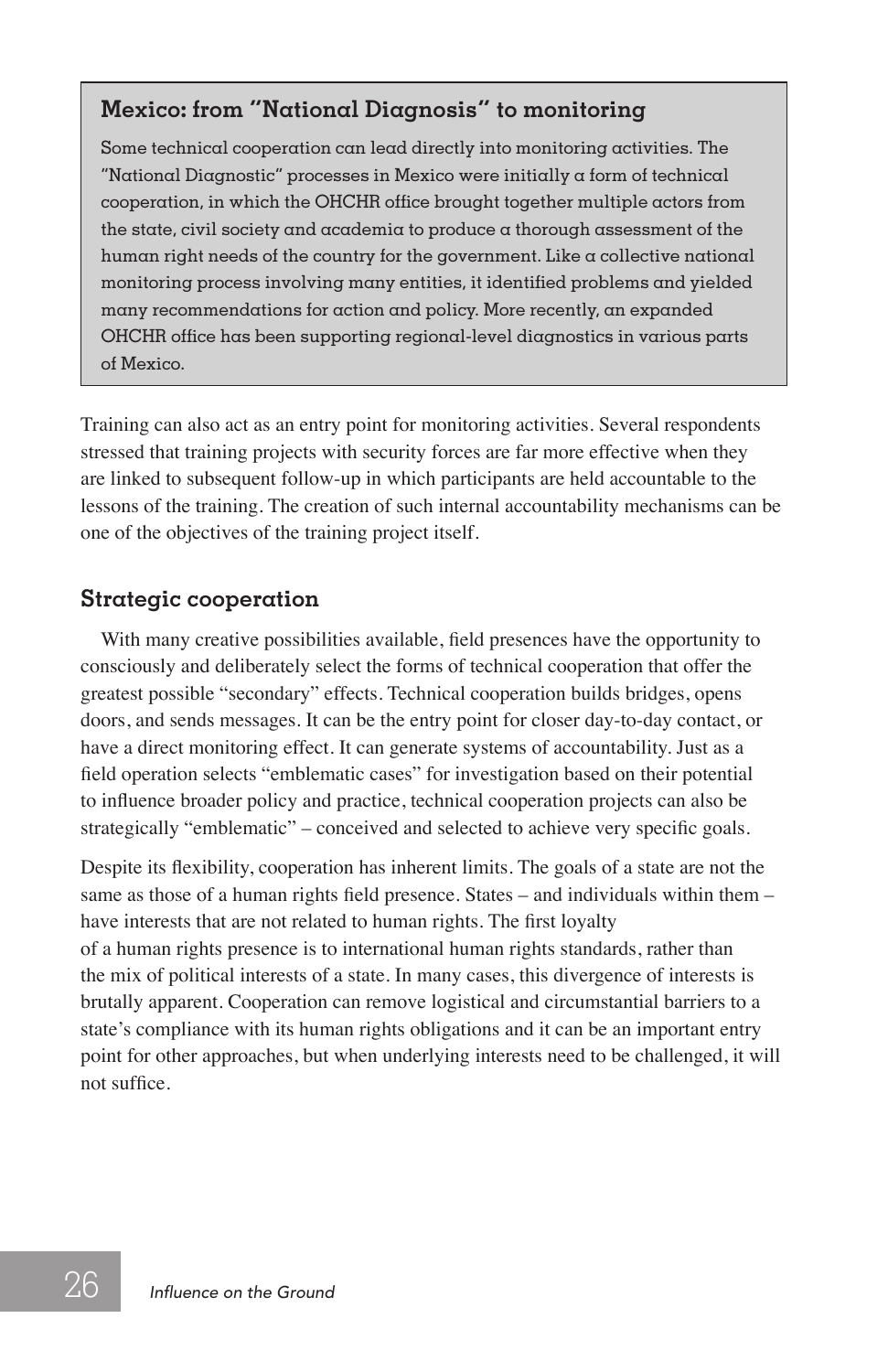#### **South Sudan, convening local justice system to solve a problem**

Cooperation can also take the form of bridging divisions between different parts of the state. In one region of South Sudan the court, prosecutor, police and prison were all passing the buck about responsibility for delays in due process and not talking to each other. After one HRO established a good relationship with the prosecutor, that prosecutor decided it would be a good idea to have a formal meeting with his counterparts to discuss the problems. But he felt he could not himself convene such a meeting himself. Instead he asked UNMIS-HR to use its neutral credibility to convene the different actors.

#### **4.3 Influence and Pressure**

The ability to exert targeted political pressure is a key tool available to human rights field presences. Pressure can be generated in diverse ways: public reports and statements, or quiet meetings with a superior. Sometimes the simple act of being present at a site of potential abuse effectively embarrasses state actors into refraining from such abuse. One of the most common ways for human rights presences to generate pressure is through public outspokenness and criticism.

#### **Raising cases up through the hierarchy**

Detailed investigations of specific human rights abuses are commonly used as a tool of pressure. It is fairly standard procedure that individual cases are recorded and then raised with authorities for their action. In Uganda, for example, cases are reported to OHCHR during its field visits, through direct reports from victims, or they may be raised during meetings with local civil society actors. These initial reports are then systematically brought to the attention of the security forces thought to be responsible. The immediate goal of this follow-up is to put a stop to the specific abuses and potentially generate some restitution for the victim.

But why do these interventions – polite meetings for the most part – have the power to influence the supposed perpetrators? Why should a military commander pursue a case or change his troops' instructions because of a visit from a UN human rights presence?

The motivations for each individual commander will differ, but the core premise of most interventions is that increased attention to human rights abuses is bad for the perpetrator of that abuse. In the case of an abusive military, exposure of an abuse damages the reputation of the responsible unit, and causes problems for the commander with his superior. The intervention is a way to send the message: "Do something about this, and stop it happening again, or you will get problems".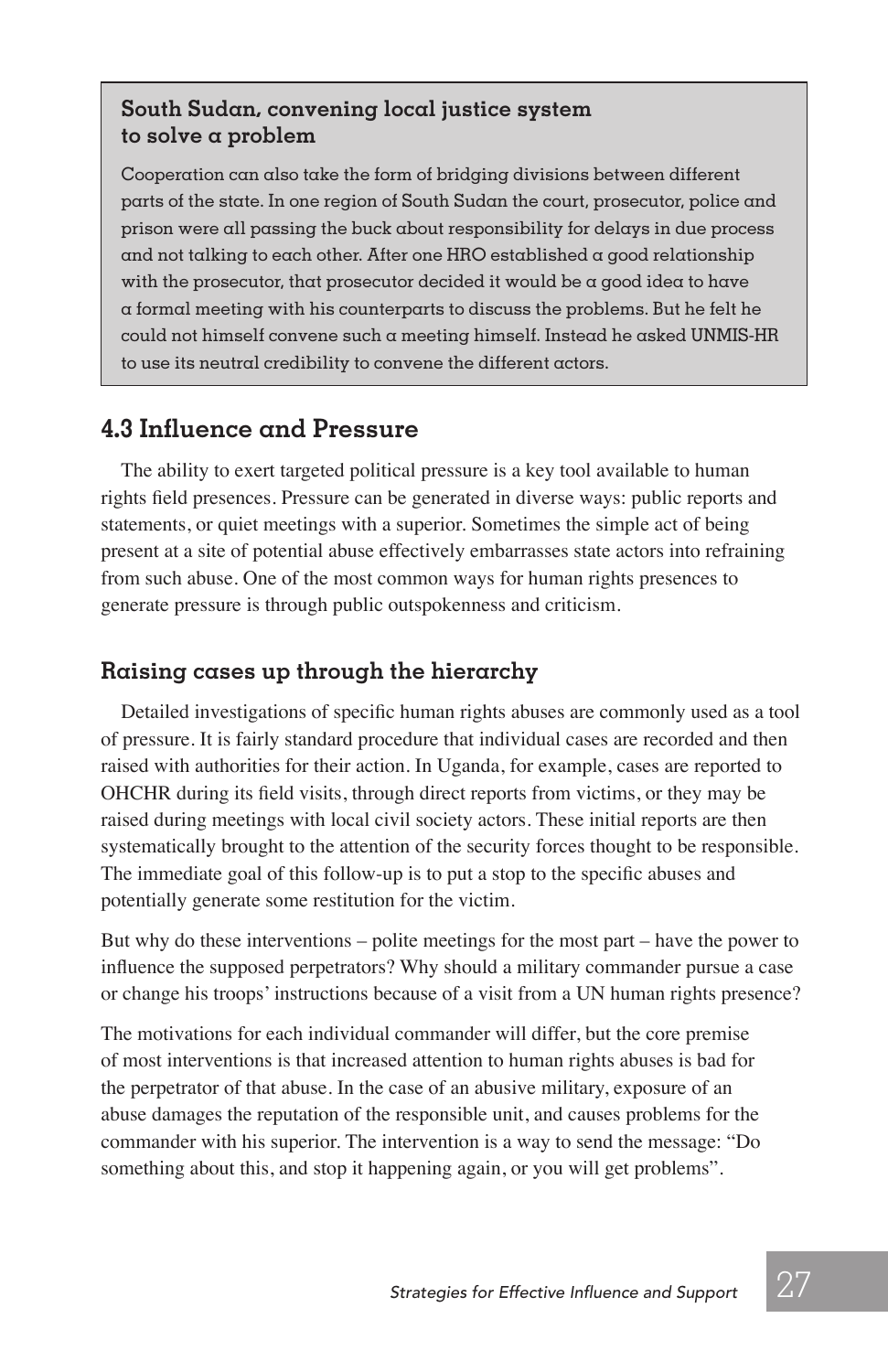But this message loses credibility if repeated interventions don't result in changes, and don't impose any costs on the perpetrator. So when there is no progress at one level, the office intervenes with superiors at a higher level. This is echoed back down through the hierarchy, generating a new kind of pressure at the lower level: both to take action in the short term, as well as to be more responsive to future requests. The simple fact of bringing a case to the attention of a superior is intended to be a "cost" that neither the senior or junior officer will want to repeat. If there is still no response, the process can be repeated and the issue raised at a still higher level in the hierarchy.

#### **Promoting systematic patterns of accountability**

While each intervention aims to influence individuals, the ultimate goal is bigger. One must get beyond ad-hoc interventions on individual cases, and encourage attitudes, patterns, and functional *systems* that influence these individuals without UN intervention. Direct individual casework is intended to have human rights impact beyond the specific cases themselves. It is supposed to contribute to a broader dynamic whereby human rights violations *are prevented* through the effective deterrence of functional national accountability mechanisms.

"Accountability" is used here in the broad sense, meaning not just formal or criminal systems, but any processes that reliably create costs for an abuser. These costs could be delivered through formal systems – i.e. judicial and criminal processes or internal disciplinary procedures, or just through the informality of "displeasing one's boss" inside a hierarchy. Costs could also be caused by public exposure driven by civil society organisations. Raising cases with the security forces is thus part of this broader plan to strengthen accountability structures, in particular those internal to the military itself.

OHCHR in Uganda, for example, regularly attends Ugandan Army courts martial in Karamoja to observe disciplinary action related to cases it has been following. Sometimes the Office is told that courts martial are taking place either via an official message, or simply through its regular informal contact with the military. OHCHR then follows-up again by giving the Army quiet advice on any due process limitations it has observed.

One-off cases are also important opportunities to reinforce good practice and encourage clear standards at an internal level. They support elements within the security forces that may, for their own reasons, want better discipline and internal processes, and they encourage institutional habits that may outlast the direct presence and implicit pressure of the presence.

To achieve these sustained impacts, however, systematic and repeated interventions are critical. The more incidents are captured and reported, and the more predictably costs are generated, the greater the effect of strengthening internal habits of prevention and response.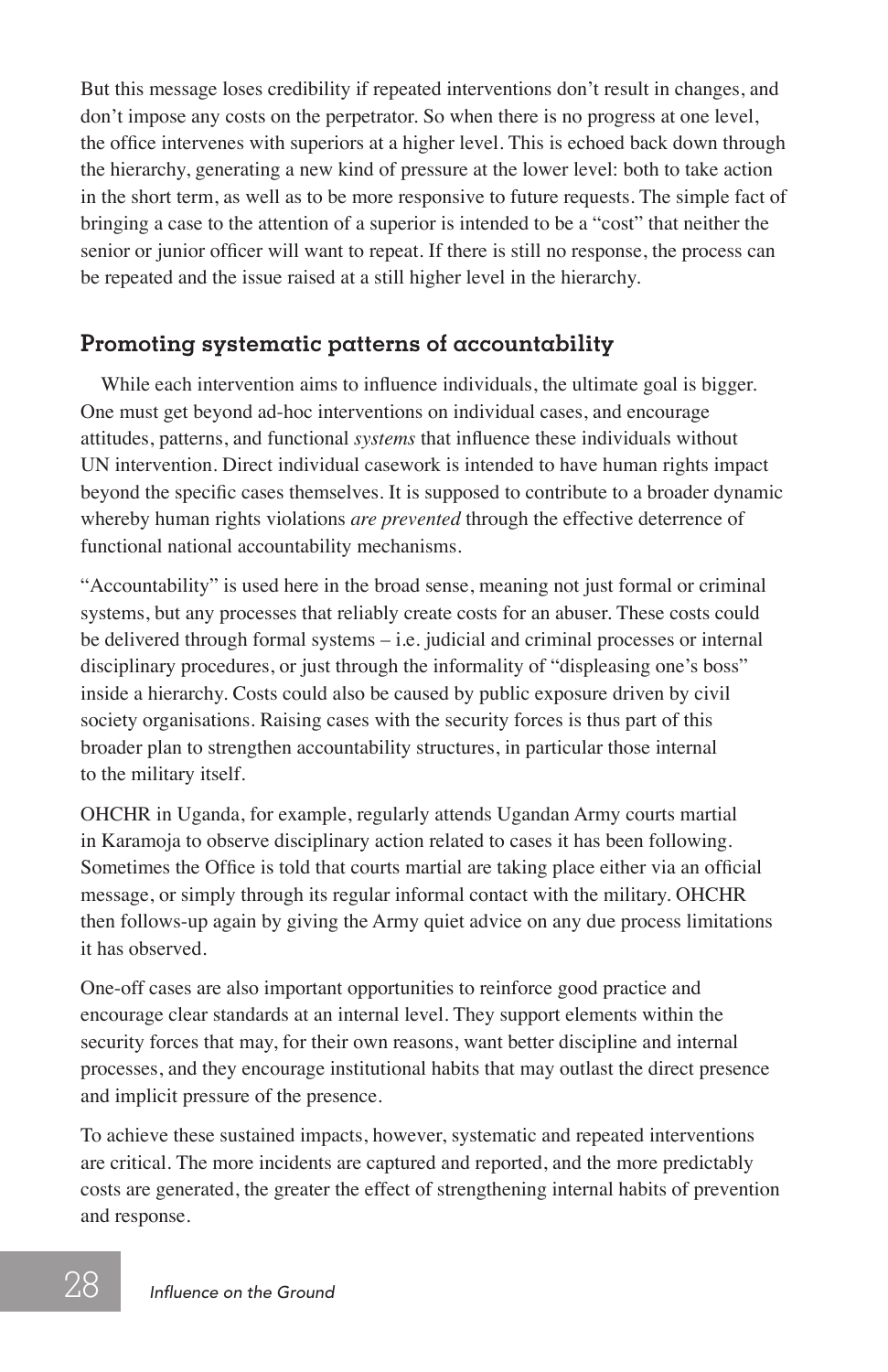In some cases, this kind of follow-up process can be directly integrated into the practices of state authorities. *Comités de Suivi* (Follow-up Committees) in the DRC, for example, are formally established multi-lateral committees including the UN Joint Human Rights Office, the judiciary (military or civilian) the Commanders (military or police), and in some cases civil society representation. These committees monitor actions taken on allegations of human rights violations by police and military. Their meetings provide a regular space in which cases of human rights violations by soldiers and police can be dealt with rapidly and efficiently. The JHRO provides the initial impetus for these meetings, and serves as a regular reminder and potential source of pressure if the military or police command is not fulfilling their obligations to press cases forward.

These follow-up committees function better in some places than in others. In one case they functioned particularly well because the regional commander understood the process as a means of control over his troops. The JHRO provided him with information about the behaviour of his troops that he otherwise would not have, and the *Comité de Suivi* process enabled him to deal rapidly with problem individuals. In advocating for human rights with the military leadership it can be an effective strategy to appeal to the military principle of control and command.

#### **Conditionality – leveraging resources to protect human rights**

In some cases the UN's own substantial economic and military resources can provide leverage to sanction and dissuade abuses by its allies. In the DRC, MONUSCO provides significant support to the Congolese government and military, including direct support for military engagement with armed groups. MONUSCO's 'conditionality,' or 'zero tolerance' policy, explicitly outlined in the text of UNSC Resolution 1906, obliges MONUSCO to selectively choose which operations and military units will benefit from its resource support, based on the criteria of the human rights records of individual officers.7

This informal vetting of FARDC officers limits these officers' participation in key military initiatives – a cost with potential deterring effect. MONUSCO staff communicate in advance to the military command when they know they are going to have a problem offering support. In some cases, based on MONUSCO advance warning, the FARDC has removed certain officers from command of certain operations to avert a MONUSCO withdrawal of support, and in some cases MONUSCO has implemented the policy fully by refusing material support to operations where known violators remained in command.

For this policy to have a longer-term preventive impact, it must over time create predictable costs for abuse, by establishing the belief within the officer corps that

<sup>7.</sup> The conditionality policy to some extent emerges from a need for damage-control by the UN, to protect itself from moral, political and potentially legal liability for the substantial war crimes and abuses of FARDC elements that benefit from UN support.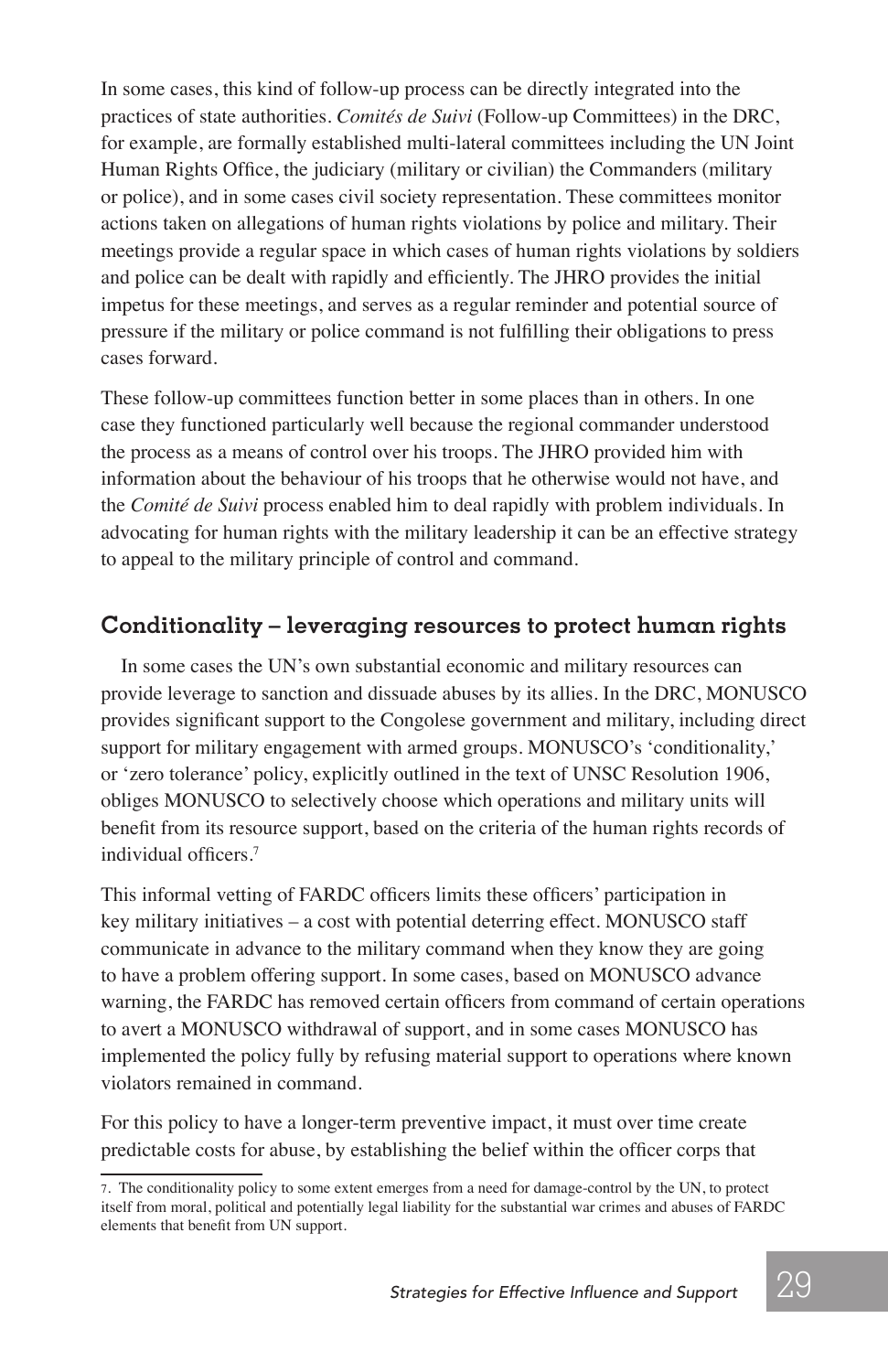"significant human rights abuse will hurt your career" including by limiting the access of the worst abusers to control over the most preferred assignments.<sup>8</sup>

#### **Vetting of individuals in security forces**

"Nobody wanted to be on any of OHCHR's lists. That couldn't be good for you." – Nepali police officer

The possibility of a UN peacekeeping assignment can be an important incentive or perk for Army and Police officers, and the risk of losing this opportunity can be a powerful motivator. When OHCHR first arrived in Nepal in 2005 and began visiting military barracks, police stations and places of detention there was an immediate impact, which many observers have attributed to the possible career-limiting impacts of being listed by OHCHR as a human rights violator, and consequently prevented from serving in peace operations.

In practice, however, the ability of OHCHR to influence DPKO recruitment processes has been limited. Although DPKO accepts in principle that individuals facing credible allegations of serious human rights violations should be barred from missions, it does not have any independent systematic process to ensure this actually happens.

Nevertheless, interventions by OHCHR have resonated within the officer ranks. In one high-profile case, a senior Nepali officer serving with MINURCAT in Chad was humiliated by being publicly repatriated to Nepal after his links to an outstanding disappearance case were brought to the attention of DPKO.

Bi-lateral training opportunities are another important "perk" which can be threatened by a history of human rights abuse. Field presences can be in a position to furnish information about violators to states who offer military training or even visas to military or police officers.

In the absence of more formal institutional accountability, these vetting processes offer important opportunities to apply costs to human rights abusers, and should be implemented more frequently and rigorously.

#### **Conditioning political support on results**

Withdrawal of political support can also be an effective source of pressure on a smaller scale. Individual government programmes can get a lot of credibility from having the UN's involvement or public support, and this "carrot" can be a motivation

<sup>8</sup>. For further discussion of the conditionality policies and its implications, see case study, "Protecting Human Rights in the DRC: Reflections on the work of the Joint Human Rights Office and MONUSCO," at http://www.fieldviewsolutions.org/influence-on-the-ground.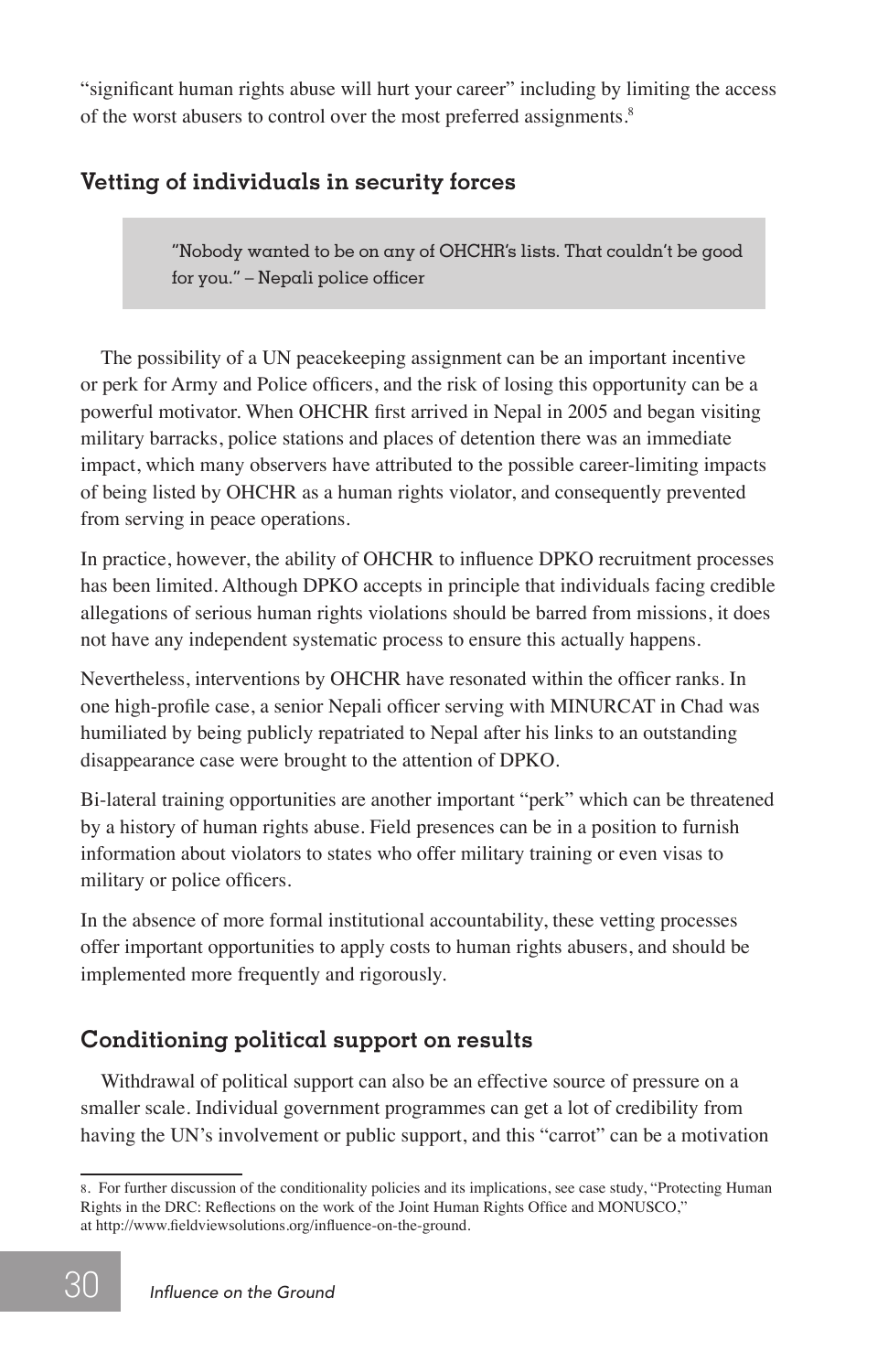to ensure appropriate standards are maintained. In Kenya, for example, the Human Rights Advisor withdrew support for the Truth, Justice and Reconciliation Commission when she judged that it was no longer credible due to a lack of independence. This loss of support was keenly felt by the commission. After the government took steps to address its weaknesses, support and cooperation were resumed.

Other actors can effectively use the UN's presence to create pressure – even from within the state itself. In Colombia, some local Defensores (state human rights workers) used the international community as a kind of threat with other authorities, letting them know that without cooperation they could call in the UN. When OHCHR does  $\alpha$  joint visit to  $\alpha$  locality with  $\alpha$  state human rights entity, these state actors continue to call attention to the UN's interest in their subsequent visits to the same locality.

#### **Daily Influence**

Although big "sticks" like conditionality and vetting can be effective, most of the pressure exerted by field presences around the world is more subtle and indirect. The day-to-day contact described in the previous chapter – field visits, regular meetings, informal chats etc - acts as a form of pressure by being an implicit threat of exposure for abusive behaviour.

In each of the examples above of the use of pressure, the intention of the field presence goes beyond influencing a few individuals and aims to create a sense of predictable costs when human rights obligations are not followed. For this to happen, simply generating costs is not enough: these costs must be widely communicated and understood by others as likely consequences of human rights abuse. Abusive actors have to suffer the consequences, but more importantly, others have to know about it, so they are dissuaded from future abuse.

#### **4.4 The public voice of a field presence**

Just as there are limits to what can be changed by cooperation without pressure, there are inherent limits to "quiet" pressure without using the public voice of the UN. State officials are very concerned about the reputations and image of their country and of themselves as individuals. High-level decision-makers within non-state armed groups are often similarly sensitive. Leaders' behaviour is affected when they know that ongoing human rights abuses committed or permitted by forces under their control are going to be revealed publicly, especially when the revelation is delivered with the power of the United Nations' official voice. Such pressure has many impacts. It encourages positive reforms. It brings hidden issues to light, raises the profile of vulnerable or isolated groups, or counter-acts hate-speech or false accusations.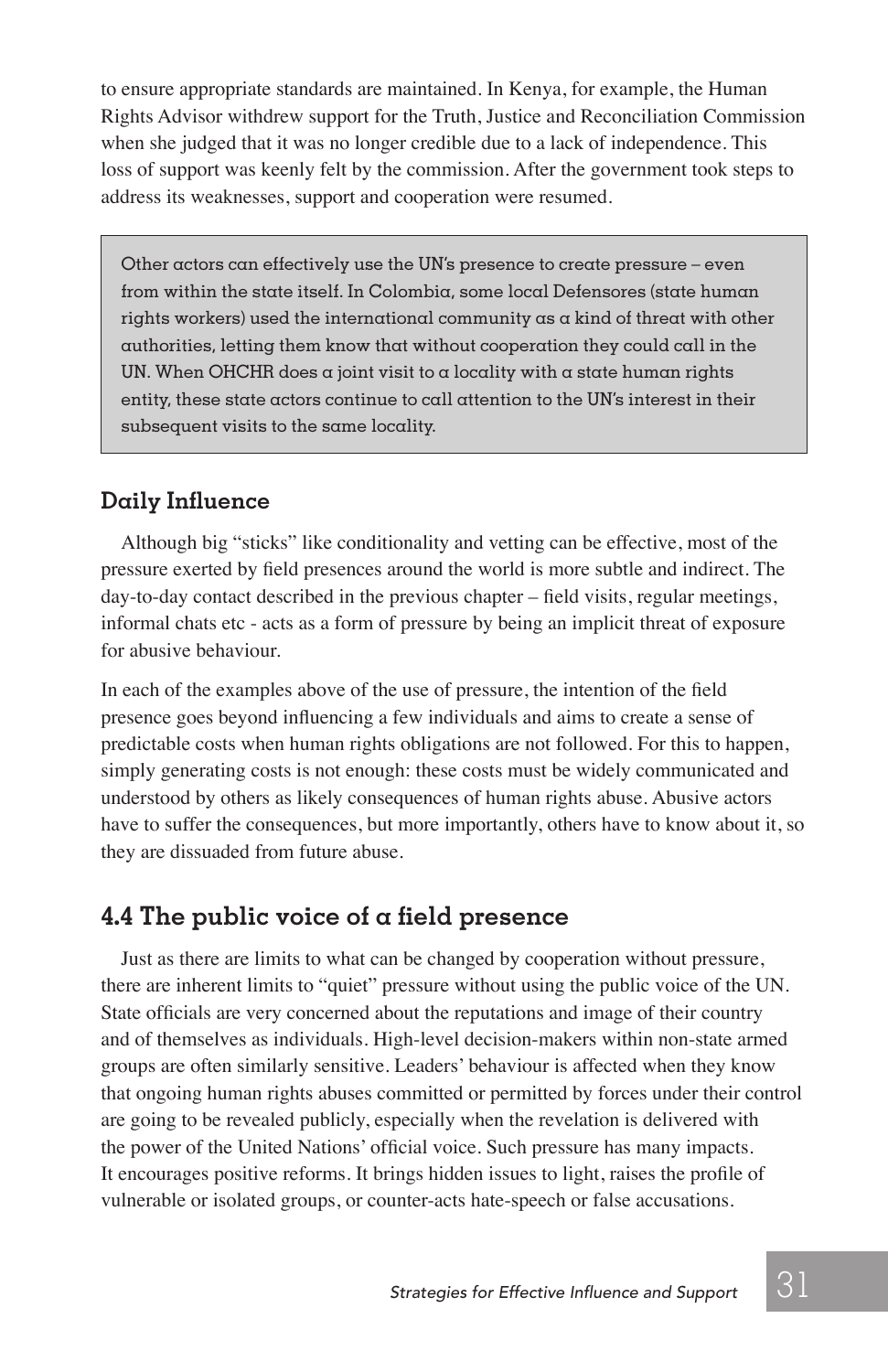In every country studied, feedback emphasized that the public use of human rights information was one of the few effective weapons available to confront the impunity of high-level abusers. It might mean visible public reporting, the use of the media, or public voices of other influential actors. There is also the in-between option of semipublic sharing of information with donors, embassies, international bodies or other entities whose opinions are important to the officials involved. Respondents strongly urged the UN leadership to speak up more actively by calling public attention to abuses at levels of authority where local actors cannot be heard. They pointed out how they can make effective use of the UN's public pronouncements to multiply the human rights impact. (See figure 4-1)

#### FIGURE 4-1: OTHERS MULTIPLY THE IMPACT OF THE UN HUMAN RIGHTS VOICE



Whichever way it is done, the critical use of the UN's public voice often creates costs to abusers of human rights. The relationship between negative publicity and the reality on the ground should be clear and predictable: Decision-makers need to know in advance that when violations are occurring they are likely to receive criticism, and that if things are done well they will not.

In MONUSCO, senior staff outside the human rights component pointed out that the publicity of human rights violations was about the best leverage the peace operation had to reduce abuses by the FARDC (army) because many abusive officers have aspirations of political legitimacy and do not want to be perceived as abusers. This perception was confirmed by judicial authorities who commented that it was only with both private and public UN pressure that they could get the Military Command to put violators through the justice system. Other political authorities, in contrast, strongly urged this study's researchers to dissuade MONUSCO from ever going public or talking about abuses to the media – their vehement pleas were clear evidence of their sensitivity to public pressure.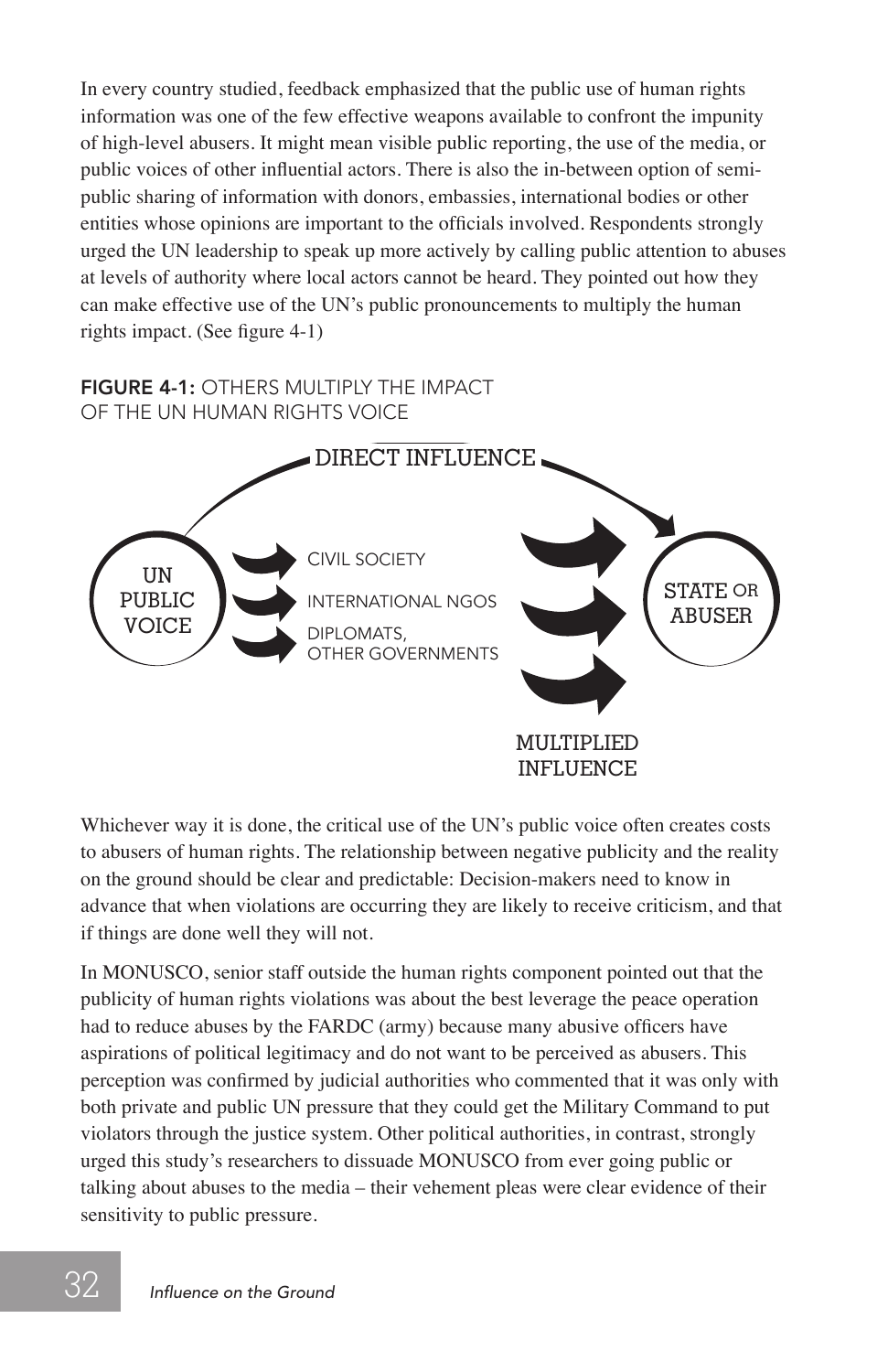

OHCHR human rights officer in Uganda interviewing a victim of arbitrary arrest and ill treatment. Photo credit: OHCHR-Uganda

In addition to being a classic tool of pressure for change, public statements and reports can open spaces for other actors to engage safely in human rights work, encourage networking, and strengthen international engagement. They also clarify the nature of international human rights norms, clarify public perceptions of the field presence and establish it as a credible authority.

#### **Effective public reports**

OHCHR and other human rights field presences can certainly be proud of the quantity, quality and content of their public reporting. Historically, many reports have generated pressure by focusing on "emblematic cases" or documenting trends or systemic failures.

For example, the human rights component of UNMIL (Liberia) produced a detailed report on the impact of the Liberian rubber industry<sup>9</sup> on human rights which resulted in legal cases being brought in the US and Europe against the US/Europe based controllers of the rubber plantations. It influenced the government to renegotiate agreements with foreign rubber companies, allowing the workers to work directly for the foreign companies rather than through intermediaries.

In the DRC, public reports of the human rights component of MONUC (now MONUSCO) have contributed to the international promotion of the Protection of Civilians agenda, ensuring that concerns about impunity stayed on the public agenda. OHCHR also produced a painstakingly researched "mapping" report, which catalogued the most serious violations of human rights and international humanitarian law committed in the country between March 1993 and June 2003. The report,

<sup>9. &</sup>quot;Human Rights in Liberia's Rubber Plantations: Tapping into the Future", UNMIL, May, 2006.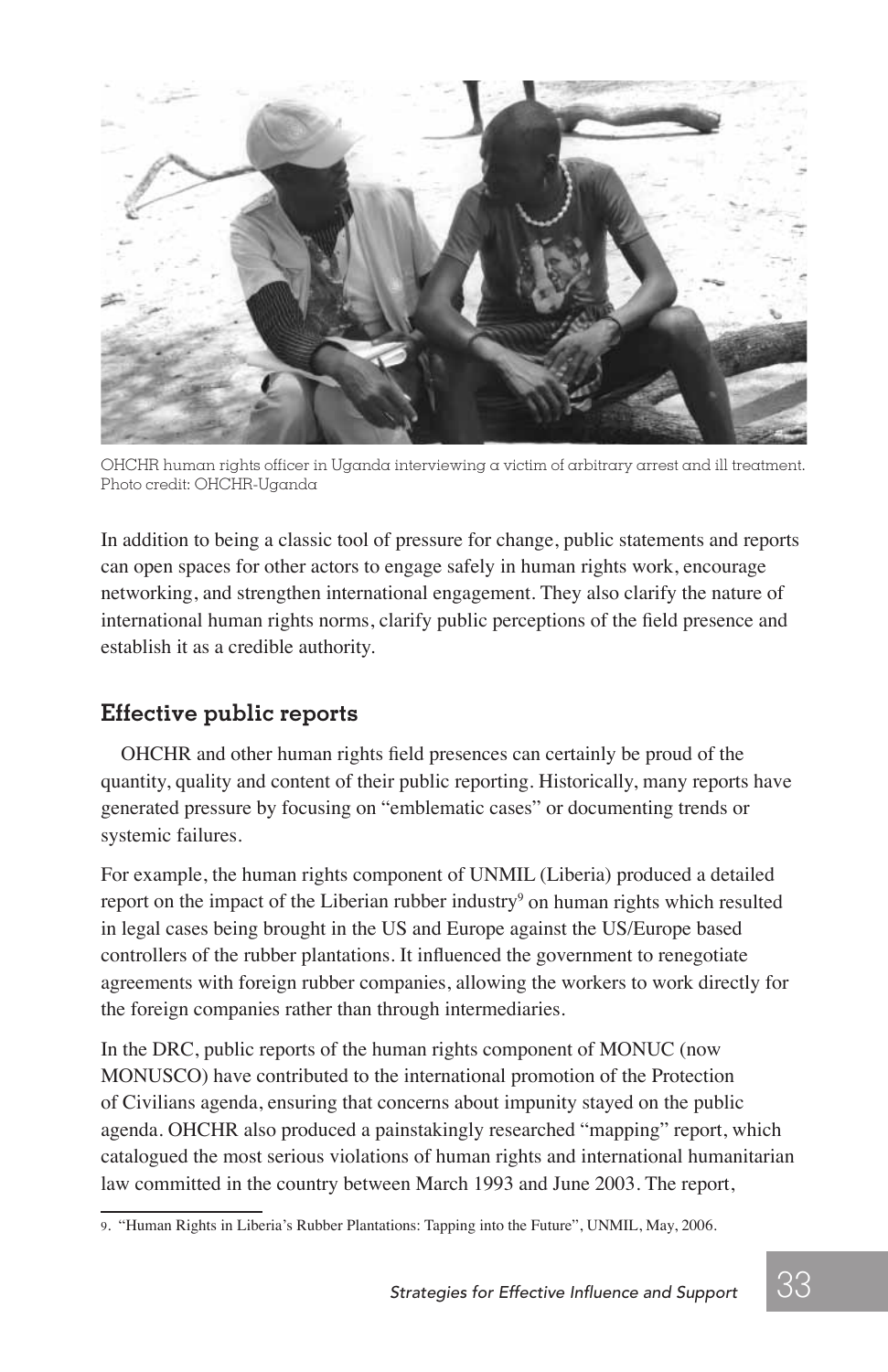#### **A Powerful Annual Report**

When a field presence develops sufficient credibility and clout, release of its reports can become events in themselves. In Colombia, for example, the release of the OHCHR Annual Report is the dominant human rights event of the year. The report has served to focus national debate. By consistently following up on unresolved problems year after year, it has generated or promoted governmental and multi-lateral processes aimed at practical problem-solving. The office's other pronouncements, whether in reports, press releases, radio, television, opinion columns, Facebook, or Twitter, are all crucial tools for other human rights actors in the country. Government respondents pointed out repeatedly how closely they watch the Annual Report and other public messages of the office. They understand that the concerns of the OHCHR office cannot be ignored – they demand  $\alpha$  response.

Civil Society and government human rights workers in Colombia stressed that although they themselves also issue reports and public statements, it is common knowledge that none of their statements carry the weight of OHCHR's. For them, therefore, OHCHR's public voice is crucial – they can use it reinforce their own, replicating and calling attention to the UN's concerns while complementing the UN's voice with their own pronouncements.

Local government workers pressing human rights issues noted that when their regions or their cases are mentioned in the annual report or any other public statement of OHCHR, they witness an immediate positive reaction from other authorities prompting a level of collaboration that is unattainable without this public pressure.

Spokespersons for different ministries admit that although the critique of government behaviour is not appreciated by everyone, there is generally  $\alpha$ high level of respect for the impartiality and practicality of OHCHR's public approach. Problems are described honestly but practical solutions are proposed and help is offered, making it more difficult to dismiss concerns.

characterized by the government as "credible," put pressure on the government to take steps in the direction of a truth and reconciliation process.

In general, UN human rights reports can also have powerful indirect effects by bringing important issues into the national dialog and by providing high-powered ammunition for other actors' advocacy strategies. By legitimising certain discussions, human right reports can create space for national civil society organizations to continue to raise the same issues, using the UN as a respected and neutral source. In most cases, there are national NGOs who can produce decent human rights reports, but they cannot speak with the credible voice of the UN. Opening space to national organisations can be one of the most sustainable impacts of a field presence, given the crucial long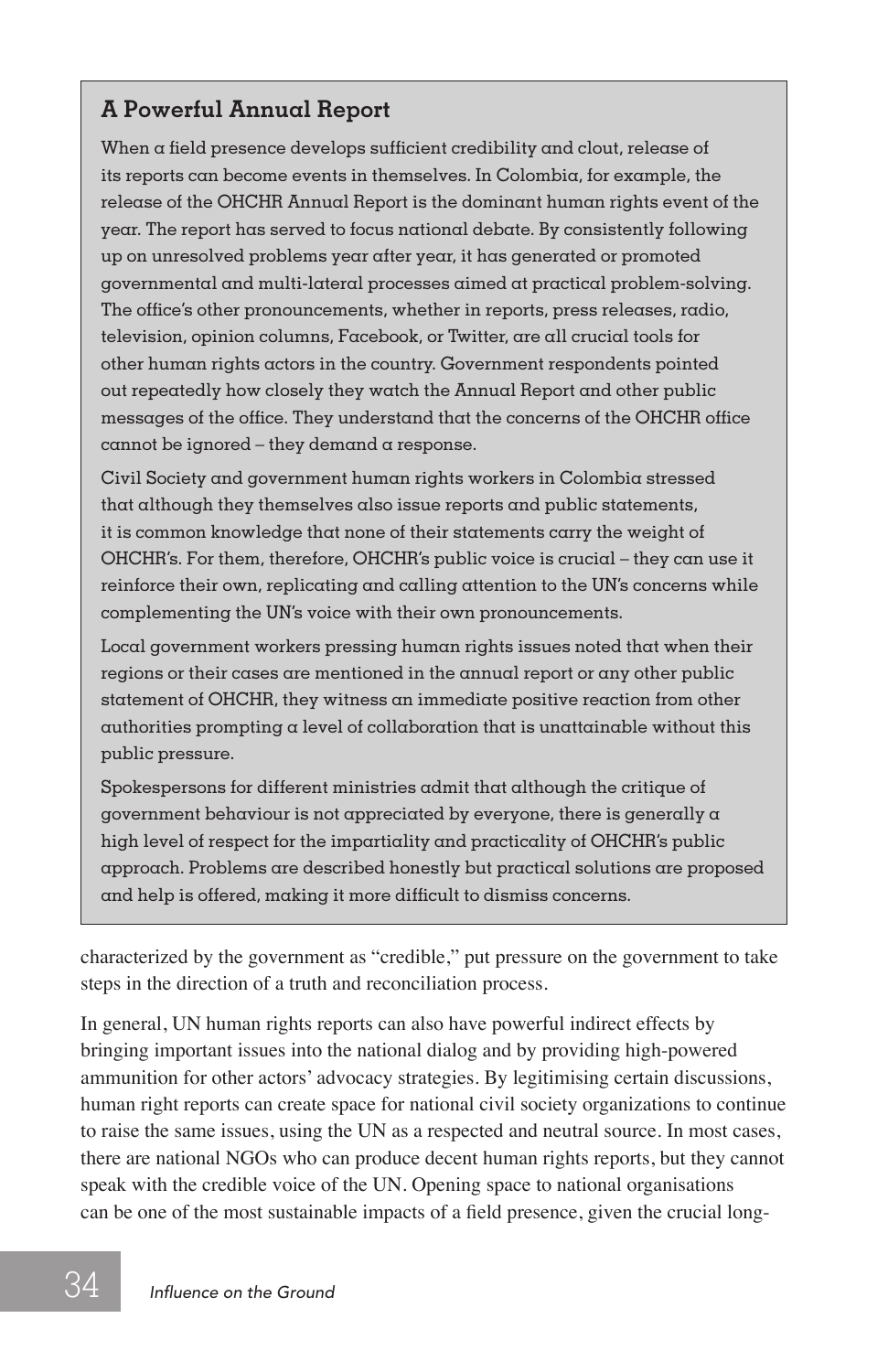term role played by civil society. In most cases field presences should be putting far greater conscious effort into this element of their reporting strategies.

While civil society often appreciates the UN's public reports, they are usually equally quick to point out where they see weaknesses and gaps. In many countries civil society perceive reports as too short, too infrequent, too slow in getting published, or too weak in their conclusions. Civil society actors almost universally want more public reports from the UN, and they want them to speak the truth firmly and clearly.



Human rights officer taking testimony in Colombia. Photo credit: OHCHR-Colombia.

#### **Improving Public Reporting**

Good reports are expected of a field presence, and the credibility of a presence suffers if reporting is weak or insufficient. The civil society complaints mentioned above are often on-target, and echoed by UN human rights staff themselves. Report releases are often horribly delayed - almost to the point of losing their strategic value - by inappropriately demanding lengthy approval processes at the level of SRSG's or Geneva or New York.

Worse, reports are sometimes blocked, delayed or have their content watered down for exactly the political reasons that local activists fear, lending legitimacy to their suspicion that the field presence is self-censoring in order to facilitate a better relationship with the state. This "accommodation" undermines the dissuasive effect of reporting process itself. No longer does a report predictably reflect the reality of the situation, rather it becomes a political calculation of what a presence thinks it can get away with. States will quickly conclude from this that threatening to reduce the state relationship with the presence is an easier way to reduce criticism than improving behaviour.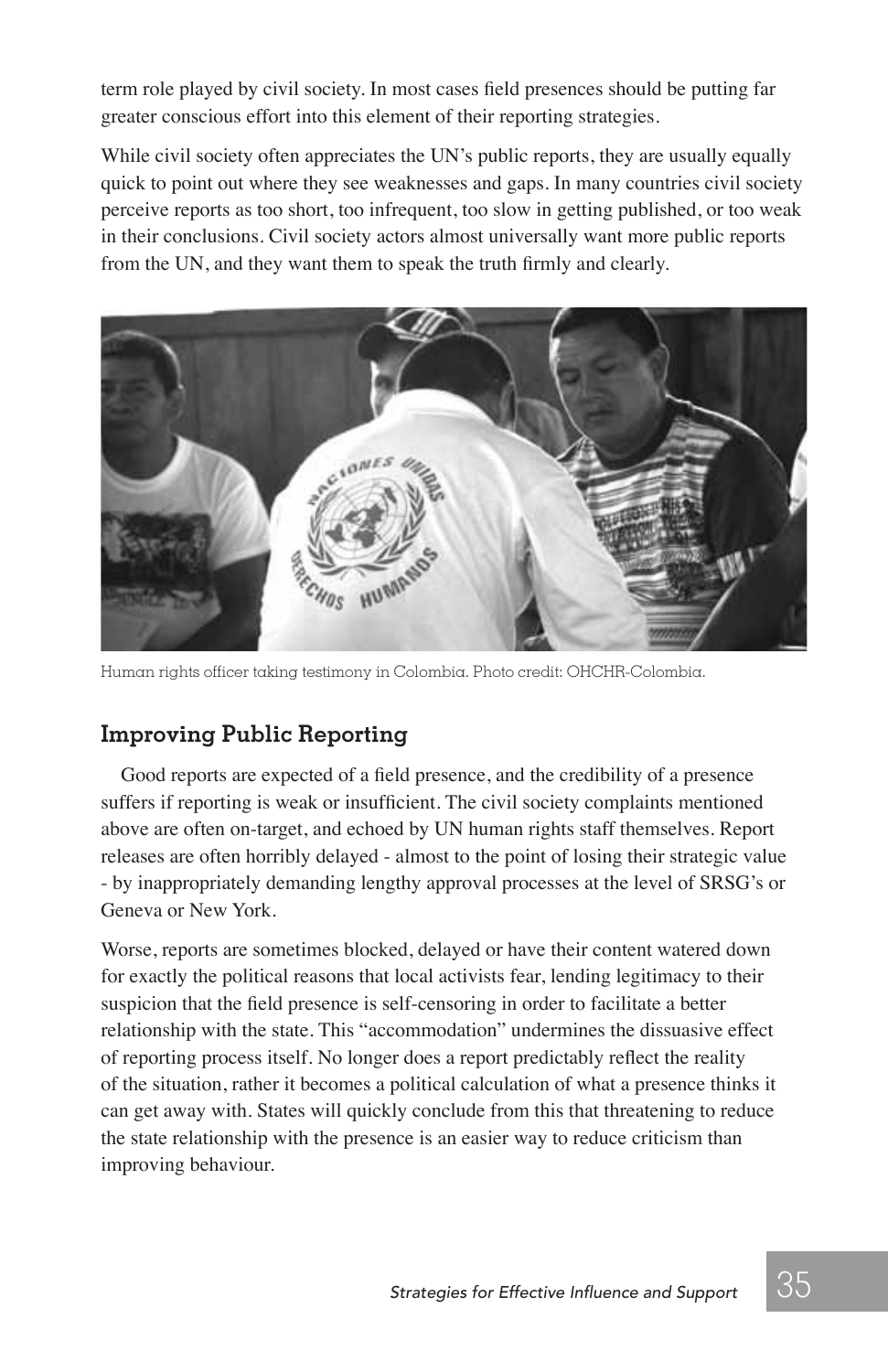Even the perception of self-censorship can damage the credibility of a presence in the eyes of national actors, being interpreted as a sign of weakness. In Nepal, a period of relative absence of public voice – after a history of being very outspoken – clearly contributed to a perception of a weaker office by 2010. Self-censorship is particularly wasteful since one of the crucial added-values of a international human rights presence is its unique potential to raise sensitive issues and do firm advocacy that may be too difficult or dangerous for local organisations. When international presences see themselves as unable to speak out, local organisations naturally begin to wonder why they are there.

The legitimacy of the UN human rights voice is a powerful tool that can be used with much more frequency. Occasional or periodic long reports are not the only means of reporting. Weekly updates, newsletters, public statements, use of media, shorter thematic or incident-based publications and statements are among the many options available. Some human rights components in peace operations have been able to use lower-level regional and sub-regional periodic updates (which do not require the same level of HQ/SRSG approval) as a mechanism for more prompt public advocacy.

Despite the quality of the content of most public reports, they are not always used to full effect. Reports often appear to be written as ends in themselves, rather than conceived of as elements of comprehensive and targeted strategies.

> "I realize now, that these reports were not going anywhere. The unit was enthusiastic, but they were not used in any practical way. If I spent less time on sophisticated reports and more time talking with the prosecutors...we would have had more impact". – HRO in Sudan

From the very moment of conception of an investigation intended to yield a public report, there should begin a process of strategizing how the report will be used after it is published. The content and language of the report should correspond to this intended usage, so that human rights officers can walk in to any office, be it a state actor, an embassy or civil society, and use it to back up an advocacy message to influence or promote specific changes. Mission and HRO work-plans need to invest sufficient time in that advocacy process, to avoid that by the time one report is produced and approved, everyone has already moved on to other projects. Rather than thinking of report-creation as the main event and subsequent advocacy as optional 'follow-up', a field presence should be thinking of reports as tools for later use by the field presence, civil society, or some other actor. It is the advocacy and other actions yielding protection impact that are the main event.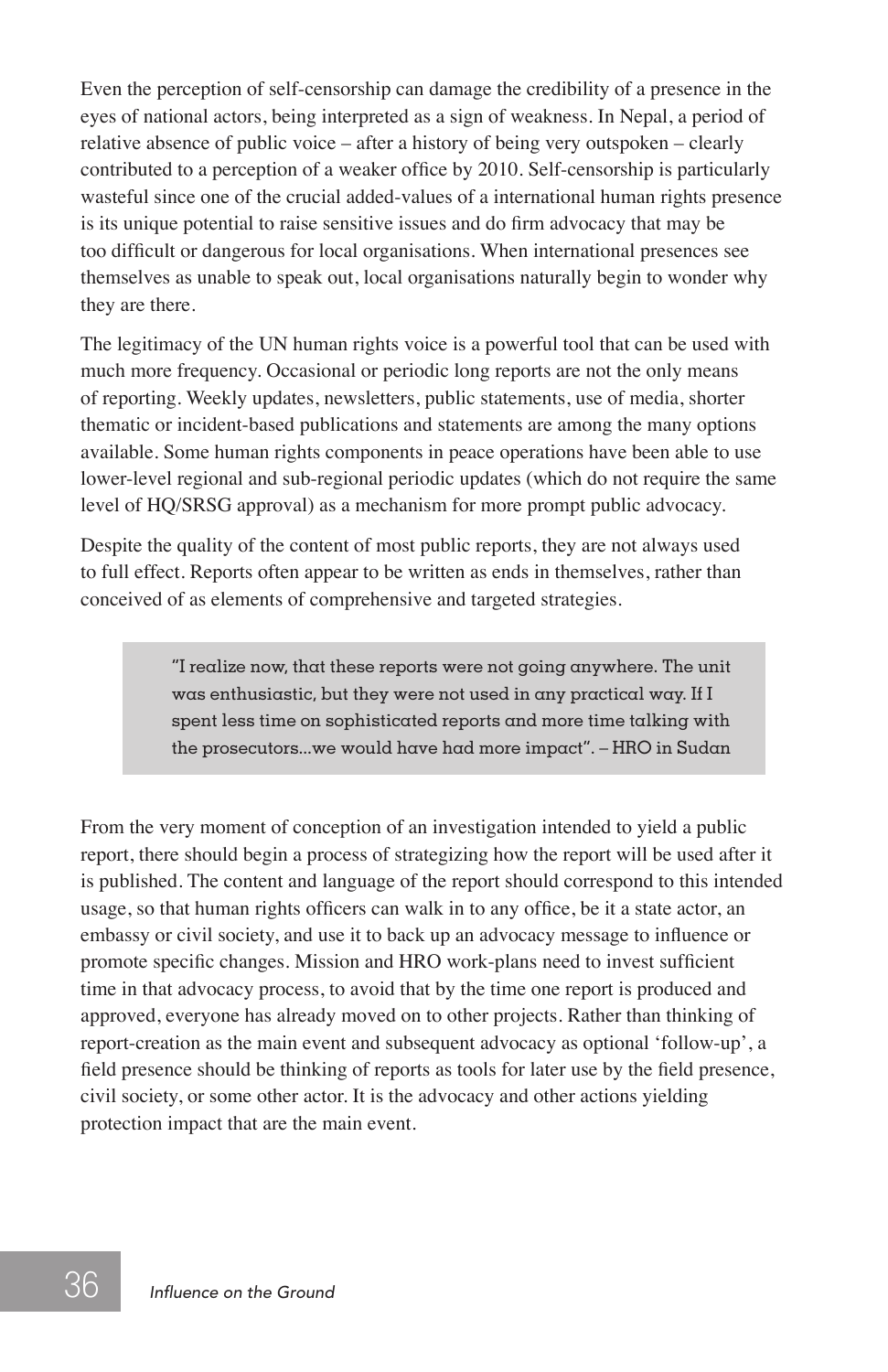#### **Strategic follow-up: The Bardiya Report**

There have been many positive examples in which the release of a report has been part of a consciously designed strategy of building pressure towards concrete state action. One such example is the "Bardiya report" in  $Nepal<sup>10</sup>$ . In 2008, OHCHR released a comprehensive report on its investigations into a series of disappearances that occurred in Nepal's Bardiya District during the conflict between government and Maoist forces.

While research for the Bardiya report was being carried out, the follow-up advocacy was already being planned. After the report was published, OHCHR engaged in protracted advocacy for a Commission on Disappearances, including facilitating the participation of victims committees in related legislative discussions.

For the one-year anniversary of the issuing of the report, OHCHR facilitated a visit to Bardiya by members of the diplomatic community, with a strong focus on hearing the experience of victims. This visit made a big impression on many of those who visited and was clearly remembered years later.

The report-writing process itself also strengthens the effectiveness of the day-to-day work of HROs in the field. To local authorities, a formal investigation is bringing "capital-city power" out to their territory, and it can reinforce the status and perceived influence of local human rights offices.

The research process can also be crafted to have immediate and direct dissuasive impact even before any report is written: an abuser may behave differently if they know their acts are being documented.

Going public is a very potent tool. Not only does it create pressure directly, but the voice of a field presence can also be amplified by other UN voices for expanded impact (further elaborated in chapter ten). Public statements or reports are not the answer to all problems by any means, but feedback in this research suggests that profile and voice are two of the most valuable, influential and distinguishing assets of a UN human rights field presence – and that they are not sufficiently used. Fear of using the UN public voice is prevalent throughout the system, and will be discussed further in chapter five.

#### **4.5 Mutual reinforcement – Cooperation and pressure**

The reinforcing relationship between pressure and cooperation is clear in the discussions above, and is illustrated in figure 4-2 (see next page). For instance, state actors who collaborate in Colombia to improve indigenous consultation processes also know that they may be under public pressure if they fail to do so. Judges who

<sup>10</sup>*. Conflict-Related Disappearances In Bardiya District,* OHCHR, December 2008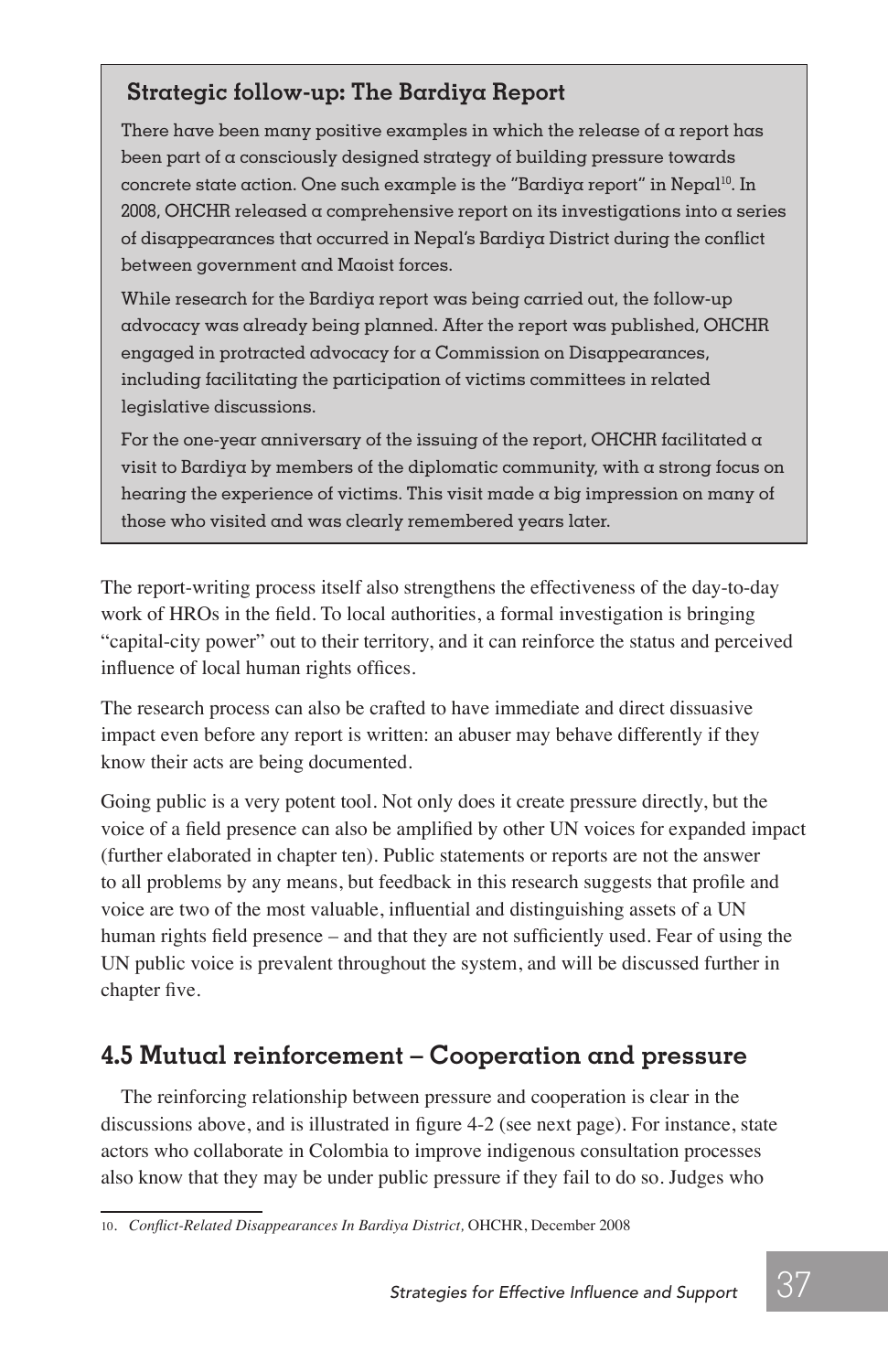

accept MONUSCO support to do an *Audience Foraine* are implicitly under pressure to follow-through on cases they hear. Material support to a prison in Cambodia comes with a dialogue about reducing abuses.

A carefully managed cooperation or training programme can support sympathetic identified human rights "champions" within bureaucratic or oppressive institutions. These allies can play an important role exerting pressure on the inside. A cooperation programme that builds links with civil society – such as the National and Regional Diagnostics in Mexico – paves the way for ongoing multi-lateral pressure campaigns by many actors. The same micro activities – a training, an ad-hoc meeting, or a visit to remote community – might easily contain cooperative and pressure-building elements within a broader complex strategy to influence change.

Human rights field presences need to continue seek strategic ways to combine these approaches. A number of presences have realigned their internal structures away from the dichotomy of "technical cooperation" and "monitoring" – and they have done so for good reason. The artificial structural divisions can make it more difficult to see the opportunities for combined impact.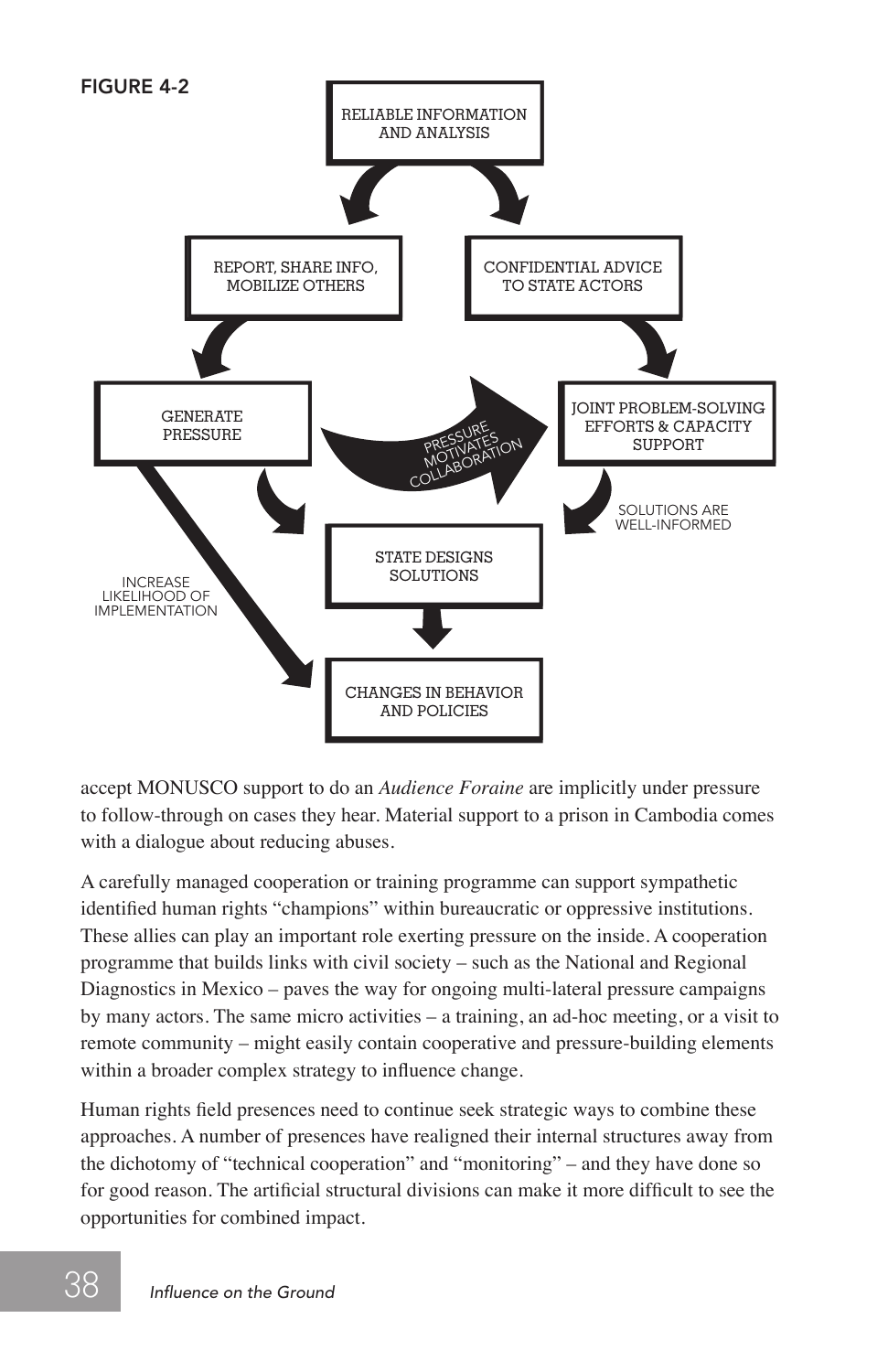# **4.6 Credibility and Power – multiplying impact**

"We let OHCHR go anywhere they like in our prisons whenever they want. Of course we let them in. They are the UN. If we don't let the UN in, who would we let in?" – Senior Prison Official, Uganda

The credibility of a presence – how much people believe in its legitimacy and effectiveness – is one of its most fundamental assets. Almost every activity of a presence is made more effective if the presence itself is respected and perceived as having weight and clout: People will meet with you and listen to what you say, public statements will be reported and believed, advice will be taken more seriously, and the simple presence of an HRO in the field will carry more weight.

Consider, for example, the profile of the OHCHR offices in Colombia and Nepal. OHCHR has earned a high degree of credibility and legitimacy in Colombia during over 15 years of presence. It is seen as a fixture on the human rights scene and its leadership and guidance are highly respected – and expected – from human rights advocates both in government and in civil society. Words like "a beacon", "a guidepost", "a reference point for human rights", "landmark," and "lighthouse" were used repeatedly to describe the office's impact. The office is perceived to effectively

# CREDIBILITY EARNED THROUGH PERFORMANCE EXTERNAL SUPPORT FOR THE FIELD PRESENCE • DIPLOMATS • GOVERNMENTS • CIVIL SOCIETY GREATER POWER TO INFLUENCE MUTUALLY REINFORCING

#### FIGURE 4-3: SOURCES OF INFLUENCE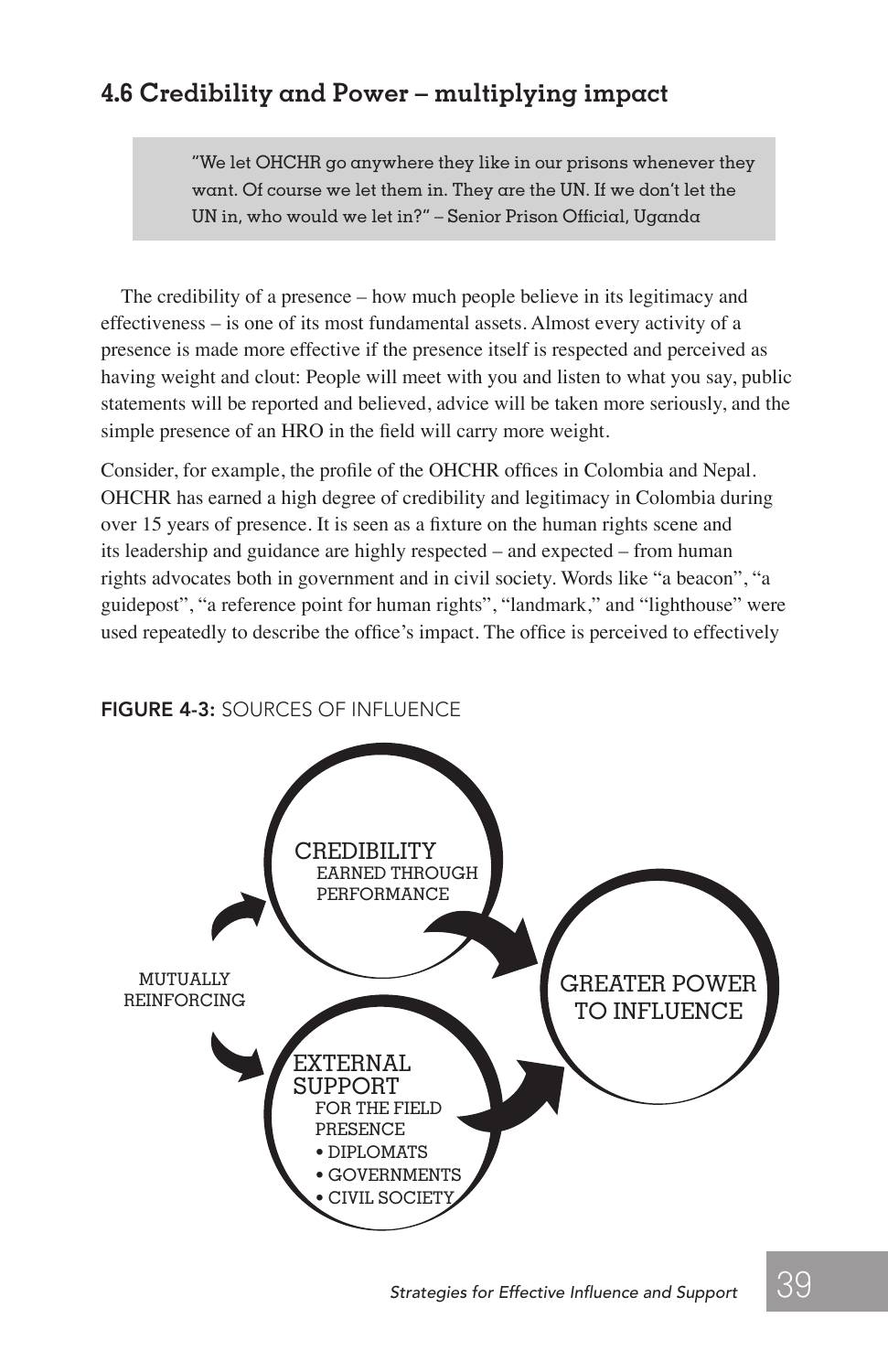represent and wield the political clout of the UN system in favour of human rights. Even beyond the UN system it is seen as the pre-eminent representative of the international community in Colombia on human rights issues.

In Colombia, the combination of political clout and unassailably competent work has generated what appears to be a nearly-universally shared perception of legitimacy that puts the office in a very strong position to stand up for protection of human rights even when such stances involve confrontation with very powerful Colombian forces. Even those entities that wish the office gone seldom consider it politically wise to say so. Most interlocutors agreed that the resulting impact of this reputation can be felt in every activity of the office – from the dissuasive value of a simple visit to the countryside or a private phone call to a Ministry, to the universally respected impact of its annual reports.

In Nepal, the arrival of OHCHR in 2005 made a major impression. The entry of the presence was the culmination of a determined and coordinated campaign by Nepali and international activists, which had placed increasing pressure on the government to allow international oversight. This strong local support was a key strength of the office, which it then consistently honoured and built on.

The appointment of a high-profile and senior UN Representative of the High Commissioner for Human Rights in Nepal was an early step that sent a strong message that "things are different now, the world is watching". Even with a small initial team, the office made full use of its elevated status by projecting its presence as widely as possible. HROs were allowed unprecedented access to military barracks and places of detention. OHCHR cars were regularly allowed through street protests even when other UN vehicles were stopped.

Maintaining this operational space required constant attention. The office was assertive of its role when it needed to be, and highly supportive towards the activists that were responsible for bringing it to the country. The Representative was a constant feature in the news and in political events.

This high visibility and levels of access fed back into the status and credibility of the Nepal office – it was seen as something qualitatively different from what had been there before, yielding better information and greater influence. This allowed it to have an immediate impact across the country, out of all proportion to the actual size of the team that was there.

Years later, OHCHR was still benefiting in Nepal from the image it built during this early period. It is widely credited with helping to bring peace, while its support and protection of political party activists in detention in 2005-6 is still remembered by all. At the local level, activists respected the ongoing commitment and availability of OHCHR offices and staff, and most authorities acknowledged their professionalism and neutrality. Despite some accusations of political bias, OHCHR was generally seen as a rare neutral actor, especially in the field outside of Kathmandu.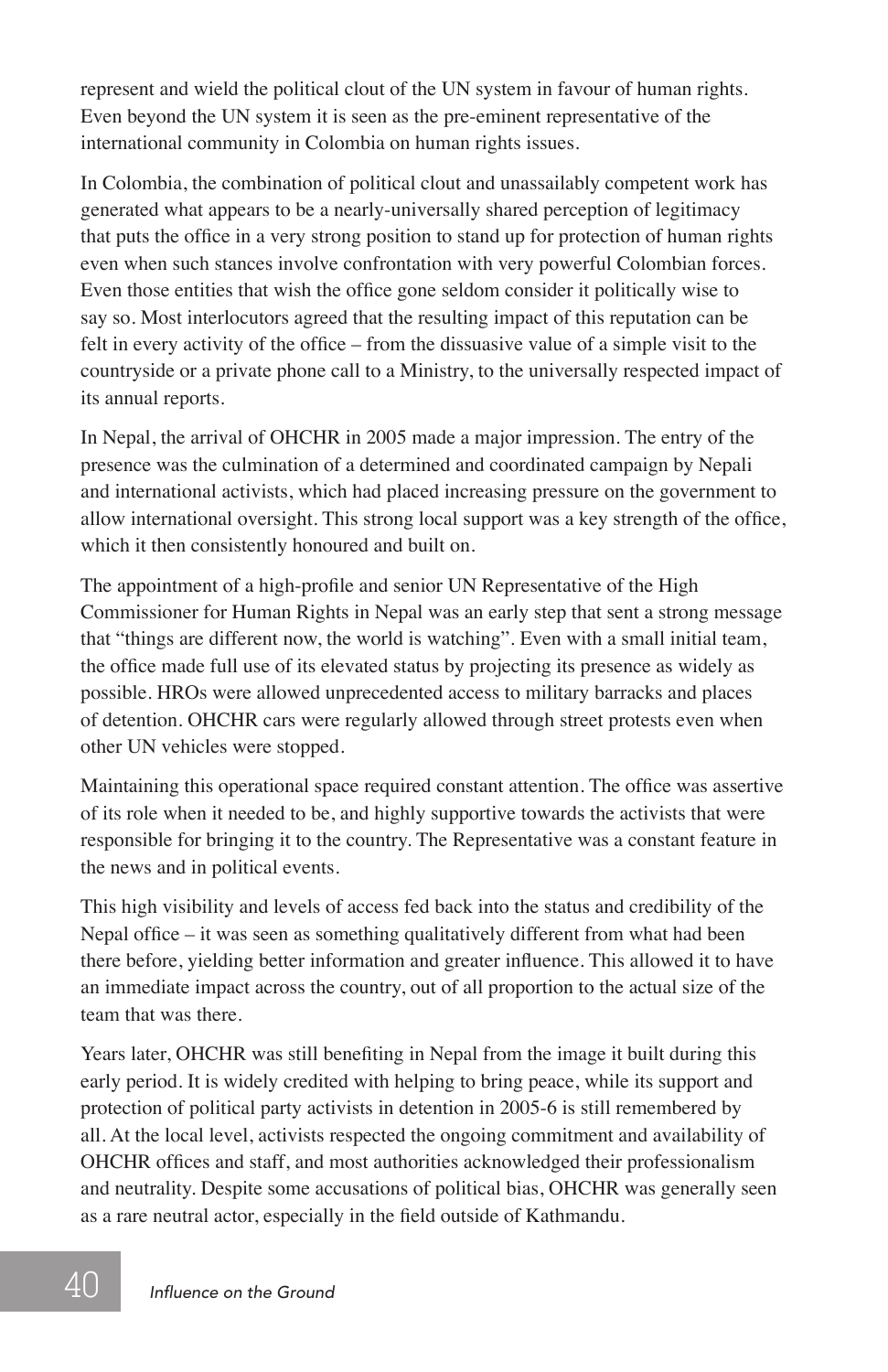

#### MUTUAL REINFORCEMENT

#### **Credibility opens doors**

In both countries, this credibility opened many doors to OHCHR and facilitated communication. It made influence or intervention in most situations more efficient and allowed OHCHR to influence many issues simply by showing up. OHCHR can convey pressure at times with a simple phone call, whereas a field mission without such credibility cannot always get government authorities to listen. When such credibility exists, the amount of effort required for every single intervention is greatly reduced.

Credibility has such importance for human rights presences because much of the impact they are able to have is a result of their perceived influence on other actors. When a mission is seen as well informed, well respected and powerful, its status is at its peak. Conversely, when its perceived influence is diminished for whatever reason, whether through lack of legitimacy, strength, leadership or something else, much of the day-to-day impact suffers as a result.

One powerful conclusion of this research is that the credibility of a field presence and the effective use of its public voice are closely linked (see figure 4-4). A field presence that builds up an image of credibility can speak with a strong voice, and it will be paid attention to. At the same time, in a circular process, speaking with a strong clear voice is one of the very factors that contribute to that same credibility.

Credibility and clout are a result of hard work, and it is earned through consistently high-quality investigations, clear reporting, and constant contact-building. This combines with the political support of many other actors, including civil society and the diplomatic community and others. Each field presence needs to constantly be nurturing and building up this credibility through each action and relationship.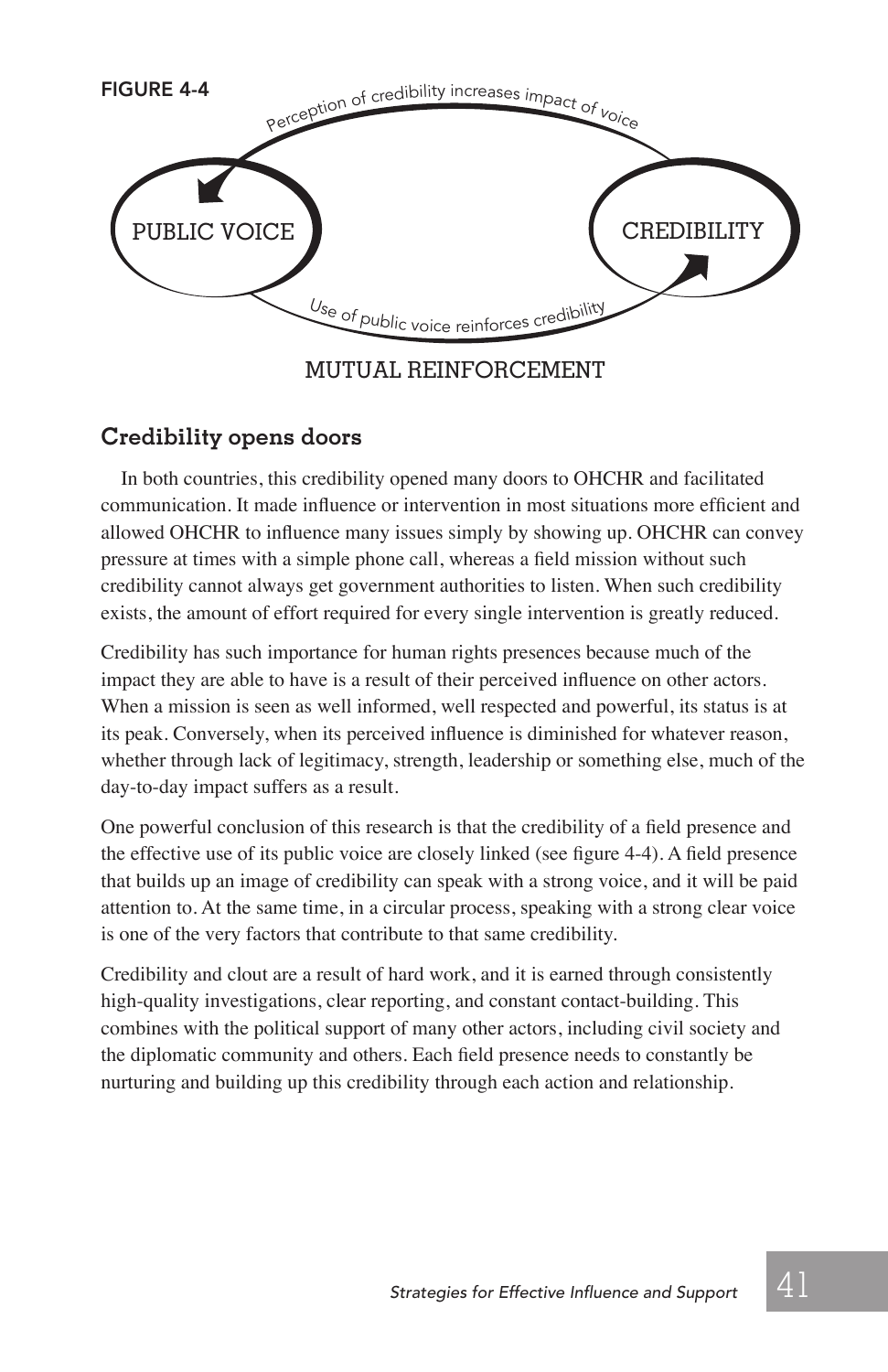In summary, a field presence can maximize its influence and generate the greatest protection impact through strategic blending of cooperation and pressure. The public voice of the UN is a crucial tool for such influence. And the long-term credibility the presence develops multiplies its impact at every turn.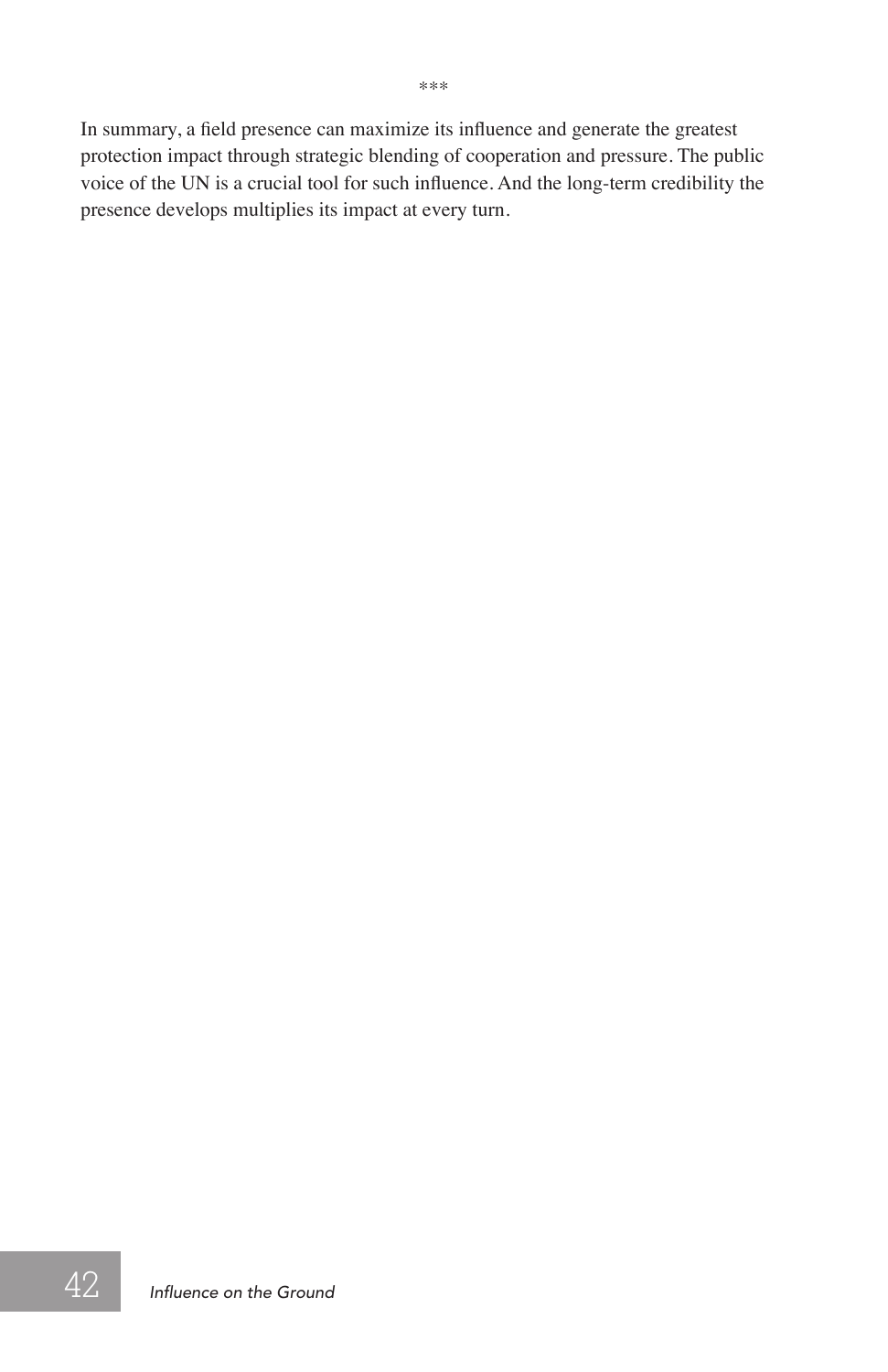# $R$ *elationships with the State*

nnummunnummunnummunnummunnummunnummunnum

Establishing effective relationships with state authorities is a crucial factor in a field presence's ability to have a protection impact. A presence needs relationships that maximize its influence and impact while also being strong enough to endure frictions and difficulties.

One key challenge is to determine how is it possible to maintain effective relationships while still generating pressure, using voice and demonstrating clout. How do you keep the benefits of working closely and constructively with government while also sending a clear message that there will be negative consequences when the state violates human rights? In different field presences we encountered similar concerns about this dilemma: fears of damaging trust and losing access to key interlocutors; fears of losing access to specific places where investigations are needed, and fears of jeopardizing future mandate negotiations. Addressing this dilemma demands a complex combination of skills and activities. At its core, it is about the interplay between power and trust.

# **5.1 Elements of an effective relationship**

Despite the diversity of politics and personalities from one country to the next, there was broad agreement among respondents regarding the qualities, skills and approaches that are necessary to have an effective relationship with state authorities. Five elements emerged as especially important:

- a) Reliability and predictability
- b) A professional and diplomatic style of communication
- c) Monitoring and criticism is linked to a problem-solving approach
- d) Developing and sustaining trust with a diverse array of state contacts
- e) Having multiple sources of power and support, and exercising that power

As we discuss each of these, we should keep in mind that an effective relationship is not the same as a friendly relationship. To be truly effective there needs to be space to communicate difficult concerns. The role and obligations of the field presence as a voice of the UN on human rights issues must be respected. A relationship that is personally very smooth may be gaining little if is contingent on too many self-imposed constraints.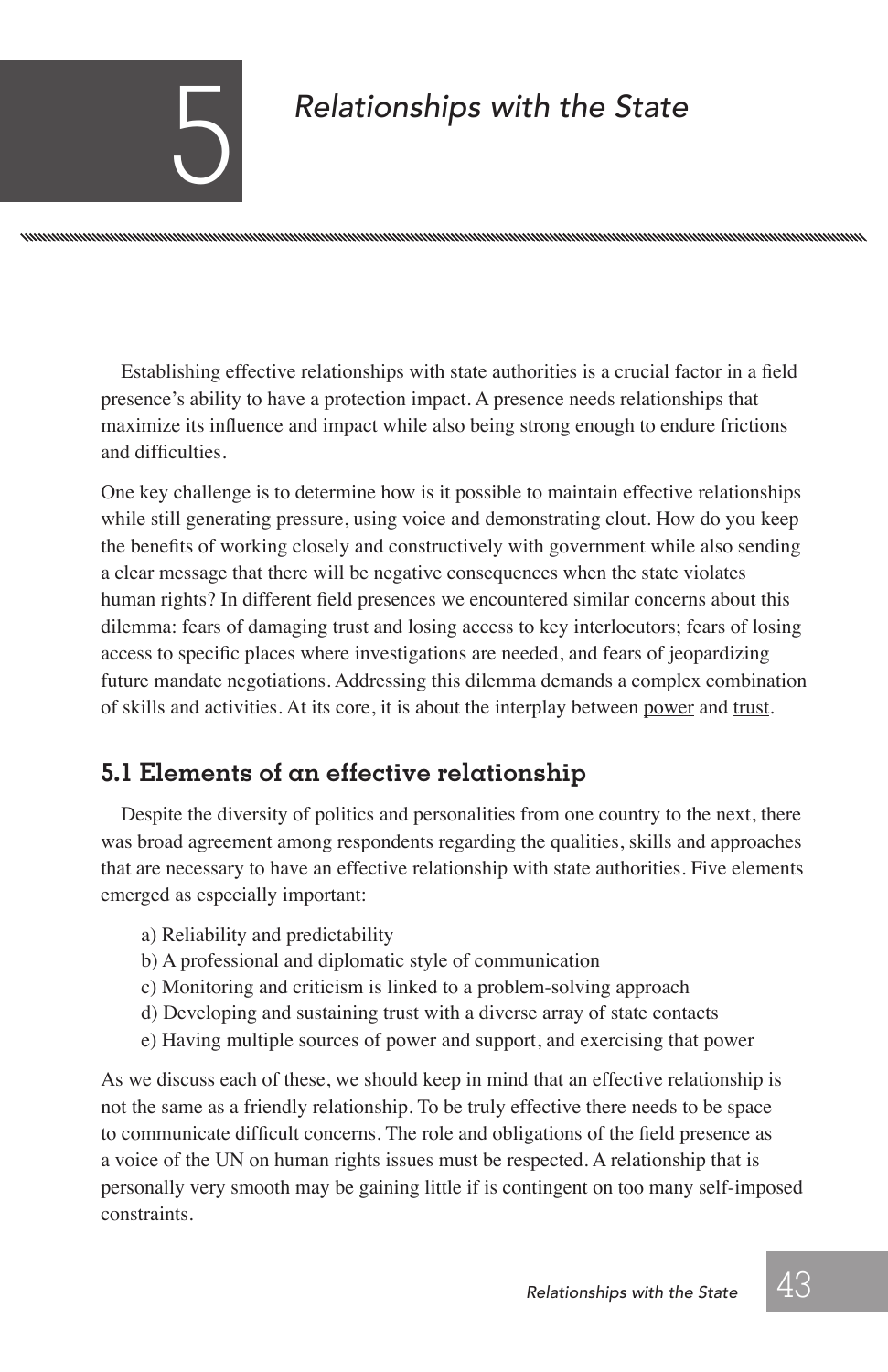

#### **Reliability and predictability**

A field presence must be consistent, dependable and predictable. Its partners need to know what it stands for, what kinds of things it will say or not say and how it is likely to act in any given situation. There are many aspects and sources of this reliability.

- *Flawlessly accurate information* based on its own independent monitoring.
- *Clearly articulating the mandate of the office and acting consistently within it.* Many state actors have inaccurate understandings of UN human rights mandates – including stereotypes that link human rights to subversive groups. A presence needs to constantly correct these stereotypes with a clear discourse that explains its actions, including its most critical statements, within the mandate accepted by the state. State actors need to understand the international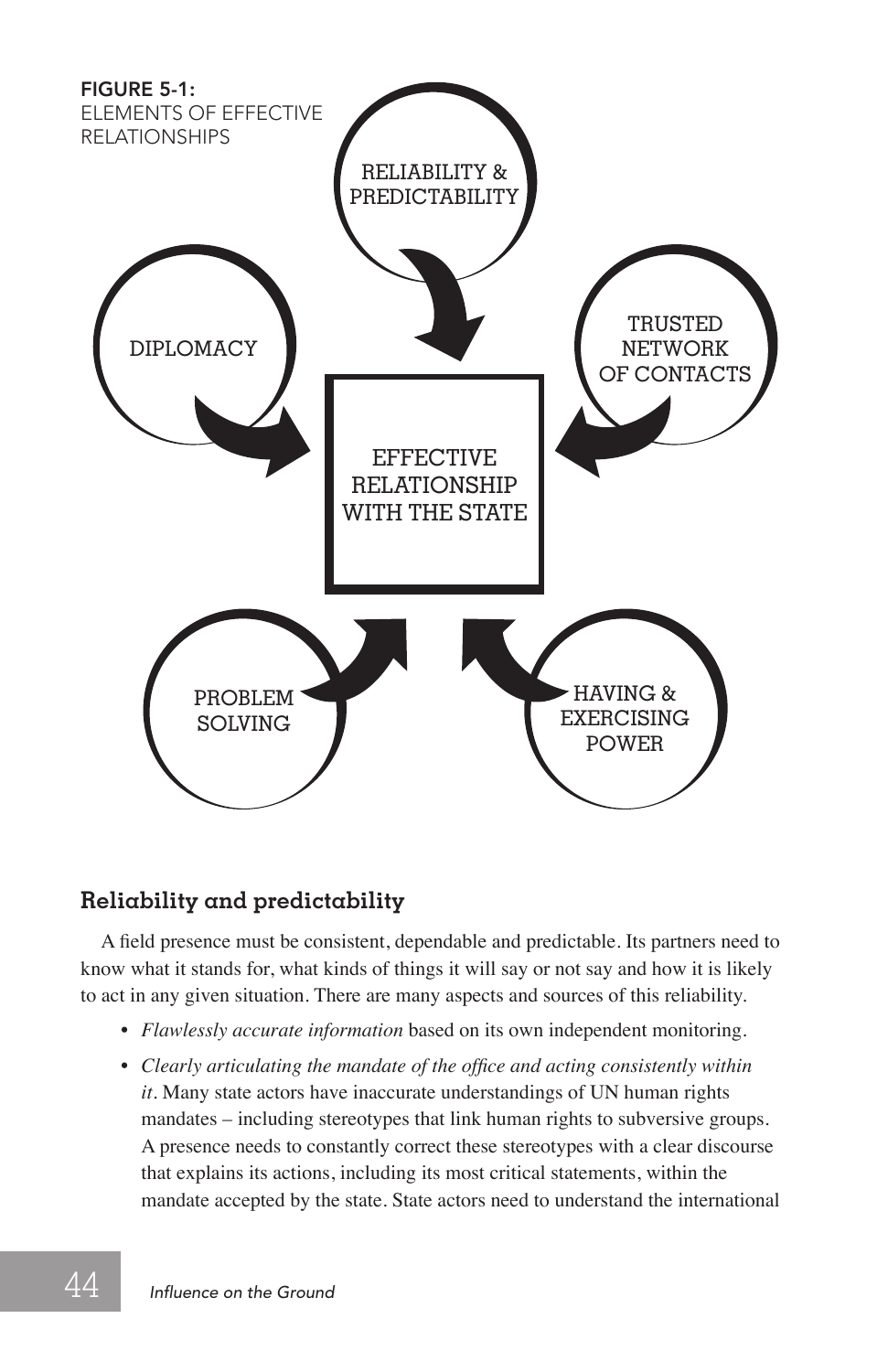and reporting obligations of OHCHR and its role as a bridge to the international human rights system as a whole.

- *Consistency in positions and message*. The presence can't use double-speak, or back down or compromise on fundamental human rights principles. This clarity and consistency is not as simple as it may sound, because a credible field presence often has to wade in and get its hands dirty in very complex issues by providing analysis and recommendations when stakeholders are polarized and polemics dominate the debate.
- *Avoid surprises*, through ongoing private contact and dialogue and by providing key stakeholders the opportunity to see and comment on public reports before they are released.
- *Consistency in actions and responses to situations*. State agents should know what to expect from a human rights presence. Certain state actions should predictably generate a supportive response from the UN field presence while other actions should consistently result in public or private statements of concern.

The population is increasingly able to understand the concept of independence. If OHCHR can always stand for the same principles it  $c$ an be understood. It is a lot easier to dismiss the bilateral organisations [diplomatic missions] because everyone can see they have interests. – Civil Society respondent in Uganda

Projecting this reliability and consistency generates respect and trust. It is the essence of projecting a clear identity, and a clear identity is fundamental to an effective relationship.

#### **A professional and diplomatic style of communication**

The style of interaction with state authorities must be calm, respectful and professional at all times. State actors appreciate praise for the positive actions they take and acknowledgement of the constraints and difficulties of their task. Field respondents stressed the importance of building relationships *before* issues arise requiring criticism. If a positive personal contact already exists, the door will be more open to discuss sensitive developments. A field presence might start out with a more humble approach, with flexible use of language, avoidance of 'name-and-shame' or media, in order to minimize resistance while relationships are built.

Another positive approach suggested was to take advantage of a government's public pro-human rights discourse by publicly affirming and welcoming their positive actions and commitments to human rights, but then using these affirmations as a means to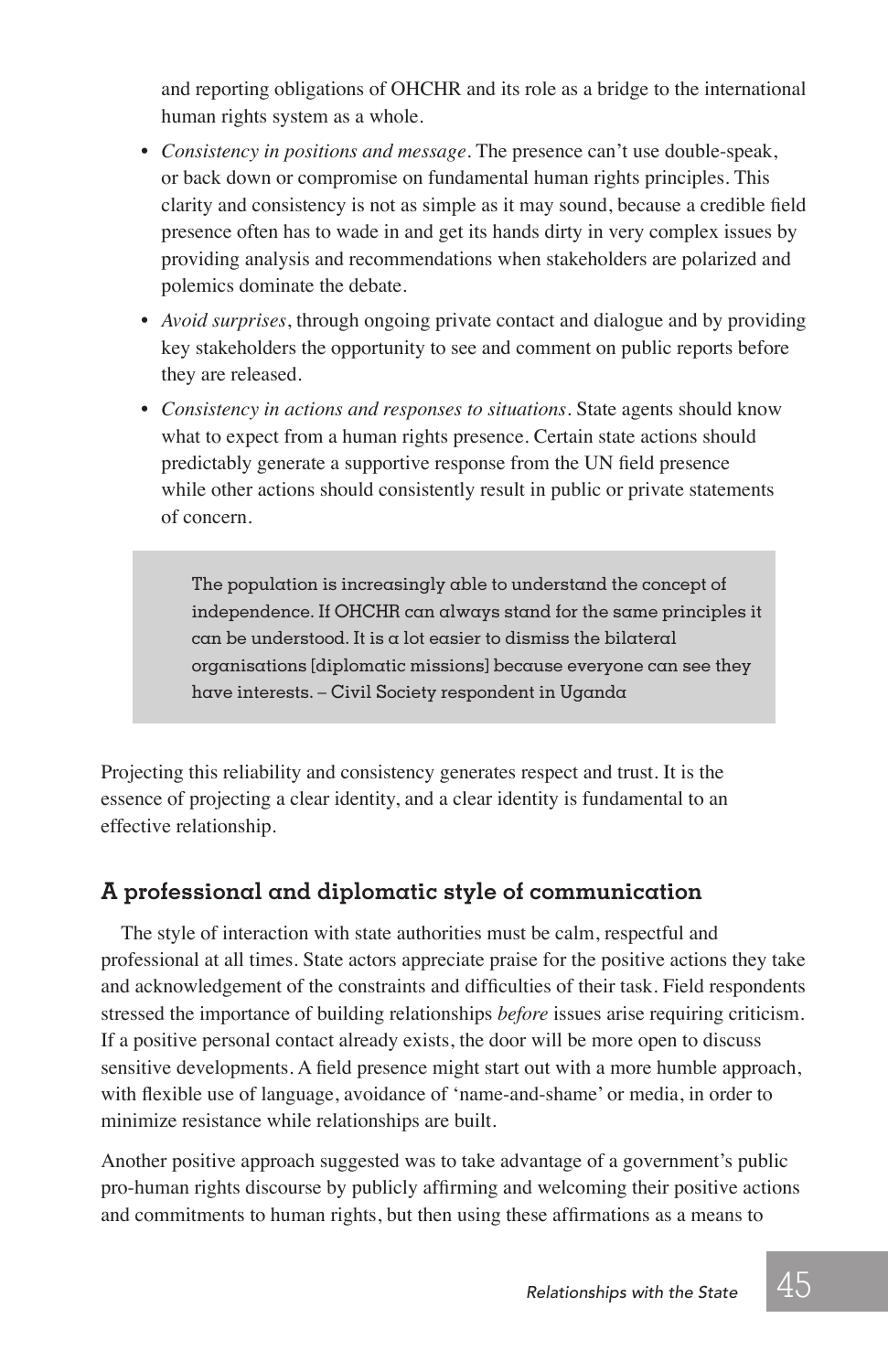hold them accountable. A similar approach can also be used when a local actor is being difficult: in one region in Colombia where a regional authority was being particularly intransigent, the OHCHR sub-office mobilized pressure from Bogota, forcing him to take certain actions he had resisted, but then publicly praised him for these actions in a way that actually improved his reputation and kept the door open for continued collaboration.

Specific sectors and professions require tailored approaches appropriate to their identity. The military, for instance, has a very different vision and perspective than the human rights community, with different priorities, different ways of operating, different educational backgrounds, etc. But their 'language' is also based on values, principles and standards – such as honour, duty, service, or discipline, which allow parallels to be drawn with human rights values. HROs can create more fluid relationships if they make an effort to study and understand these different languages. Using international staff with professional police or military expertise can be one useful tool for opening these doors, either by collaborating with police and military colleagues in other UN components, or by recruiting HROs with police and military experience.

> Military General in the DRC: "Collaboration with human rights is in the interest of the military. It is essential in order for us to sustain effective control and discipline. Our job is to create a disciplined military. This cannot happen if we are allowing them to commit abuses. The fundamental principle is effective command."

Human rights training for police and military has opened many doors for building relationships and strengthening future diplomacy with these actors. To take advantage of this more systematically, the OHCHR-Nepal office attempted to keep track of who attends its police trainings so that HROs posted to those police participants' districts could recognize them and take advantage of the prior relationship.

Sometimes a state may say all the right words on human rights, but does not match them with action. Respondents in Colombia cautioned that while the office may leverage the ubiquitous human rights discourse of the Santos administration to push forward human rights advances, it must also pay careful attention to whether this discourse is a not-so-subtle strategy of co-optation without fundamental change beneath the surface. Collaboration with an agile state human rights discourse can be hard to distinguish from complicity with underlying human rights abuses – the integrity of a human rights presence and its relationships with many other stakeholders demands a rigorous commitment to transparency about what real changes are (or are not) being felt by rights-holders themselves.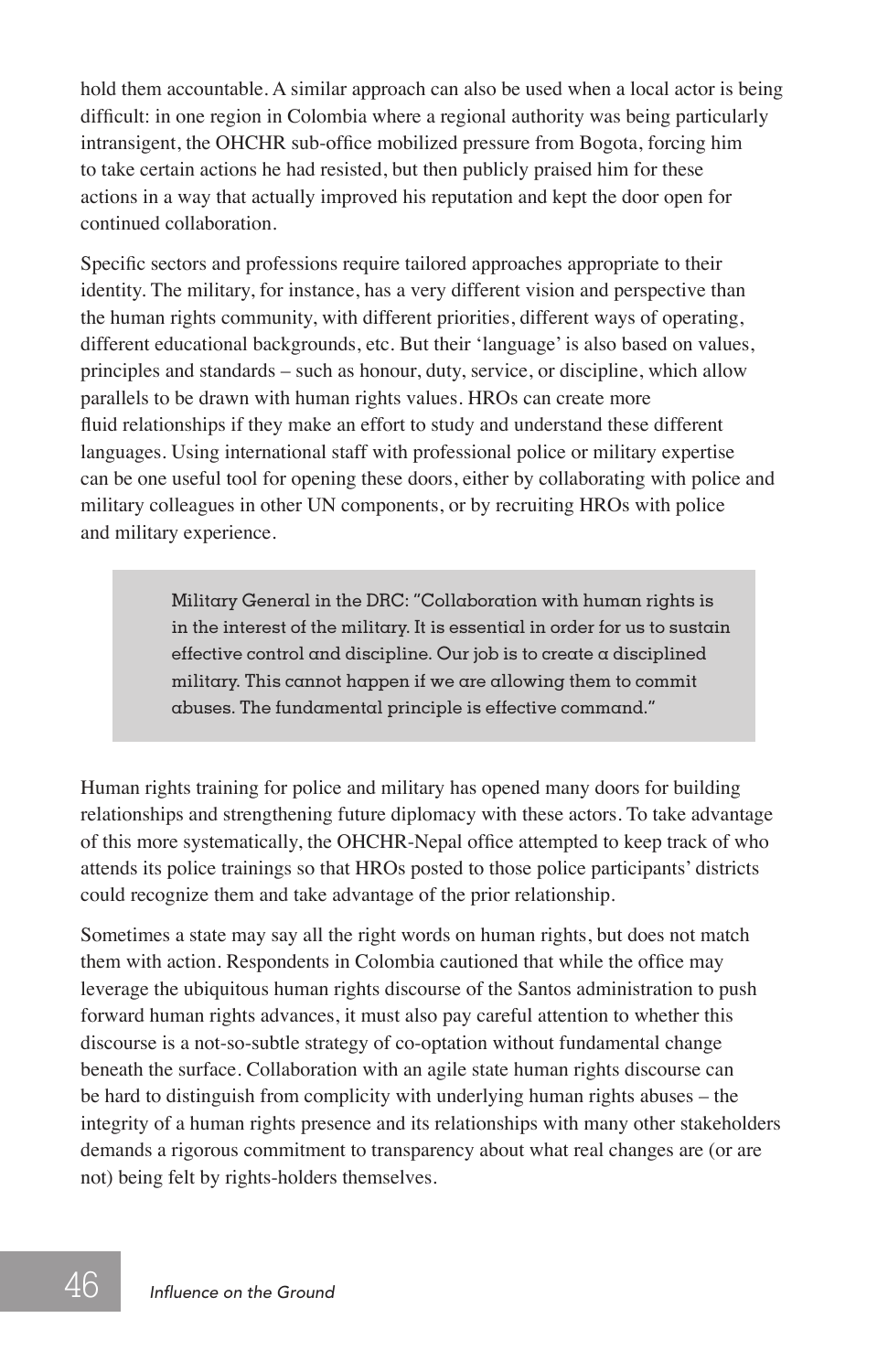### **Relationship building with a local judge**

In an isolated region of South Sudan where there was a minimal international presence and little political influence from the capital, a judge asked a human rights officer for help in procuring a set of basic legal books for court's legal library. The HRO, through personal contacts, was able to fulfil this request, thus establishing a positive relationship. The HRO then opened a dialogue with the judge about the situation in the local prison (which the judge had never visited), and they arranged to visit it together. After listening to some of the prisoners, the judge gave instruction to the prison administration about getting people to court, or making sure that others detained on remand without interrogation would be brought to the police. The HRO learned later from contacts in the prison that the intervention of this judge made a big difference. As the HRO analyzed it, "He just needed  $\alpha$  little push to do his work - to overcome the inertia that was quite natural in such a frustrating circumstance."

#### **Linking monitoring to problem-solving**

A field presence will be more effective when it is perceived to be offering constructive support towards solutions. Its approach needs to be perceived as "helpful" even while its public and private reporting and advocacy are uncompromising and hard-hitting. Government respondents cited numerous examples in which specific support was offered to address identified problems, including bringing in highly qualified technical experts when needed

According to one military prosecutor in the DRC, "The worst thing for an international actor to do is to take unilateral action on a problem from the outside, without first sitting down with local actors to look for a local solution." Often local solutions are possible through dialogue and subtle pressure, and HROs are engaged constantly in such processes. *The Comités de Suivi* discussed in the previous chapter are a good example. Human rights officers need to be constantly out in contact with authorities, developing and strengthening relationships and looking for opportunities and mechanisms to use their problem-solving influence to find such local solutions.

> "It works best when there is less focus on attributing guilt. The process needs to be: identify problems, discuss them, and work together to overcome them." – High-level Colombian government official

In another country, a field presence was concerned about the potential human rights impact of proposed national security legislation, and wanted to conduct a workshop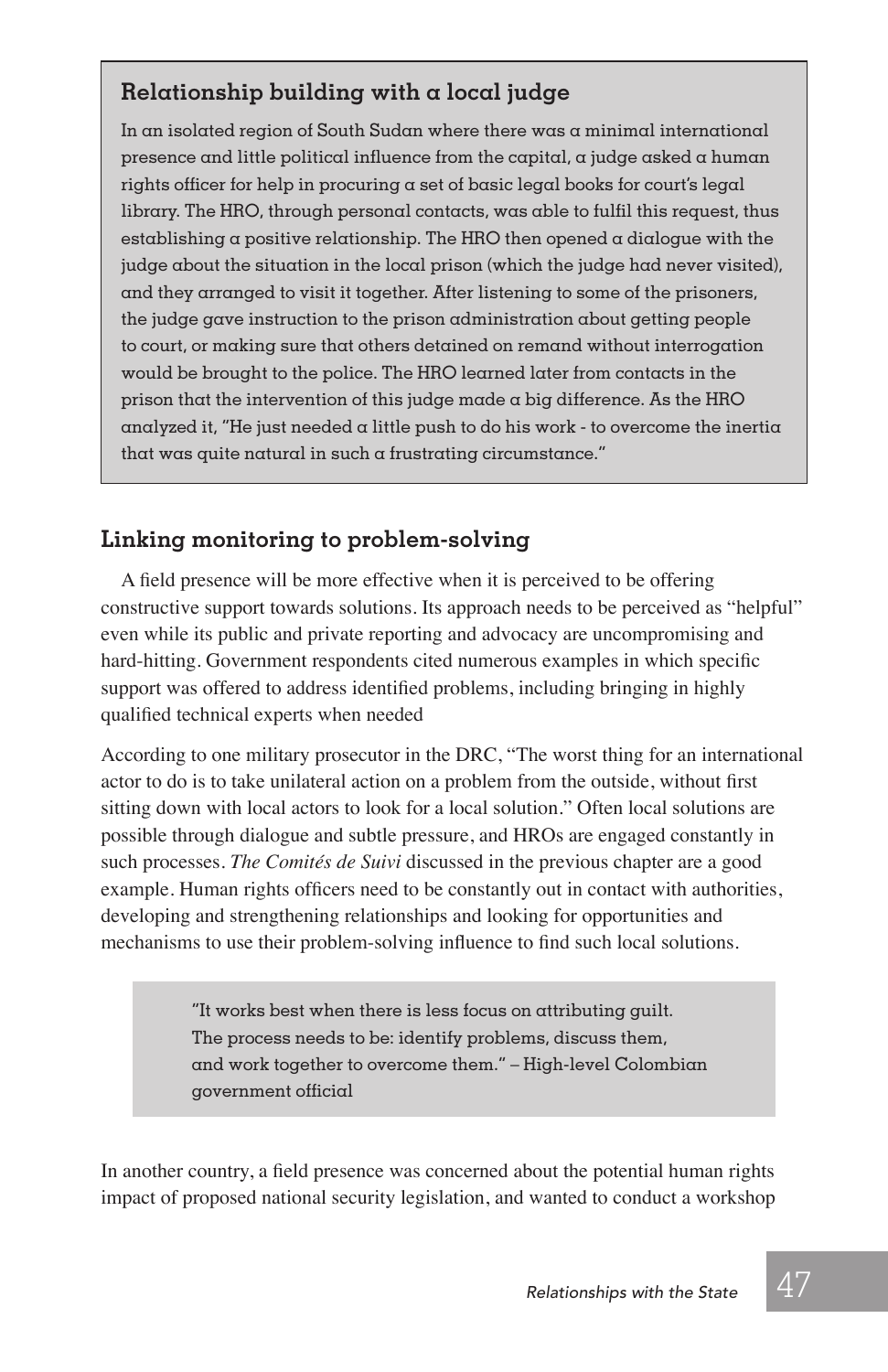with government security and intelligence officials on questions of conformity with human rights instruments and relevant peace agreements. A state security agency was at first opposing the workshop. According to the head of the field presence: "I could have done a Code Cable to Geneva and New York, and by the time action happened the law would be passed. So I went directly to the agency and talked about all our functions, and discussed their concerns and their fears. And after a couple of hours they were very satisfied and they agreed to conduct training for their staff. So we have built a bridge and reduced their suspicions. We will have this workshop early next week – and the threats they were posing for our staff have stopped."

Although "Identifying problems to seek solutions" is a much more productive way to present the role of monitoring and reporting than the over-stereotyped concept of "name and shame," nevertheless we can't lose sight of the fact that the name-andshame dynamic is a vital political process. Public embarrassment creates a range of pressures and influences external to the field presence, which facilitate the state's openness to find solutions. State actors in most countries will prefer technical support to public criticism, and it is not an uncommon strategy for state agents to request technical support to reduce or distract such criticism. The field presence needs to stay focused on problem-solving strategies in which expert advice is specifically linked to priority concerns arising from its monitoring, avoiding the trap of "servicing" state agencies with more general technical support.

#### **Maintaining trust**

Experience has shown that a field presence over time can develop relationships of trust with key state authorities, which increases the flow of information, lubricates the relationships and opens people's ears to listening to advice. When sufficient trust is established, a field presence has more opportunities to bring its skills into sensitive state processes that require discretion. Numerous state respondents, in Nepal, Uganda and Colombia, for instance, considered the field presences trustworthy, and in many cases had developed personal relationships of trust with individual human rights officers.

At the institutional level, this trust is established through the practices of reliability and professionalism already described. At the person-to-person level, HROs have successfully developed very friendly long-term relationships with local authorities, encompassing a high level of inter-personal trust, social contact, loyal responses to each other's needs, and openness to mutual advice and criticism. Trust based on personalities is not easy to sustain as personnel change in each institution, but these close personal relationships can nevertheless be extremely effective while they last. Just as the field presence must earn trust at an institutional level, the human rights officer needs to be seen as a trustworthy individual with personal integrity, one who does not betray confidences<sup>11</sup> or undermine people arbitrarily.

<sup>11</sup>*.* In most cases it should be possible to avoid using information that has been told in confidence. Even in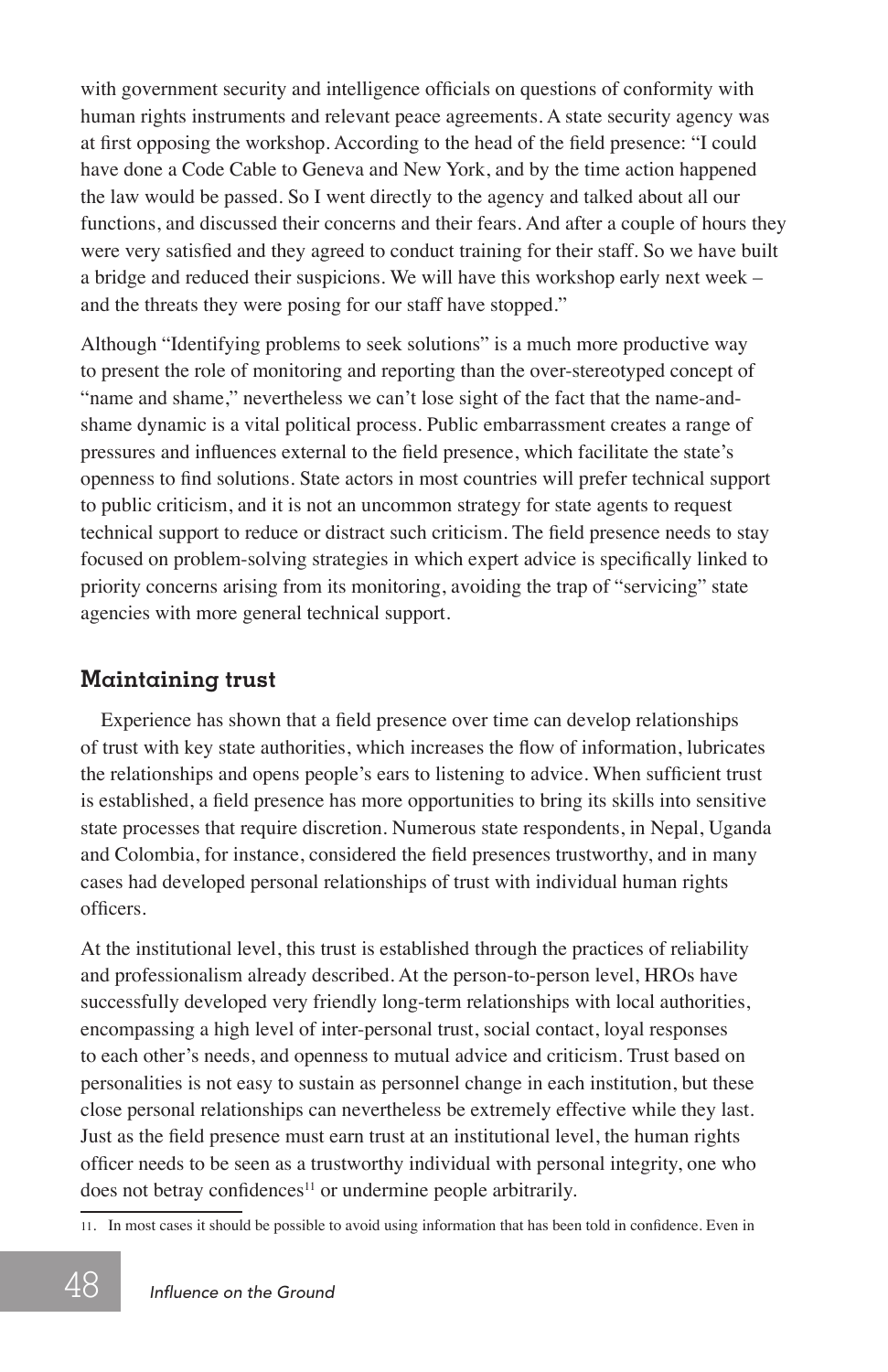If the relationship between the state and civil society is polarized, this trust-building has to be done in a transparent way that does not sacrifice credibility with civil society. In Uganda for example, OHCHR's work with government officials is often private and confidential, and this sometimes created a perception among civil society actors of a relationship that might be a little too "cosy." The field presence needs an ongoing dialogue with civil society and other key partners, through which it can explain and justify the positive protection impact of the close relationships it creates with state actors.

Some might suggest that the exercise of power and pressure contradicts this trust. A key result of the current study is that trust is primarily damaged when it is *betrayed*. Unexpected surprises, lack of transparency and unmet expectations and far greater causes of damaged trust than criticism or pressure on their own. This is why the first good practice in this relationship discussion *is reliability*. Government and military authorities have shown they are very capable of understanding the critical role of an international human rights organisation – at least when it is consistently represented to them. They learn, through this consistent experience, where the lines are crossed and criticism can be expected. Clarity and transparency insulate relationships built on trust from damage due to pressure and criticism.

It is easier for state counterparts to share information about institutional challenges and weaknesses when they feel confident that their information will not be used in unexpected and "hostile" ways. In many countries a common complaint of state authorities about negative reporting – by OHCHR or others – is that "they should have discussed it with us first". The legitimacy of reporting in and of itself is more difficult to question, indeed, openness to being criticized is broadly recognized as itself an important factor contributing to state legitimacy.

This is not to say that there will be no friction caused by critical reporting or other sources of pressure. Friction is a natural consequence of pushing, and reflects the underlying fact that ultimately human rights presences and the state have different interests. Field presences have been able to weather difficult moments in some relationships by having a wide range of state contacts nurtured over time. For instance, in a period when Colombian President Uribe and some of his allies maintained a decidedly polarized stance towards OHCHR office several years ago, the office still sustained a wide range of working relationships with various Ministries and authorities at regional levels. Many respondents affirmed that the relationships with local authorities at the sub-office level were insulated to some extent from frictions at the national level.

These contacts have to be diligently sought out and the relationships nurtured. State actors shift around, responsibilities change, and human rights field officers need to be disciplined in knocking on doors and creating new links all the time. Once a

exceptional circumstances when information may be received that cannot be kept quiet, the reasons for disclosure should be made clear.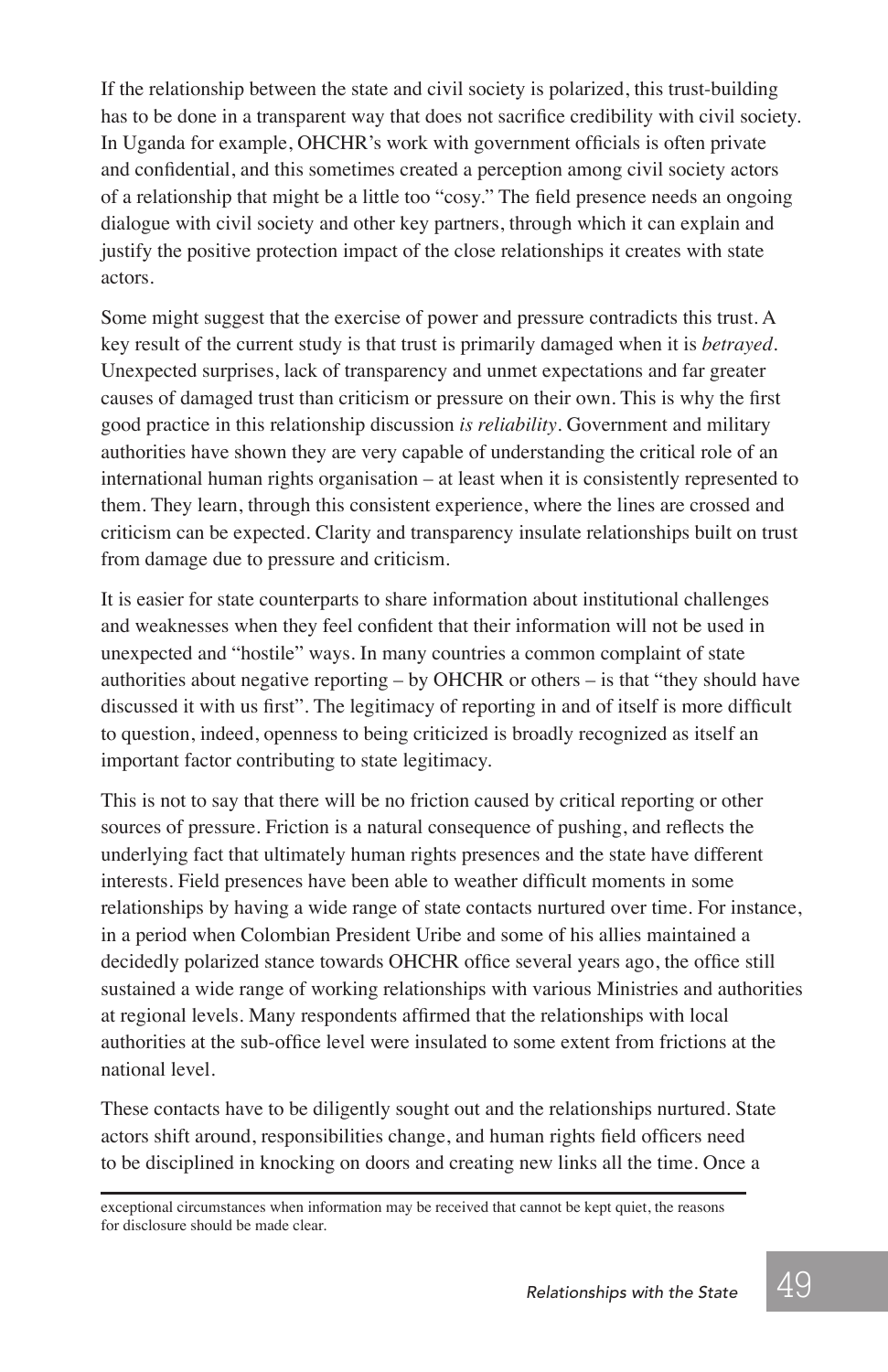connection is made, it requires frequent contact to sustain. The office and sub-office management need to prioritize the work-planning time that this contact-sustaining process demands, especially during difficult transition or reductions of staffing.

#### **Nurturing and exercising power**

Strikingly, the most effective relationships with the state are developed when the field presence is seen to have power and influence in the country. This power derives in part from the credibility and respect that the presence has constructed over time by its own actions - by building up a respected identity that is difficult to attack, and a voice that people are inclined to listen to with respect.

The starting point for this power is the credibility of the United Nations itself – its global status and clout, and everything it symbolizes. This is strengthened by building a diverse network of support, including other international community actors, civil society and strong allies within the state. State actors tend to be sensitive to the opinions of these support bases, and this sensitivity gives the presence influence. The role of civil society in standing up for a UN field presence can be crucial. Civil society groups are themselves linked to broad international support networks. As one respondent explained: "We may complain about things that the office does not do, but we also know that we have to protect and defend it." Diplomats can also convey their support for the UN presence in quiet bilateral communication with state. This defence of the UN by diplomats is especially important when state actors are questioning or attacking the UN presence or mandate, but such attacks might even be prevented if this support has been clearly voiced all along.

A field presence can show its power by exerting pressure, but also in more "friendly" ways, such as by offering the "carrot" of international linkages and reputation to its state counterparts. When the office arranges a meeting between a state authority and a high profile international visitor, this can be a real feather in the cap of that government figure – a point of pride and reputation, demonstrating their importance to their colleagues. In Colombia, when the OHCHR office arranged for the high-level leadership of the Colombian intelligence sector to go to Germany and meet their professional counterparts, this was not only technical support and a search for solutions to problems, it was also a message to these state actors that OHCHR has the influence to facilitate high-status international connections for them.

In regional and rural areas, the power dynamics of relationships play out differently from one context to another. In more remote areas, an international field presence tends to be perceived as a kind of authority – in some eyes one of equal or even greater status than that of a local government official. This image of authority gives the presence dissuasive influence in its many interventions.

This power must be exercised to sustain its influence. A field presence must use its voice regularly enough for all to know it is still there. If too much time goes by without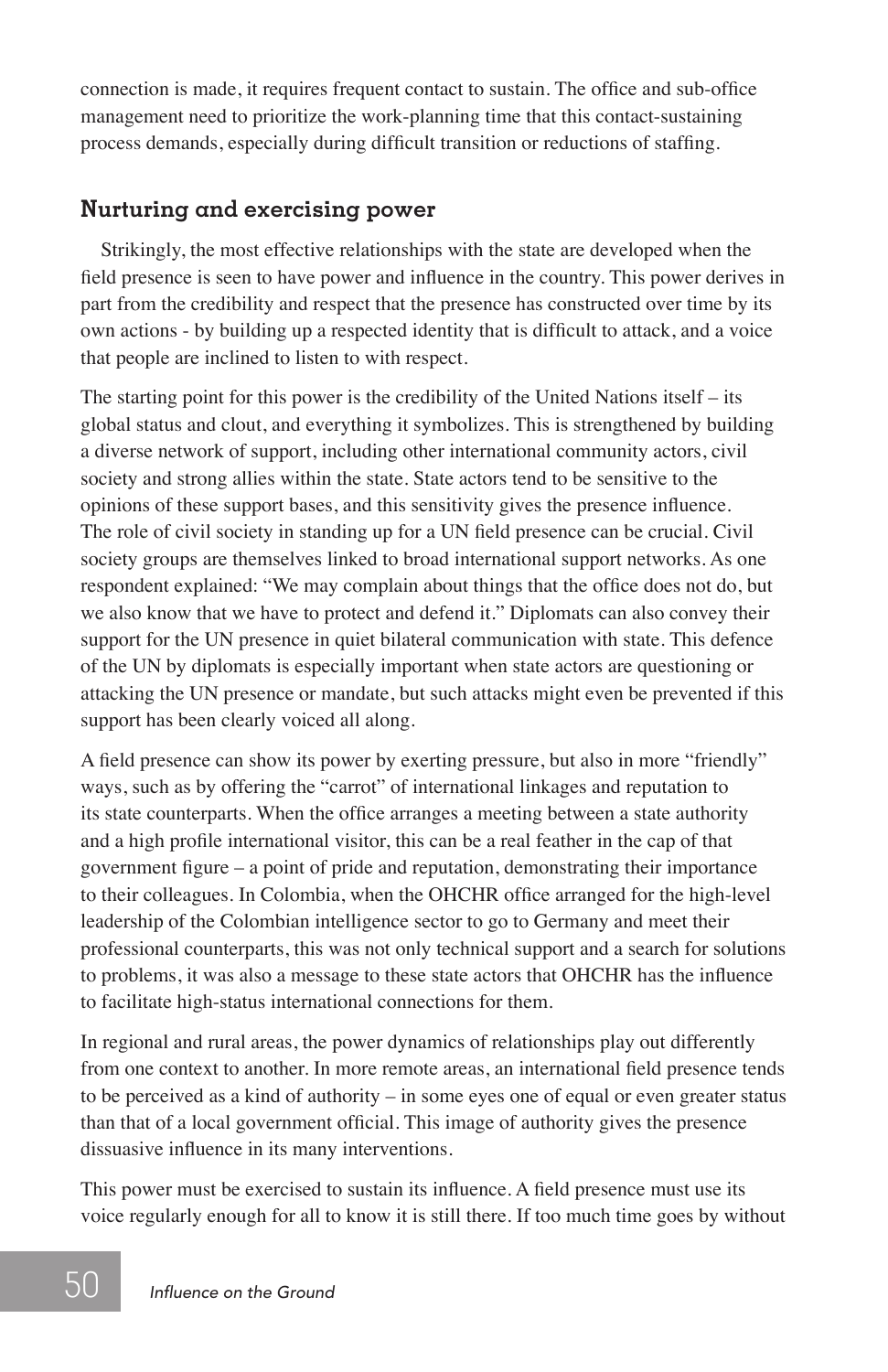any visible reporting or public statements, state actors may well become complacent, assuming that the field presence is not going to hurt them if they misbehave.

# **5.2 Working with National Human Rights Institutions**

UN field presences often have special relationships with National Human Rights Institutions (NHRIs). Of all the individual actors in a country, the NHRI is often the one with the role most similar to that of the field presence itself: a state-oriented institution with broad human rights responsibilities that can act as a possible bridge to national civil society and the international human rights system.

Nevertheless an NHRI is just one state interlocutor among many. NHRIs do not directly implement a state's human rights obligations, a job which is primarily the responsibility of the justice system and the other line Ministries. The NHRI role is secondary, acting through others as a watchdog, advisor and facilitator.

This study looked in some depth at the relationships between human rights field presences and NHRIs in Nepal and Uganda, to a lesser extent in Kenya and Colombia. Each NHRI was different and no two relationships were the same. It is impossible to draw general lessons from such a small sample of contexts. Nevertheless, there were some similarities in dynamics we saw in these countries, presenting dilemmas that could easily be repeated in other contexts.

#### **A special relationship**

The relationship between a UN human rights field presence and an NHRI is not always easy. An NHRI can view an international human rights presence as usurping its space, and consider that the main role of the UN presence is to support the NHRI to eventually take over. Strengthening an NHRI is sometimes considered to be a major part of the "exit strategy" of a UN field presence.

However the role and strengths of an NHRI are not the same as those of an international human rights presence. There are a number of critical differences. With rare exceptions, international bodies are far more independent of the state than NHRIs, both politically and financially. An international human rights presence is usually seen as more of a "neutral" body in the internal politics of the country, with greater credibility as a convenor of civil society actors. And they are often capable of greater voice and pressure at the highest levels. An NHRI cannot replace the *international voice and advocacy* represented by a UN human rights presence.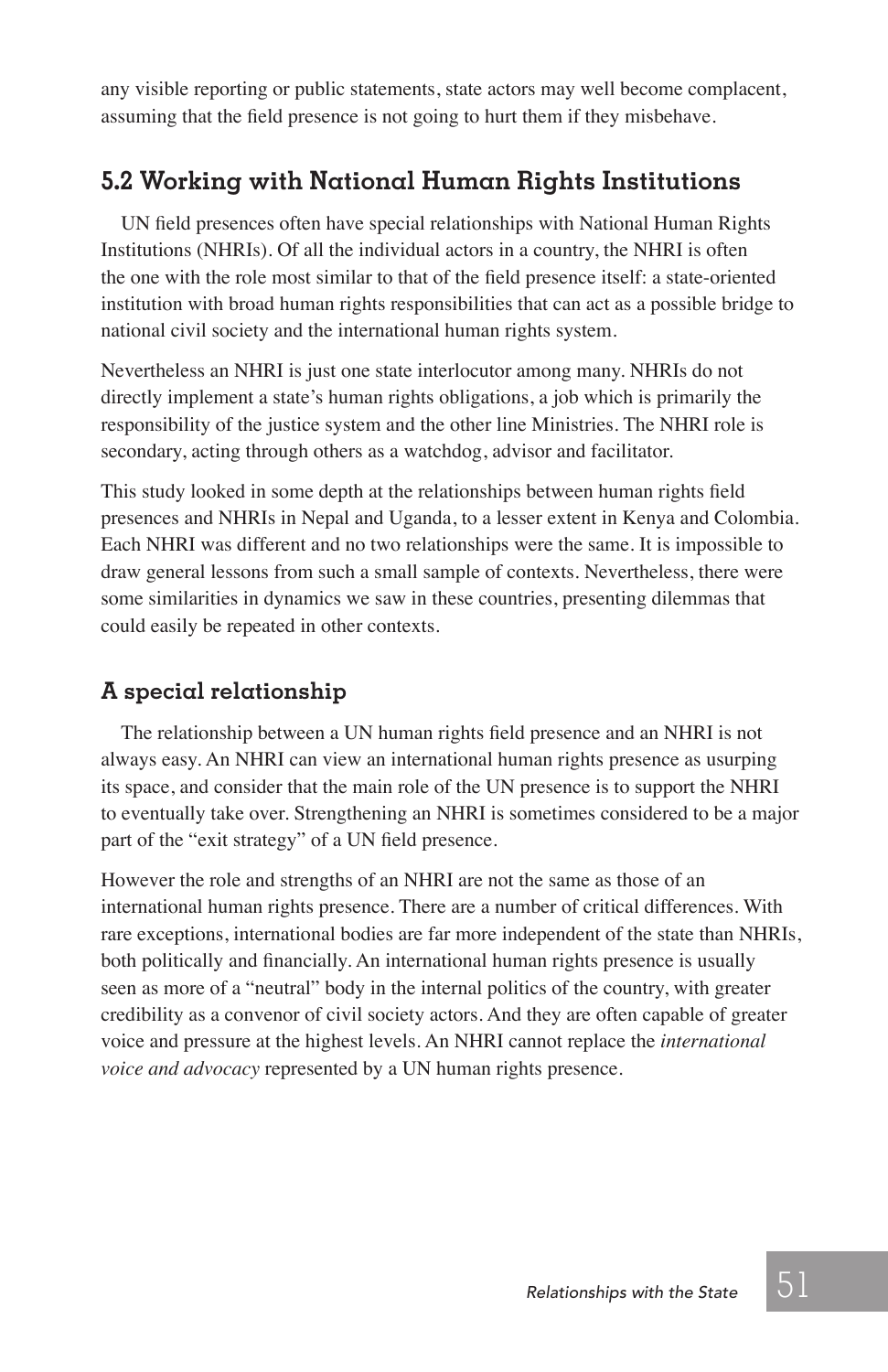#### **Strengths and challenges**

NHRIs often have considerable strengths. Being part of the state gives them special access to internal workings of the state, and often specific legal powers. In many cases they have appropriate skills and a widespread field presence.

The biggest challenges they face in contributing to human rights protection are typically political, financial and administrative, and originate at the highest levels. Many NHRIs are not truly independent of the government, nor strong enough to stand against it, while their resource deficiencies are an ever-present reminder of the challenge of holding your own financier to account.

Nevertheless, even in NHRIs that are politically constrained at the top, many constructive lower-level activities often take place "below the radar". Individual human rights officers are usually able to work well when they choose to. In Colombia, Uganda and Nepal, relationships with individual NHRI staff have often been productive at the local level.

#### **The Nepali National Human Rights Commission and OHCHR**

At the time of this research, the collaboration between the National Human Rights Commission (NHRC) and OHCHR in Nepal demonstrates the different roles and strengths of an international presence and a national human rights institution, as well as the challenges of managing a potentially competitive relationship.

The NHRC has a strong constitutional basis for an independent role. It has hundreds of staff, with offices spread around the country. At the field level, there were numerous examples of active collaboration between the NHRC, civil society and OHCHR, including in joint investigations and regular coordination meetings. The NHRC has done many investigations, issued thousands of coherent recommendations, and engaged in unpopular human rights issues such as the plight of the Kamalhari bonded labourers. Some of its field staff were deeply committed and frustrated with the lack of implementation of NHRC recommendations by the government, and were even suggesting that the NHRC play a louder "naming and shaming" role in following up this lack of implementation. Most recently, even as this report was being researched, the NHRC was engaged in a groundbreaking exhumation of bodies related to a sensitive conflict-era case.

Yet respondents stressed over and over again that the NHRC faces political constraints and lack of independence at the Kathmandu level, especially symbolized by the implicit 'quota' system allocating commissioners according to political parties. As a result, civil society activists do not feel the NHRC will adequately stand up to the government, the army, the police or political  $\Box$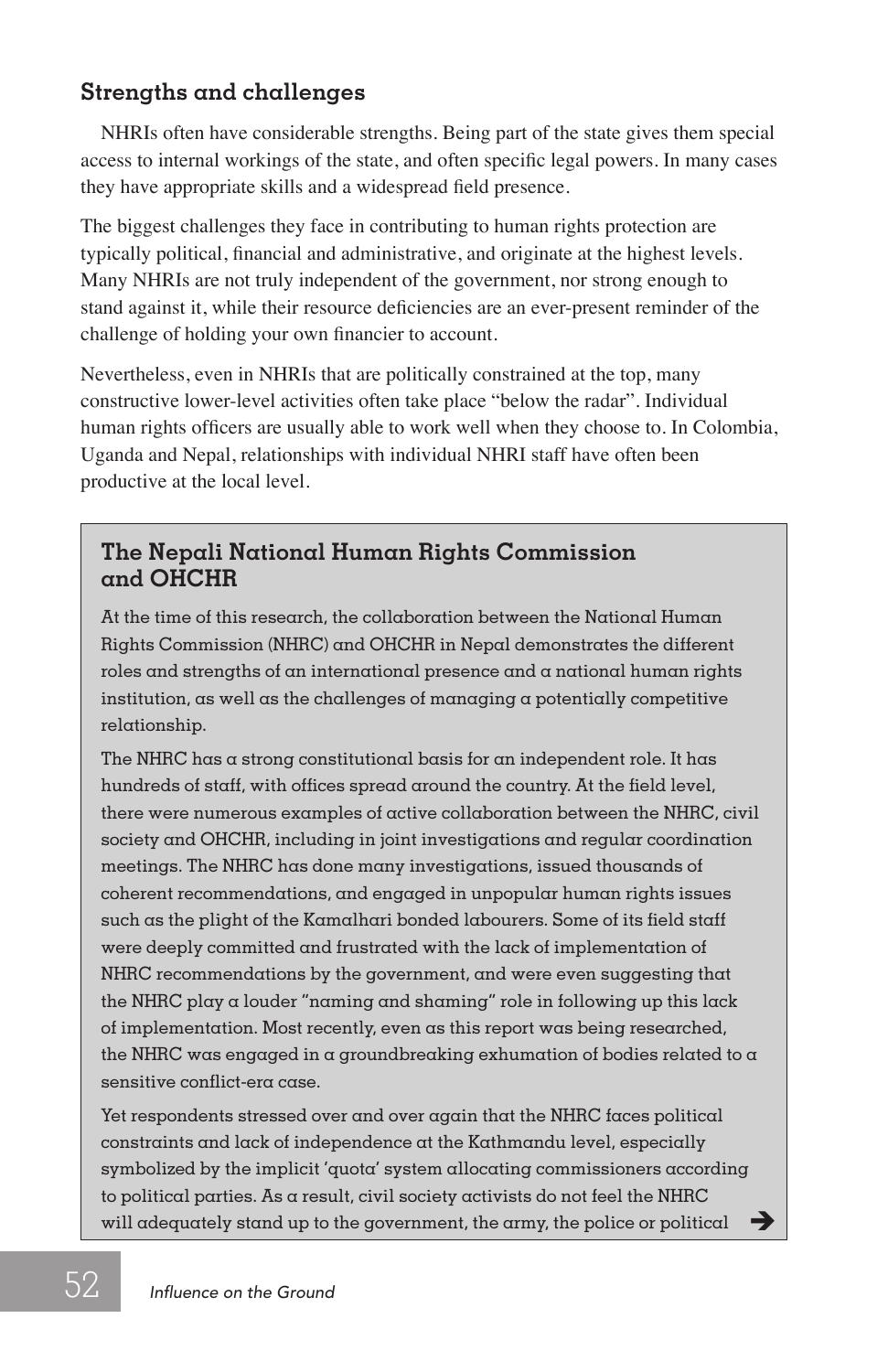#### **How to Engage**

To offer appropriate support to an NHRI requires a frank recognition of the NHRI's strengths and weaknesses, together with a clear understanding of the complementary role of an international presence.

In Nepal and Uganda, a significant amount of support for NHRIs has been centred on capacity-building. Staff of the Ugandan Human Rights Commission (UHRC) have been very appreciative of the training opportunities they had received through OHCHR and looked forward to more.

Training is not always the best form of engagement, however. It is most effective when skills shortages are the biggest challenges of the NHRI. Where high levels of skill already exist, further training investment will naturally generate diminishing returns.

Skills-building can also happen through direct field cooperation. In Nepal and Uganda, OHCHR collaborated continually with the staff of the NHRC and the UHRC respectively, sharing transport and information and in some cases carrying out work jointly. Although coordination has often been time-consuming and difficult, this can be a constructive and respectful way of sharing best practices.

interference as it should. They often described the NHRC as not being "inclusive," not having enough of a field focus, and not producing enough hardhitting reports. Some human rights NGOs also stressed the failure of the NHRC to understand the complementary role of civil society, instead feeling that the NHRC was arrogantly using its "constitutional" status to claim a monopoly on human rights work in the country. Other activists were unimpressed by the low level of commitment of NHRC staff, insisting that human rights work cannot be a "10-5" desk job.

OHCHR had substantial positive collaboration over the years, conducting many trainings of NHRC staff, and playing an informal mentoring role at the field office level when the personal relationships allowed for it. OHCHR assisted the NHRC in framing policy and legislative proposals, and facilitated funding support, among other engagements. It also encouraged civil society organizations to engage more with the NHRC.

Despite this collaboration, the relationship between the two organisations was ambivalent, and contained serious frictions, especially at the leadership level. Some observers credited this to turf battling or competition for donor funding, others to political influences in the NHRC. The friction was so significant that the NHRC leadership was among the voices undermining OHCHR when its mandate came up for renewal in 2010. This high-level tension did not seem to be duplicated at the working levels however, where positive relationships were generally maintained. Most of the feedback we received from NHRC respondents about the OHCHR role was positive.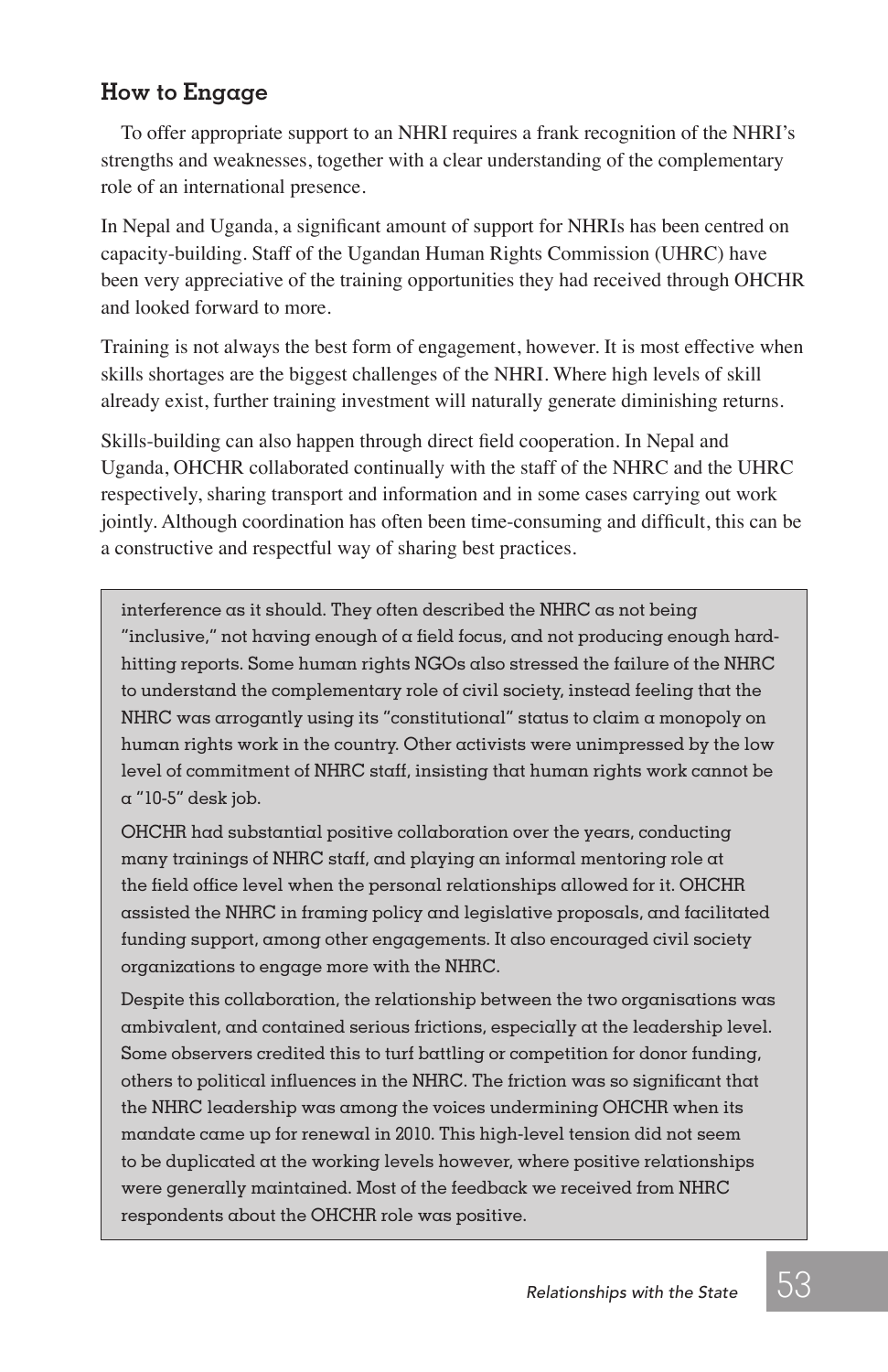Similarly, in both countries OHCHR has been cooperating with the NHRI on legal reform, and by doing so has been able to get its point of view heard while simultaneously building the capacity and reputation of the NHRI.

"Capacity-building" can also be understood more broadly than simply the transfer of technical skills. Where the biggest weaknesses of an NHRI are in its high-level political independence and courage, these can be the most appropriate targets for strengthening. By gently yet consistently manifesting the expectation, privately and publicly, that an NHRI's role is to act independently, an international presence is sending the message that it will stand up for the integrity of the NHRI. This can create encouragement – and pressures – that work to strengthen the capacity of an NHRI to resist political influence in practice.

There are often clear political benefits in providing support to an NHRI. In particular, working together helps avoid the impression of competition described above and can demonstrate a commitment to national structures. Nevertheless, a field presence also needs to decide how to prioritize its work with the NHRI against the many other demands on its time. An NHRI is a long-term investment in the human rights infrastructure of a state, but, for the reasons given above, it remains a secondary actor. The primary actors in ensuring that states meet their human rights obligations are the substantive state agencies and the national civil society actors holding them to account. In many cases support to civil society actors will have greater and more sustainable impact than support to the NHRI, even if it is politically more difficult. Therefore, the field presence and the UN should be sceptical of the oversimplified argument than an NHRI is the natural centrepiece of any exit strategy.

Strategic engagement with NHRIs should be clear and direct, acknowledging both the strengths and weaknesses of the institutions while being unapologetic about the distinct roles of a UN human rights presence and an NHRI.

# **5.3 Key challenges to state relationships**

These relationships are vital, and yet the field presence must must be able to risk them when necessary. To achieve a protective impact, a field presence and its leadership need to exercise the clout they have, putting pressure on abusers or calling attention to state failures even if such pressure may be an irritant to the authorities and cause friction. All the strategies described above for building a strong relationship are designed to minimize the likelihood and severity of such tension, but the presence still needs to be prepared for it.

#### **Fear of using the voice and applying pressure**

Given how central public advocacy and pressure is to the role of UN human rights institutions, and all the potential protection benefits of using the UN's public human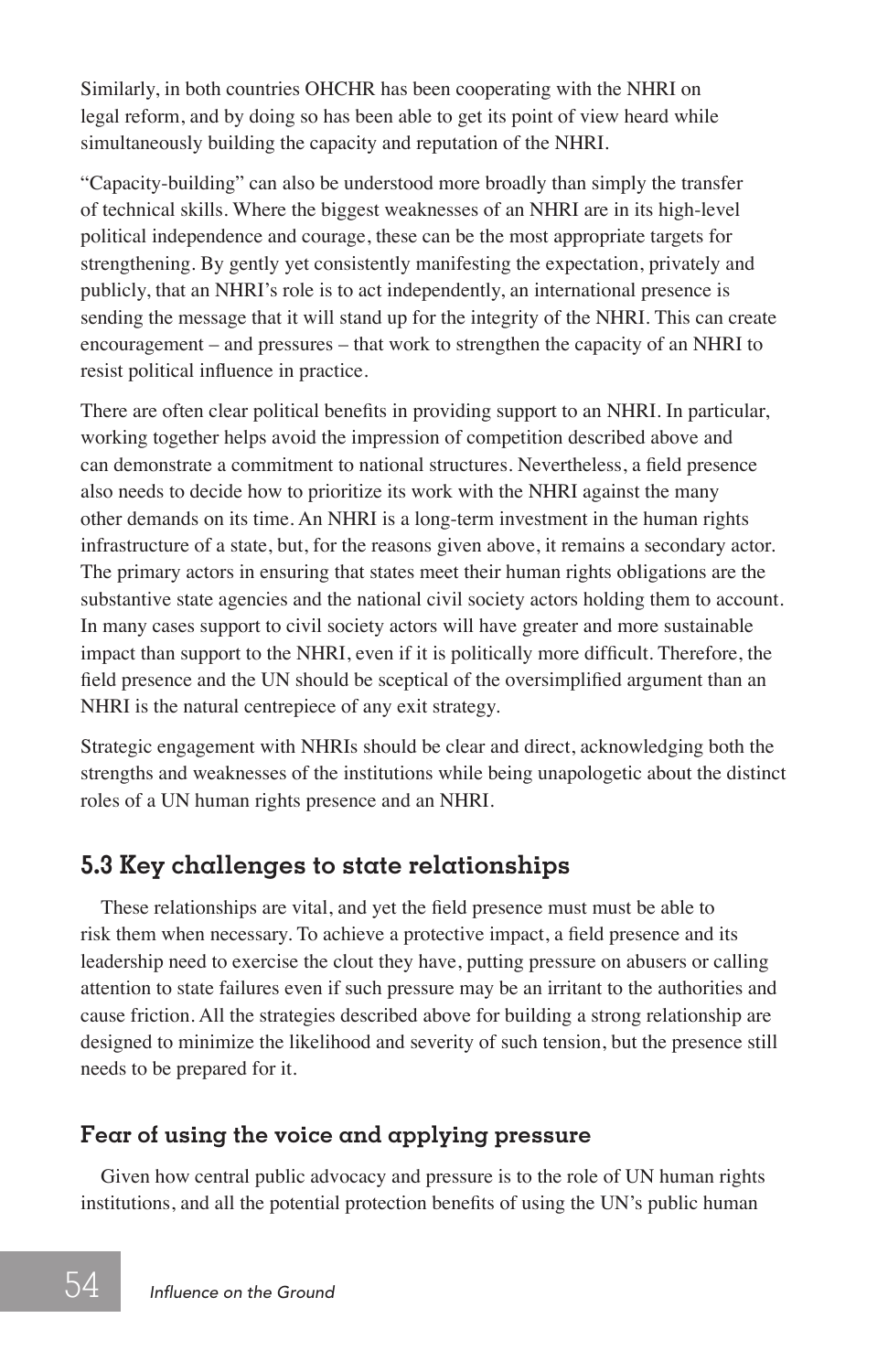rights voice, one of the most striking discoveries of this research was how much fear is associated with making things public. Human rights officers and managers are frequently concerned that critical reporting or other pressure may threaten access to areas or relationships with key people that are essential for doing human rights work. At the extreme, they are concerned about risking individual expulsions or future loss of the mandate for the presence itself, or security risks to their staff.

There may be some contexts in which these fears are an accurate reflection of the risks. Certainly there are countries that are so averse to public monitoring and criticism that they will not allow a human rights presence into the country in the first place. OHCHR, for instance, was unable to negotiate an acceptable mandate to install a substantial field presence in Sri Lanka. And sometimes a state will close the door on a presence already on the ground. A year after this project's field research, the Nepali government did not agree to extend the OHCHR mandate, a move many local observers credit to the unwillingness of key state actors to accept the OHCHR position against impunity for conflict-related crimes.

But as a general rule, if a state has allowed a presence to be established, it has already signalled some sensitivity to international concerns and it may even perceive that it benefits from the presence. Feedback in other countries suggests that fears of applying pressure voice are often misdirected or exaggerated, and can hinder the implementation of protection strategies even in situations where the presence does not face any substantial risk of retaliation.

#### **Human Rights Watch: Speaking out and sustaining access**

Being outspoken and unpopular with the state doesn't automatically threaten your presence in a country or access to authorities. For example, Human Rights Watch (HRW) in Uganda has one person, no office and with a loud voice has published  $\alpha$  series of reports highly critical of different elements of the Ugandan state, often without highlighting positive steps of the state. HRW's approach is not designed for a long-term problem-solving engagement with the state. Instead its focus is on getting the best information it can about human rights gaps and publishing it without fear or favour. Not surprisingly, HRW seemed to be almost universally disliked by state authorities and it is clear that most wish they were gone. But not only does HRW remain in the country, they are able to travel freely. They have had, until very recently, free access to the prisons, and easier access to high-level figures than does OHCHR. The reasons are clear – HRW's outspoken voice is respected by all major stakeholders. Important embassies listen to HRW. Therefore they can put pressure on anyone that obstructs them. High-level officials are anxious to have their side of the story incorporated in the next HRW report.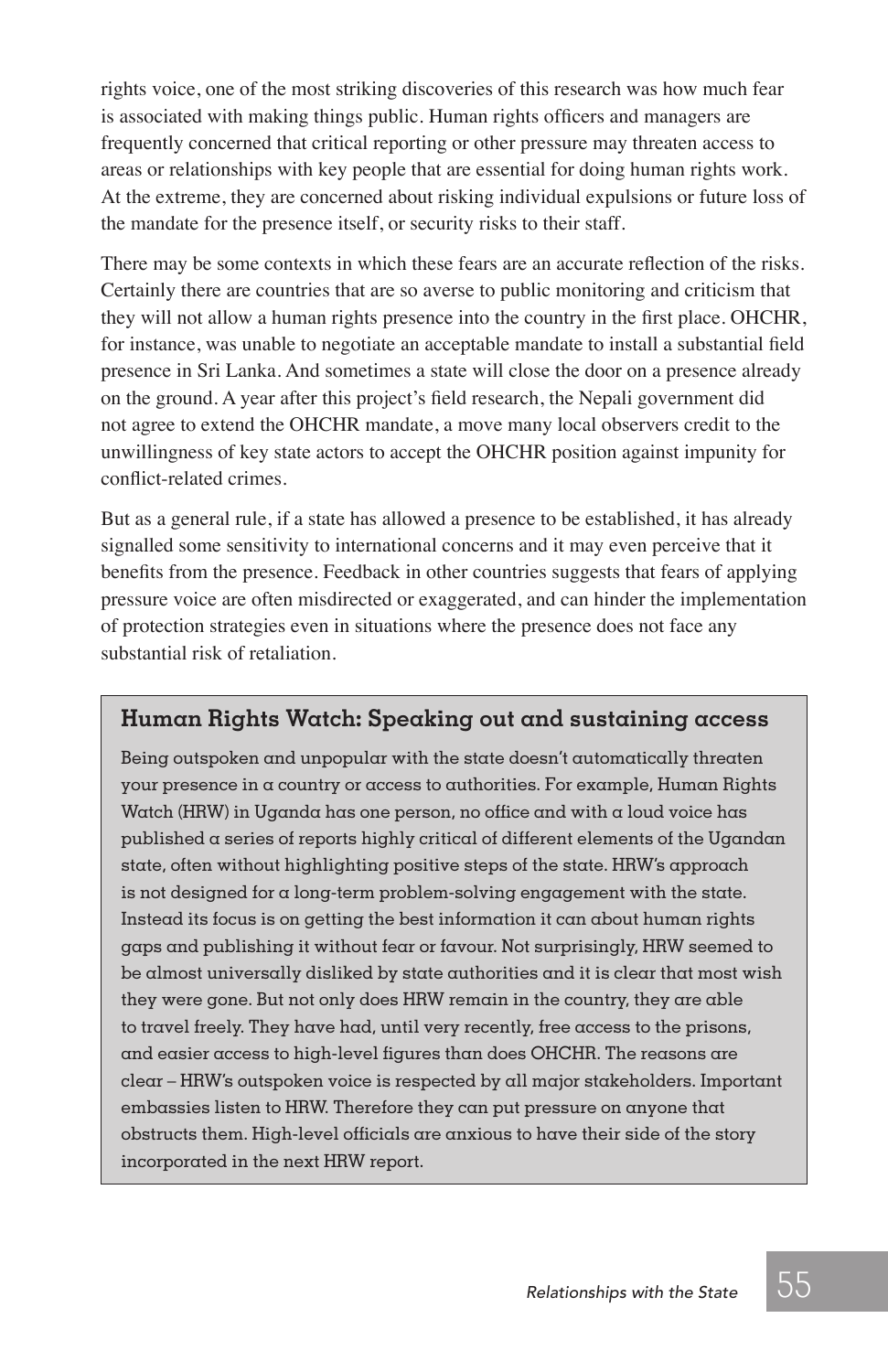The Human Rights Watch example (see box) suggests that even if powerful pressure does not win you trust, it does not necessarily have to hurt your access. In fact, a loud, clear and respected voice is sometimes an important tool needed to achieve it. Unlike HRW, OHCHR is in a position to combine the benefits of trust and power. Its strong relationships with the state are not a reason to self-censor its own voice, but on the contrary should facilitate even greater space to speak out and apply pressure.

It is understandable that state authorities do *not want* to be pressured to change their behaviour or policies, and they will try to counter-act it or to punish those who exert it. If a field presence's strategy is to avoid confrontation at all costs, it will never apply pressure. A human rights strategy should first aim to construct a relationship that manages conflict by allowing for respectful disagreement and pressure, based on the principles described above of consistency of identity and predictability of response. At the same time, it needs a component of political damage-control for when the friction is too much, to sustain or rebuild relationships that suffer setbacks from the application of necessary pressure.

#### **Renewing the mandates of field presences**

Nowhere are these concerns over friction more evident than when dealing with the renewal of mandates of OHCHR stand-alone offices. OHCHR staff frequently expressed concerns that if they were too critical of the government or overstepped the mark, for example by publishing a report at too sensitive a moment, their mandate might not be renewed and the office would be closed down. States may in fact subtly but deliberately exaggerate this threat as a tactic to control outspokenness of field presences. No matter the real chances of being expelled, the state has a clear interest in ensuring that the human rights field presence feels vulnerable.

In Uganda, this chilling effect has had significant consequences for the work of the office. In the last few years, prolonged mandate negotiations have had the effect of stretching these "sensitive moments" for periods of years. At least two important reports written as long ago as 2007 had not been released as of 2011 because the "right moment" had not appeared.

To understand how a presence can better calculate and control the real space it has to operate and remain in the country, we need to look at why the presences are there in the first place. Just as few countries want outside criticism or pressure, few would really welcome a human rights field presence. Human rights work, by its very nature, is concerned with increasing states' accountability and putting limits on the exercise of power. The state's engagement with the human rights system is often an attempt to reduce or avoid an international beating with the "human rights" stick. The state will engage if such engagement serves its interests, not as a reward to given to a "wellbehaved" presence.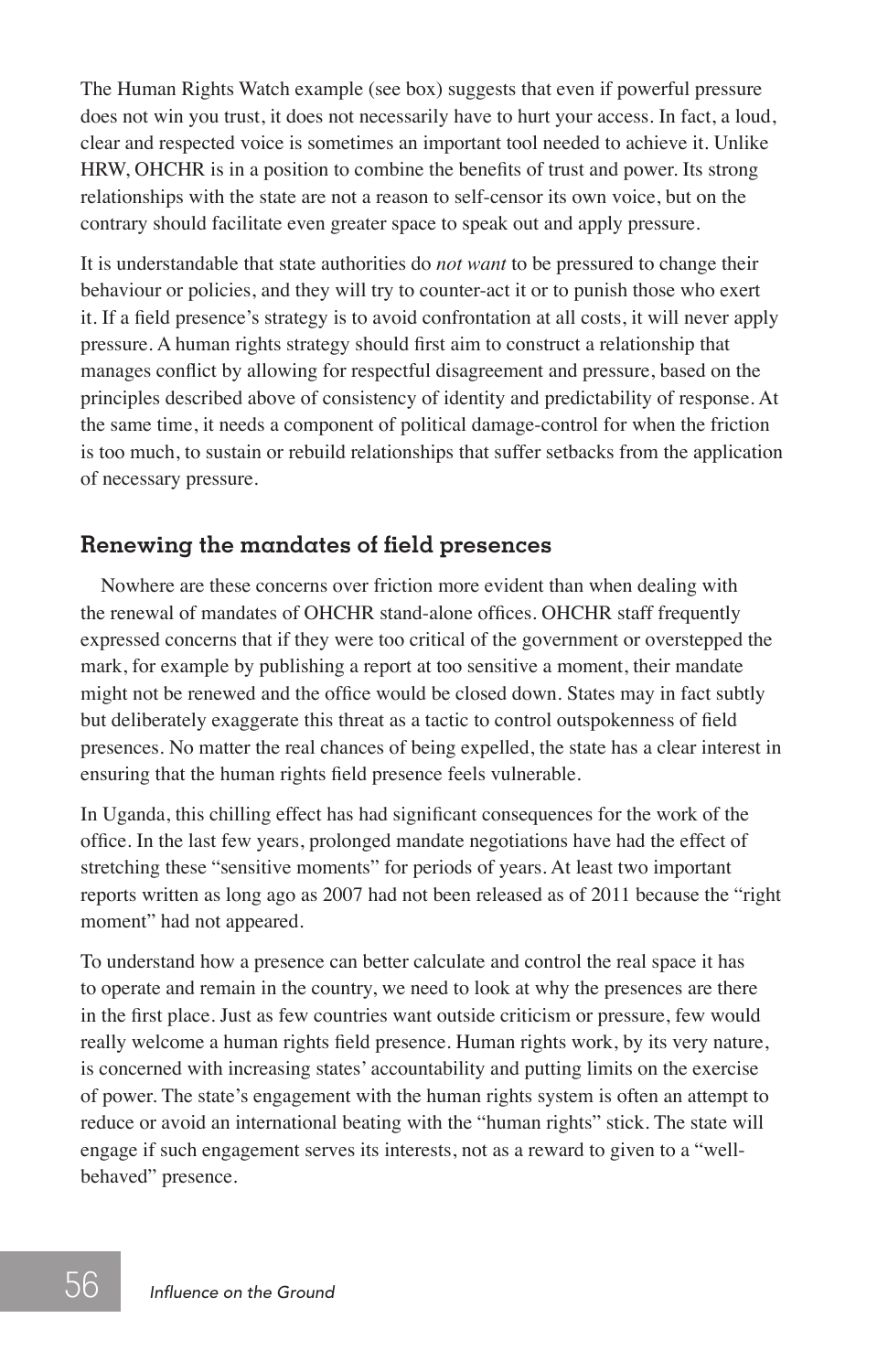Trying to remain "popular" with a state is generally not an effective way of ensuring continued presence. It is also an extremely restrictive constraint, greatly limiting the activities of a presence. Most problematic of all, governments will usually quickly recognize this approach and take advantage of any pattern of avoiding conflict, progressively limiting further and further what they consider "acceptable".

The remaining option for a field presence is to be too strong, too credible, too wellregarded and too obviously useful to be expelled. Instead of trying to retain a mandate by remaining popular, field presences needs to more consciously conceptualize the dilemma from a state's point of view. In the end, a government has a calculation to make: assuming it would prefer no presence, it will expel a presence only if it believes that to do so would be less politically damaging than to let it stay.

Considered in this way, the political space available to a presence is not fixed, but depends on the political cost to the state of the different options of renewal and expulsion. And this political cost in turn depends on the profile, credibility, respect, legitimacy, influence and power-base of the field presence – in a word, its *clout*. Clout is undermined by silence and hesitancy. Fear can be detected by allies and enemies alike. Each act of "avoiding a sensitive issue" conveys a message of weakness, and the presence loses credibility. Fair or not, each silence risks the perception that a presence is putting its own institutional security ahead of its mission to stand up for human rights.

As discussed earlier, one way to foster this clout is through conscious visibility and the projection of a clear and principled identity. The more consistently OHCHR can present itself as an impartial, respectful yet confident voice of clear, agreed standards, the more legitimacy and influence it will have.

When the Colombia OHCHR office faced the upcoming election of President Álvaro Uribe Vélez in 2002, a candidate who everyone knew would engage in policies with severe human rights consequences, there was a substantial risk that he might not want to sustain the positive relationship with OHCHR of his predecessor. The office used its credibility and broad support, combined with a careful sense of timing: the OHCHR representative met with Uribe a number of times during his campaign and presented its work to him. OHCHR also condemned death threats Uribe was receiving and stood up for his right to a violence free campaign. Uribe as a result made public statements that he wanted OHCHR to stay in Colombia for the duration of his term. A four-year agreement was signed soon after the election. On the one hand, OHCHR's diplomatic approach smoothed the way for this agreement. At the same time, for a new President seeking international support, the implicit political cost of expelling OHCHR would have been very high.

Making good use of credibility and clout might extend a mandate, but it will not prevent a state from making clear its displeasure at any criticism. Veiled threats of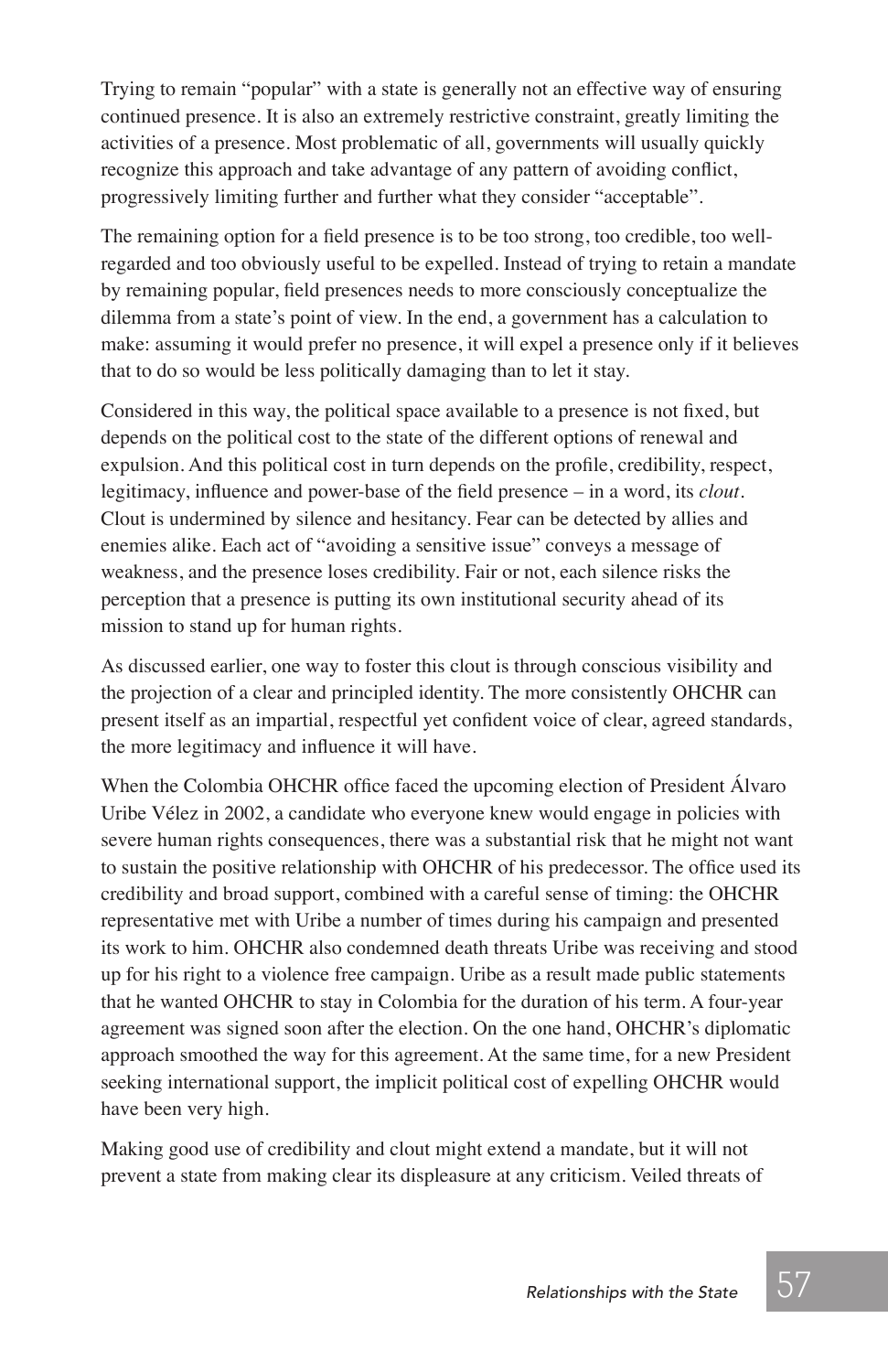expulsion may continue, and lesser punishments might be inflicted, such as logistical and administrative hassles, pressures on individual HROs or managers, etc<sup>12</sup>. But in the final analysis staying in the country depends on being able to demonstrate that it will be more damaging to the government's international reputation to end the field presence than to allow it to continue.

#### **The OHCHR Nepal mandate extension of 2010**

After 5 years of credible work the 2010 mandate extension negotiation in Nepal was a huge setback for OHCHR, resulting in the closure of all its field offices outside Kathmandu, and an extension of only one year. The result was a surprise to many observers, and a depressing disaster to OHCHR's civil society partners in the field and its HROs on the ground. Interpretations among interviewees varied. Some said India did not want OHCHR offices near its border. Others said the Nepali Congress considered OHCHR too pro-Maoist. Some put the blame on the Nepali National Human Rights Commission's criticism of OHCHR.

The final negotiation occurred in Geneva, and some allies questioned whether the High Commissioner was firm enough in her negotiating approach, suggesting that if she had refused to accept the closures of the field offices, OHCHR would have had enough diplomatic and civil society support that the Nepali government would have been very unlikely to force OHCHR to leave.<sup>13</sup>

Notably, in all the feedback we received in Nepal, including in many interviews with state and political party actors, no one voiced any desire for OHCHR to leave, nor any clear reason as to why the field offices should be closed. On the contrary, everyone continued to affirm OHCHR's importance, and the need for its continued presence. All agreed that the peace process was not complete, that the international role was still important. If any in the Nepali government were willing to expel OHCHR or were responsible for pushing the closure of the field offices, it was significant sign of OHCHR's strength that they would not say so out loud.

OHCHR was still doing important work in Nepal in 2010, but it was no longer clearly articulating and conveying the importance and impact of that work to its allies. Its support base was not sufficiently visible or engaged, and this weakened its approach to the negotiation. The substantial credibility, support and clout OHCHR had in Nepal were not taken full advantage of in the negotiation.

The office's power and influence was not built through meek compromises, nor from watering down reports or avoiding sensitive issues, but from a courageous and proactive independence: going wherever it was necessary to go, investigating

<sup>12</sup>*.* President Uribe, for instance, had serious disagreements with a subsequent HC Representative, and resisted nominations of his replacement. But his government still renewed OHCHR mandates, despite consistent criticism of many of state actions in OHCHR reports year after year.

<sup>13</sup>*.* The 2010 OHCHR-Nepal mandate renewal is discussed in greater detail in the case study/evaluation, "Evaluation of the work of OHCHR in Nepal", http://www.fieldsolutions.org/influence-on-the-ground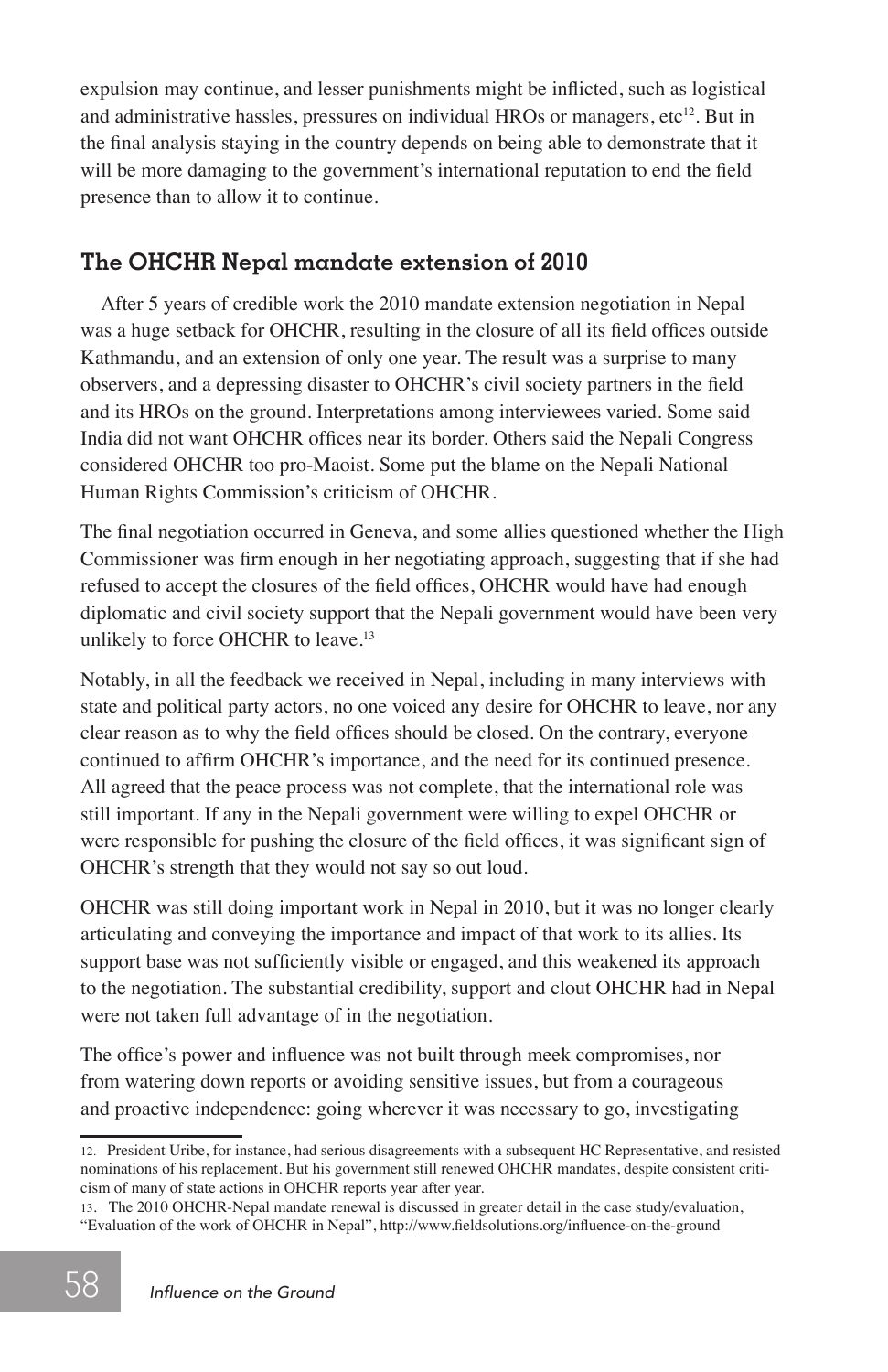what needed to be investigated, issuing reports that pushed for change, and offering consistent protection and support to local actors.

We suggest that in such negotiations, the High Commissioner and the field presences need to leverage their clout to push for full mandates with adequate sub-office deployment. Moreover, the High Commissioner should be prepared to close an office if adequate minimum conditions cannot be obtained. Presences need these mandates in order to implement the protection strategies they are capable of. If a presence allows itself to be too constrained, the justification for its existence is greatly reduced. In contrast, if a presence is closed or expelled because such conditions were not met, this process in itself should generate a negative political cost to the host state.

If such a firm approach had been tried in 2010 in Nepal, certainly there was a risk that it would fail and the office would have been closed sooner. But such risks must sometimes be taken. The surest way to end up with a steadily reduced mandate is not to fight for it. In fact, in those rare instances where a human rights presence is forced out of a country, this should not be accepted passively, but rather used as an opportunity for outspoken advocacy about continued human rights needs on the ground. The risks of taking firm negotiating stances may also be overstated. But a more prolonged field presence in a country may be of little value if it is attained at the price of constrained effectiveness, and reduced respect for the UN and OHCHR in the country, the region and beyond.

\*\*\*

A human rights field presence must develop an effective relationship with the host state, one that is neither combative nor subservient. Its effectiveness will be greatly diminished if its decisions are based on a position of weakness or a fear of losing its mandate for continued work. We saw in the previous chapter how the combination of cooperation and pressure maximizes influence and credibility. The same combination is crucial to a strong relationship. The key elements of the relationship: reliability, diplomacy, problem-solving, trust, and power, all require daily reinforcement, allowing an effective presence to strengthen a long-term state relationship without losing its capacity to press for essential human rights advances and protection.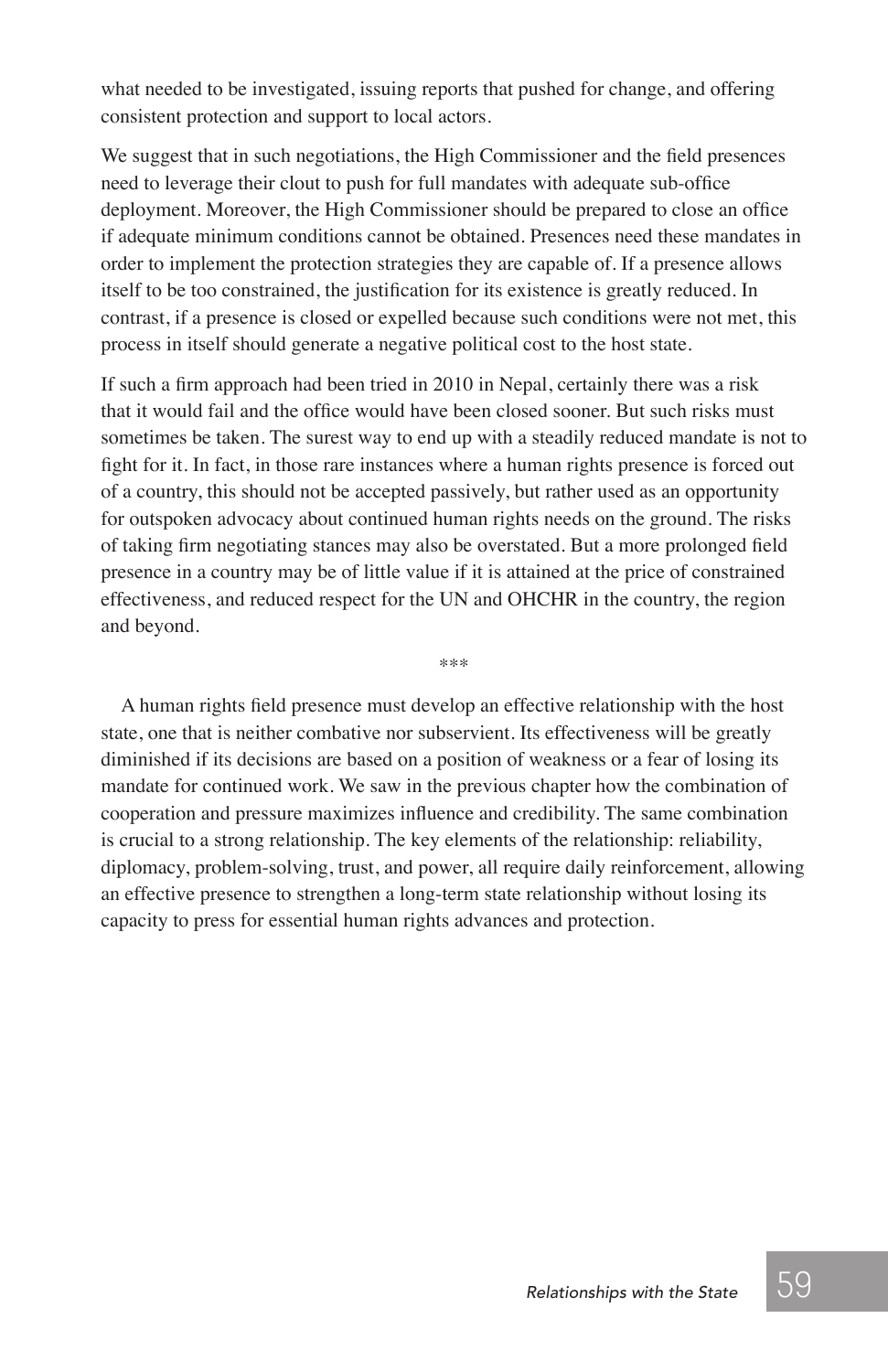# **Civil Society**

A strong civil society that can hold its government to account is a primary actor in sustaining human rights standards in a country. National organisations often have better geographical reach than international ones, and they retain their focus long after an international presence may have scaled down or left. Beyond classic "human rights" NGOs, there are many other organisations that may be doing practical human rights work: churches, unions, community groups etc. Taken together, the strength of these groups is a critical factor in shaping the long-term human rights environment in any country.

Support for national human rights activists can have a multiplier effect, greatly increasing the impact of a presence beyond what it is able to achieve directly. Numerically speaking, UN human rights staff will always comprise a very small proportion of the people actively promoting human rights in a country. The rest are looking for ways to use the UN's efforts to strengthen their own.

A field presence should therefore be asking itself this question about each of its own plans: not only *"How do we maximize our own impact?"* but also *"How can we mould this plan in a way that will enhance other actors' work, and maximize the impact they can achieve?"* These considerations should underlie strategies and decisions taken throughout the presence, influencing everything from reports and public statements, to advocacy positions and projection of presence.

In general policy terms, OHCHR has consistently supported this role of civil society. It has had staff in Geneva developing guidance on the topic. It has provided staff support for the Special Rapporteur on Human Rights Defenders. Best practices in support to civil society are highlighted in its manuals and other documents available to HROs. We will highlight some examples of new good practice emerging from our research, but these should be seen only as complementary to other resources available.

Despite the clarity of guidance and experience with respect to civil society in the UN human rights system, this approach of support to civil society was not being consistently implemented in the field. In some field presences it was strong, while in others weak. Civil society groups firmly emphasized the vital role of the public voice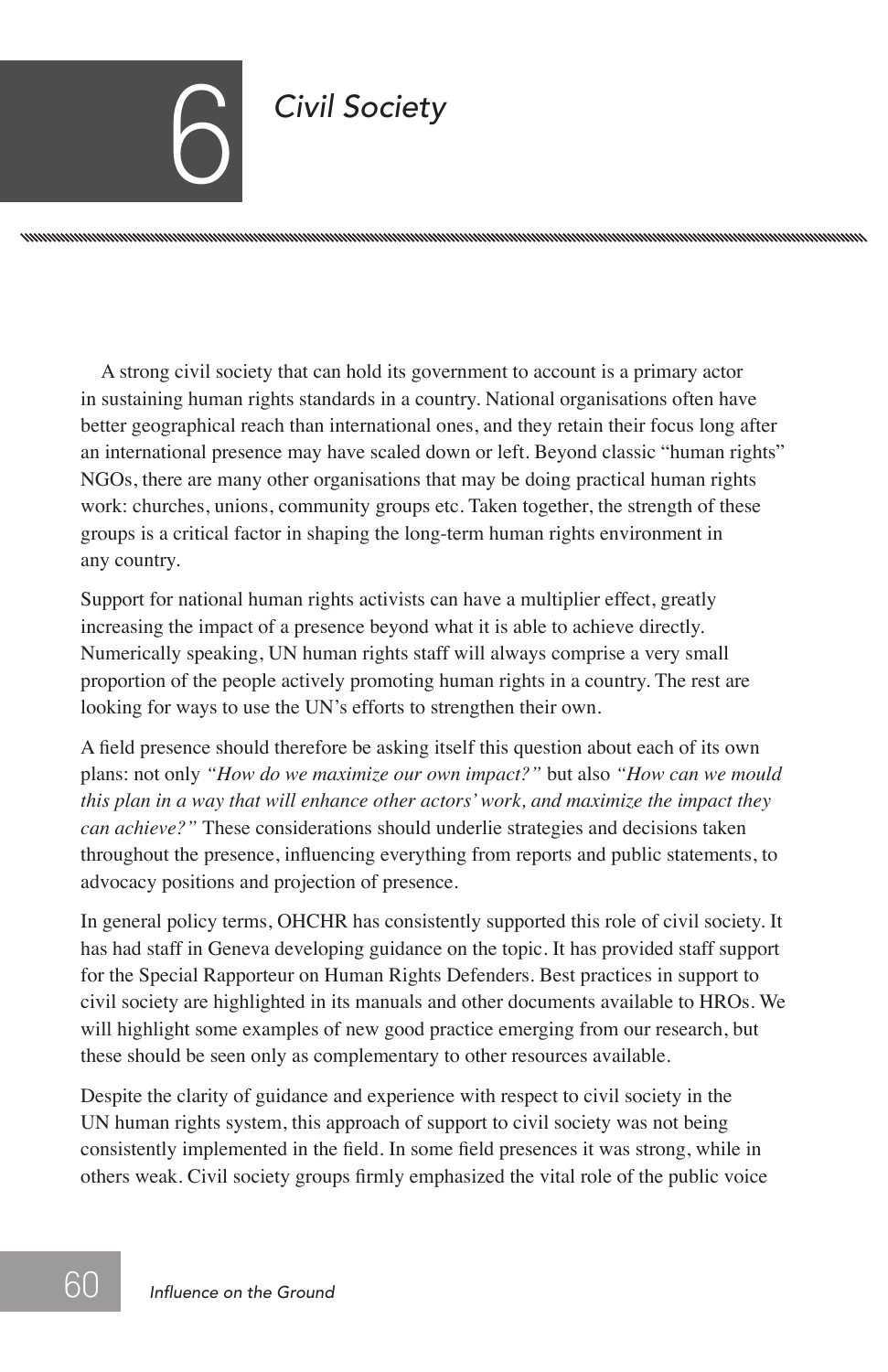of the UN in opening spaces for their own impact, and did not hesitate to point out how often this was not happening.

The good practice we documented can be divided into the following areas:

- Protection of civil society activists (or human rights defenders)
- Expanding the political space and profile of civil society action
- Encouraging and motivating civil society actors
- Technical capacity-building
- Convening and bridging: facilitating relationships between civil society and other national and international actors

#### **6.1 Protection**

Often the most fundamental obstacle to national human rights work is a lack of safety. Interventions to protect threatened human rights defenders are standard activity for field presences. Heads of field presences, regional representatives, and HRAs alike can use their channels of quiet diplomacy to state actors to advocate for Human Rights Defenders (HRDs) when they receive well-substantiated reports of threats. Making direct calls to government Ministries or security forces about a specific case can result in a reduction of the threats. Even in the difficult circumstance of the 2009 crackdown in Sudan after the International Criminal Court indictment of President Bashir, the human rights component of the UN mission in Darfur (UNAMID) was able



OHCHR-Nepal Human Rights Officers discussing human rights issues with local youths at an event in Kailali district, Far-Western Nepal. Photo Credit: OHCHR-Nepal Photo, 2008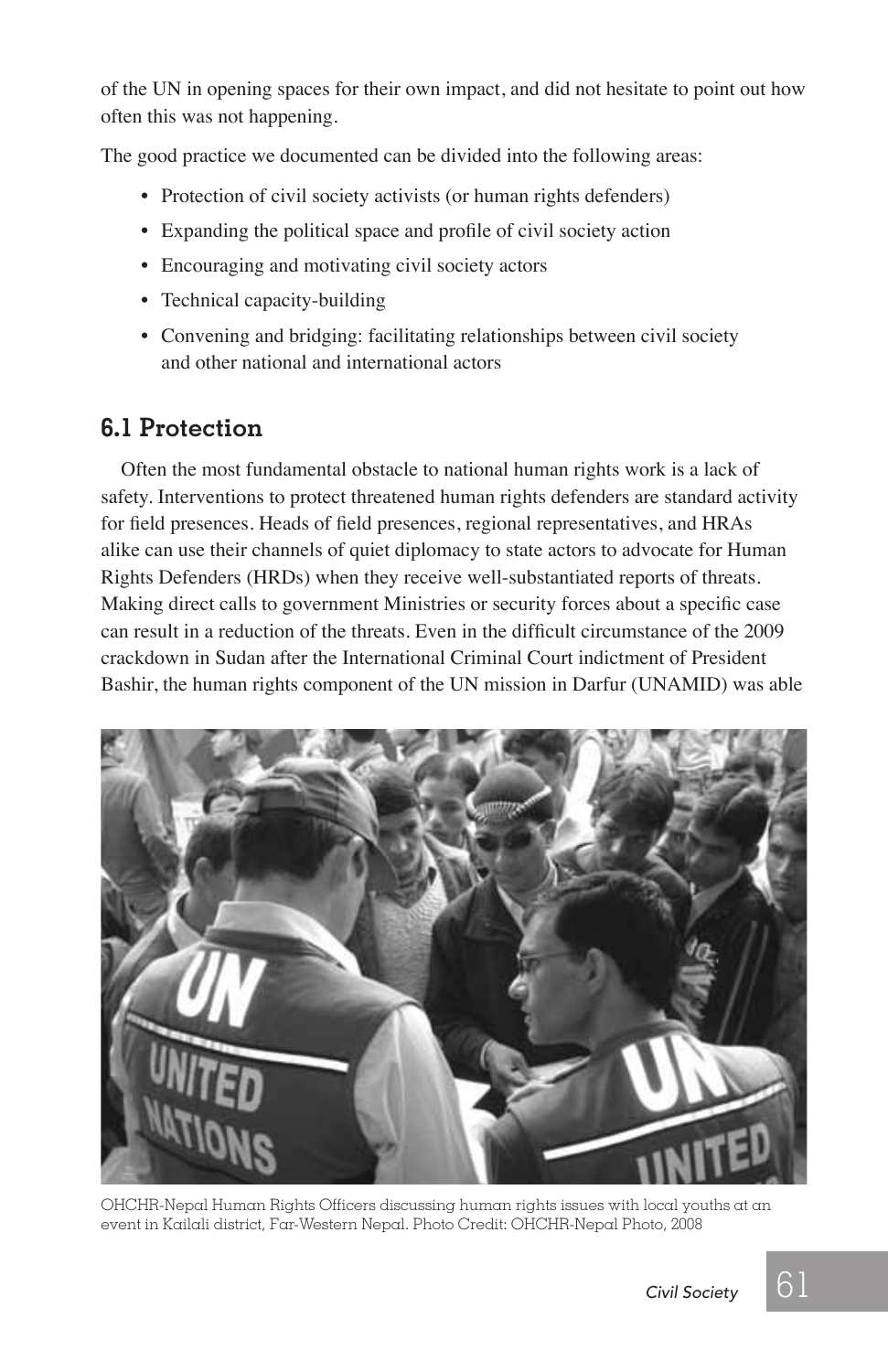to mobilize a combination of local interventions by HROs with higher–level statements from Special Procedures mandate holders, the High Commissioner and the head of UNAMID, advocating for individual threatened human rights defenders.

MONUSCO's program in protection of witnesses, journalists and human rights defenders in the DRC shows some of the possibilities when substantial human resources are invested in protecting human rights defenders. This unit is training civil society groups to empower them to directly intervene with authorities on cases, and capacity-building with authorities to improve their understanding of their obligations. It also follows up individual protection cases (over 550 to date) whereby human rights officers directly intervene with the authorities on behalf of threatened individuals, encourage police and prosecutors to initiate protective measures and conduct quiet diplomacy with other key stakeholders who can influence the case. When this does not work, they also have other protective measures, including hiding people, placing bodyguards at their homes, or moving them to safer locations. These actions have all been done before in many field presences, but the MONUSCO program shows the cumulative protective impact that can be obtained from a dedicated staffed unit.

# **6.2 Expanding the political space for civil society**

"If we take a case to the police, they don't listen to us. But if we have OHCHR with us, suddenly everything is different." – Representative of human rights NGO, Nepal

Even when they are not at immediate risk, local activists can benefit enormously from the political space created by an international presence. Association with the UN through visits to offices, joint public appearances or other open displays of respect can help legitimize organisations that are stigmatised for their opposition to state policies.

There are also opportunities to build space more indirectly. A UN presence that visits an area and raises the same issues as a local organisation implicitly reinforces the legitimacy of their concerns. Public statements and reports can also be essential tools in opening the space for critical voices. When the UN takes a clear public position, national organisations can take similar ones without being isolated.

Human Rights presences also have an important role in broadening this supportive attitude among other UN partners. The UN system as a whole can be far too risk-averse towards partnering with organisations that are unpopular with state authorities. When UN entities shun civil society partnerships due to state disapproval, the UN is effectively raising the cost of political dissent and closing the space for human rights work.

Civil society groups also noted the increasing use of bureaucratic barriers to inhibit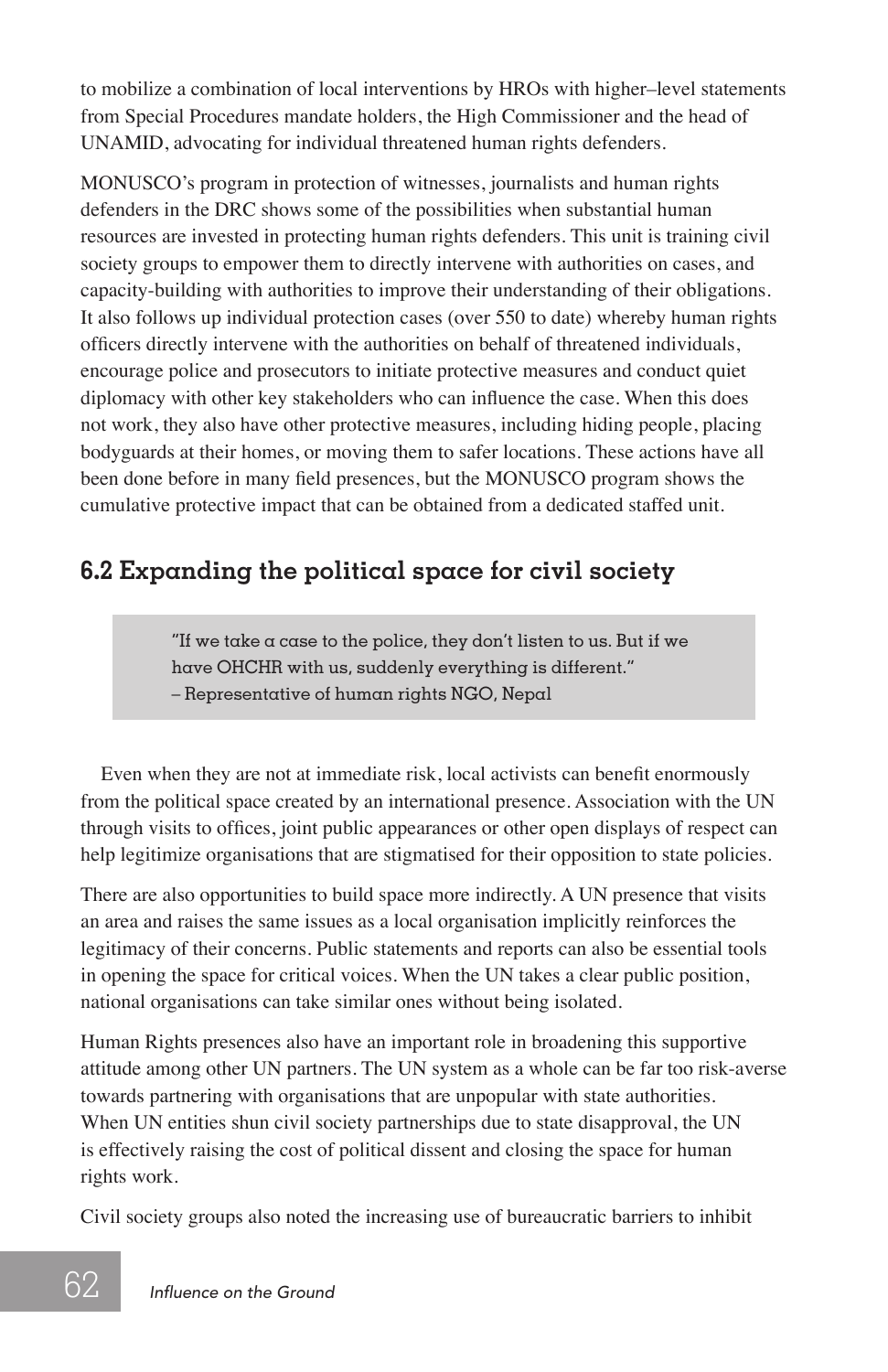their work, including for instance, excessive difficulties in obtaining legal personality as organizations. They suggested that UN support could help them overcome these barriers.

#### **6.3 Encouragement and motivation**

 "You don't know how much it means to me that you have come all the way from Geneva to hear about what is happening in Bardiya" – Human rights activist, Nepal

Fear and isolation are a part of human rights work in many parts of the world. A human rights field presence can help individuals and groups overcome their fears and organize more effectively. It can uncover and confront stigma that isolates vulnerable groups, and it can be a channel of resources, links to outside mechanisms and training tools.

Particularly at the grassroots level, removing motivational barriers can be a critical factor in maintaining functional organisations. In eastern Nepal, many members of a grassroots women's network were struggling to fully engage in their communities due to family pressures from their husbands. OHCHR supported a local NGO to organize an event to recognize the work of the women human rights activists, inviting local authorities, other high profile speakers – and the women's husbands. After a series of speeches, a play, a ceremony and a meal, the status of the women's work was raised, the husband's opposition was reduced and the women were more available to continue the work.

Unfortunately, civil society actors often do not feel supported. One civil society respondent complained, "They could play a good role by openly supporting NGOs, make space for them. But they only use civil society to get stuff for their reports to Geneva. It is a one-way process." In another case, an NGO felt that OHCHR's role was de-motivating. "OHCHR asked us not to lodge certain (complaints or cases) at a certain time because it would hurt their ongoing dialogue on the issue with the government. But the only reason they had any issue to negotiate on was based on the space opened up by our cases! Really they need some activist training!"

### **6.4 Civil society use of the UN public voice**

"We don't want 'protection' or financing from OHCHR. We want them to speak out and put pressure on. OHCHR could push more to get this on the political agenda." – Civil society activist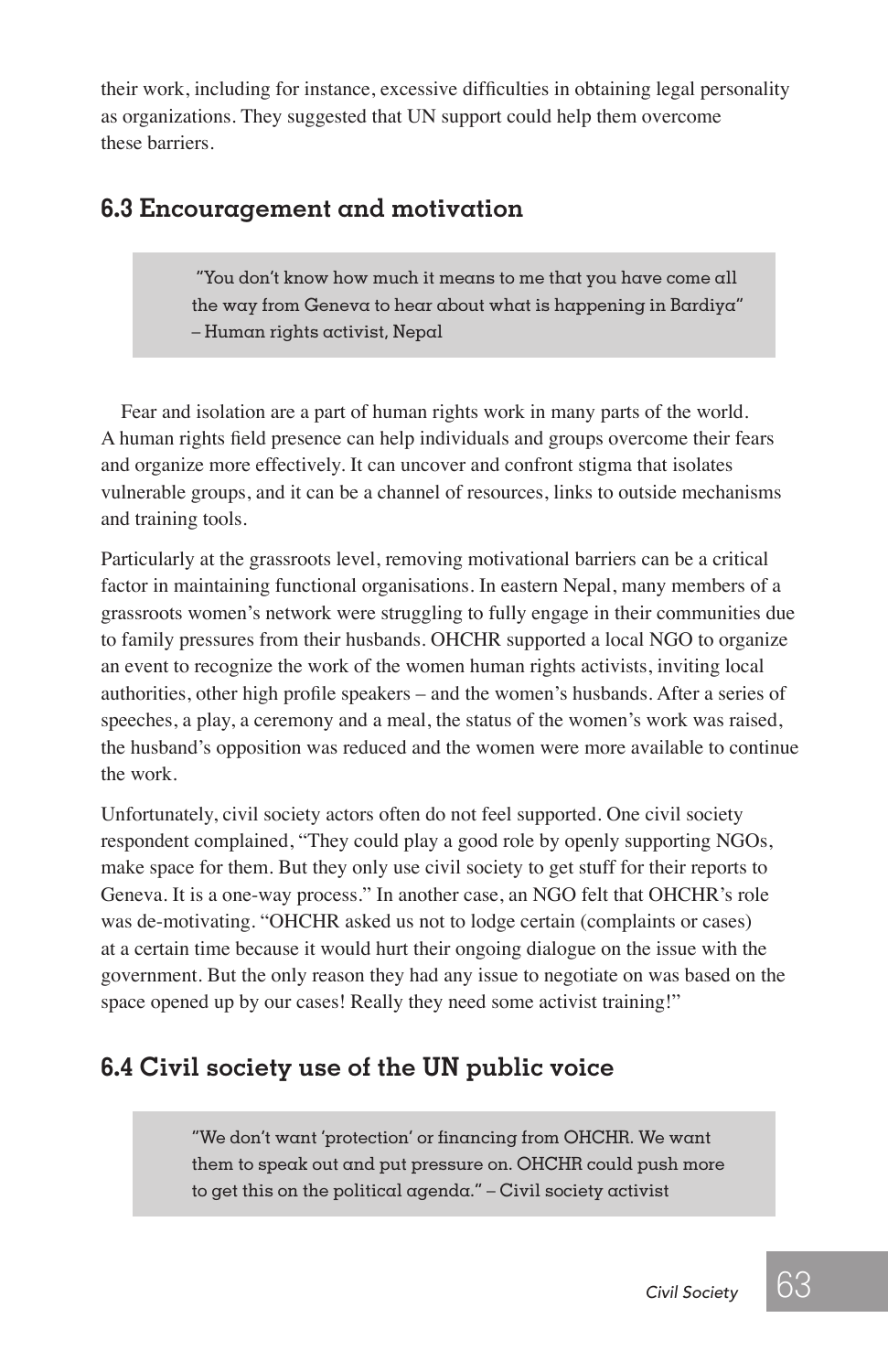UN public reports, discussed in chapter four, are especially important for civil society human rights advocates. They provide both data that can be cited and recommendations that can be the basis of sustained advocacy. Similarly, UN press releases are often redistributed by local actors when they see that the message will help legitimize their own work or protect them. These groups may have sufficient research capacity to do such reporting themselves, but given the political and security pressures they face, they need the UN to be making clear human rights points publicly.

In-depth thematic reports can be particularly useful. These reports contain deeper analysis and have a much longer shelf-life than general or periodic reports. They can become a key mobilizing tool for all the other human rights actors focused on that theme. The Bardiya report in Nepal, for instance, was used by civil society organizations in their continued struggle to address impunity in Nepal.

This use of reports and other UN public statements by civil society is a key reason why the public voice of the UN is so important. A field presence may do many good things through quiet diplomacy, but other actors can't capitalize on those things as much as they can on the visible public output.

#### **6.5 Technical capacity-building**

Technical support is all-too-often focused only on state actors. But civil society groups also need strong technical skills to fulfil their vital role in protecting and promoting human rights. Respondents frequently mentioned the value of UN trainings and workshops in this respect. The needs of different groups can vary enormously and support will be most effective when it is developed with a specific target audience in mind.

For example, in Guatemala, as part of the multi-agency "Maya Programme", OHCHR coordinates a program of training for human rights litigation. In order to assist Guatemalans in legally claiming their own rights, this program is building up a corps of Guatemalan lawyers who can select influential cases whose impact can promote broader institutional changes, and follow them through the entire litigation process. The litigation objective is not only to win the individual case, but to change laws, policies and practice. Each year the program selects 14 organizations, and about 30 law students and 5 law professors. It partners with three Universities. The participants go through a guided process of construction of litigation cases on the human rights of indigenous people. The program draws from experiences of other countries, such as Chile, Colombia, and Argentina. Eventually, when these teams of trained lawyers are on their own, the next stage of the program would be to create an advisory team to assist them in an ongoing way.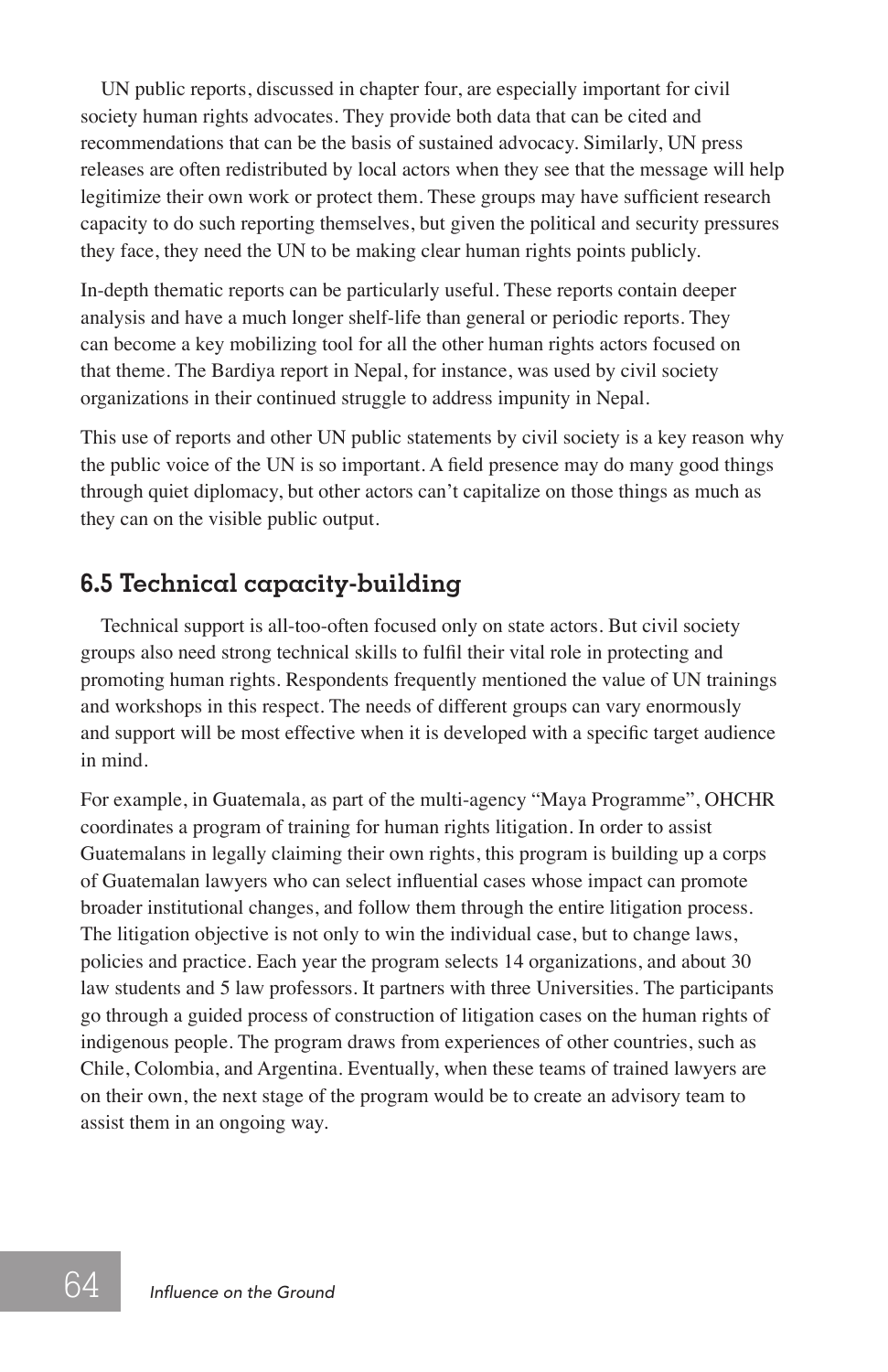### **6.6 Convening and bridging**

Human rights field presences have creatively reduced conflict and abuse by using their presence to increase dialogue among polarized groups. They can do this through various kinds of 'shuttle diplomacy', by organizing multi-lateral processes (e.g. joint commissions, delegations, etc.), convening meetings or workshops bringing together civil society and state authorities, or national actors together with international ones, and much more. If a field presence is able to establish legitimacy that spans the political spectrum, its international character and objective commitment to rights and law opens many doors. Two groups, who won't talk to each other, will often both talk to a UN human rights officer.

In South Sudan, for instance, tribal conflicts involving cattle-rustling and child kidnapping threaten local stability and can provoke even more abusive retaliation.



Human Rights officer in a Joint Protection Team meets with local civil society in Kimua, Eastern Congo, December 2011 after local clashes between armed groups. Photo credit: mONUsCO/ sylvain Leichti.

UNMIS field staff were involved in conflict-reducing dialogue efforts. They facilitated and accompanied visits to the communities by key stakeholders, including the South Sudan Human Rights Commission. They approached judicial officials and prosecutors, offering to facilitate their work to ensure they take the actions that are necessary. The resulting trials of child abductors after cattle rustling send an important message towards stopping the cycle of violence. To reinforce the legal approach the mission also worked with youth groups and women's groups to come up with peace messages through the radio or other mass communication.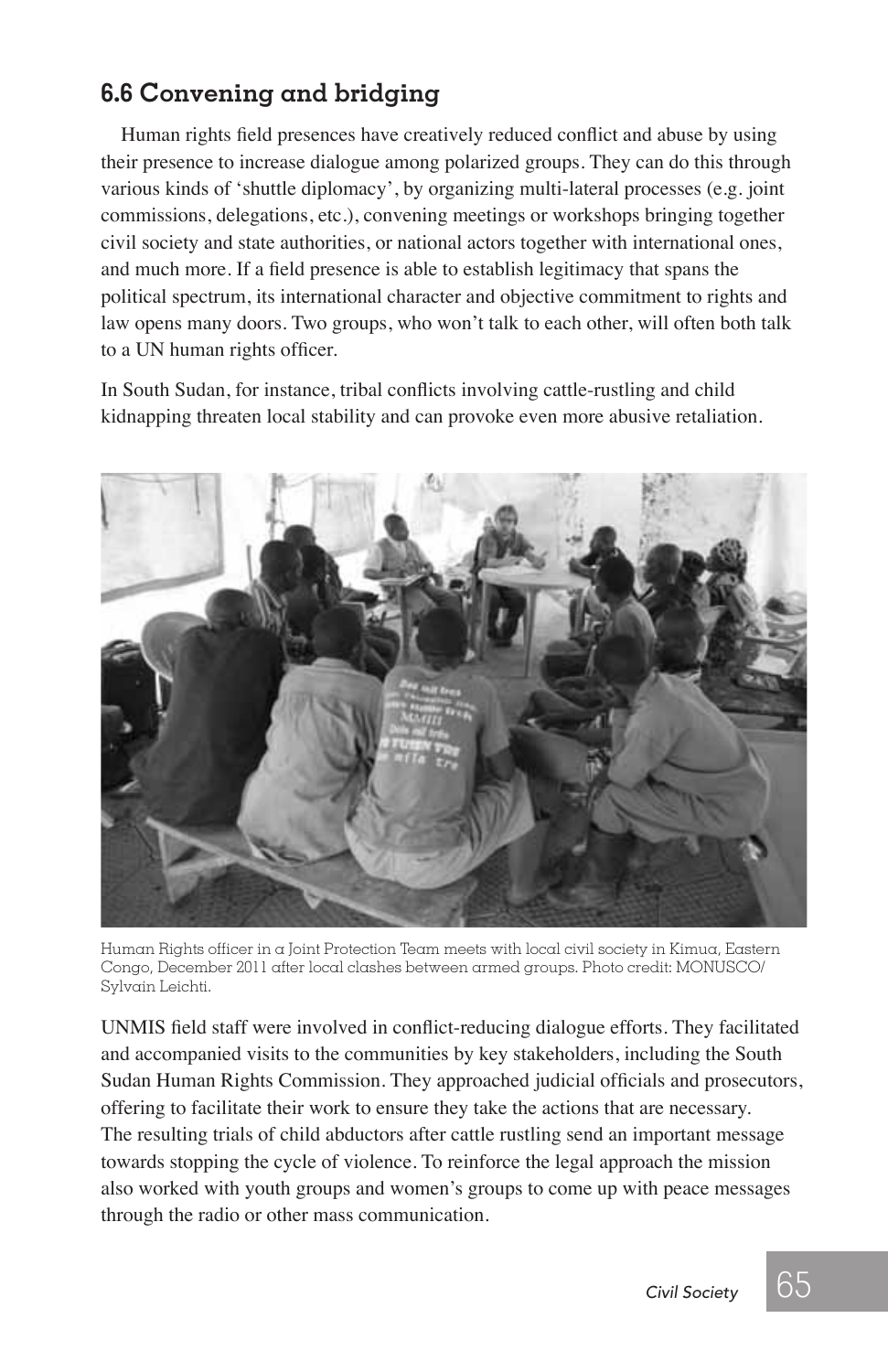In Colombia, OHCHR has convened a range of multilateral processes to address problems or discuss specific themes: mixed commissions, working groups, multilateral visits to the field. Citing examples such as the *Sistema de Alerta Temprana* (early warning) or the Cartagena roundtables, respondents emphasized that OHCHR's promotion or mere presence in these multilateral processes was a crucial component of achieving any results. The *Mesas de garantias*, for instance, was a process bringing together state and civil society actors to establish guarantees of safety for civil society in order to facilitate their continued participation in multi-lateral processes. According to one civil society respondent, "We have participated in the local '*Mesa de garantias*' but when the UN is not at the table it is a waste of time."

> "We need to take advantage of Joint Human Rights Office access to authorities. They are listened to, we are not. We should do joint meetings with authorities so that they also get to know us, so that when MONUSCO leaves, the authorities know who we are. Authorities need to hear the voice of the Human Rights Defenders." – Congolese human rights defender

In some cases, the field presence takes the initiative to propose multi-lateral spaces which did not exist before. In other examples, it leaves the initiative to national actors, but supports and legitimizes their efforts. The knowledge that a process has UN support gives it greater credibility and sustainability. Sometimes just the quiet presence of the UN in an observer role in the room has a positive influence on other actors' behaviour and willingness to work constructively.

#### **6.7 Encouraging and sustaining the UN's civil society engagement**

With these and many other examples of good practice, one must ask why field presences find it difficult to sustain an ongoing engagement with civil society. Civil society respondents in many locations noted a sense of distance from the UN field presence. Sometimes they felt insufficiently protected, sometimes not consulted, sometimes ignored. Human rights officers themselves also noted the difficulty of finding time for adequate civil society engagement.

The fact is, despite a commitment in principle to civil society support, there is an underlying structural force that often pulls a UN field presence away from civil society engagement. The field presences need to understand this tendency in order to combat it and sustain a disciplined engagement.

First of all, the costs of insufficient focus on civil society tend to be hidden, whereas insufficient focus on the state has explicit costs. In the frequent setting of polarisation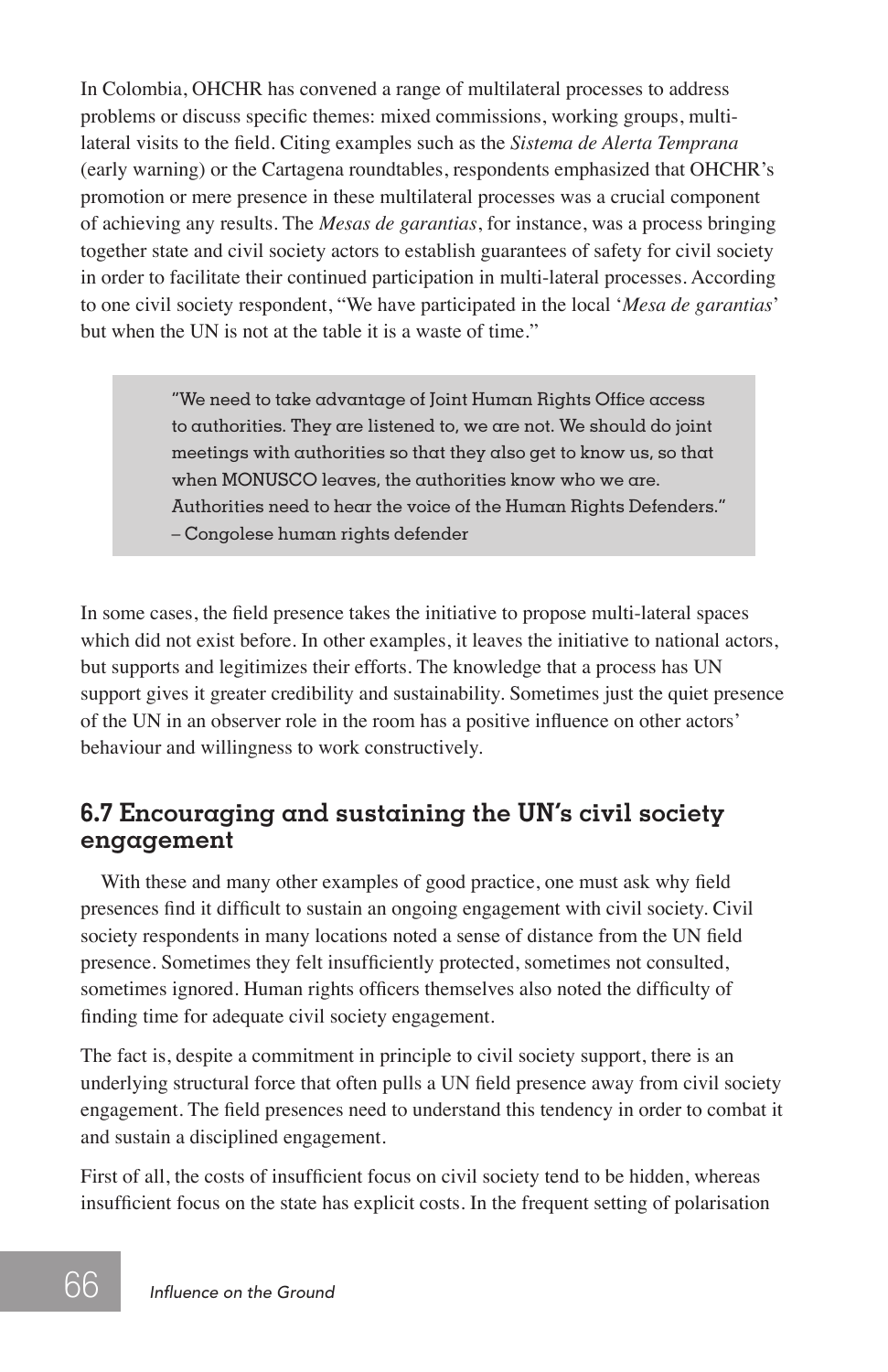between civil society and the state, paying attention to civil society can provoke negative state reactions. State pressure actually creates fear and inhibition in the field presence about its relationships with civil society. Paying too much attention to the state also has negative costs but these tend to be hidden or to play out quietly: the mission's credibility with civil society is reduced and civil society gets more distant and mistrustful, but these changes are often not immediately evident. Civil society actors will frequently give the UN the benefit of the doubt, because they need allies, even ones they perceive to be failing. Field presences are also aware that civil society doesn't renew their mandates, nor does it criticize a UN presence much to other member states. Another factor that affects this momentum is that working with civil society seldom yields any internal benefit within the institution. Good support should increase the human rights impact of civil society but it is difficult to show this with indicators. This work is rarely rewarded by Geneva or by an SRSG.

If we take these factors into account, it is logical that a field presence is under pressure to under-invest in its relationship with civil society, even if this skewed emphasis results in a diminished long-term impact on human rights protection. It is essential, therefore, that each field presence pay constant attention to the more hidden costs resulting from this trend, and apply a special discipline to ensuring sufficient ongoing engagement with civil society.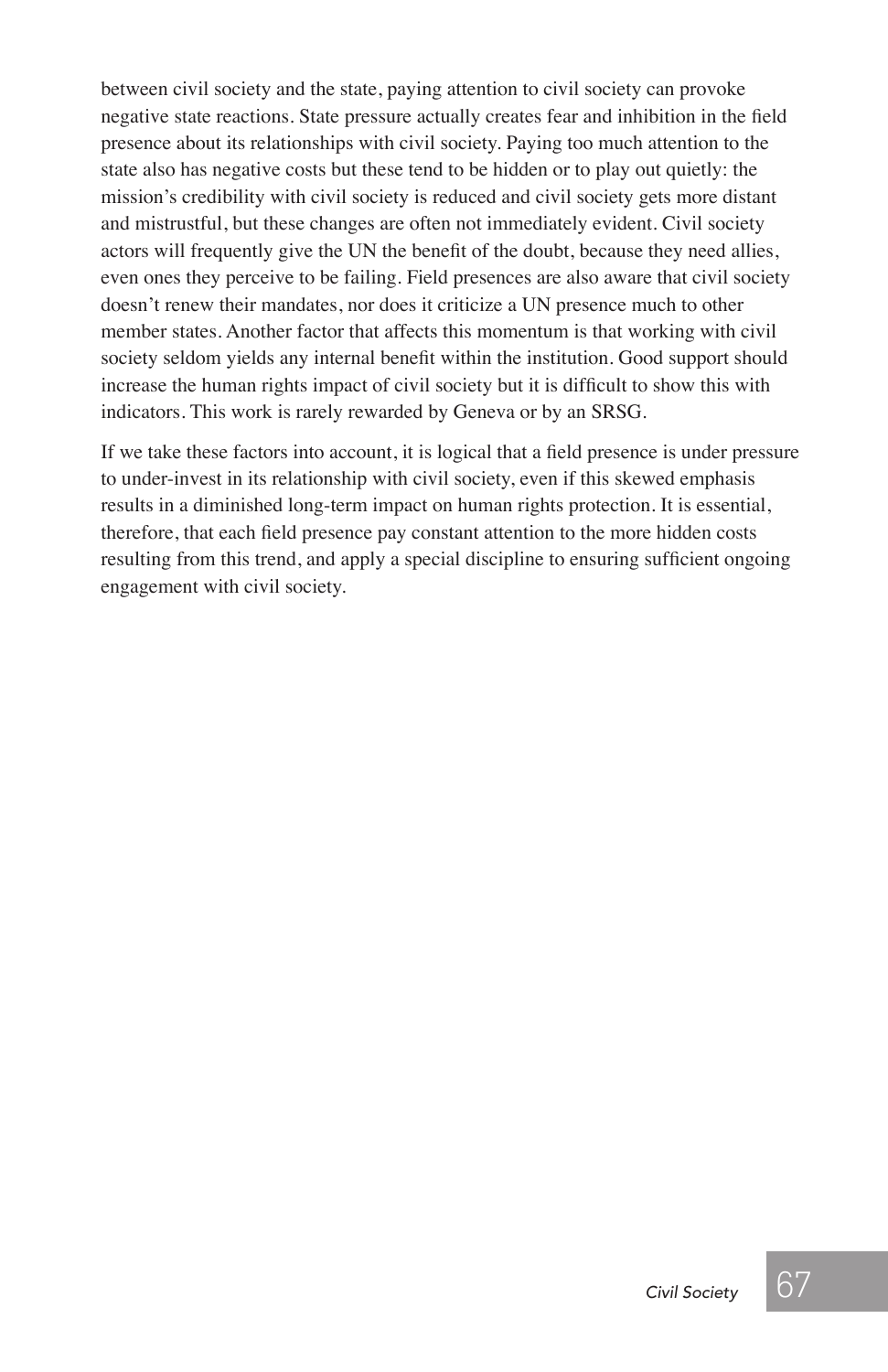# *Putting it all Together: A Case Study of Stopping Extra-Judicial* 7 *Executions in Colombia*

nnmmmmmmn

The struggle to end the practice of extra-judicial executions by the Colombian military required a combination of all the different approaches outlined in previous chapters. The OHCHR Colombia office is widely perceived to have had a dramatic impact in reducing these systematic abuses, and in assisting the government in implementing more effective internal control processes. This long-term process provides a clear illustration of the protective power of a complex strategy that takes advantage of all the strengths of a field presence.

### **7.1 The problem**

Colombian civilians have been victims of extrajudicial killings for decades. But starting in 2004, the country witnessed a dramatic increase in a phenomenon known as *false positives*, in which soldiers were systematically capturing and killing civilians and then presenting them as guerrilla "deaths in combat." Human rights organizations and OHCHR documented hundreds of such cases each year from 2004-2008.

Though there may not have been any direct orders from the very top levels of government to carry out these killings, this pattern resulted in part from the heavy pressure that was put on the military to "show results" in the war. President Uribe's reputation depended on a successful war against the guerrilla, and dead guerrillas were considered a clear sign of success. Soldiers and officers were being offered substantial incentives and rewards for such killings, including extra vacation time, medals and promotions. A formal reward system also paid civilian informants for any information that lead to the death of a guerrilla. Finally, there was no effective internal system of accountability in place: the killings were not being investigated within the military itself, thus the widespread nature of the phenomenon was probably not fully understood by the top military leadership. The result was mass murder for personal benefit, to sustain the public image of a successful war.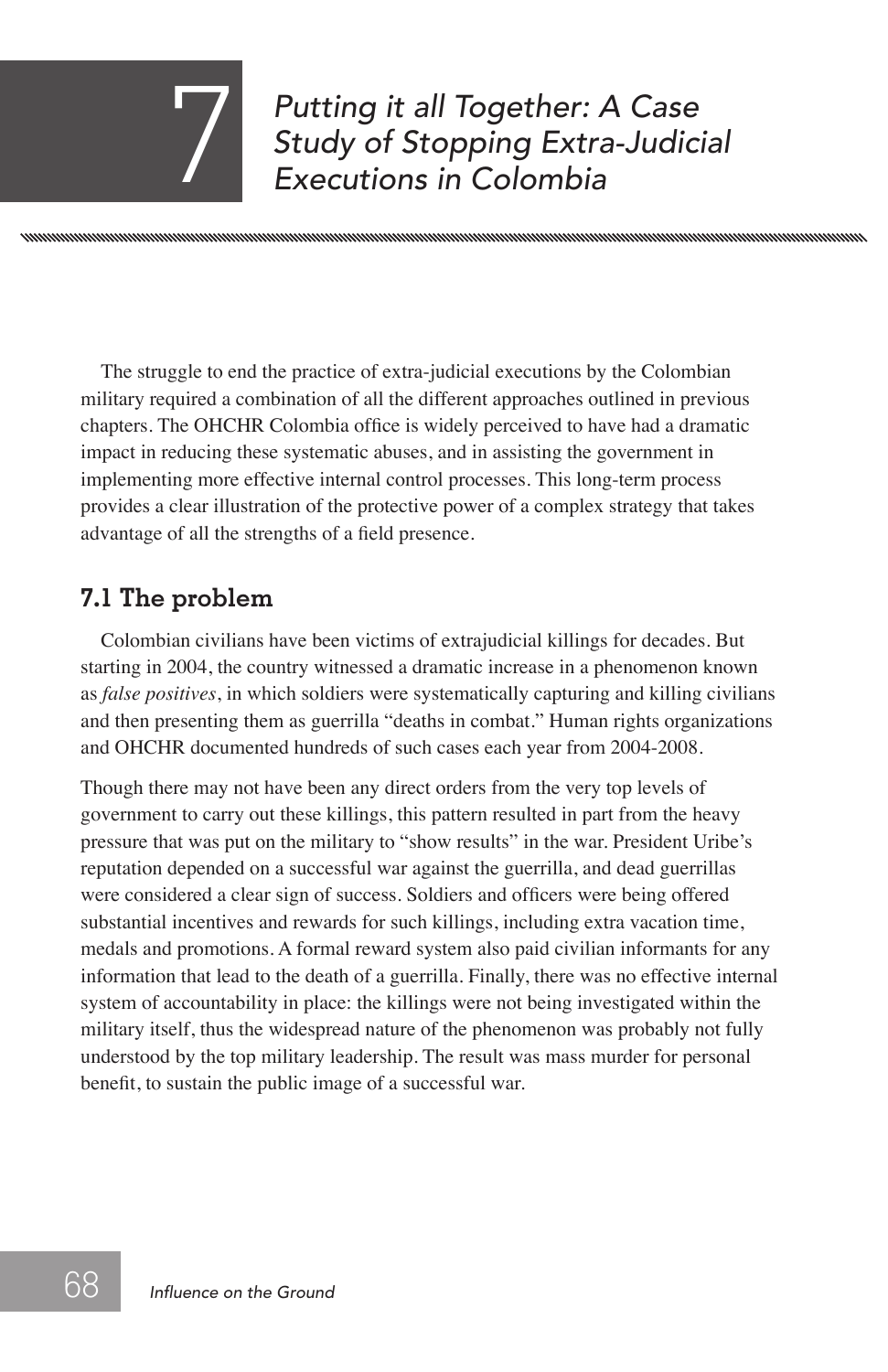#### **7.2 Getting out and getting close: information and relationships**

As this new pattern of killings developed, OHCHR already had offices in the regions where the phenomenon was most intense, especially Medellín in the state of Antioquia. Human rights officers had already established good relationships with civil society organizations and community leaders. Civil society groups trusted OHCHR, not only for its information and its advocacy on their behalf, but also as a result of crucial actions OHCHR had taken to protect them when they had been directly threatened in the past. Based on this trust, OHCHR had excellent access to information from civil society contacts.

The OHCHR offices had also established close working relationships with the regional offices of the Attorney General, the Inspector General and the Ombudsman. These government institutions were crucial allies in confronting human rights abuses by security forces. Those in government who were willing to take on such abuses also needed OHCHR support. Sometimes they depended on OHCHR to put pressure on their own superiors in Bogota. In other cases these government human rights workers faced direct threats, and OHCHR advocated for their safety. This relationship and trust-building over time opened up the flow of information and the possibilities for joint analysis.

> "When we faced threats, we always found that there was a bigger response if we called the UN human rights office than if we called the Ministry of Defence. The High Command would take  $\alpha$  lot more care if the UN was involved in something."

– Former prosecutor in the Attorney-General's office.

As a result, OHCHR was uniquely positioned to gather information and analyse the new pattern of civilian executions. OHCHR human rights officers gathered reports directly from their own sources while also receiving information from the different state institutions. OHCHR directly verified as many cases as possible itself, putting together a strong factual basis for its future strategies to combat the problem.

#### **7.3 The public voice**

OHCHR's annual reports had already been consistently raising the problem of extrajudicial executions, but from 2004, their reports began to analyze the new pattern of "false positives." The 2005 Annual Report called attention to the increase in allegations, pointing out how frequently the crime scenes were being tampered with to portray the killings as guerrillas killed in combat, and highlighting the failure of the military to investigate.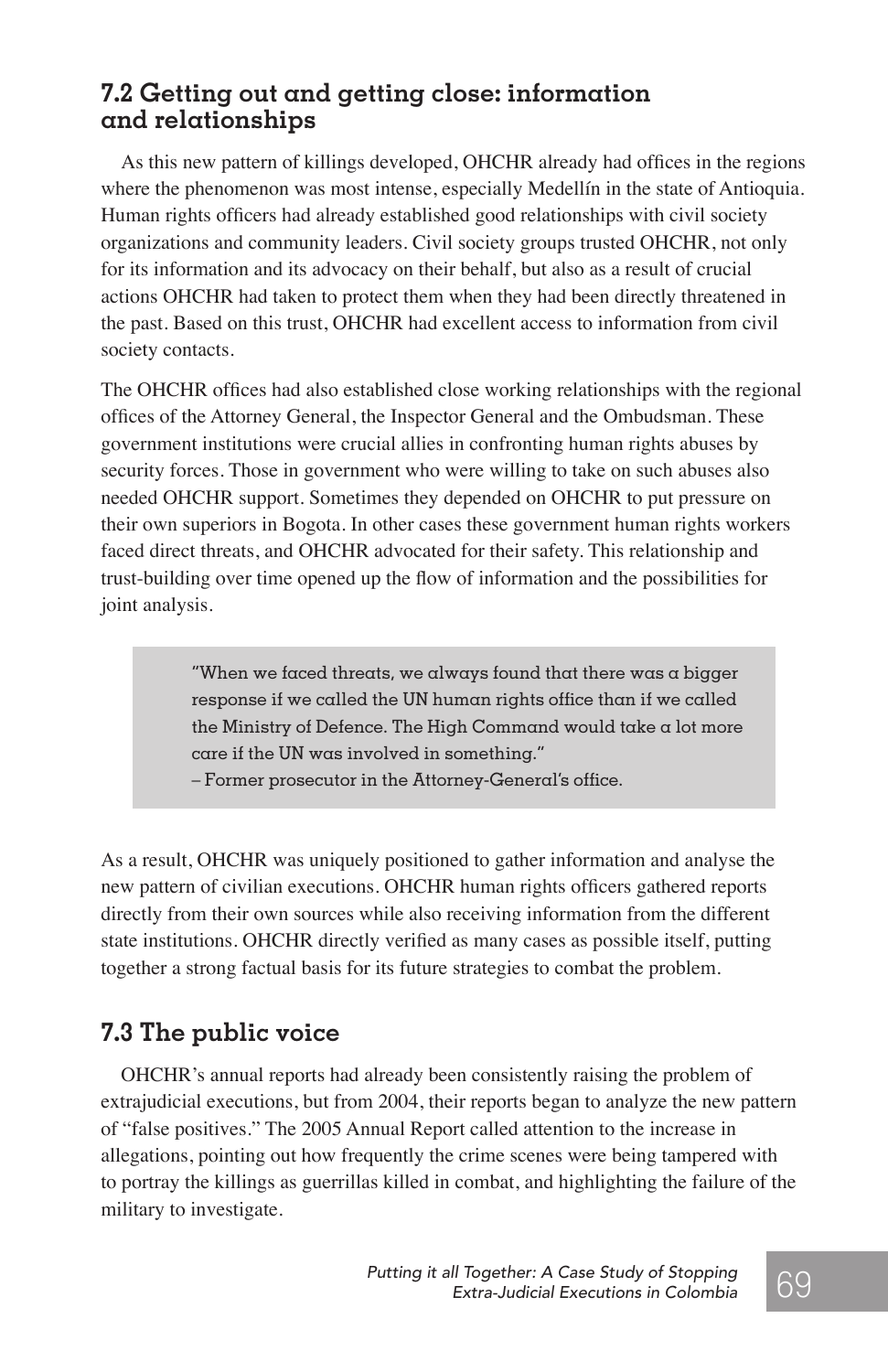"Some cases were recorded in which the commanders themselves allegedly agreed to dress up the victims in guerrilla clothing in order to cover up the facts and simulate death in action" – OHCHR-Colombia 2005 Annual Report

The 2006 Annual report not only documented killings and false information but also urged the government to "review the parameters used for assessing the results of military and police operations, in the framework of the reforms effected by the Ministry of Defence to eradicate human rights violations by member of the security forces, in particular extrajudicial executions." This set the stage early for future technical collaboration between OHCHR and the Ministry. The report also specifically praised the Attorney General's office for investigating cases. The 2007 report took this further, by calling on the government to substantially increase the resources of the Attorney General, the Inspector General and the Ombudsman's offices to combat the problem. In doing so, OHCHR was not only pointing out systemic gaps, but further strengthening its relationship with these key allies inside the government.

The UN's voice was not alone, by any means. OHCHR was complementing a chorus of voices from numerous civil society groups, both national and international, as well as quiet voices from the diplomatic community. By 2008 the issue of extrajudicial killings had become a scandal. It was publicly discussed by civil society groups, frequently covered by the media and a regular issue on the discussion agenda of many diplomats. OHCHR's public reporting on the issue was a key reinforcement for all of these other actors' voices – they could always call attention to the credibility and dependability of the OHCHR statements on the issue.

#### **7.4 Opening the door of the High Command**

The objective of OHCHR's strategy was not to make noise or simply call attention to the issue, but to change the internal practice of the military – both to stop the executions and to create an internal system of accountability to prevent their recurrence. But at the start of this process, OHCHR did not have the same close relationship with the military that it had with the Attorney General's office. The Colombian military had a long tradition of successful resistance to civilian interference – even from Colombian government civilians, much less from international ones. In the early years OHCHR found the door shut. Creating a relationship to open that door was a long-term process.

If OHCHR had given up too easily on developing an effective relationship with the army, it could never have achieved what it later did in this process. Instead, over the years, OHCHR sought out every opportunity to open a dialogue with the army. It regularly presented its carefully-gathered monitoring information to the army, with persistence and diplomacy, in a sense creating the image of a worthy adversary. But it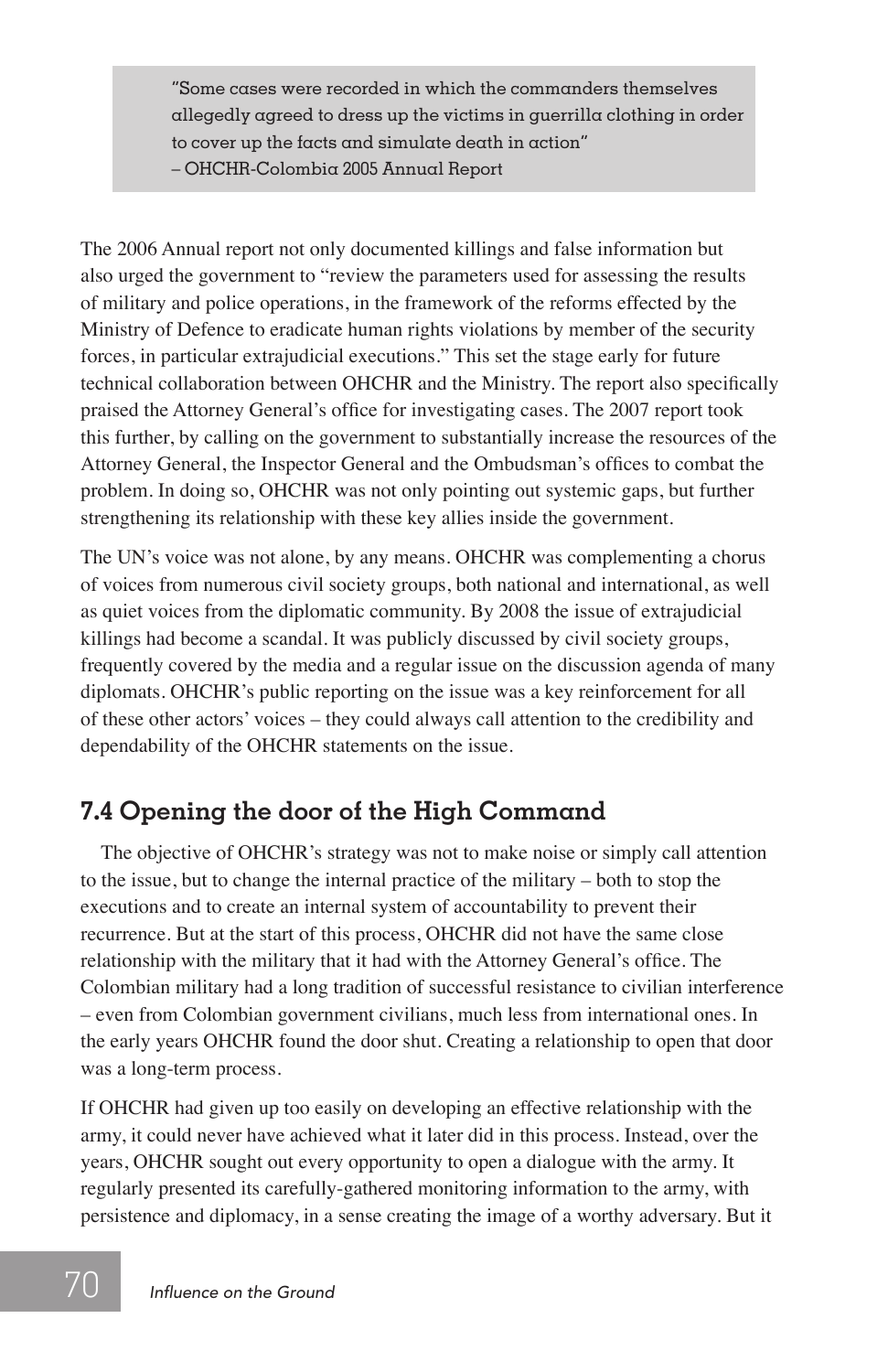also engaged in more confidential initiatives to build trust, for instance collaborating with an internal review of military human rights training – and even agreeing to allow the military to choose two out of the three consultants to do the review. The army saw from such experiences that OHCHR was flexible and capable of maintaining confidentiality. The OHCHR office also sought out informal opportunities to interact with military officials, for instance through academic programs. Some of the relationships created through these 'low-pressure' contacts proved useful in developing the more official relationship later on.

More and more cases were reported, and the Medellín Ombudsman and OHCHR eventually had a joint meeting with the government and the military commander of the region, General Mario Montoya, to discuss the problem. It was obvious after that meeting that the military's internal controls were failing them. It was also clear that the reputation of OHCHR is what allowed the discussion to take place at all.

> "The commander was very tough on us. But he was a lot nicer to the UN. The High Command – they are not stupid." – Medellín ombudsman.

> "The army might disqualify us when we raise these issues, but not the UN." – Medellín civil society representative.

By late 2007, this same General Mario Montoya was now the Army High Commander at the national level in Bogotá, and he privately invited two OHCHR staff in to his office to discuss the problem of extrajudicial executions. The surprising result of this meeting was that General Montoya asked OHCHR to confidentially present all their documented cases directly to the regional commanders of all 7 divisions. What followed was a unique example of the power of good information, when the top of a military hierarchy insists that his officers listen to it.

There were three rounds of visits to the regional commanders, 20 visits in all, carried out by two human rights officers who were experts on the cases and on the military. The entire military leadership in each region attended, and sometimes the process involved as much as 48 hours of meeting together over several days in a row. The generals described the detail of each operation that led to deaths, and OHCHR revealed the discrepancies step by step, based on its own investigations.

In carrying out such a sensitive process, the human rights officers had to be extremely diplomatic, never making direct accusations. They always found that their strongest cases were the ones that OHCHR had verified with direct visit to the location and one-on-one interviews with witnesses. The quality of the information made this an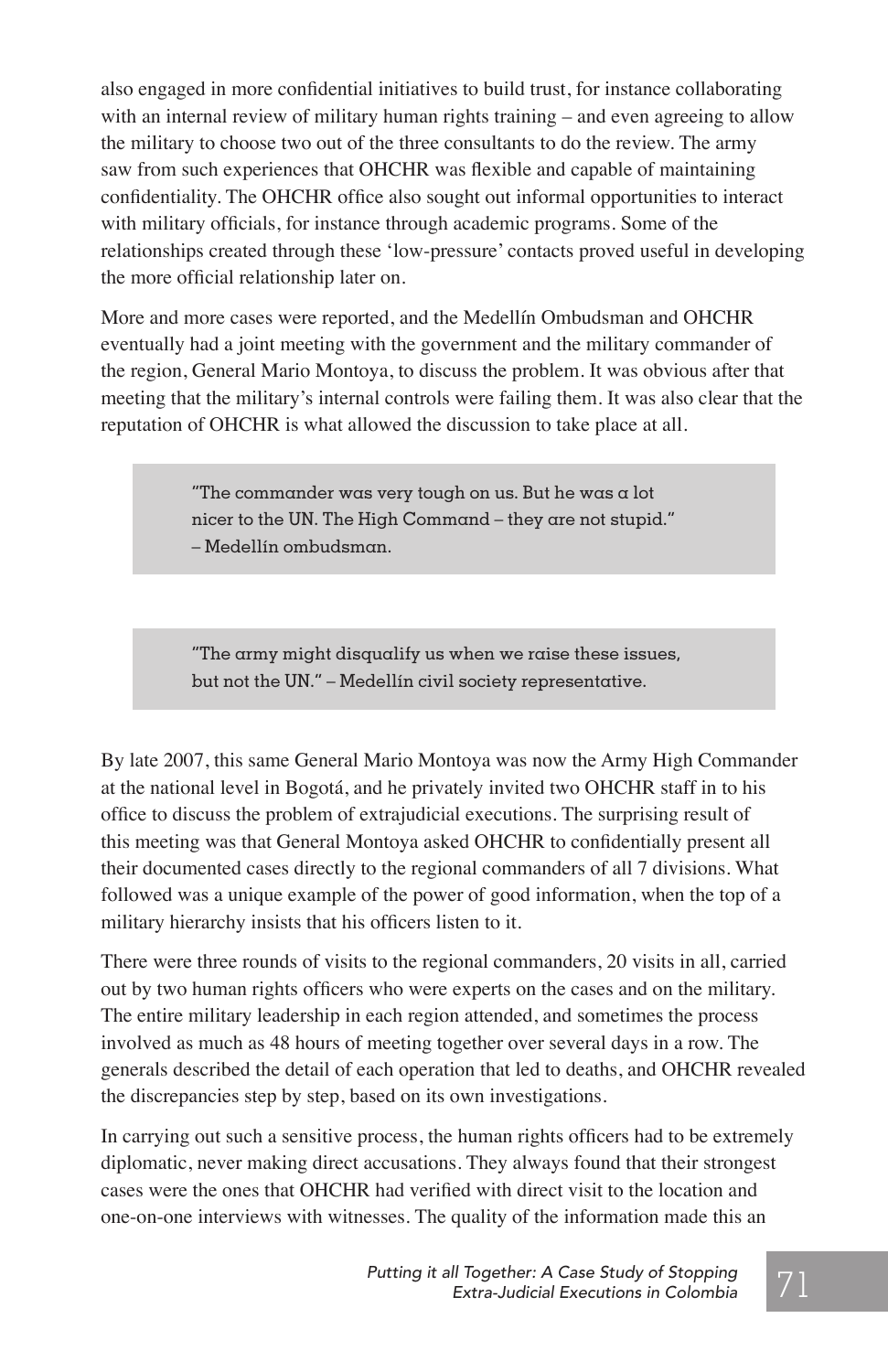eye-opening interaction for the military high command, showing that they not only had a human rights problem but also a command and control problem. They found themselves in the embarrassing position of defending obviously false stories they had received through the chain of command.14

According to a Ministry of Defence respondent:

"It was not easy. There was tension. But it was clear that the UN people had the confidence of the military. Their approach was not to accuse, but to share their information and then ask for the perspectives of the commanders. They were very objective. This put the commanders on alert, and the result was immediately dissuasive."

During this period, under the leadership of General Montoya, a number of internal rules and decrees were enacted, ostensibly to control behaviour and achieve a better human rights record. In mid-2008, for instance, Montoya briefed the US ambassador on the Army's commitment to human rights, transparency, the rule of law, and working with civilian and international institutions:

#### **According to a US Embassy cable:**

"Montoya reviewed Army actions over the last year to improve human rights including: **1)** his monthly meetings with the inspector delegates assigned to each division to review human rights concerns, disciplinary issues, etc; **2)** assignment to date of 51 operational lawyers to act as legal advisors to divisional, brigade and battalion commanders; **3)** creation of judicial coordination offices in all divisions and brigades to receive and investigate complaints and to coordinate with the Prosecutor General's Office; **4)** enhancing the stature of the Army's Human Rights directorate; and **5)** development of an operations manual to ensure Army compliance with ROEs and international humanitarian law. Montoya also stressed the Army's strong cooperation with the UN High Commission on Human Rights (UNHCHR) and the International Committee of the Red Cross (ICRC). He said UNHCHR officials are conducting their third round of visits to the Army's seven divisions to meet with commanders on human rights issues and review alleged cases of extrajudicial killings. Montoya added that on May 14, 2008, the MOD issued Directive 0542 which links the award of medals and other benefits to demobilizations captures, and the consolidation of territorial control rather than to combat kills.<sup>15</sup>"

<sup>14</sup>*.* It is worth mentioning that there were many OHCHR-Colombia human rights officers who did not understand or support this intensive confidential communication with the military leadership about individual cases. Some argued that the cases should just be published to put external pressure on the military. They did not see this internal persuasion as OHCHR's job.

<sup>15</sup>*.* http://wikileaks.org/cable/2008/07/08BOGOTA2386.html, July 1 cable from the US Embassy in Bogota.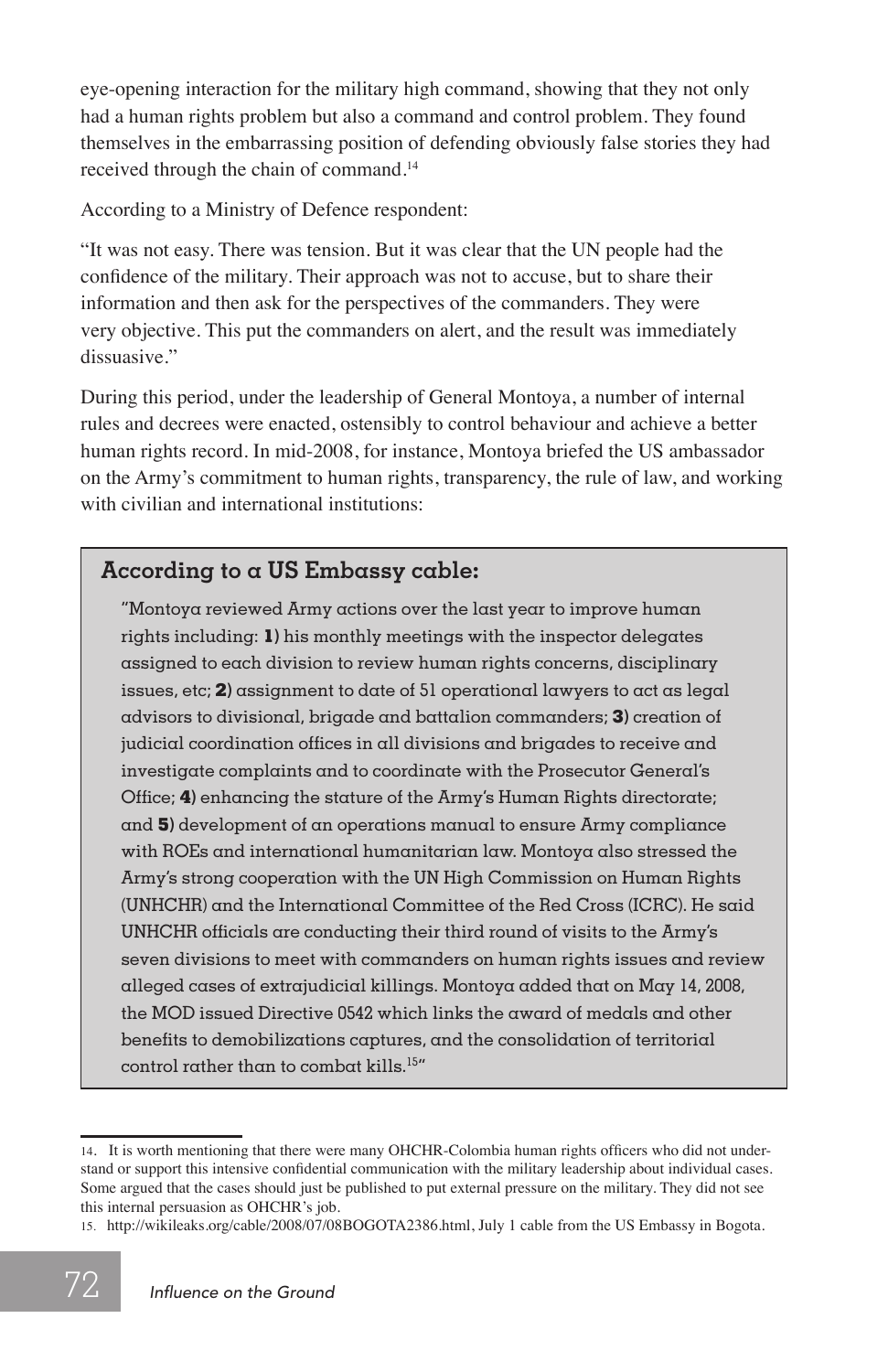The fact that Montoya highlighted the confidential OHCHR meetings with regional commanders to the US Ambassador suggests that the Army saw the political and reputational benefit of the developing relationship with OHCHR.

Unfortunately the killings continued, and the OHCHR-Colombia 2008 Annual Report had to point out that: "As of October 2008, the number of complaints and the number of registered victims show that institutional policies adopted by the Ministry of Defence and the Army High Command to combat such practices have not had a significant impact in reducing the occurrence of these acts." The Ministry had done the right thing, on paper, but it was not having an impact on the ground.

#### **7.5 Turning it around in 2009**

In October, 2008, a scandal erupted after several boys and men were disappeared from the region of Soacha, Colombia. Their bodies later turned up dead and labelled as guerrilla combatants by the military. The Attorney-General's office investigated the incident quickly and disputed the military's story, leading to a highly public disagreement between the Attorney General and President Uribe, who firmly asserted the military's version. When Uribe was publicly proven wrong, he responded by blaming "criminal interference inside the military". As a result, 28 military officers were fired, including three generals – one of whom was Army commander General Mario Montoya.

Apparently this scandal finally tipped the balance and convinced the president and the army that the control measures that had been initiated on paper would actually have to be implemented to avoid further embarrassment. In November, the Ministry of Defence issued "Directive 208" – which included 15 specific measures that would be implemented to end the practice of extra-judicial executions. Starting in late 2008 and through 2009, OHCHR and other human rights organizations documented a dramatic reduction in extrajudicial executions.

Throughout these years, the UN Special Rapporteur on Extrajudicial Executions, Dr. Philip Alston, had been reinforcing the concerns about the executions, regularly communicating with the government about case after case. In June of 2009, he visited Colombia and further reinforced the message. He called attention to the systematic nature of the pattern of killings. He called for a much more serious effort at internal military controls. He demanded accountability and prosecutions, insisting that the cases be dealt with by the Attorney-General rather than through the military justice system. He called attention to the systematic harassment of survivors and witnesses. And he called on the government to adequately fund the Attorney General, the Inspector General and the Ombudsman in order that they could prosecute the rapidly growing caseload. Alston used the power of his global position as fully as possible, speaking frankly. He went so far as to dispute the euphemism false positives, referring to the phenomena as *"cold-blooded premeditated murder of innocent civilians."*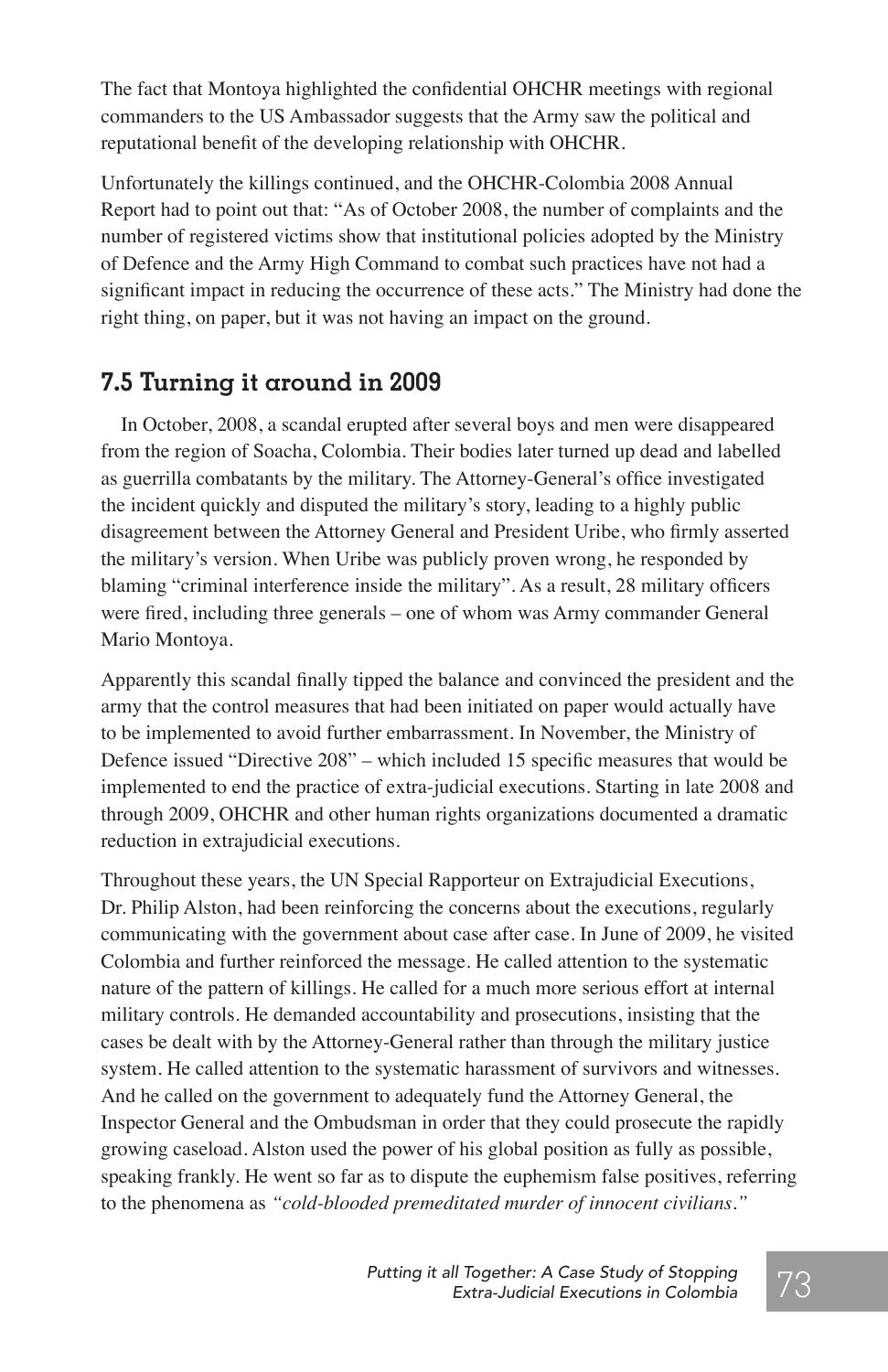OHCHR's annual report for 2009 noted a dramatic decrease in the killings. The 2010 report reaffirmed that this trend was continuing. But doubts remained as to how fully the military would continue implement its internal directives. Even more doubt surrounded the question of whether high-level military and political leaders will be held accountable for the crimes.

#### **7.6 Consolidating the gains**

After the sacking of General Montoya in 2008, OHCHR still sustained good communication with the Ministry of Defence, and by late 2009 it had signed a letter of cooperation with the government agreeing to collaborate in internal monitoring of the military's implementation of its 15 internal control measures. A comprehensive project was developed in 2010, in which OHCHR would have unique confidential internal access to closely monitor the internal control systems of the Armed Forces, including the Inspectors General of the Army and Navy, Military Justice, and the military control entities at the regional level. Based on this monitoring, OHCHR will elaborate confidential analytical reports and offer advice and technical assistance.

When OHCHR engages at such an internal and confidential level with abusive institutions, its credibility with multiple stakeholders demands that it sustain its capability to monitor the real outcomes for rights-holders. It must continue to receive and report on any new complaints of killings.

The challenge of accountability for past killings is the most difficult, as Colombia continues to suffer from deeply entrenched impunity, not only for extrajudicial executions but for all human rights abuses. Thousands of soldiers are now under investigation for extrajudicial executions, but only a small percentage of prosecutions are being completed or leading to sentences. The government is not giving the justice system adequate resources to pursue the cases, and witnesses, prosecutors and judges involved in those cases being prosecuted continue to be harassed and intimidated. Families of victims are still calling for justice.

#### **7.7 Summary**

This process took years, and the consolidation of change and demand for accountability continues. But at a level of strategic protection, one could hardly ask for better "protection impact indicators." There were measurable positive changes at the level of government policy and internal military practice. There was a dramatic statistical reduction in killings. And there is substantial affirmation both publicly and from internal military sources that the OHCHR's influence was a vital contributor in achieving this impact.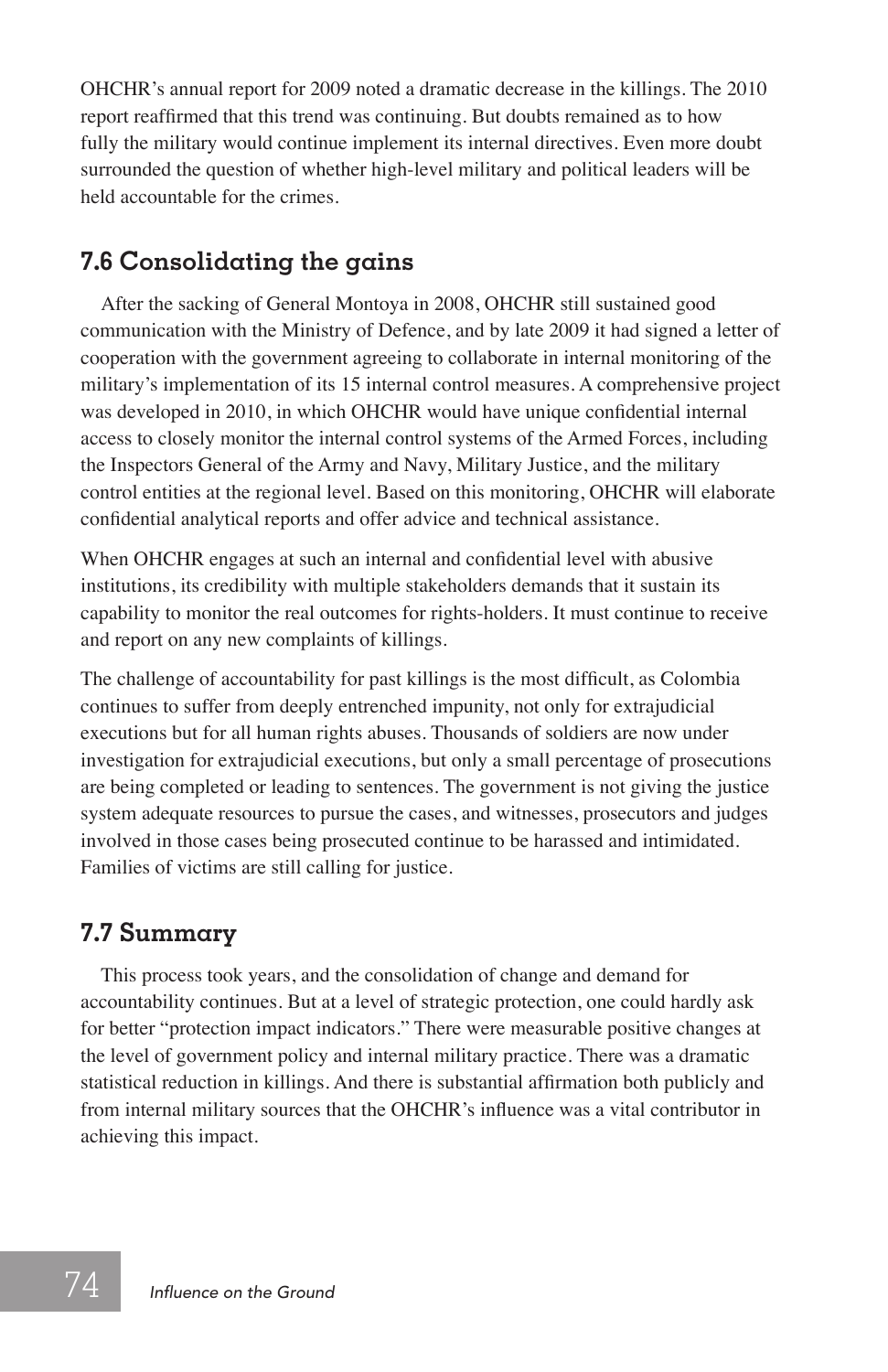All of the fundamental strategies outlined in earlier chapters are illustrated in this example:

- The physical field presence and daily contact generated trust, which in turn generated data. The history of solidarity and protection the office had given both to civil society and to local government human rights workers made OHCHR the "go to" place for sensitive and dangerous information. Insider witnesses trusted OHCHR.
- Public reporting over a period of years generated pressure. OHCHR reports reinforced and validated public calls for action by others as well.
- A flexible relationship was slowly built up with the military, without giving up any space with respect to principles or public reporting. This relationship was created through both formal and informal approaches, using initially lessthreatening collaboration initiatives to build trust, but leading up to a firm faceto-face ability to lay bare the facts of the most scandalous nature directly to the high command.
- The approach of OHCHR was persistent, reliable and predictable, both publicly and in its quiet diplomacy with the military. The office generated the respect of the military, not by being subservient or weak, but by being clear, critical, consistent and helpful.
- A strategic collaboration with the Special Rapporteur on Extrajudicial Executions, both before and during his visit, augmented the pressure on the state to stop the killings.
- Civil society actors consistently played a key role in demanding an end to the killings, and OHCHR both protected Colombia human rights defenders and reinforced their messages.
- Based on the development of a confidential relationship, a technical advisory role was finally constructed that allowed OHCHR to move beyond public reports and demands into collaborative internal problem-solving with the military.
- Continued monitoring and reporting helped to consolidate the implementation of internal changes, and must continue.

The case of OHCHR's impact on extra-judicial executions in Colombia demonstrates what was referred to in chapter two as the essential *infrastructure* for effective protection. The impact of the office on this particular pattern of grave violations of human rights was not merely the result of the actions described in this chapter, but the cumulative result of a long-term projection of presence, a history of consistent and principled action that had generated broad credibility and a complex network of relationships that had been built up through all the other work of the office in prior years.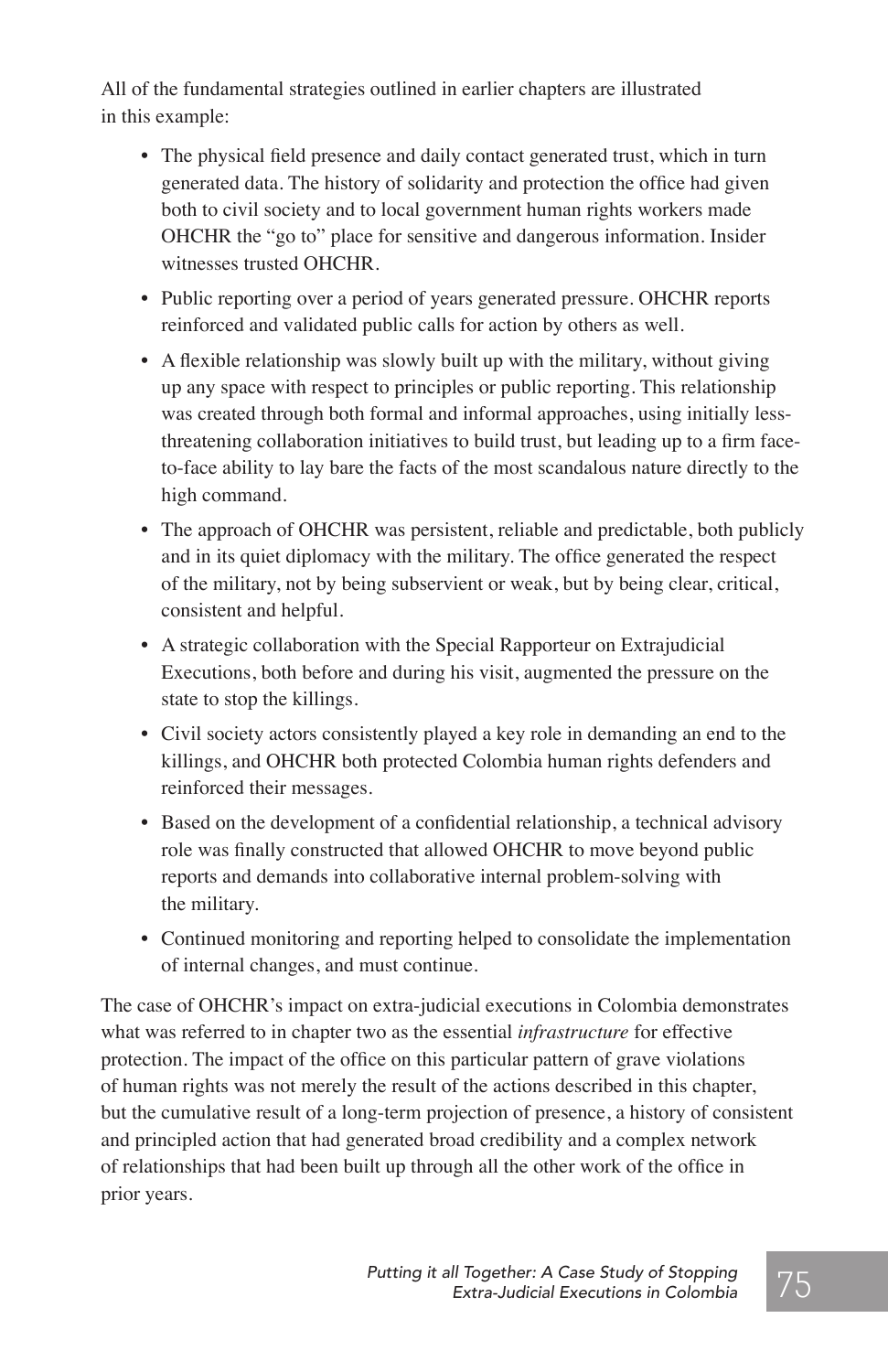This work in Colombia on extrajudicial executions is only one example of a complex strategy bringing together these elements. It's certainly a good example, but not the only one. All human rights field presences can develop such strategic combinations to maximize their protection impact.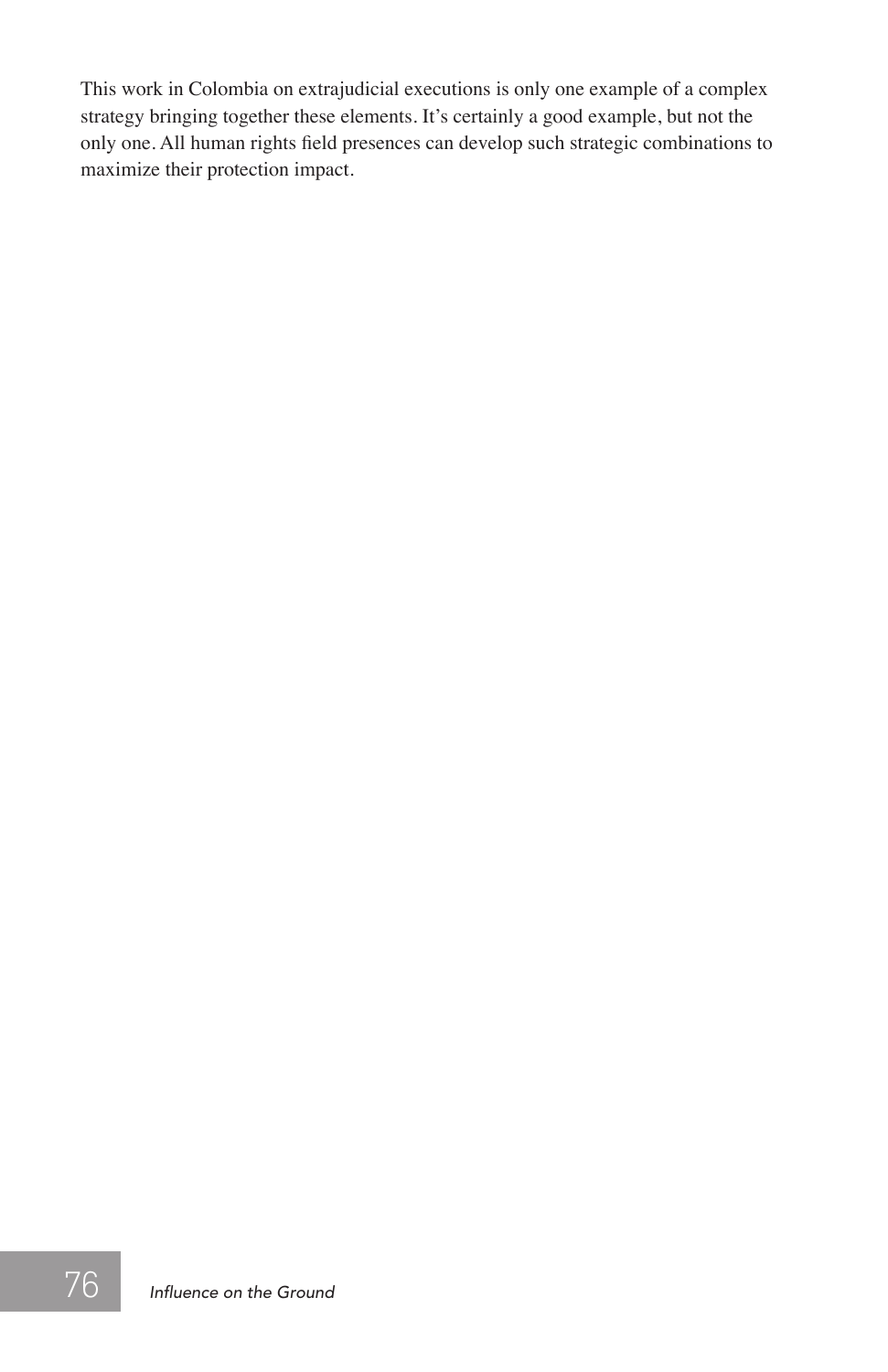*The Evolution of a Field* 8 *Presence Over Time*

### **8.1 Diagnosis, Gaps and Adaptation**

Human rights situations change over time and field presences need to anticipate and adapt to these changes. The offices in Nepal, Uganda and Cambodia, for example, evolved to deal with entirely different post-conflict challenges from the ones they encountered when they were established, while presences in Colombia and the DRC face constantly changing dynamics of prolonged conflict. As the human rights issues change over time, so does the most appropriate role of a UN human rights presence. To sustain their effectiveness and credibility, presences need to proactively plan how they will adapt their resources and methods to the evolving human rights gaps. In some cases, that adaptation might extend to planning dramatic reduction or exit of the mission.

Most larger field presences have been deployed by OHCHR, DPKO or DPA as a response to a specific crisis. All the major presences included in this study were opened in the middle of acute crisis situations. However, in many cases these same countries also contain fundamental underlying human rights problems, such as widespread discrimination and failures of rule of law. As the acute crisis passes, a presence is faced with the dilemma of how – or whether – to continue in the country.

For example, the OHCHR office in Nepal opened during an open armed conflict which has now ended, although political stability has yet to be achieved. Even without the conflict, however, Nepal has massive problems of discrimination and economic and social exclusion. Areas of the country remain highly unstable, and local accountability and rule-of-law remain extremely weak. With the original crisis past and underlying problems exposed, what is the most appropriate response or role for OHCHR?

This challenge of adaptation is not unique to Nepal. Each presence will face key decision points about how to adapt to changes. Figure 8-1 (see next page) shows typical stages and decision points in the evolution of a range of different kinds of field presence. Even though a specific crisis might be a major reason for the existence of a presence, the human rights benefits of the presence don't necessarily end with the crisis. In fact, once a presence is established in a country, its human rights officers will inevitably develop a deeper analysis of the structural human rights problems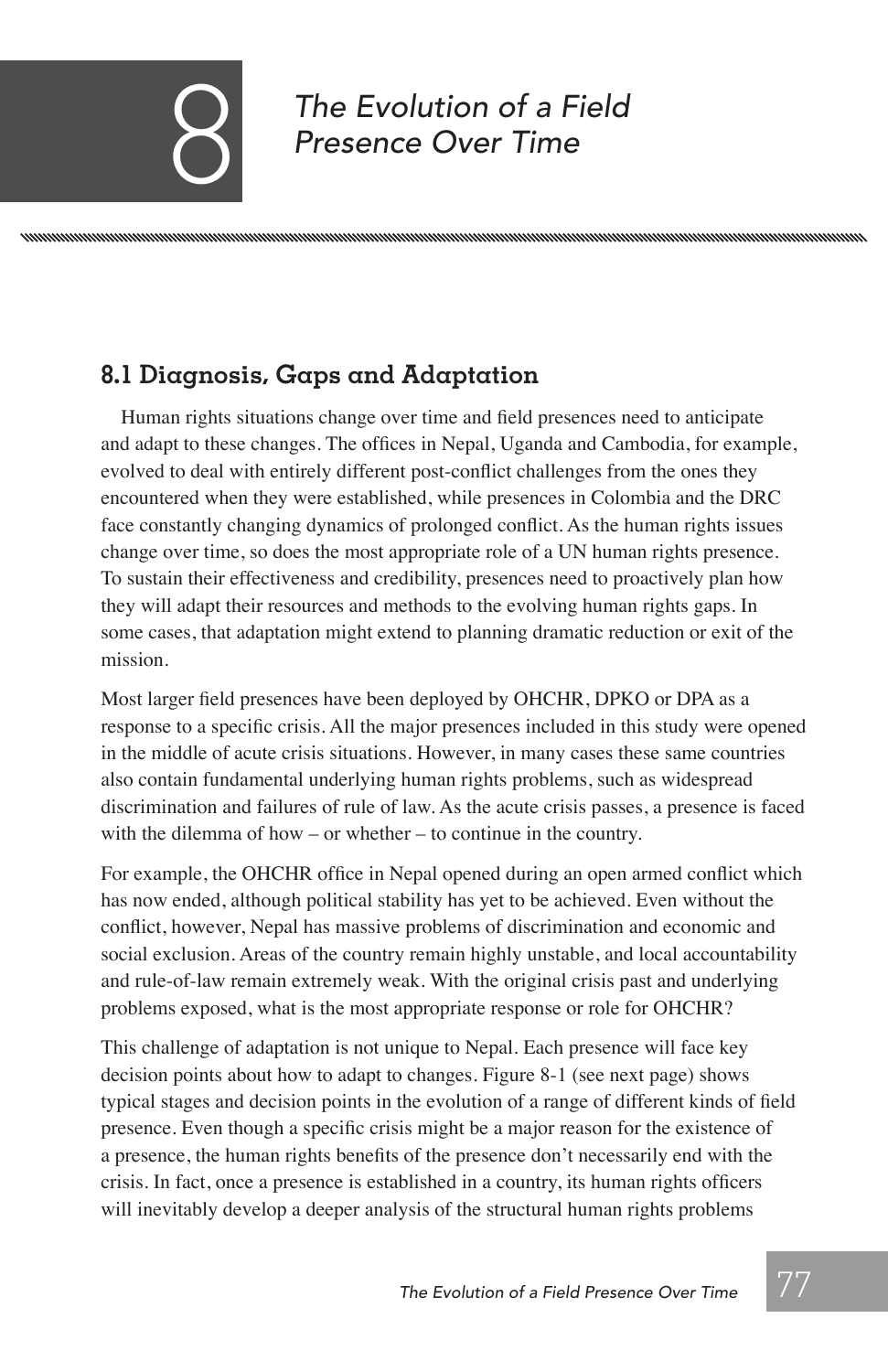around them, including those that contributed to the crisis and other serious long-term challenges that may be quite separate.

As the diagram shows, there are different possible trajectories for a field presence. Some arrive during crisis, and then the situation improves. Based on a deeper human rights assessment, the presence might leave altogether, or it might be transformed into something longer-term (e.g. Guatemala or Cambodia, and perhaps Nepal or Uganda). In other cases, such as Colombia or the DRC, the crisis might be prolonged and the presence takes on a combination of emergency and longer-term initiatives. There are also presences that can begin small (e.g. Mexico), without the catalyst of a conflict crisis, but then develop relationships and credibility that allow for a gradual expansion and bigger protection impact over time.

One way to consider the appropriate evolution of a presence in a post-crisis situation is to recall the reason the presence is there in the first place. Ideally, national structures are sufficient to protect human rights in a country. The primary responsibility is with the state, and international intervention is only required when the state is unable or unwilling to provide the necessary human rights protections.

In many countries, however, there is a substantial gap between the prevailing levels of human rights abuse, and the capacities and will of national actors (state and civil society) to adequately deal with those abuses. A UN human rights field presence should help national actors to narrow this gap – a gap which is constantly changing.

Consider again the example of Nepal as shown in the diagram (See figure 8-2): Even before the escalation of the armed conflict (point A) there was already a gap. Nepali institutions were not dealing adequately with pre-conflict levels of abuse. FIGURE 8-1: FIELD PRESENCE EVOLVES

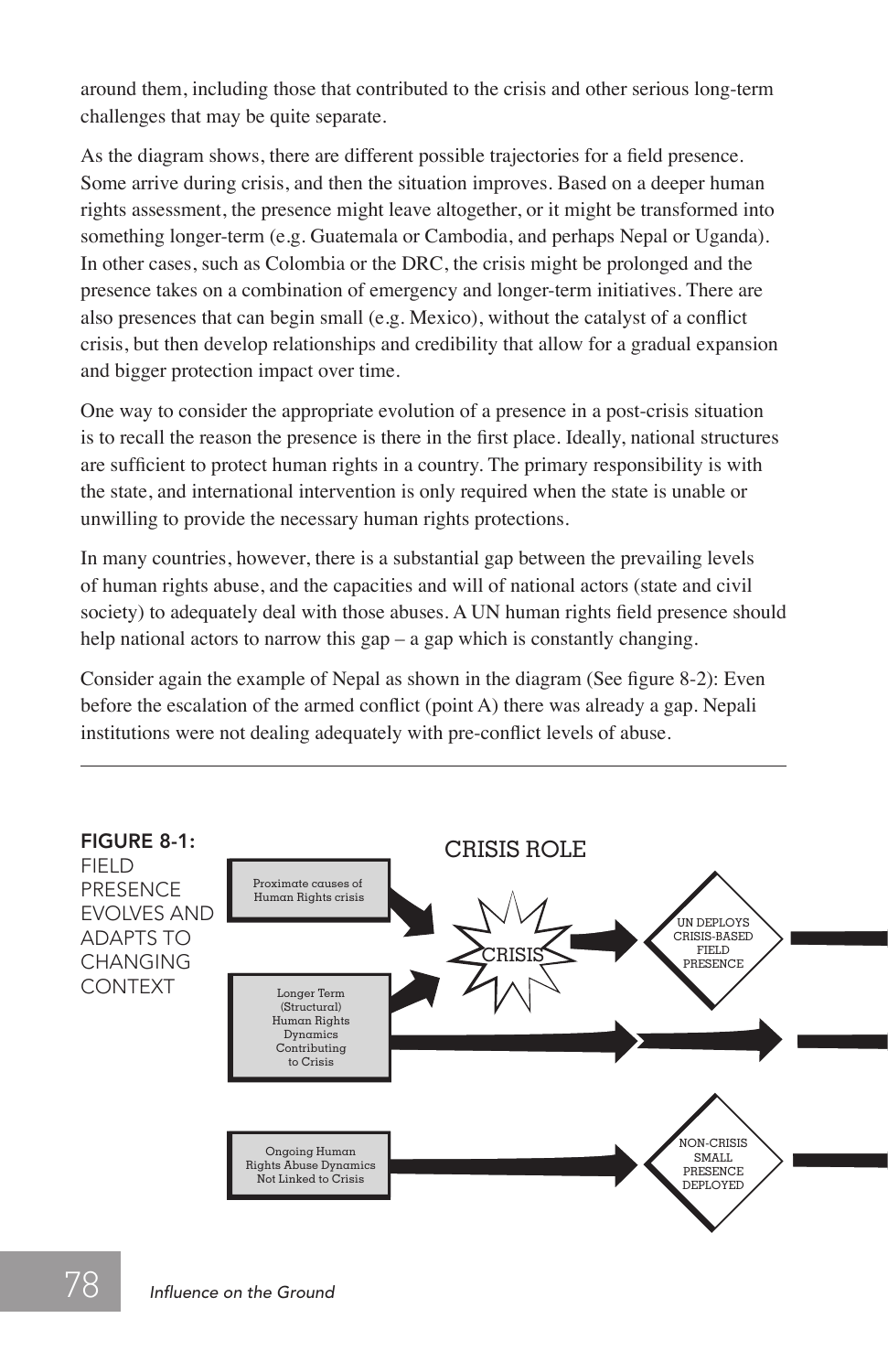#### FIGURE 8-2: CHANGING GAP BETWEEN ABUSE LEVELS AND NATIONAL CAPACITY

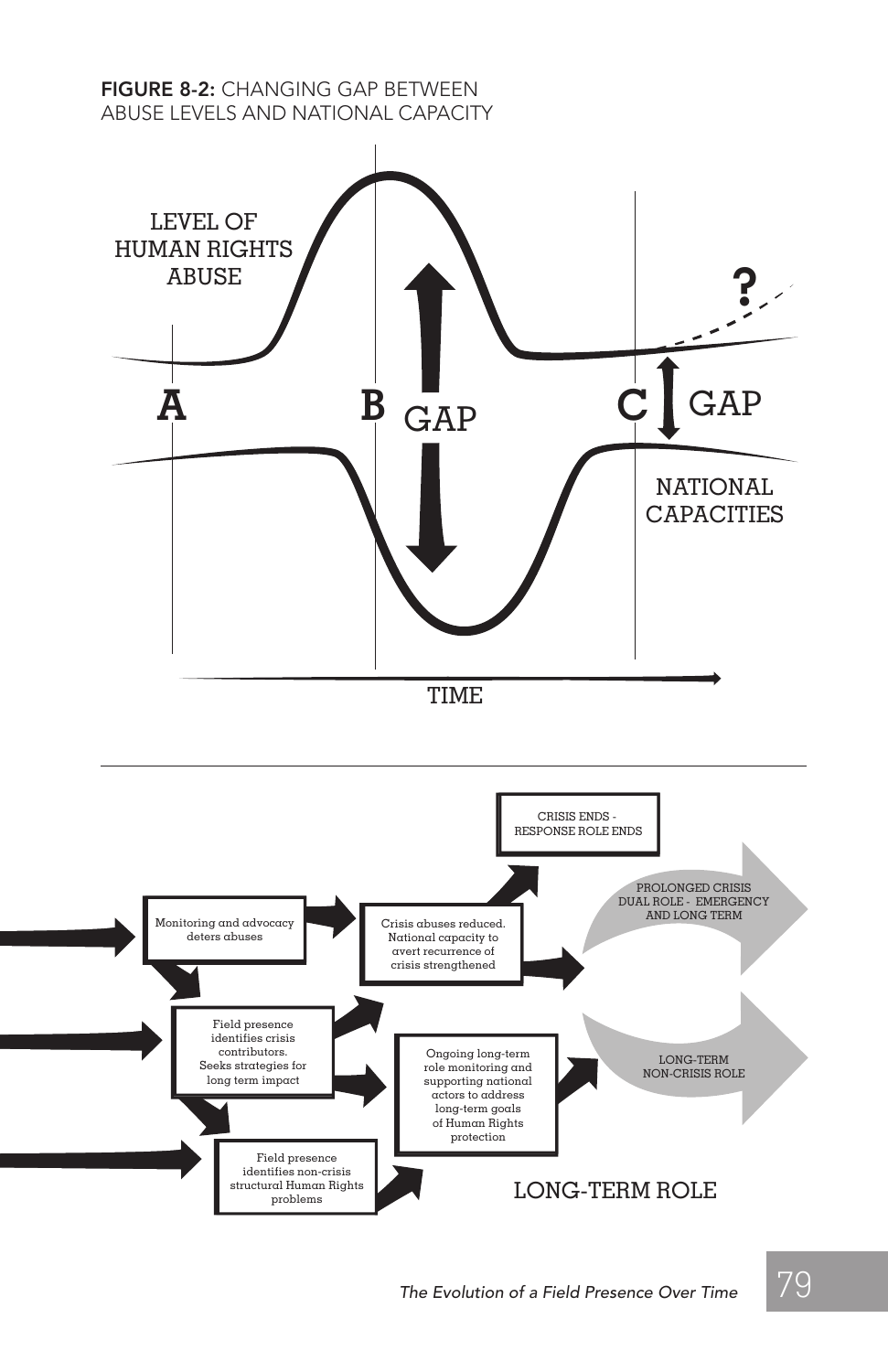With the eruption of the conflict to crisis levels, human rights abuses escalated dramatically, and repression further limited the capacity of both civil society and state actors to confront it. The result was a scream for help, from civil society, political parties and the diplomatic community as well. An impressive political lobbying success yielded the arrival of OHCHR-Nepal in 2005 (point B).

In the first years, the OHCHR-Nepal role in reducing this gap was entirely focused on the top line in this graph: reducing the numbers of grave abuses, through preventive presence, reporting and advocacy at all levels (local, national and international) and by playing a role in promoting a peace process. As the prevalence of abuse came down, and national actors had some space to operate again, OHCHR began to work on bringing up the lower line as well, supporting civil society human rights actors as well as state institutions. In essence, this is the dual role of an international human rights intervention: direct action to prevent violations when they are at crisis level, and supportive action to strengthen the national capacity to deal with the "normal" postcrisis prevalence of abuse.

By 2010 Nepal was at point C in this graphic timeline. Although the crisis-levels of conflict-related abuse were past, there was still a substantial gap between the prevalence of abuse and the capacity of the national actors to deal with it, and there was considerable uncertainty about the next stages in the political process. The OHCHR-Nepal role by 2010 was therefore two-fold: on the one hand it was playing a long-term peace-building role of continuing to strengthen national actors to address the ongoing long-term human rights issues, such as discrimination and ESCR. At the same time it was still monitoring an incomplete and potentially volatile political process, standing ready to again activate its more "preventive" role of reducing abuses should more violence erupt again. Its focus on combating impunity was serving both of these purposes.

The reality of real-life human rights violations is more complicated than a simple graph can convey. Each country context over time would show a unique and dynamic relationship between intensity of abuses and capacity. Even within a single context, different kinds of abuses might follow different patterns, which would influence the field presence's decisions about its focus of attention. In principle, this kind of graphic illustration helps to visualize or quantify the role of the field presence and the difficult judgment calls that it needs to make. When the levels of abuse are too high for local actors to address, the international presence must focus on reduction of abuses. When (or if) these abuses diminish, and local actors achieve the capacity to deal with the most pressing human rights concerns, the presence will have more space to focus on longer-term approaches of building capacity and will of local actors, and to address underlying issues. Whether a presence should be staying for the longterm should be based on a judgment call about whether the capacity gaps have been reduced sufficiently (they will never disappear altogether), and whether the strategies implemented are making a constructive difference.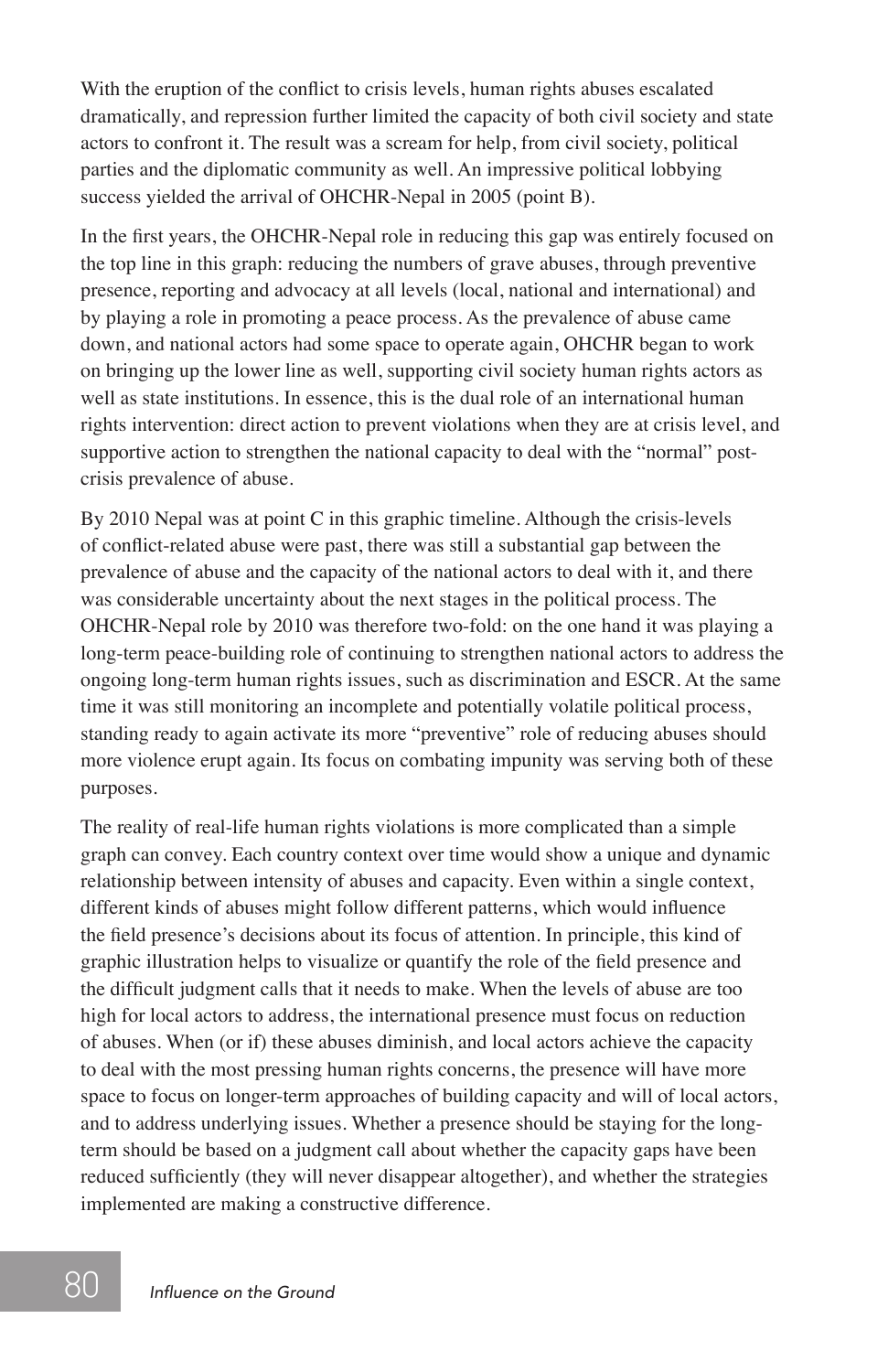#### **Working on caste discrimination in Nepal**

OHCHR Nepal identified caste discrimination as a gap that was not effectively addressed by mainstream Nepali human rights actors. The office began supporting (low-caste) Dalit organizations pursuing emblematic cases. The efforts of these organisations lead to landmark legal victories. A judge who issued one such verdict against caste-related violence called it, "a huge message to the non-Dalit community that what they were doing was illegal." OHCHR field offices also supported the creation of human rights networks bringing together both Dalit and non-Dalit organizations. Some Dalit activists credit OHCHR support with opening doors for them: "Authorities talked to us because they thought if they didn't they would get a call from OHCHR."

Working on discrimination and Economic and Social and Cultural Rights was new territory for many human rights organizations and lawyers, including for OHCHR. OHCHR tried to bring to Nepal the "best practices" in this developing field of human rights work, and Nepali activists credit this support with "raising the bar of analysis." In addition to organizing trainings on ESCR for activists around the country, OHCHR also worked closely with the NHRC, civil society groups and the Prime Minister's office to develop a set of rigorous indicators for measuring advances in respect for ESCR, and getting these indicators integrated into the National Human Rights Action Plan.

In order for these small interventions to make a difference on long-term structural problems, they have to have a broader effect than the single case. The emblematic cases, ideally, aim to provide national civil society actors with legal precedents they can continue to replicate. It is too early to tell whether these initiatives will actually have the desired catalytic effect. But OHCHR should be engaging in joint strategic thinking with national human rights actors in order to assess the long-term value of its interventions and facilitate their continued use by others.

#### **8.2 Exit strategy or transition to a long-term presence?**

Regardless of the potential long-term role and need for a field presence, there are often external pressures in any post-crisis stage to develop "exit strategies" reflecting a commonly held assumption that a human rights field presence has only an emergency role. This pressure tends to come from three sources: other UN actors, the donor community, and the host government. Within the UN structure itself there are often pressures to cut budgets or declare success and go home. The bilateral donor community is also often looking to reduce support, and hoping to claim the crisis is over and the problems fixed. The host government may see the field presence as an embarrassment, a stain on its reputation, or a punishment for bad behaviour. The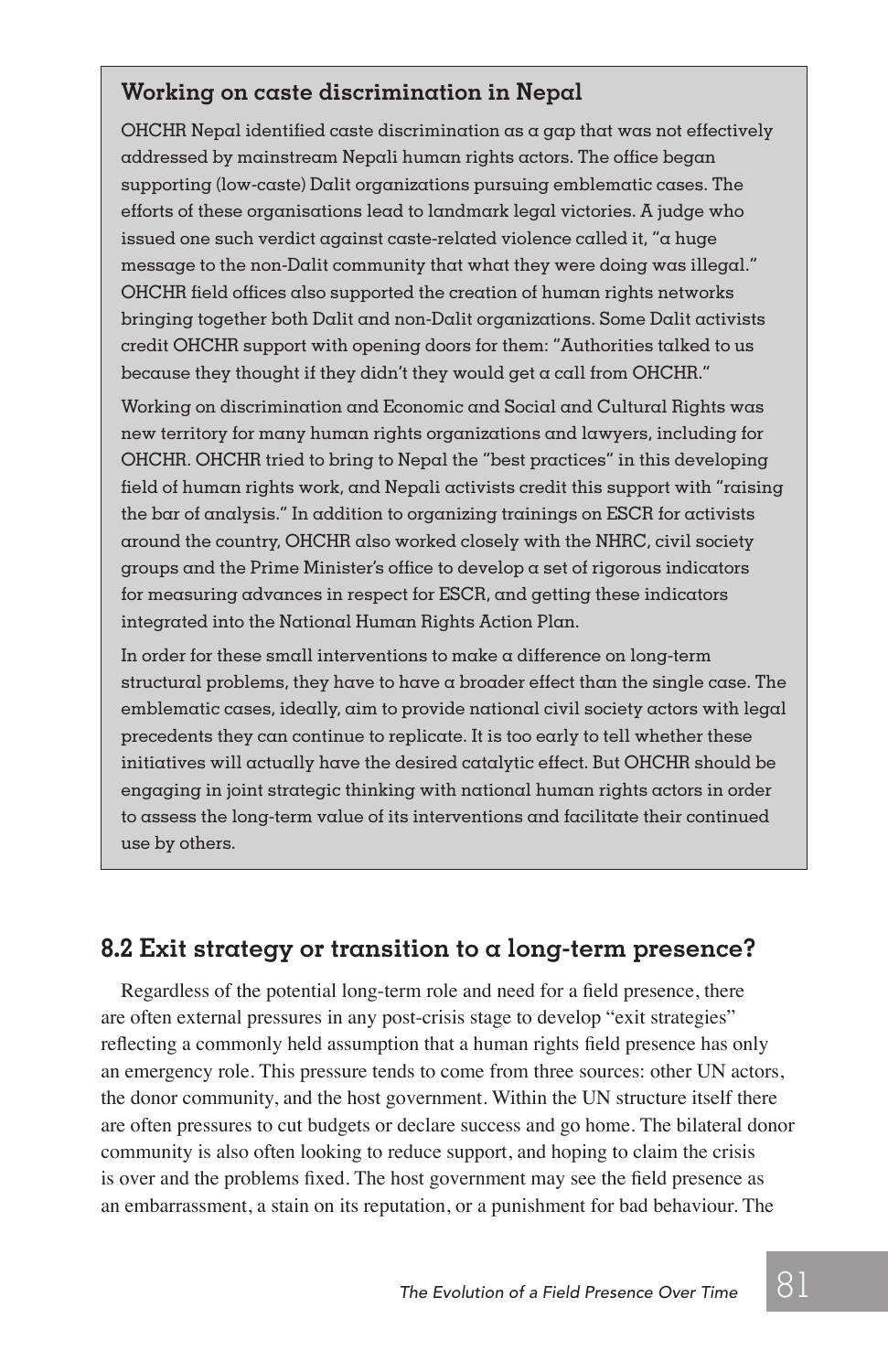state is fundamentally responsible for protection, and it may expect some benefit in its international image if it is seen to be able to fulfil this obligation without external intervention. Or it may be looking for a way to avoid future human rights pressure by reducing the level of observation.

If a field presence is conceived of only as a 'crisis-response', then it is logical that its continued presence will be questioned when the crisis is past. This research suggests that, more often than not, there is a great need for such field presences long after a destabilizing crisis. The UN has shown in Mexico, Guatemala, Cambodia and other places that it can have important protection impacts in chronic, non-crisis or post-crisis situations.

The UN's human rights commitments extend beyond crisis situations, and it is time to move beyond "crisis-then-exit" paradigm. The assumption that such external support should always be short-term does not reflect the complexity and difficulties of the deep structural changes needed to address severe human rights problems, nor does it reflect the current reality of UN human rights work in the field. OHCHR and the UN as a whole need to think in terms of transformation and transition strategies from a crisis presence to a long-term presence, and find ways to address concerns of both host states and donors to facilitate these transitions.

#### **The case studies reflected different aspects of this challenge:**

#### **Nepal**

In 2010, OHCHR-Nepal faced considerable pressures to defend its ongoing presence, not only to the Nepali government but to donors and to its own HQ in Geneva. If Nepal's human rights challenge were only conflict-related, the question of exit strategy would have been simpler. Benchmarks might have been set related to the end of the conflict and conflict-related violations. If such benchmarks were met, an international intervention aimed only at that short-term crisis could arguably be labelled "completed." But if we acknowledge the importance and severity of longer-term structural abuses, discrimination and impunity in Nepal, both for their contribution as causal factors to the conflict as well as for their intrinsic importance as non-conflict patterns of abuse, the exit strategy question is much more complicated. For instance, pursuing post-war prosecutions to address impunity, or even establishing truth commissions, are usually very long-term processes requiring sustained international pressure. At the same time, if OHCHR were to work in a country like Nepal and simply ignore such an endemic human rights problem as caste-based discrimination, it would be failing in its global responsibility to the broader spectrum of rights protection.

The Nepal case study therefore raises a broader point about transitions in other countries as well: If working on long-term structural patterns of abuse is legitimate, and we accept that the gap between abuse prevalence and national capacity in a country will be wide for a long time to come, the question should not be "how to exit" but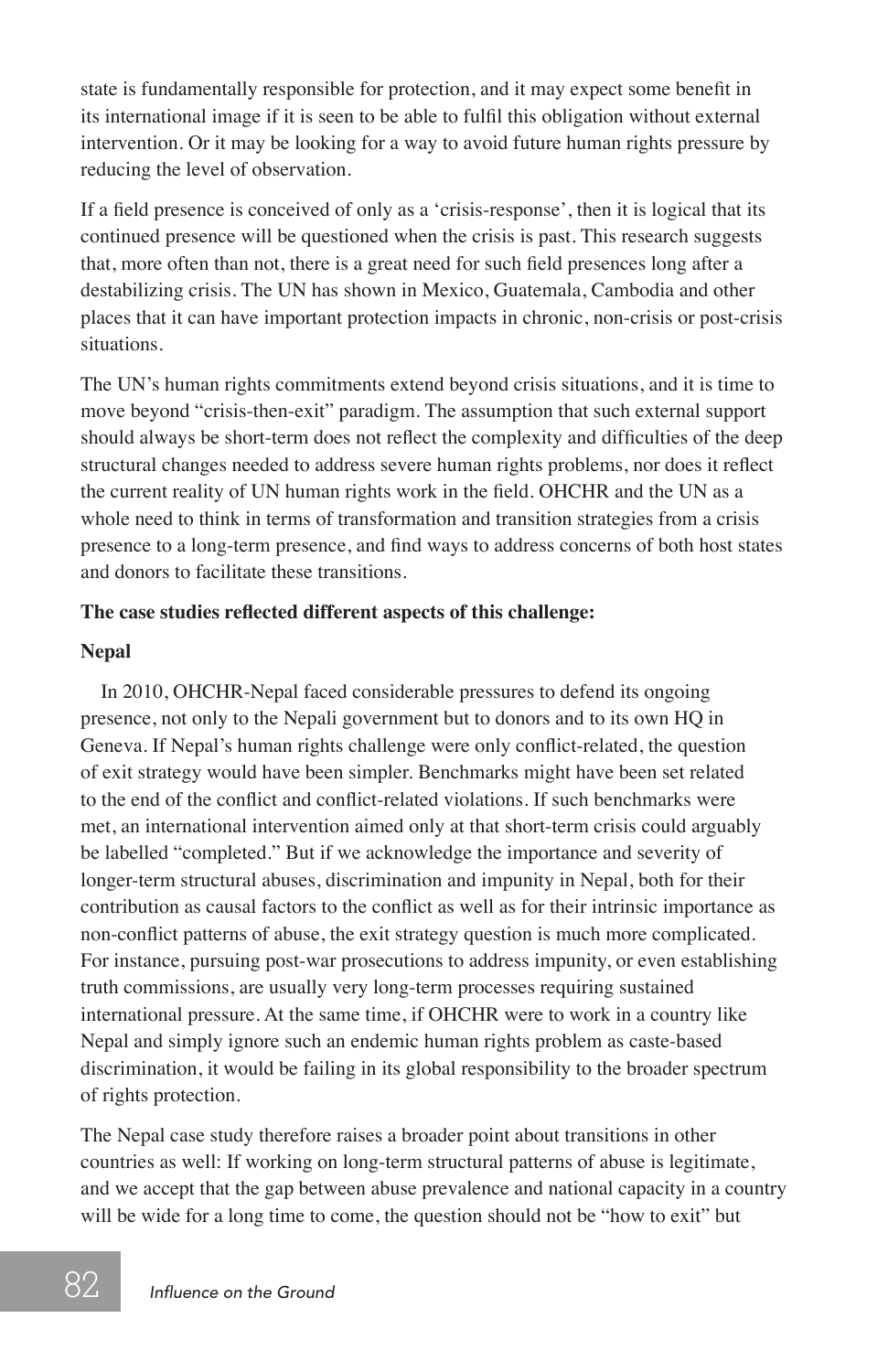#### FIGURE 8-3: THE DURATION ON THE GROUND OF SELECTED LARGER FIELD PRESENCES

YEAR 2004

| YEAR |                    |                 |                  |                         |  |                                                             |  |  |  |                              |                |             |                      |               |  |  |  |    |
|------|--------------------|-----------------|------------------|-------------------------|--|-------------------------------------------------------------|--|--|--|------------------------------|----------------|-------------|----------------------|---------------|--|--|--|----|
| 91   |                    |                 |                  |                         |  | 92 93 94 95 96 97 98 99 00 01 02 03 04 05 06 07 08 09 10 11 |  |  |  |                              |                |             |                      |               |  |  |  | 12 |
|      | <b>EL SALVADOR</b> |                 |                  |                         |  |                                                             |  |  |  |                              |                |             |                      |               |  |  |  |    |
|      |                    | <b>CAMBODIA</b> |                  |                         |  |                                                             |  |  |  |                              |                |             |                      |               |  |  |  |    |
|      |                    | <b>HAITI</b>    |                  |                         |  |                                                             |  |  |  |                              |                |             |                      |               |  |  |  |    |
|      |                    |                 | <b>GUATEMALA</b> |                         |  |                                                             |  |  |  |                              |                |             |                      |               |  |  |  |    |
|      |                    |                 | <b>RWANDA</b>    |                         |  |                                                             |  |  |  |                              |                |             |                      |               |  |  |  |    |
|      |                    |                 |                  |                         |  | <b>OCCUPIED PALESTINIAN TERRITORIES</b>                     |  |  |  |                              |                |             |                      |               |  |  |  |    |
|      |                    |                 |                  | <b>GEORGIA-ABKHAZIA</b> |  |                                                             |  |  |  |                              |                |             |                      |               |  |  |  |    |
|      |                    |                 |                  |                         |  | <b>COLOMBIA</b>                                             |  |  |  |                              |                |             |                      |               |  |  |  |    |
|      |                    |                 |                  |                         |  |                                                             |  |  |  | DEMOCRATIC REPUBLIC OF CONGO |                |             |                      |               |  |  |  |    |
|      |                    |                 |                  |                         |  |                                                             |  |  |  | <b>TIMOR-LESTE</b>           |                |             |                      |               |  |  |  |    |
|      |                    |                 |                  |                         |  |                                                             |  |  |  |                              | <b>MEXICO</b>  |             |                      |               |  |  |  |    |
|      |                    |                 |                  |                         |  |                                                             |  |  |  |                              | <b>LIBERIA</b> |             |                      |               |  |  |  |    |
|      |                    |                 |                  |                         |  |                                                             |  |  |  |                              |                |             | <b>COTE D'IVOIRE</b> |               |  |  |  |    |
|      |                    |                 |                  |                         |  |                                                             |  |  |  |                              |                | <b>IRAQ</b> |                      |               |  |  |  |    |
|      |                    |                 |                  |                         |  |                                                             |  |  |  |                              |                |             | <b>NEPAL</b>         |               |  |  |  |    |
|      |                    |                 |                  |                         |  |                                                             |  |  |  |                              |                |             |                      | <b>UGANDA</b> |  |  |  |    |
|      |                    |                 |                  |                         |  |                                                             |  |  |  |                              |                |             |                      | <b>SUDAN</b>  |  |  |  |    |
|      |                    |                 |                  |                         |  |                                                             |  |  |  |                              |                |             |                      |               |  |  |  |    |

rather "What is the future role and characteristics of the UN's human rights presence that will best contribute to addressing these problems?" If an independent UN human rights presence is strengthening and not substituting for national capacity, making effective use of the its unique international credibility and voice, slowly closing the gaps, and it continues to prove its utility to key stakeholders, its focus (and that of its donor supporters) should be on sustaining a positive longer-term relationship with the host government and focusing on entrenched long-term problems.

#### **Uganda**

Human rights challenges in Uganda have shifted from the LRA conflict in the North, to the issue of democracy, rule of law and good governance, in a context of serious ongoing human rights abuse. OHCHR retains significant capacity to deter abuses, and its watching presence remains an important source of influence over state behaviour and policy setting, while its international status gives it the ability to provide significant space and support to Ugandan civil society. These problems are unlikely to be resolved in the short-term, embedded as they are in structural abuse of power, chronic failures of rule-of-law or abusive cultural practices. While the presence continues to make a significant difference, there seems to be a useful role for OHCHR into the future.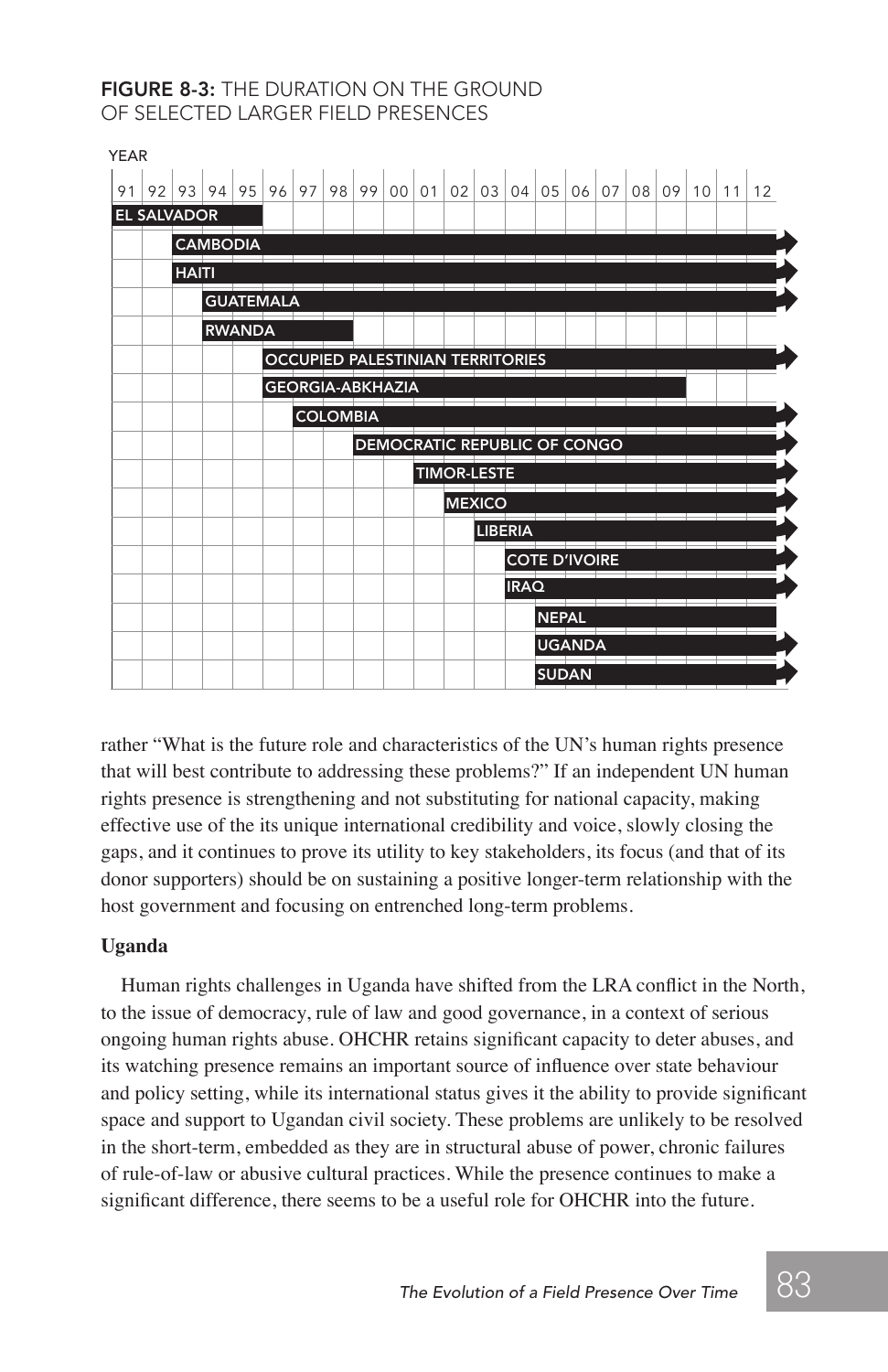#### **Colombia**

Despite OHCHR's long presence in Colombia and some substantial political changes, hardly any respondents suggested any change was necessary. OHCHR still has a great deal to offer to Colombia for many years to come, and arguably it should seek to grow rather than shrink at this juncture. One Colombian respondent suggested the following approach: "There are three factors that characterize Colombia: a long extended conflict, intense displacement, and chronic crimes against humanity. Until Colombia has overcome all three of these we will need this international presence." These may not be the exact criteria for sustaining a substantial long-term presence, but the office should be identifying what characteristics of the Colombian reality justify its presence. Consequently, when those characteristics change, OHCHR will be prepared in advance with ideas of how the presence should adapt. In fact, in the event of a positive peace process between the new government and the FARC, OHCHR-Colombia's should be in a strong position to expand into a major peace process monitoring role. The high level of credibility the office has built up both with the donor community and the government should help it to avoid falling into an oversimplified "stay or go" discussion, but a much more nuanced analysis that allows for a range of options.

#### **Post-conflict peacekeeping transitions**

The need for transition planning for human rights protection is especially apparent in peacekeeping contexts. In the DRC, for example, there may be a significant drawdown of UN forces and dramatic changes in the mandate of MONUSCO in the coming years. If the levels of armed conflict reduce, the mandate may end altogether. But the protection needs and human rights problems that the Joint Human Rights Office have assessed are so dramatic and ongoing, and the local capacities so limited, that it is difficult to imagine an argument that could justify ending a substantial human rights presence there even if the military situation vis-a-vis the non-state armed groups is stabilized. If the UNSC and the government choose to end the mandate of MONUSCO, it should be a high priority to negotiate a separate ongoing mandate for a continued presence of the Human Rights Office, with a similar if not expanded field presence.

The logic behind these kinds of transitions has been recognized both in practice and in policy. Peace operations have been transformed into long-term human rights presences in Serbia, Cambodia and Guatemala, for instance. In East Timor many observers are recognising the need for a continued substantial human rights presence when the peace mission leaves. A recent UN policy on human rights in peacekeeping operations affirms the importance of giving careful consideration to ensuring that a sufficient human rights presence is maintained in the transition, drawdown and liquidation phases of a field mission or operation to guarantee continuity of key human rights activities. The same policy stresses the importance of OHCHR participation in the planning processes of these transitions.16

<sup>16</sup>*.* UN Policy: "Human Rights in United Nations Peace Operations and Political Missions,"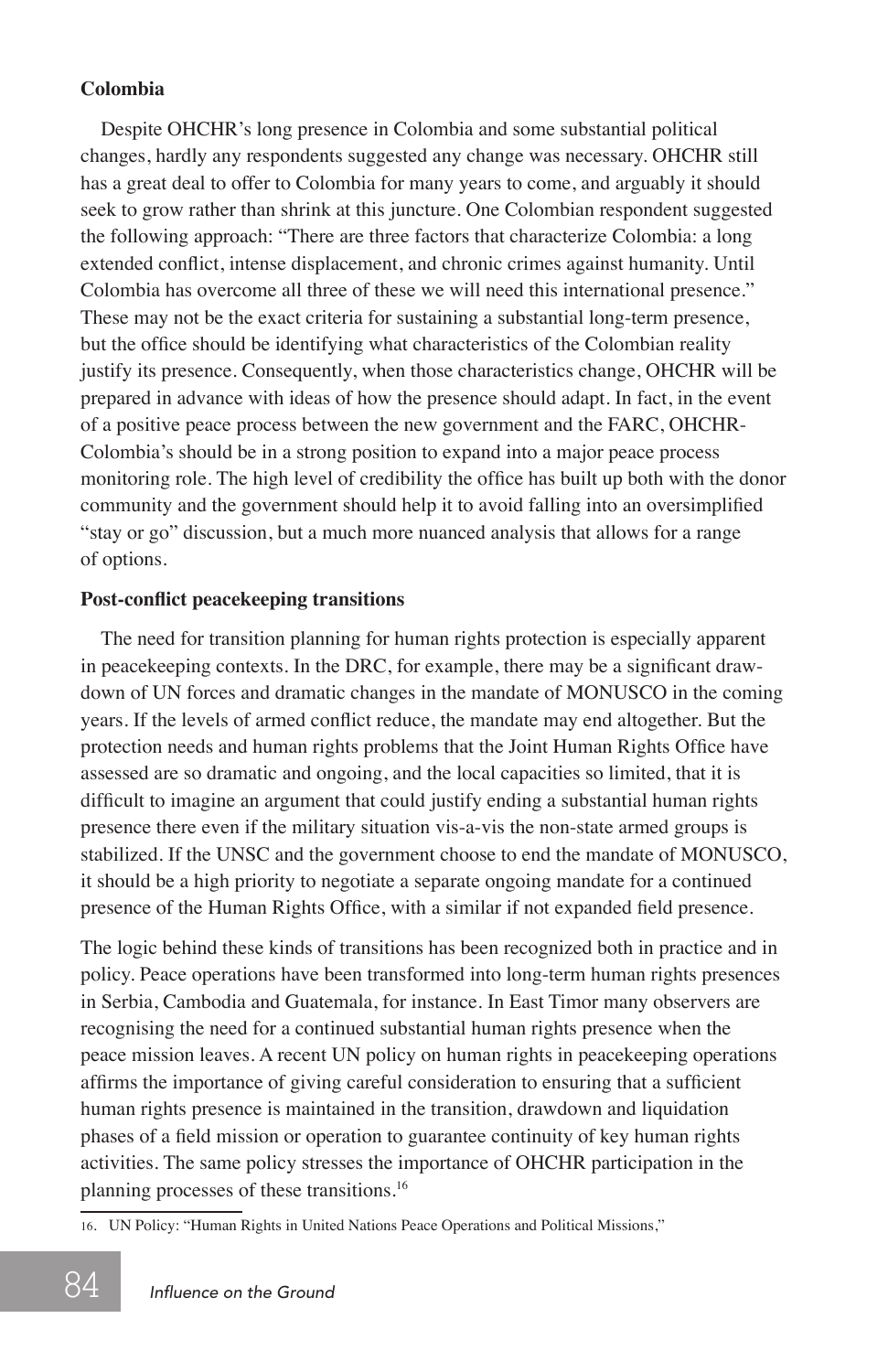In many cases, a continued dedicated human rights presence will be the most appropriate way to integrate human rights into longer-term UN country strategy. With a presence in-country already, much of the biggest obstacles to presence are already overcome. Relationships have been established, and staff have the analysis and country-specific experience they need to work effectively. A transformation from a human rights component in a peacekeeping operation to a long-term post-DPKO human rights field presence should be the norm rather than the exception, and the UN needs to create the systems and processes to facilitate it, planning such transitions well in advance.

#### **Challenges to longer-term presence**

Nearly every substantial field presence to date, no matter how short its initial mandate, has become a long-term presence, either responding to prolonged crises and complex political transitions, or shifting into longer-term roles addressing deeper structural problems (see figure 8-3). There will always be political and financial constraints on any extended presence, but it is the human-rights logic of the presence that should be considered first. OHCHR should have a proactive plan for what it believes should be the nature and form of each UN human rights presence into the future – both for its stand-alone offices and for current human rights components of peace operations. If departure is the best way to empower national actors to step up to their role, then exit strategies should be designed towards this outcome. And if a longer-term presence is more appropriate, then political and resource strategies should be designed to make this happen.

Such planning must address three challenges: a) The UN itself has to make the necessary structural changes to facilitate such transitions; b) donors must be convinced the longer-term presence is worth supporting, and c) the host governments need to be convinced to keep the door open for continued presence. We will discuss the relevant UN institutional changes in a chapter eleven. The concerns of donors are legitimate, and the field presences need to sustain good communication that clearly articulates the protective impact of the field presence, how and why it makes a difference in the longterm, and therefore why continued support is sensible.

The concerns of the host state are the most complicated. In brief though, all the lessons discussed earlier about building credibility and building a 'problem-solving' relationship over time are crucial. The image of a field presence as a stain on the state's reputation may be unavoidable at the start, but it has to be reduced as early as possible in the life of a field presence. If the host government perceives that the field presence has high credibility and support both within the society and internationally, and it also perceives that it is respected and is gaining some benefits from the presence in terms of solving problems, the field presence is far more likely to secure a long-term mandate and relationship.

Approved August 2011.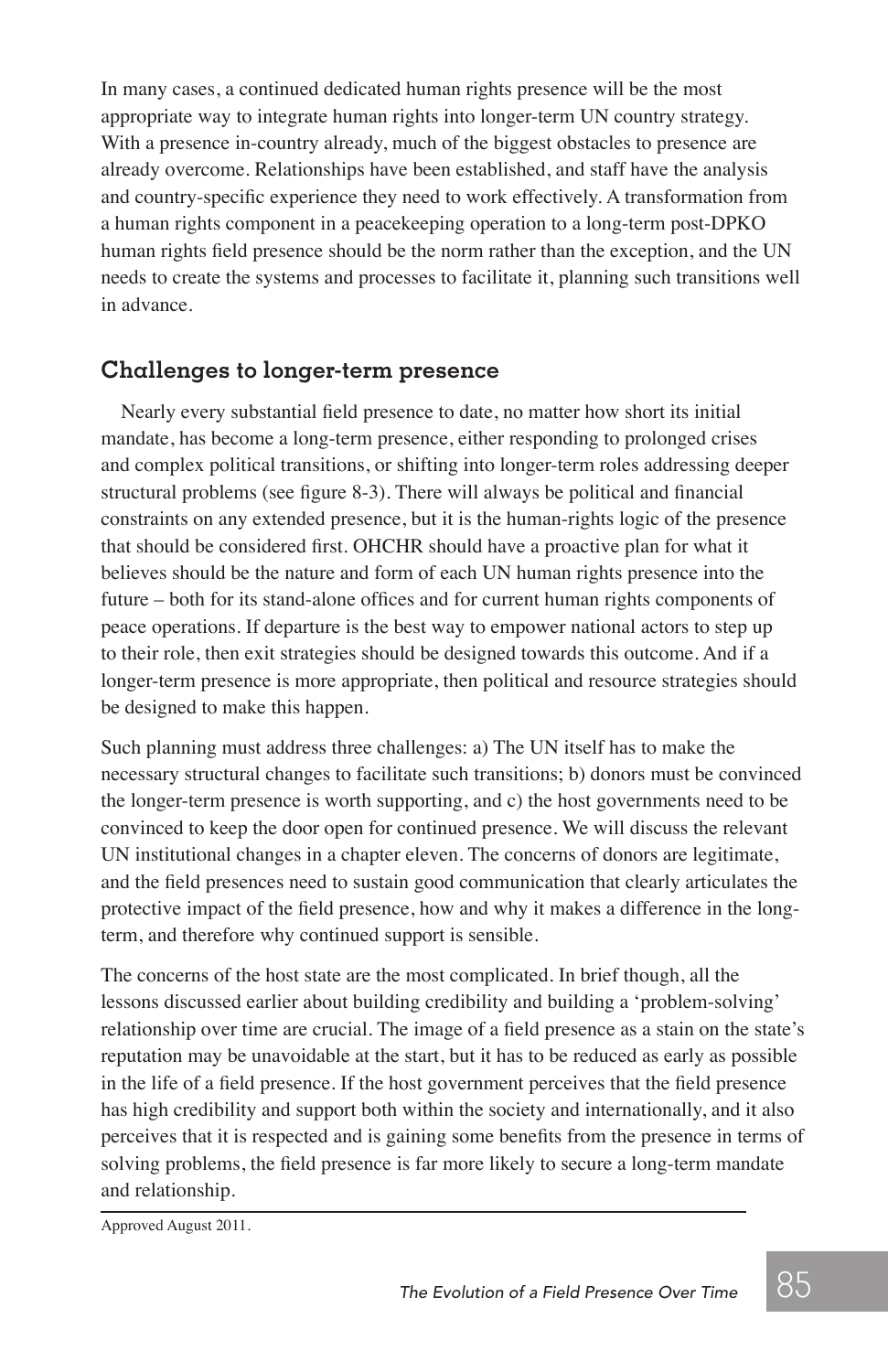#### **Conclusion**

The stereotype of a short-term intervention in a human rights crisis does not correspond to historical patterns of human rights transformation, nor to actual UN experience. Human rights presences therefore need to be planning at the outset for a reality of changing country dynamics and corresponding shifts in emphasis of their own work. Looking beyond immediate abuses and response, if they invest adequately in analysis, they should be predicting human rights needs and planning how their own presence should be adapting.

Further confronting this stereotype, the post-conflict experiences of human rights field presences or the examples of "non-crisis" presence in places like Mexico suggest that the UN human rights field presences may have important and useful roles to play in countries that are not – or are no longer - going through crises. In the long run, OHCHR should be assessing the needs for international presence in situations of chronic abuse that cannot be qualified as "emergencies," and developing political strategies and opening dialogue to initiate more of such presences in the future.

Adapting to changing needs over the long-term requires a persistent commitment to developing clear relationships with the host state and a clear articulation of the needs and niche for the presence to allies and donors. In the case of peace operations with time-frames too short for addressing longer-term human rights needs, structures should be set in place early on to allow for an eventual transition from DPKO or DPA to an independent human rights presence. Ultimately, all decisions about extending, closing or expanding a presence should be based on this ongoing analysis of the needs of rights-holders on the ground.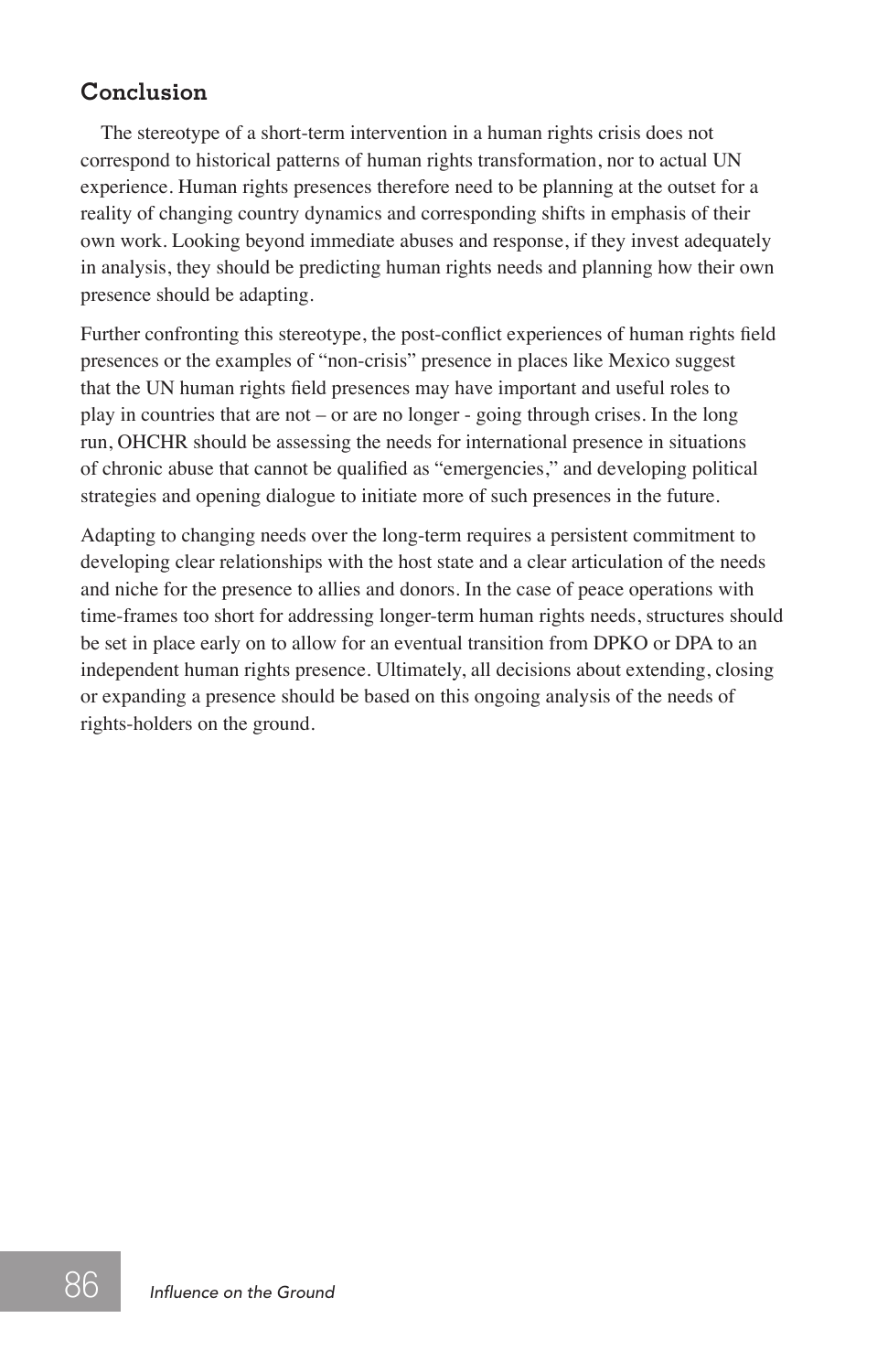## **Small Field Presences**

The field research of this study centred on four in-depth case studies of larger human rights presences. The vast majority of examples come from these studies. And yet many human rights presences are much smaller and do not have the resources or the mandates of these larger operations. Nevertheless, what the previous chapters have laid out are general principles, applicable to all human rights fieldwork. Small presences, like large ones, have to find the most effective ways of combining presence, access to information, quiet diplomacy, public voice, and other approaches into coherent strategies to contribute to protection needs they identify on the ground. The challenges are undoubtedly much harder, and the possibilities more limited. This section looks in more detail at how smaller presences adapt these principles to the special circumstances they face.

#### **9.1 Regional Offices**

OHCHR has established eleven regional and sub-regional offices around the globe, covering Southern Africa, West Africa, East Africa, Central Africa, Central America, South America, Europe, the Middle East, the Pacific, Central Asia and South-East Asia.17 These offices develop relationships with the individual countries that they cover. They provide a local point of contact with the UN human rights system for countries that have no UN human rights presence and they can follow-up recommendations from the Universal Periodic Review (UPR), special procedures and treaty bodies. Although their resources are very small, they still have found opportunities to intervene to promote protection on particular cases and issues of concern, and they have sometimes helped to identify needs and facilitate the development of other field presences in specific countries.

Regional Offices typically do not have explicit agreements with the countries that they cover, other than the hosting country.<sup>18</sup> This ambiguity gives them the flexibility

<sup>17</sup>*.* This study was not able to have contact with all of the OHCHR regional offices. Brief field visits were done to Beirut and Bangkok, and phone interviews with staff of the Southern Africa, Central Africa and Pacific offices. Other regional office heads participated in group discussions run by the project during the 2010 and 2011 heads of field presence meetings.

<sup>18</sup>*.* The exception is the Central Africa office in Cameroon, which was established by a specific General Assembly resolution upon request of the countries in the region.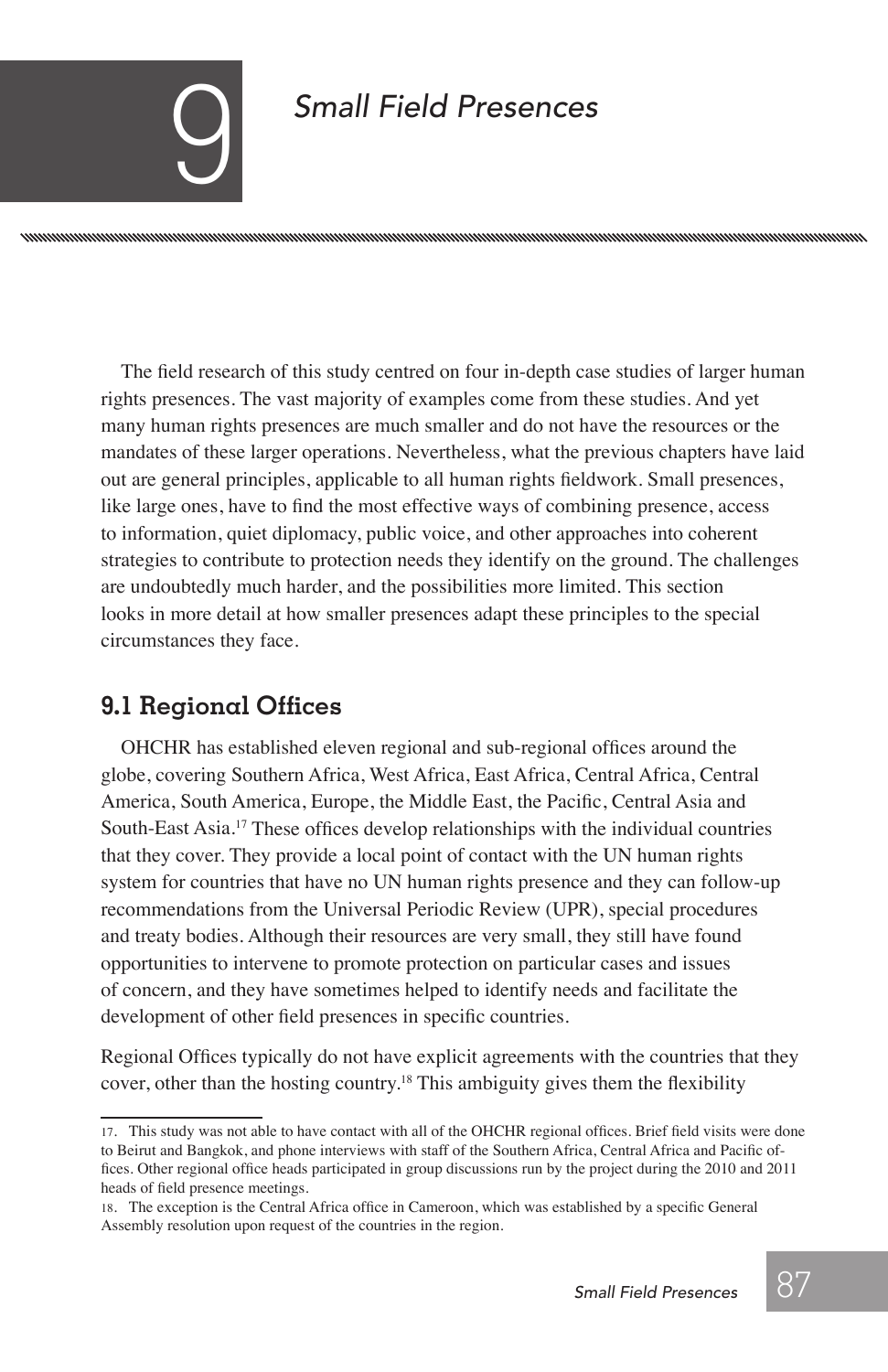to carry out a number of different forms of protection work. The offices are rarely challenged on the scope of their activities, partly because of the astute practice of the Regional Representatives themselves who tend to build relationships before they push the boundaries.

As a result, some interesting protection practice has been carried out. The Pacific office, for instance, has published multiple reports, including monitoring and documentation of specific cases. Cases are usually referred to Special Procedures, but some are also raised directly with the government involved. The office has even put together a regional report briefly describing the current human rights situation in each of sixteen countries. Because of the limitations of direct field research, this report is based on secondary sources.

The Central Africa office has been able to be responsive when needed, for example by sending teams to monitor the human rights elements of elections in the region. They have not been publishing major reports – mainly for lack of research capacity – but they have been active in supporting reports published by Special Procedures and others.

The South-East Asia office is addressing the complicated human rights protection needs in southern Thailand and Southern Philippines. It has also created relationships with authorities throughout the region that allow it to quickly respond to harassment and intimidation of human rights defenders (HRDs). The official status of being the High Commissioner's direct representative can facilitate high-level pressure when civil society activists are harassed or detained in the region.

> Bangkok Regional Representative: "I can make calls to Ministers and pressure for their safety. Sometimes I make a call and the problem stops."

#### **Getting out to the field**

Regional offices struggle with getting out to the field and projecting their presence, building relationships and showing the face of OHCHR. To a large extent, this is an inevitable consequence of the large geographic area they cover with few staff, but this is not the only reason. At least one regional office reported that their main obstacle to getting out was the mindset and habits of the office. "We mostly go for a specific reason, rather than just to go. We could plan regular meetings, just going to shake hands and get personal updates. In the past, with regular meetings in one country we reached a high level." Clearly one of the advantages of having a regional office rather than only working from Geneva is that the geographic proximity and accessibility should allow for frequent visits. Within the constraints of personnel and travel,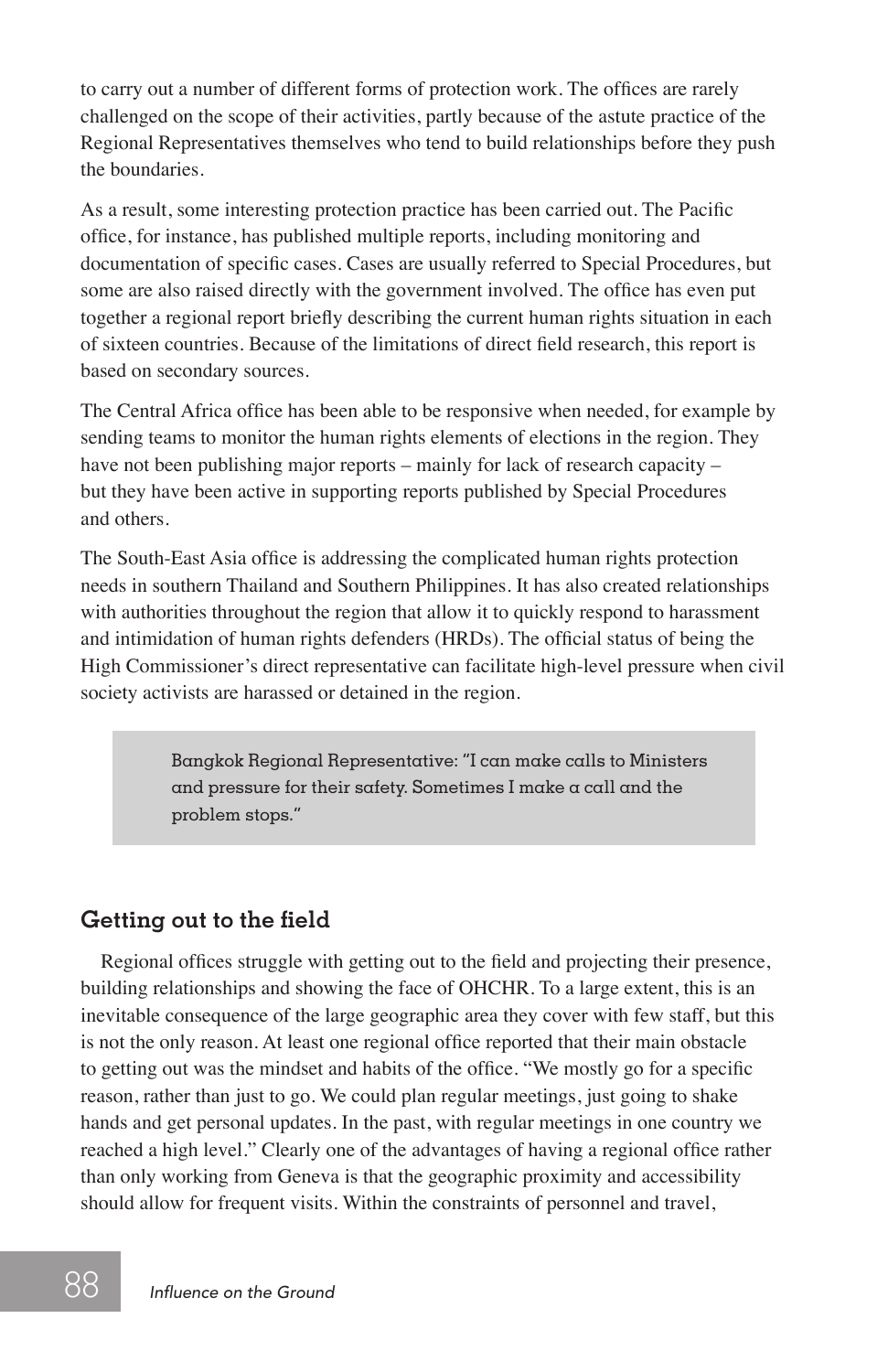Regional Representatives and their staff need to look for ways to project as visible and regular a presence as possible.

#### **Leveraging influence**

With few staff on the ground, regional offices have to leverage whatever clout they have. In Central Africa, for instance, the Regional Representative has developed a conscious strategy to maximize the impact of each of her visits by creating an aura of "importance". Before arriving in post she began building her image by asking that the High Commissioner write "Notes Verbales" to the Ministers of Foreign Affairs in the countries she was to cover. A visit to a country can therefore be made into a highprofile event, with private discussions at the Ministerial level and public awareness events followed by a space for talking with the press. Although HROs doing follow-up work cannot operate with the same profile, the status of the Regional Representative is an effective lever to open doors and gain cooperation.

#### **Using the UN voice**

As with other kinds of presence, sometimes the regional representatives will emphasize quiet diplomacy, and take advantage of the High Commissioner or Special Rapporteurs to be the 'bad cop.' According to one representative "I try to stay low profile. I seldom do public critique – I try to leave that to others, like the High Commissioner herself, or a Special Procedure. But I can be very firm behind closed doors, very tough."

But a Regional Office should not always have to let someone else be the "bad cop". The Regional Representative is officially the voice of the High Commissioner. When they recognize and cultivate this status, they are especially well suited to make regular and strategic use of public voice. Public statements reinforced by consistent private messages do not need a large investment in human resources, and can have broadranging effects within a country, in particular by providing space and cover for national civil society organisations to raise difficult or controversial issues.

Where we were able to conduct interviews with civil society about what they wanted from a regional office, they consistently returned to this theme of the public voice. Civil society is nearly always far more exposed to retaliation than the UN and they need the UN to take the risk of being the bad cop.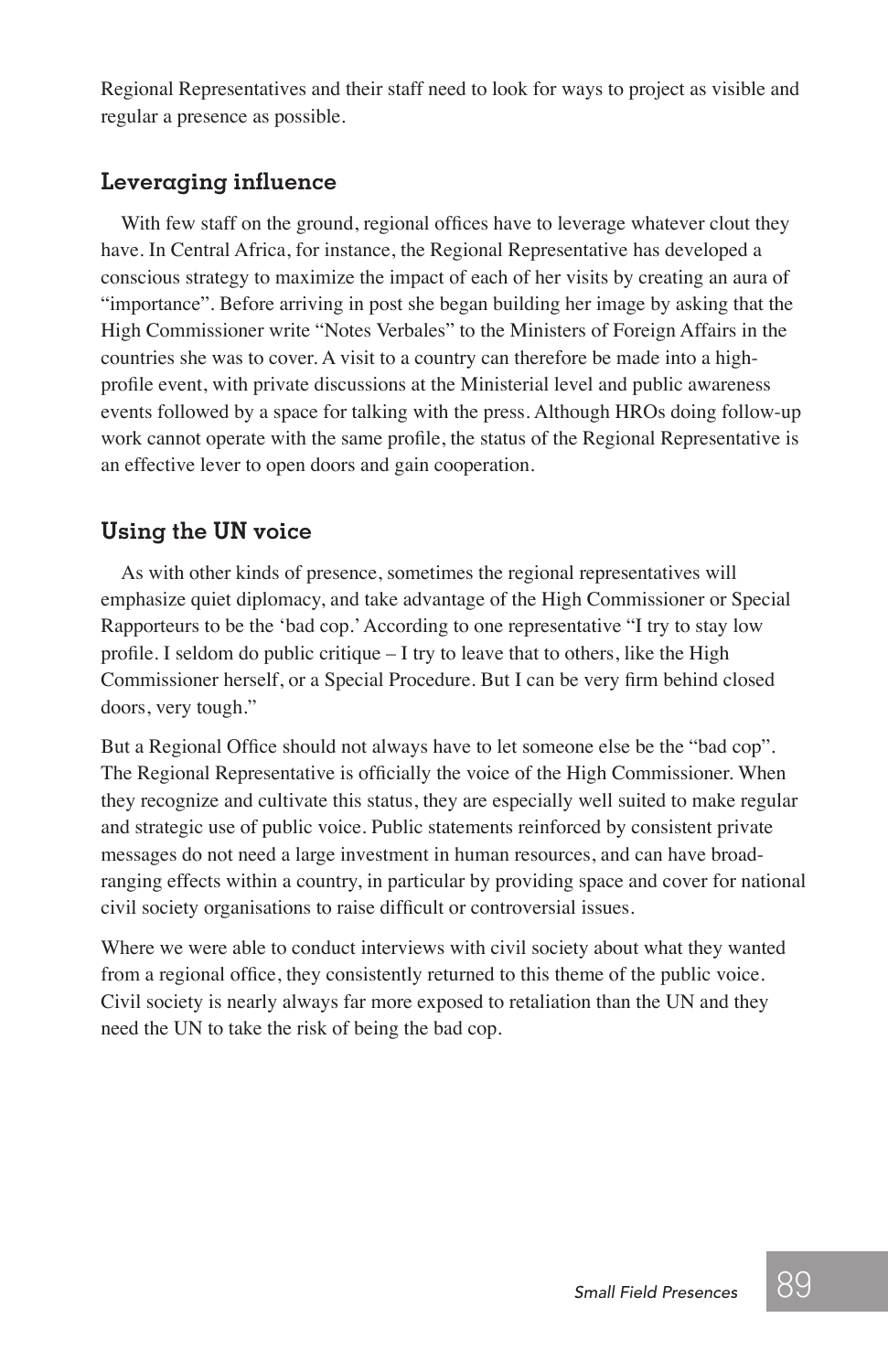"The [Regional Office] is in a position to approach governments, especially where civil society is weak. But they are not doing this. They are not equipped to do it, and they have the diplomatic status that protects them, but they are not willing to do it, lack resources to do it. They seldom confront governments directly about issues! or cases. And they tend to deal with the less controversial issues. They can be louder."– Civil society respondent

This critique that regional offices were too careful, too diplomatic, and therefore failing to achieve their potential influence was not universal, but it was frequent enough to be taken seriously.

Regional representatives and their staff are undoubtedly making concerted efforts to maximize their impact with very few resources. Their successes should not, however, divert attention from the fact that there are often countries under their area or responsibility which urgently require a more substantial in-country presence. Sometimes, such as for the Middle East Regional Office, several states vehemently object to any permanent in-country presence. In other cases, there might be potential to negotiate a more adequate presence, but the limitation may be a perception of lack of resources within the UN. This problem is not insurmountable, so the effort should be made.

Regional offices are an important means for the UN human rights system to get an on-the-ground understanding of a country where there is no permanent UN presence. By following both the human rights and political contexts, and making field visits whenever possible, the regional offices are in a good position to identify where a human rights advisor or larger presence might have the most impact, as well as when and how such a presence could feasibly be established.

#### **9.2 Human Rights Advisors in United Nations Country Teams**

The second frequent mode of 'small presence' of OHCHR in the field is the Human Rights Adviser to the UN Country Team. As of 2011, OHCHR had 20 human rights advisors (HRAs) covering 24 countries. Despite its name, a "human rights advisor" does not necessarily refer to a single post, and often should be more accurately described as a "unit". The OHCHR policy on Human Rights Advisors includes an expectation of at least one national support staff and one national officer. In Russia the HRA unit is five people and a consultant. The sub-regional HRA unit for the Southern Caucasus has five to seven staff and covers three countries.

Besides having a small number of people, the human rights advisor presence is fundamentally different from stand-alone presences and DPKO or DPA human rights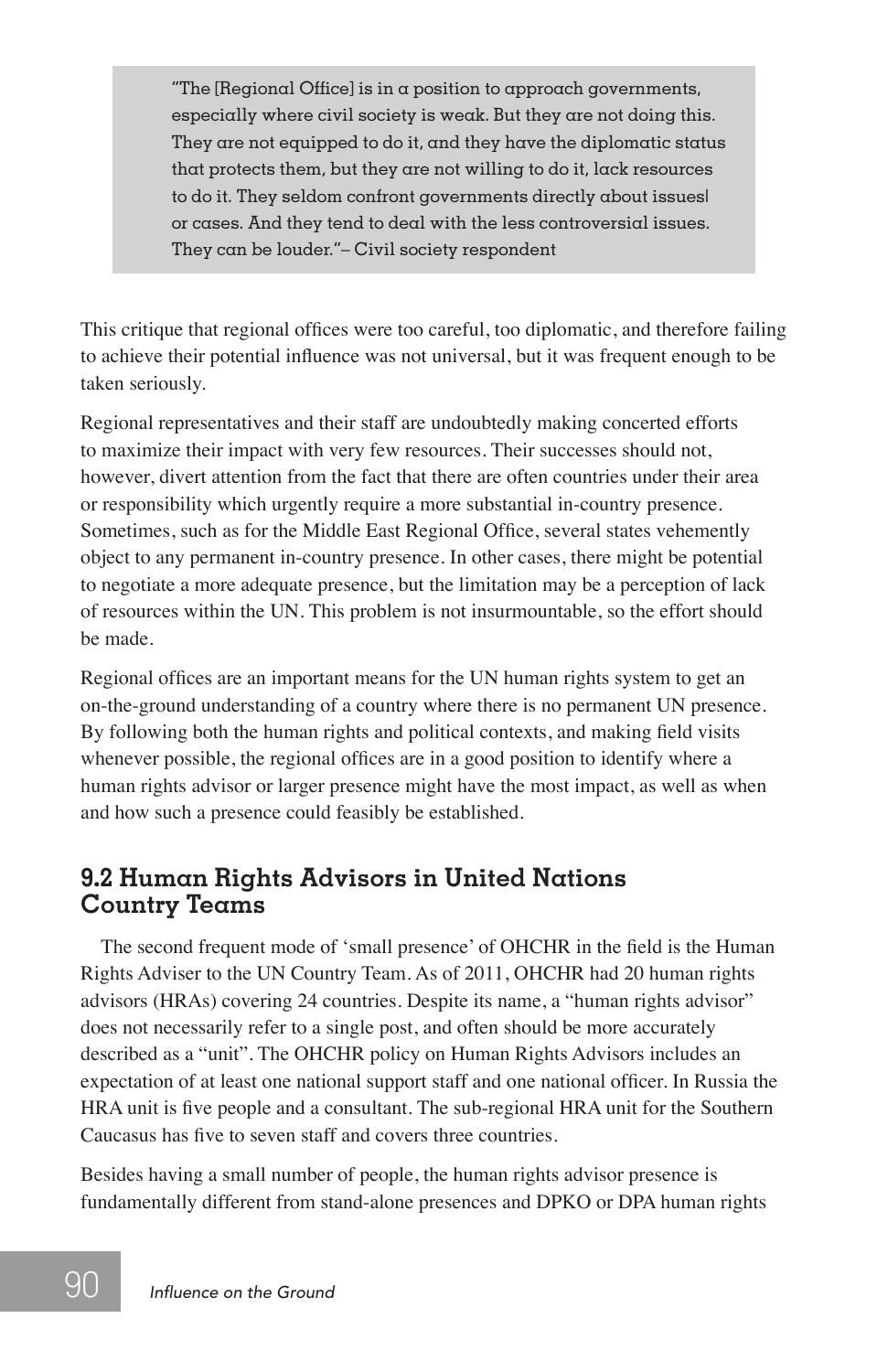components. They function under the direct supervision of the Resident Coordinator. They do not have the resources to do much monitoring and their TORs say they "are not expected" to follow individual cases. They do not have the staffing to project sustained visible presence during a crisis. Most importantly, they do not have an independent voice to be outspoken on human rights concerns or to create a high profile around human rights issues. As a consequence, many of the tactics described in earlier chapters of this study are rarely fully available to HRAs.

The standard terms of reference of a human rights advisor include:

- Support to the Resident Coordinator (RC) and the UN Country Team (UNCT) with mainstreaming human rights and in their engagement with the Universal Periodic Review (UPR), Special Procedures and Treaty Bodies,
- Advice to state actors relating to state protection machinery, legal frameworks, judicial capacity and international reporting obligations.
- Liaison with and support to civil society organisations
- Producing thematic or situational analysis of specific human rights issues for OHCHR and the RC
- The possibility of appearing in public fora and the communication of suitably agreed public statements.

Although the widespread perception is that the HRA role is very constrained, these TORs are actually very broad. A role of 'giving advice' to state actors allows for quiet diplomacy and subtle pressure. The responsibility to produce thematic or situational analysis opens the door to research and investigation of pressing situations. This breadth means that a small HRA unit cannot hope to cover more than a fraction of its potential role. In practice this forces difficult prioritisation decisions onto HRAs – together with their RCs – as they choose the areas where they can have the most impact. This focus will depend a great deal on the specific context of the country as well as the skills and interests of the HRA and the RC.

In Russia the primary focus has been on integration of international standards into everyday Russian practice with very little direct protection focus. In Albania, a major priority of the office was working on the rights of the disabled. This was not because issues of disability are more of problem in Albania than elsewhere, but primarily because that was the special expertise of the HRA who happened to be there.

In some countries the focus has been very much on achieving immediate protection impact, even if it cannot be done through the classic channels of big presence and a loud voice. In Sri Lanka, for example, the acute crisis has been at the centre of activity until recently.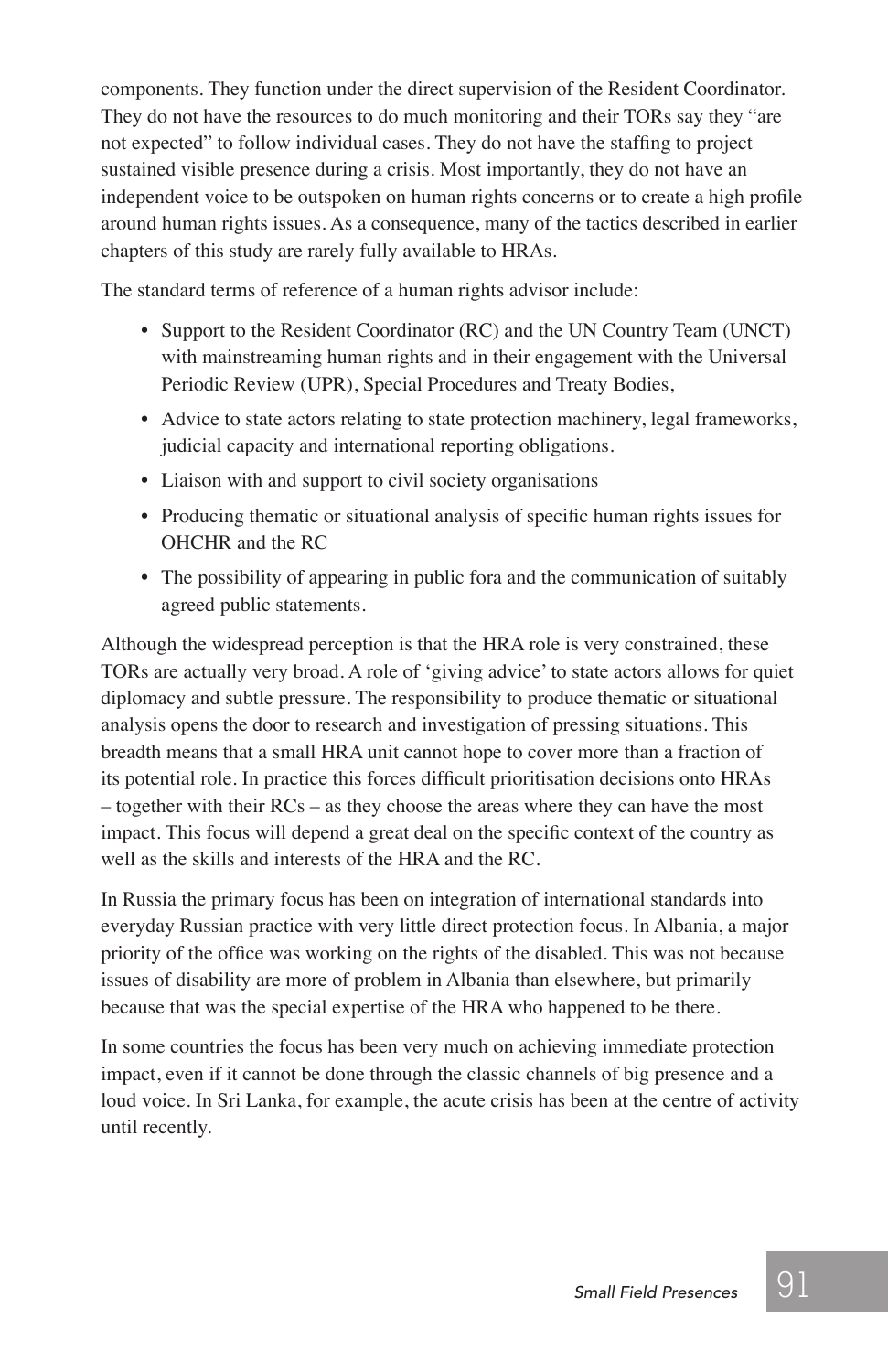#### **Strengths of the HRA role**

The flexibility of the HRA role is one of its strengths. Each country and context has different possibilities for impact so an HRA needs to be constantly prioritising to make the best use of his/her limited resources. Depending on the specific situation, the most effective focus might be on a transitional justice process, the state human rights infrastructure, the UNCT itself, support to civil society, a bridging role between everyone – or something else entirely. An HRA needs flexibility and agility to take advantage of temporary opportunities as they arise such as an unexpected political opening or a supportive new Resident Coordinator.

When HRAs are in a post over a period of years, they can create effective personalized relationships. State and civil society counterparts consistently placed a high value on the continuity that comes from dealing with a single individual for a number of years, allowing for stronger long-term relationships of confidence and trust.

HRAs are also able in some cases to directly generate pressure on state institutions. The case was described earlier how the HRA's withdrawal of support affected the perceived legitimacy of the Kenyan Truth Justice and Reconciliation Commission (TJRC) and pressured the government to take steps to address concerns about the lack of independence of its leadership and its lack of funding.<sup>19</sup> When the TJRC's weaknesses were seen to have improved, the HRA once again actively engaged in supporting its work.

HRA posts are sometimes created in countries where a more independent and wellresourced field presence is resisted, as their relatively low profile makes them more acceptable to states. In Russia, for example, the role of the HRA unit is fairly limited and avoids most of the more controversial issues. Nevertheless it can still be an important liaison between the Russian state and the international human rights system, facilitating integration of international commitments into Russian jurisprudence, working with prisons to take into account international standards and driving retrospectively obvious projects such as the translation of the OHCHR website into Russian.

In some cases, where states are relatively open, an HRA may have potential to build confidence and understanding of human rights to the point where a bigger, fullymandated office might be politically possible - if there is a conscious strategy to achieve it. Currently, however, HRAs are not actively being used to open space for fully-mandated presences, even where the potential exists. According to one HRA, "... the mandate is something you have to negotiate with the governments. But we have not actually tried to expand the mandate. The talks are still at a low level – even within our geographic region. But my assessment is that we would not have major problems if we were to enter into negotiations to establish a full mandated office. [The] governments appreciate our role."

<sup>19</sup>*.* See page 31 for prior reference to this example.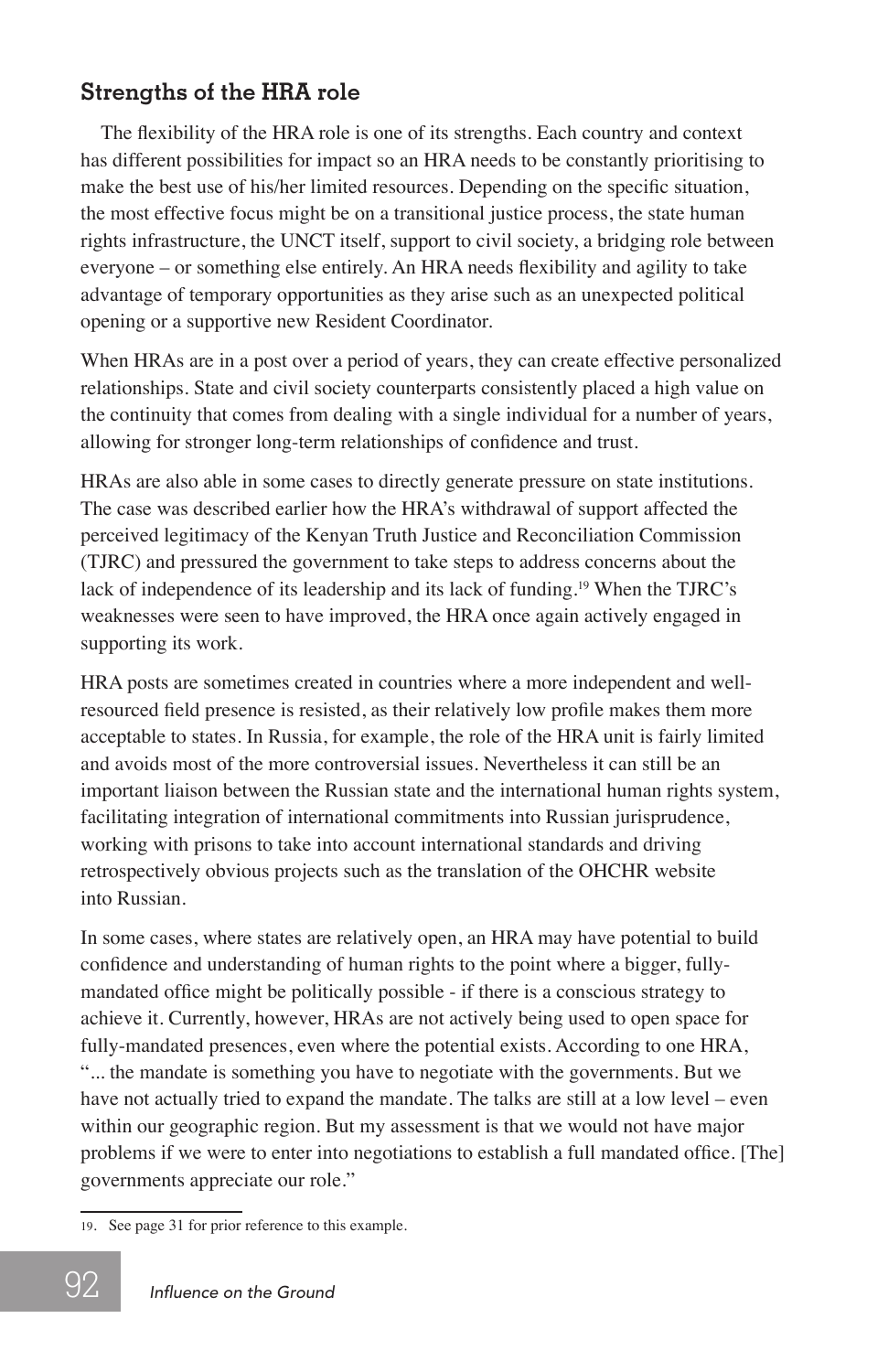#### **Flagging cases to Special Rapporteurs**

"Some indigenous people were detained and accused of terrorism for participating in a demonstration. I don't have the mandate or even the capacity to deal with these issues by going to the prosecutor's office and getting engaged with the case. But I can collect the maximum information available and I can submit this information to James Anaya [Special Rapporteur on the Situation of Human Rights and Fundamental Freedoms of Indigenous Peoples] who can then use his voice to intervene directly. I can also send the information to the desk officer of the the Inter-American Commission for Human Rights. I'm not going to appear in the photo, but the reaction can be significant." – Human Rights Advisor, Ecuador

If HRAs do play a role in facilitating new presences, it needs to be planned carefully. Even the suggestion of an in-country "upgrade" is sensitive and would need to be planned either cooperatively or powerfully. One HRA lamented that his relationships with state authorities were undermined because he was viewed as a Trojan Horse for a future stand-alone presence.

#### **Convening other actors**

Without a loud voice or a large presence, HRAs have found that one key avenue to having a protection impact is through bridging and leveraging other actors. HRAs often have a rare combination of access to the UNCT, the state, the diplomatic community and donors, the international human rights system, national and international NGOs and civil society organisations. Being small and (usually) without the need to fund programmes of their own, helps them gain respect as a "pure" and credible voice for human rights. Low-key convening can bridge local actors, and can also link them to special procedures and regional bodies. In most contexts there is an extraordinary diversity of convening possibilities.

In Sri Lanka the HRA has been an essential conduit to bringing information from NGOs into the UNCT, and linking those same NGOs to the international human rights system. In Ecuador the HRA was able to use a personal contact to bridge NGOs with the President to discuss a new NGO law and facilitate international and regional human rights bodies' interventions into fast-moving local issues, for an immediate protection impact.

#### **The HRA and the role of the Resident Coordinator**

The Resident Coordinator is a critical figure in determining the effectiveness of an HRA. Some RCs have shown strong interest in human rights issues and have integrated human rights into the rest of their work, using the HRA as a valued resource.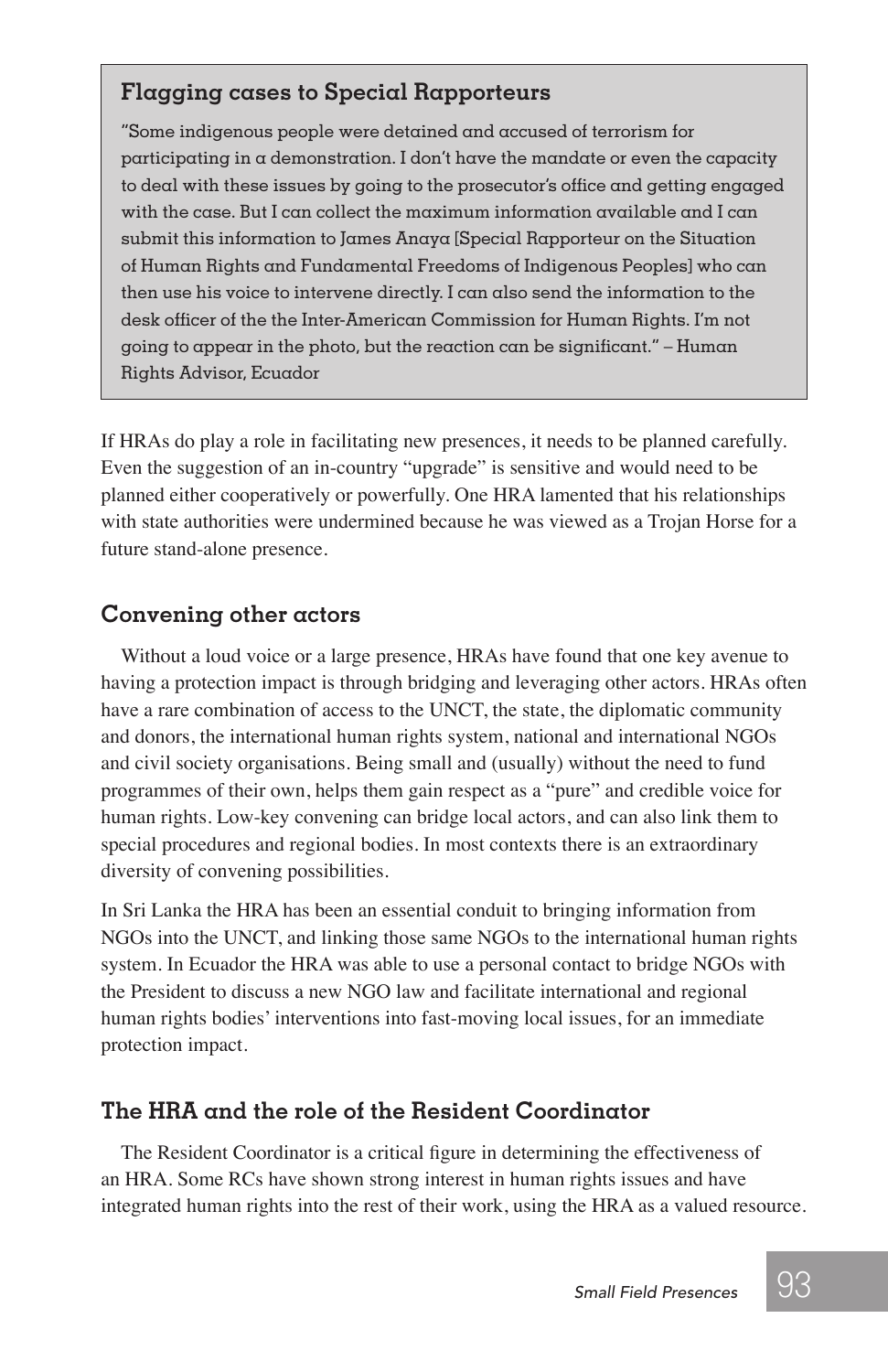This support is not just important in the short term, but works to "normalize" human rights within the UN system

> "We had a Resident Coordinator who really pushed human rights and opened spaces for human rights so we didn't have to. He normalized this way of thinking – Human Rights are not optional, but obligatory. And so when the new Resident Coordinator arrives he sees all of this as "normal", this is how it works. Human rights are a key part of all the work." – Human Rights Advisor

#### **Challenges and limitations of the HRA role**

HRAs are seriously constrained by the twin challenges of reduced size and lack of an independent public voice.

#### **Insufficient resources, insufficient visibility and contact**

Even though HRAs do not have an explicit monitoring mandate, there is still a lot to gain by showing the face of UN human rights to interlocutors around the country. Travel and external contact builds relationships, sends human rights messages, and yields important information and analysis for reports and for advising other actors. This visible presence and quiet sharing of information can have an immediate protection impact.

But simply for reasons of size, HRAs are unable to be out and visible in the way that a bigger presence can. Not even the biggest HRA units have more than a single office, and visits outside the biggest cities are generally far too infrequent to create any sense of regularity or of "being watched".

One way HRAs have been able to increase their effective reach is by creating a network of contacts around the country. In Sri Lanka in 2003, the HRA supplemented his own field visits by establishing relationships with a set of human rights sensitive staff from NGOs and UN agencies posted to the field offices. These people would quickly and quietly let him know information about incidents as they happened, together with locally-oriented political analysis of the context.

#### **Constraints on independence and voice**

Human rights advisors are not official representatives of the High Commissioner and are not generally authorized to speak in her name.20 In practice the freedom for an HRA to communicate publicly depends greatly on the perspective of the Resident

<sup>20</sup>*.* "The HRA may, from time to time, be authorized by the Resident Coordinator to communicate a public statement issued by the OHCHR Headquarters or to participate in public fora on his/her behalf", HRA Terms of Reference.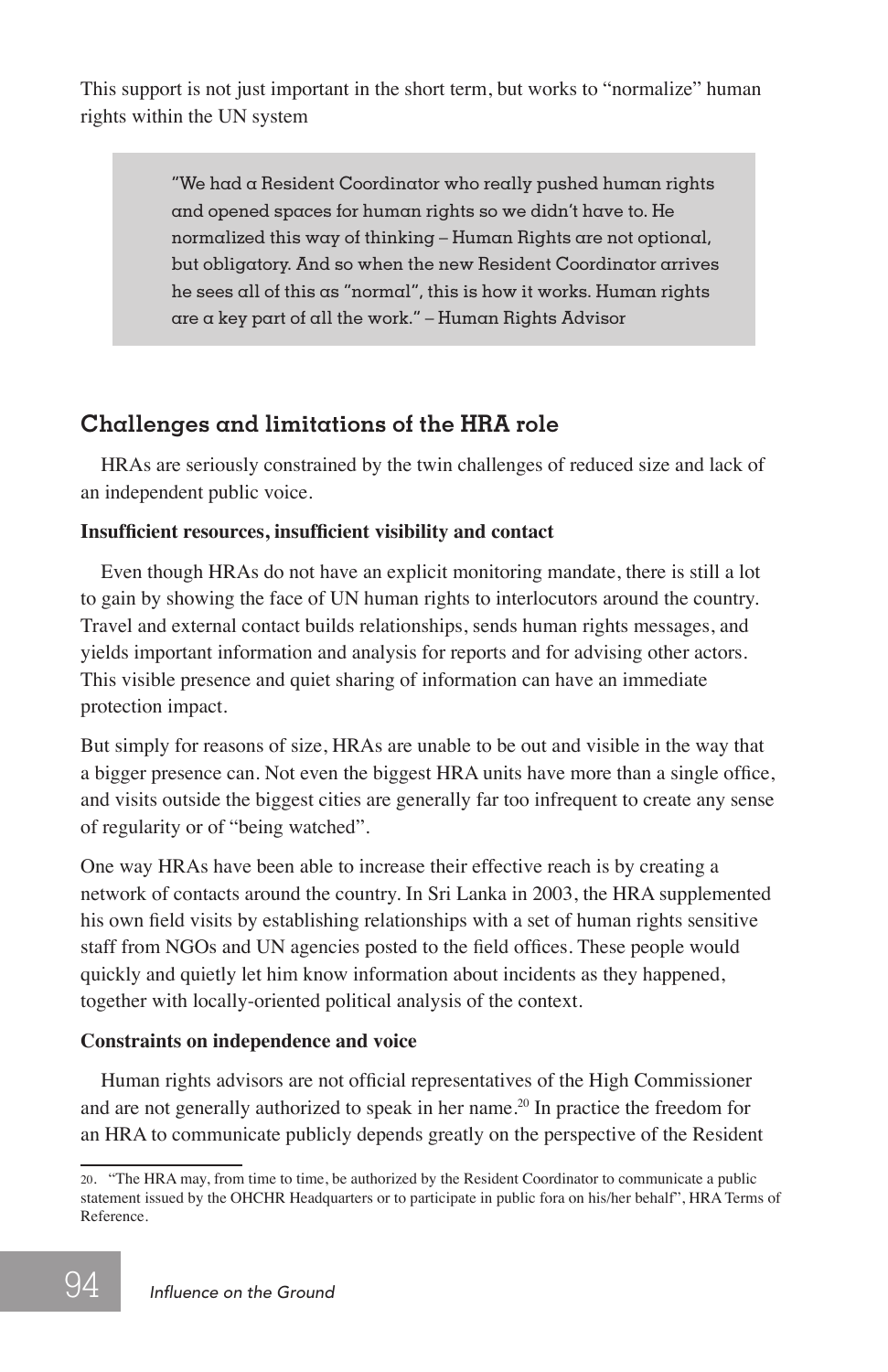Coordinator, and the personality of the individual HRA.

In some cases, the HRA and the RC establish relationships in which the HRA can speak relatively freely. In Kenya, for example, the HRA was given a lot of discretion as to her public positions and used this space proactively. She was perceived by many as largely autonomous of the RC and the UNCT, and as a strong local voice for UN human rights priorities.

An HRA can also have an effective voice by leveraging the overlapping mandates and complementary skills of other actors, such as protection-mandated UN agencies. In South Ossetia, for example, when four minors were arrested on charges of terrorism for crossing a border supposedly carrying explosives it was a big public issue that required a UN response. The HRA could not make a statement himself and a statement from the High Commissioner or a Special Rapporteur would not have been fast enough to produce an immediate result. Instead the HRA collaborated with UNICEF who quickly released an official letter and statement.

#### **Unsupportive Resident Coordinators**

One of the most difficult challenges for an HRA arises when they find themselves working with a Resident Coordinator who is unwilling to engage with human rights issues, especially in moments of crisis.

One of the theoretical responsibilities of an HRA is to "ensure that any public statements made by either or both of the RC and the High Commissioner are mutually reinforcing and used strategically". The HRA can quietly advise in this direction, but in the face of any disagreement, the HRA is not granted the authority to fulfil this task. Nor is there any standard or accepted process to help the HRA address this challenge if there is substantive strategic disagreement between the RC and the High Commissioner. This gap can lead to a dangerous lack of action in critical situations, and a very frustrating situation for the HRA.

This is not just a theoretical concern. In Sri Lanka in 2009, the RC and the major players in the UNCT were opposed to taking strong public positions on the ongoing abuses by government forces. When the High Commissioner spoke out she was undermined by the far weaker position taken by the UN Secretary General. When things are playing out at this level, it is unrealistic to imagine that having an HRA in-country is enough to ensure the UN is taking a clear position on human rights, or even making mutually reinforcing public statements. If an RC is not fully engaged with human rights issues then only strong pressure from Geneva and New York has a chance to change the situation.

#### **HRA in a crisis setting: Better than nothing?**

The difficulties experienced by the HRA in Sri Lanka during the final stages of the civil war in 2008 and 2009 call into question the value of this post in situations of acute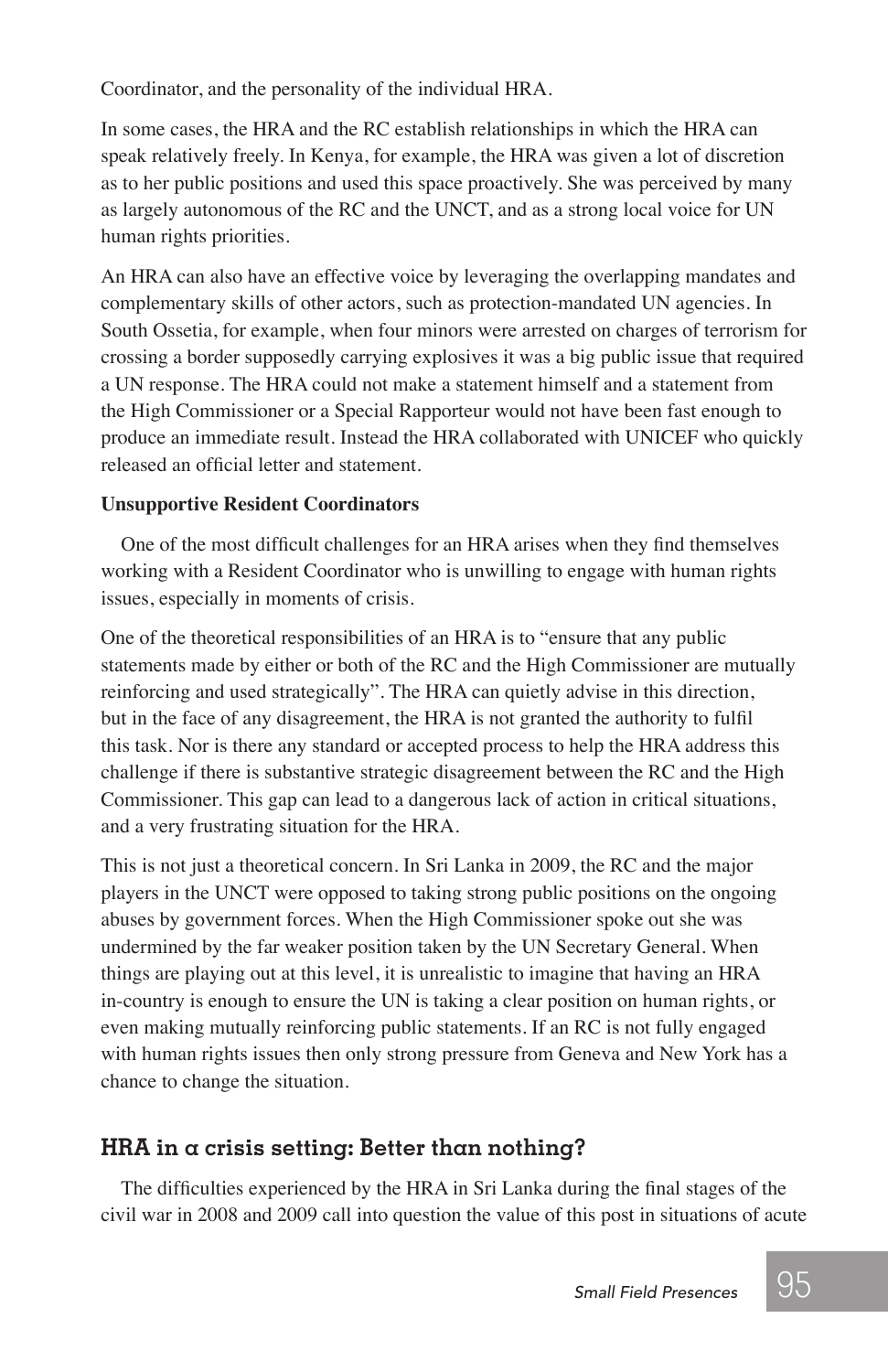crisis. In the years before 2009, OHCHR attempted without success to get agreement to set up a more substantial stand-alone presence in Sri Lanka. The difference between an HRA and a stand-alone presence is huge. The HRA in post showed dedication, skill and creativity and made many small inputs. But the lack of numbers on the ground, low profile in the media, lack of clout in the UNCT and exclusion from high-level UN discussions and decision-making made it impossible for the HRA to have the same strategic impact on how events played out that a larger presence could have had.

There was, however, some protective impact, and it may have been disproportionately large in comparison with the size of the office and considerably better than nothing. There is no evidence to suggest that having an HRA on the ground weakened the international response by giving human rights "cover" to the Sri Lankan Government or the UNCT. On the contrary, the work of the HRA was the basis of the High Commissioner's firm stances, and was internally one of the strongest voices pushing other UN actors in Colombo and Geneva to pay greater attention to the abuses taking place.

#### **Recognize the limits – push for more**

The Human Rights Advisor role is clearly the weakest in-country presence of the different modes available. The HRAs serving in these difficult roles are making the best of a tightly constrained situation. In cases where the host government and the UNCT are favourable to their work, they can contribute to protection in a range of ways, building bridges among different actors, helping to keep overall policies human rights sensitive, and encouraging more powerful actors to use their own "human rights voice."

But the small size and lack of voice and clout will in many situations rule out many of the other tactics described in this study. In some cases, HRAs are allowed into a country with a resistant host government *because* they are unable to exert the same kind of pressure as a larger presence. Unfortunately, it is usually in these same situations of state resistance that the UNCT or Resident Coordinator are also under pressure or self-censoring their potential human rights role. With a range of possibilities and insufficient resources, HRAs are forced to make difficult prioritisation decisions. HRAs can use their creativity to leverage the voice and presence of other actors, but the fundamental political and resource constraints remain. With an obstructive or fearful Resident Coordinator, it becomes even more challenging to make a tangible contribution to protection.

Given these profound constraints, OHCHR has to be very careful not to pose the HRA role and the independent presence as options a state can choose between, because any state that wants to control the UN's human rights voice will opt for an HRA. The HRA role might be most useful in situations where the human rights problems and levels of state resistance are not so great – where a supportive and facilitative role is welcomed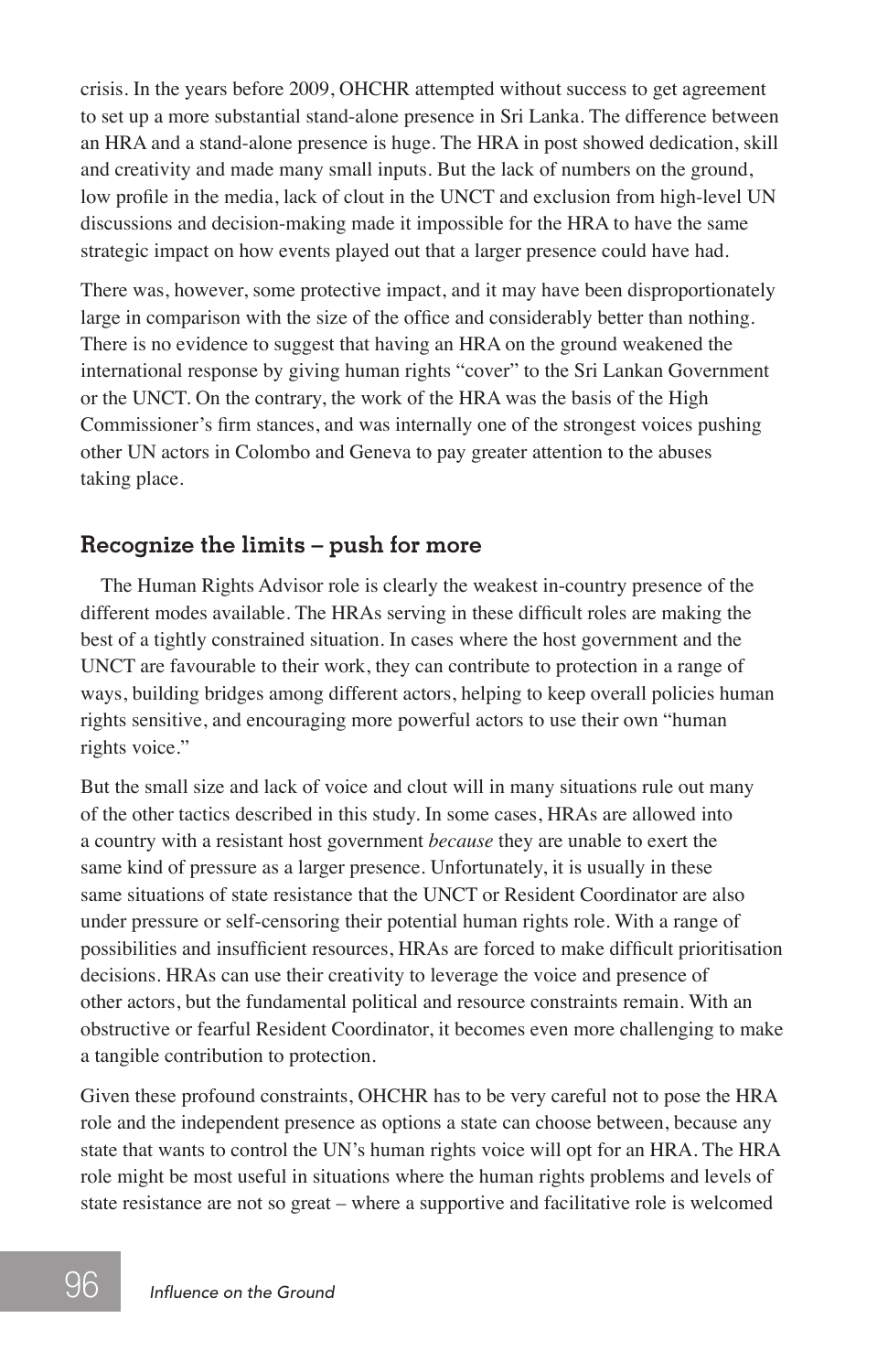and where a bigger independent presence is not necessary. But where an HRA is clearly insufficient, OHCHR needs to continue to push – as it did in Sri Lanka – for the kind of presence that would allow for a greater protection impact.

#### **9.3 Small stand-alone OHCHR offices**

In a few countries, such as Togo, Guinea, Mauritania, Tunisia, or Kosovo/Serbia, OHCHR has independent stand-alone offices that are quite small, in some cases with as few staff as a Human Rights Advisor Unit. Unfortunately, this study was unable to visit any of these offices for an in-depth look at their work and protection impact. The political situation and human rights needs in each of these countries are very different, so one cannot automatically conclude in a general way that these offices are "too small". They are likely to face some of the same challenges as any other small presence – lack of sufficient numbers to show a visible presence, build credibility, or be adequately responsive to needs. However, they have major advantages over the other small presences: firstly they have a mandate to be in country, with a formal Representative and in most cases some ability to use their voice when needed. Second, if they are showing their added-value on the ground, they may have the opportunity to expand if circumstances demand it – through additional voluntary funding from donors who see the benefit of their presence.

97 97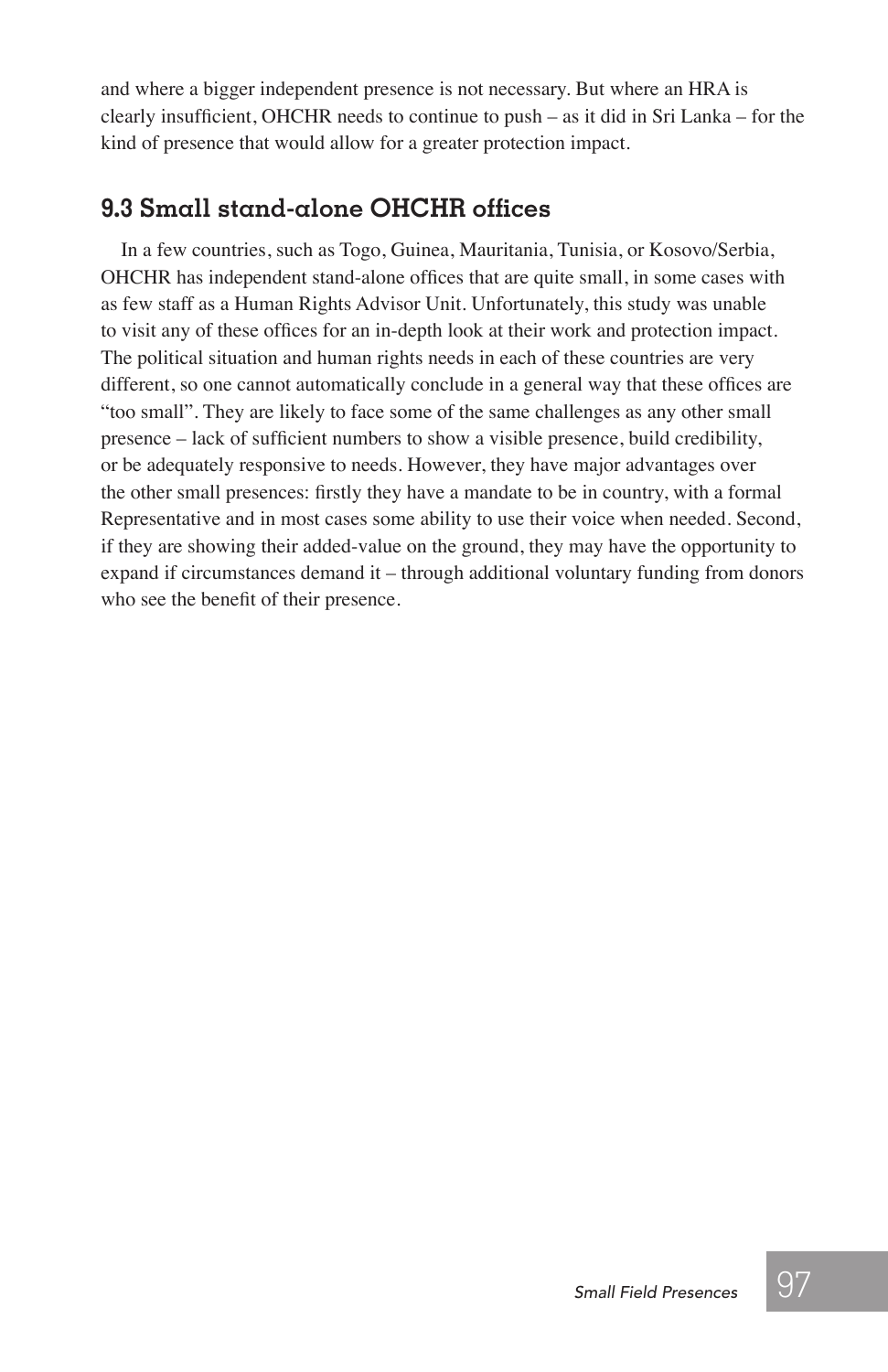# *Working with Other UN Actors*

nnummmmmmmmmmmmmmmmmmmmmmmmmmmmmmm

A large and credible field presence can be influential on its own, but will be even more effective working together with other UN voices. A smaller presence, an HRA or a regional office, almost always needs more clout if it is to be heard. In every country in the world, local and national leaders are conscious of and responsive to rank and status, so field presences need to use this at every opportunity. A presence must have strategies for mobilizing others' voices to complement their own. The High Commissioner, Resident Coordinators, SRSGs, the Security Council, the UN Country Team, or Special Rapporteurs, all have potential for greater involvement in the protection strategy of a field presence. In this chapter we will look first at the dynamic of the human rights component within a larger peace operation, secondly at the relationships within the UN humanitarian system that can facilitate protection, and finally at the different strategies of collaboration between field presences and Genevabased human rights actors.

### **10.1 Human rights protection within political missions**

The Department of Peacekeeping and the High Commissioner's office have made major advances in collaboration in the last several years clarifying the role of the human rights components in the peace missions. Efforts have been underway for some time to bring the DPKO human rights components closer to OHCHR – clarifying reporting lines, responsibilities for selection of heads of field presence, training of human rights officers and trying to offer greater support from Geneva. As a result of these developments, the peace operations and their human rights components in principle have a somewhat higher level of accountability to the High Commissioner's human rights mandate, with a dual reporting line to the SRSG and to Geneva.

The goal of this process is not complete independence from the rest of the peace operation. The human rights components and the SRSGs must still make difficult judgment calls about the overall impact of monitoring and advocacy on both the human rights and political goals of the mission. But with these changes, the chiefs of the human rights components should have a somewhat higher degree of autonomy to insist that human rights concerns are not brushed under the table for political convenience. In practice, this is not always achieved. Some human rights components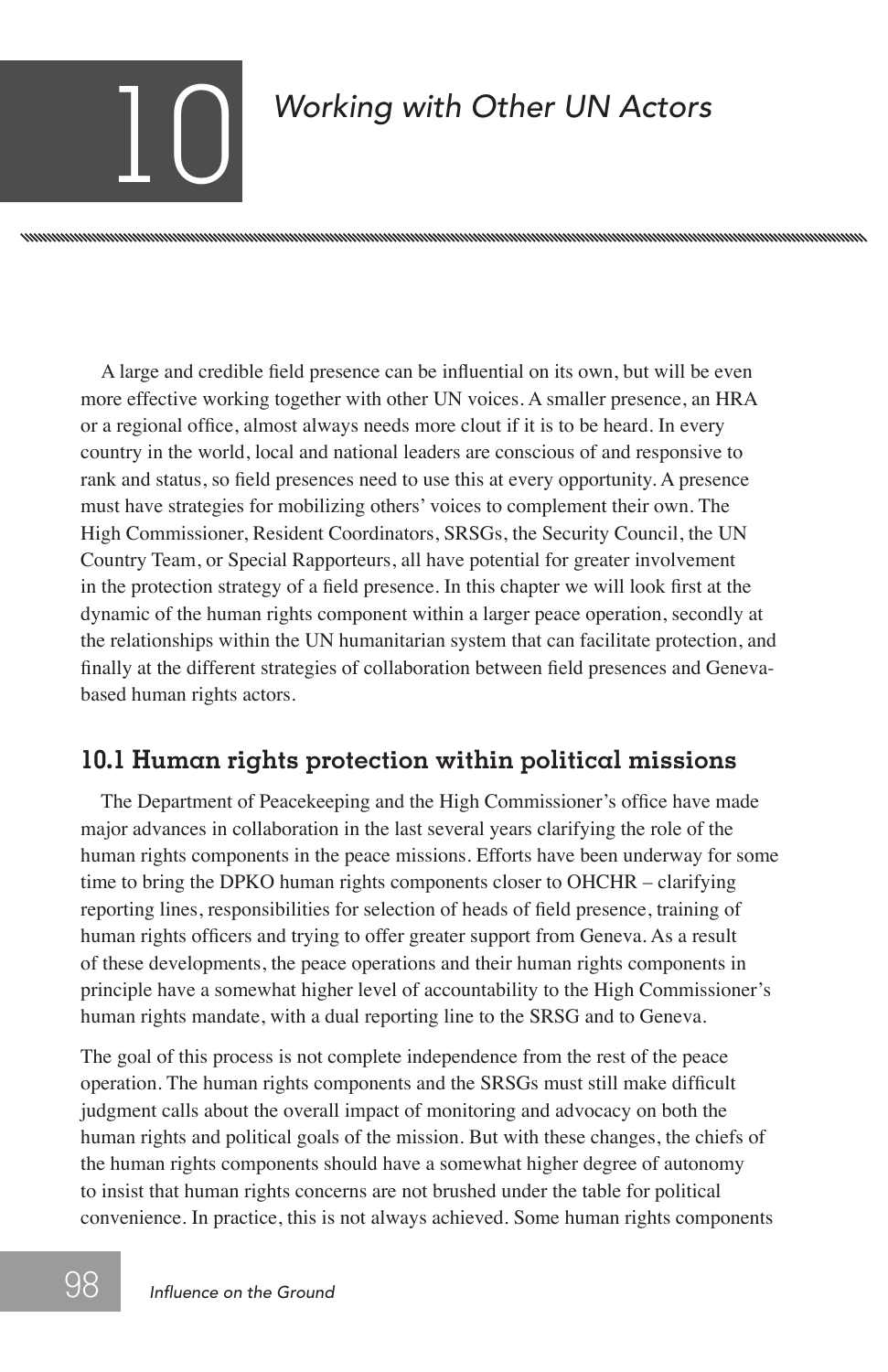#### **Stabilization versus protection of civilians in the Democratic Republic of Congo**

MONUSCO is committed through its guiding UNSC resolutions to supporting the government of the DRC in "stabilizing" the military situation of the country, in particular by assisting the FARDC in eliminating military activities of non-state or foreign actors within the nation's territory. It is also committed to the protection of civilians. These two key commitments are not necessarily compatible. According to our respondents, FARDC military operations often have only a temporary impact, with the same armed groups returning in the medium term. Worse yet, a transfer of control of territory from an armed group to the FARDC does not necessarily lead to any improvement in the human rights situation for the local residents – and there are often serious rights abuses associated with the transition of power. FARDC elements are reputedly as rapacious and corrupt as those they are replacing in terms of their abuse of the population and their primary interest in the corrupt profiteering from the natural resources of any region they control.

The JHRO is not solely bound to the UNSC resolutions promoting 'stability'. It is equally and independently answerable to the High Commissioner for Human Rights. An "independent" human rights presence might arguably have a role in investigating whether MONUSCO's support for the FARDC represents an overall net gain in security and human rights for the citizens of the DRC, especially given that MONUSCO is fully aware of FARDC abuses and its corrupt intentions of territorial control for personal economic gain. As long as UNSC mandates allow UN resources to directly support combatants who abuse human rights, there needs to be an independent human rights body that can objectively assess the legitimacy of such support.

still raise concerns about their inability or lack of authority to develop and implement independent human rights strategies. SRSG's still at times seem unduly fearful of human rights reporting or public statements.<sup>21</sup>

#### **Strengths**

The MONUSCO case study, together with other feedback, demonstrates how a large human rights component in a peace operation can implement the kinds of best practice strategies that we have outlined in previous sections of this study. In some respects they may even be able to do so more effectively than an independent OHCHR office because of their access to greater resources and political clout.

<sup>21</sup>*.* These reflections are based on one major case study with MONUSCO in the DRC, shorter visits to DPKO missions in Cote D'Ivoire, Liberia, Haiti and South Sudan, as well as to the DPA mission to Somalia (UNPOS). In addition, telephone interviews and discussions in Geneva were carried out with current or former HROs and Heads of Field presences of several others, including Afghanistan and Iraq.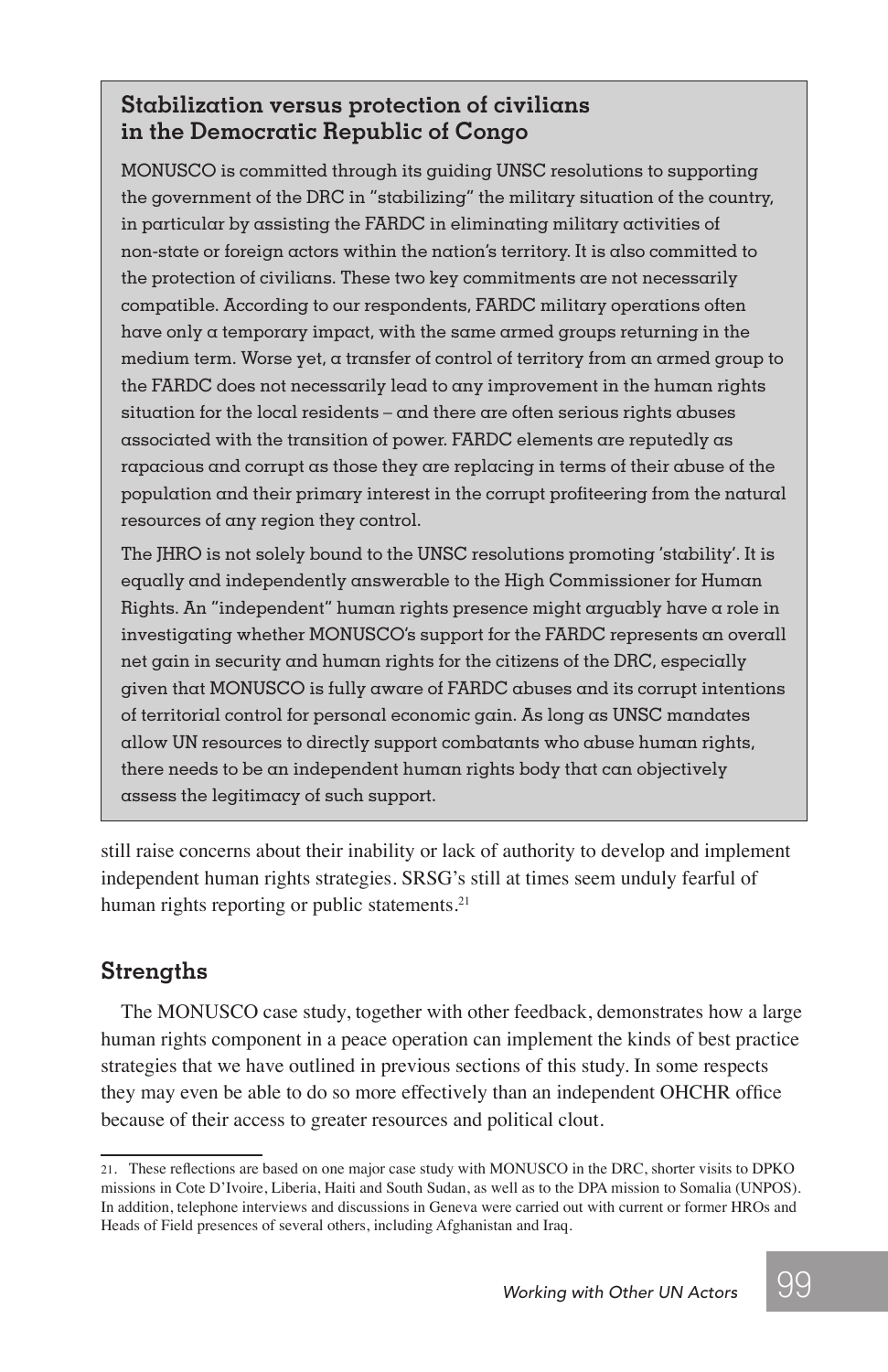The political developments around the theme of "Protection of Civilians" (POC) have further expanded the engagement of Security Council-mandated missions with human rights protection. Protection of Civilians is basically a subset of human rights protection, focused on the most urgent and life-threatening attacks in certain crises. Thus even though the language is somewhat different, at the highest level, the POC developments in policy and field mandates has brought vital debates about human rights into the Security Council. At the field level, it has pushed the other major components of Peace Missions to take core elements of human rights protection more seriously (even if they are not always explicitly calling it "human rights" protection). The result has been a dramatic increase in investment overall.

Unfortunately, in some missions the human rights components have been sidelined – or allowed themselves to be sidelined. Human rights components can lose their influence with mission leadership, either through insufficient skills or strength incountry or through lack of support from senior management in Geneva. When this happens, Protection of Civilians strategies are developed and led by other components without benefitting from the long experience of field protection that human rights field presences could bring to the process.

In other cases, though, the human rights components have been very active in helping to develop a coordinated approach to protection. The MONUSCO case study describes such a process in detail. In Cote D'Ivoire, the Human Rights component was delegated a leadership role in designing the mission's POC strategies.

Engagement with the broader POC dynamic in a large operation is time-consuming for human rights components, and it requires a flexibility to work with other actors whose approaches to protection may be quite different. Where there is a serious need on the ground, a human rights component has to engage as actively as possible in this process, in order to maximize not just its own contribution to protection, but the contribution of the entire mission on the ground. Without the human rights involvement, the POC approach tends to be narrowly seen as a military process. In the DRC, for instance, the protection efforts of the missions were primarily focused on choosing where military presence would be deployed for dissuasive impact. But military presence is a blunt tool, not effective in very many situations, and the human rights component can develop more nuanced political approaches focused on advocacy and field-level diplomacy.

The operational capacity of peace operations usually far exceeds that of any standalone human rights operation: the sheer logistical infrastructure and numbers of people allows for a more visible projection of human rights presence. Sometimes, however, human rights might not be the top priority of those making decisions about usage of helicopters, vehicles and other key resources. The human rights components need to build relationships politically within the mission at both the national and regional level to be able to take full advantage. Some cautioned that "everyone goes where the helicopter goes." The human rights component needs to be careful that their own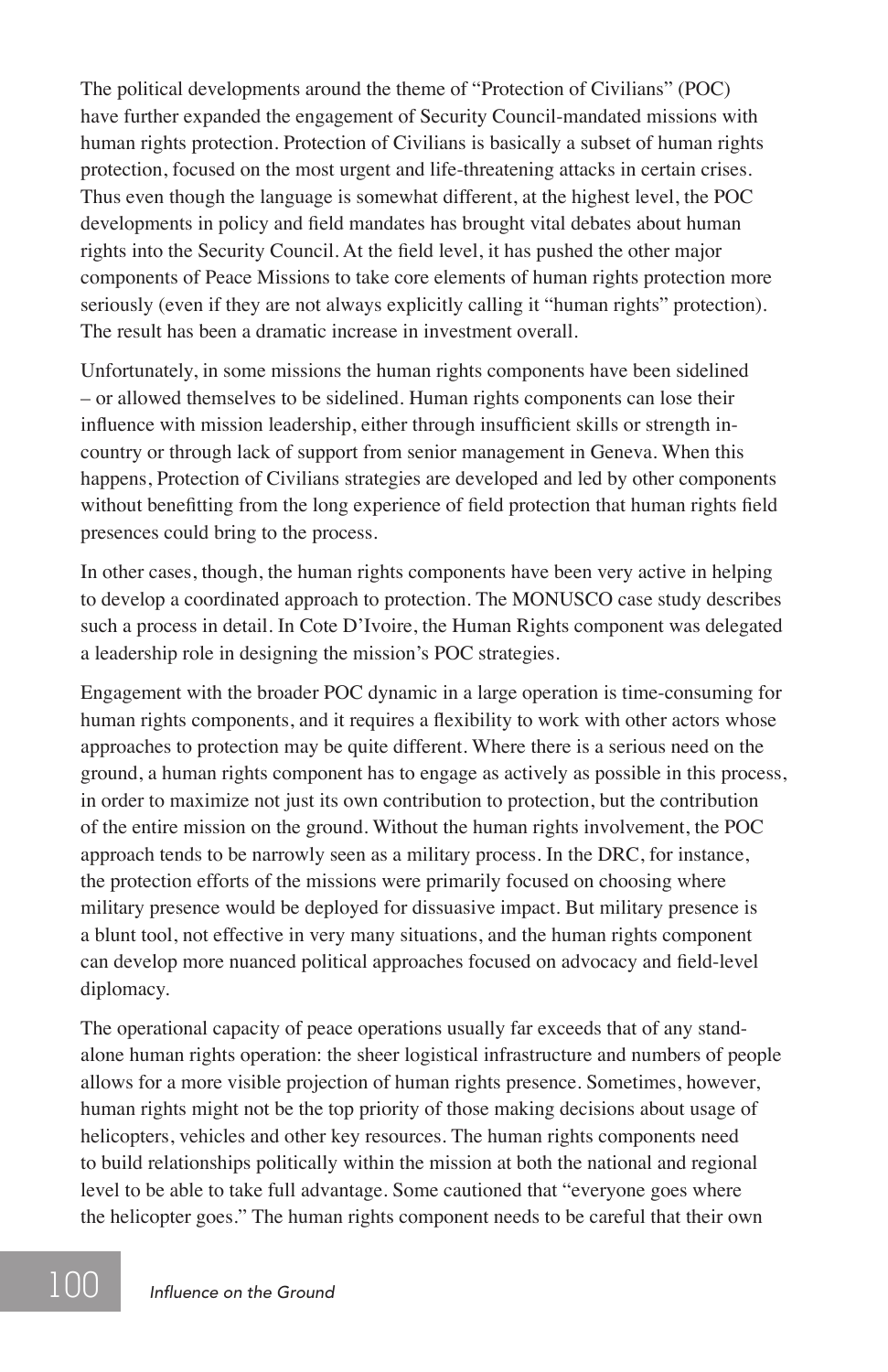geographic human rights priorities are not skewed by logistical decisions taken by others.

Another key strength of a political mission is the clout or political influence of an SRSG at the national level. As senior representatives of the UN system, the SRSGs and DSRSGs have a high capacity for influence and advocacy when they fully engage with the human rights objectives of the mission.

#### **Challenges**

Unfortunately, strengths can turn into weaknesses, especially in the case of the influence of the SRSGs. When an SRSG is not engaged in human rights advocacy for the mission, or worse yet is actively impeding human rights advocacy and reporting by others, a human rights component can be paralyzed. This lack of support from the highest level represents one of the most frustrating possible situations for a field presence. In these cases the direct support of the High Commissioner is essential, not only to validate the human rights concerns of the field presence, but also to exercise influence in a longer-term way on the human rights accountability of SRSGs. The High Commissioner has the seniority to sustain a dialogue with an SRSG and work to improve the responsiveness.

Sometimes the problem is not active obstruction, but simply that the political mission does not have a clear strategy for human rights protection. In both Haiti and Somalia, for instance, the overall mission strategy did not provide much direction to the human rights components, but at the same time these components did not necessarily have the clear authority to carve out their own path.

A deeper challenge can arise if the peace operation itself is perceived to be acting against human rights principles and even directly abusing human rights, undermining the credibility that is so central to the effective influence of a human rights presence. In some cases, mission credibility is undermined by individual behaviour such as instances of sexual exploitation or violence. In other cases, the explicit objectives of the mission can have dubious human rights implications. For instance, the active military support that MONUSCO provides for the armed forces of the DRC makes the UN to some extent liable for the human rights abuses of those forces (see box). Similarly, MINUSTAH's earlier military interventions in 'crime-fighting' in Port-au-Prince contributed to some Haitians' sense of living under a military occupation.

In the Somalia operation, UNPOS is closely aligned with the Transitional Federal Government of Somalia (TFG) and the African Union forces, neither of whom have good human rights records. This alliance results in pressures on the human rights component to increase its criticism of the armed group Al Shabaab, rather than highlight information it receives about abuses inflicted by soldiers of the TFG or African Union peacekeepers. Having a human rights component potentially allows UNPOS to claim some human rights legitimacy, but the component has no resources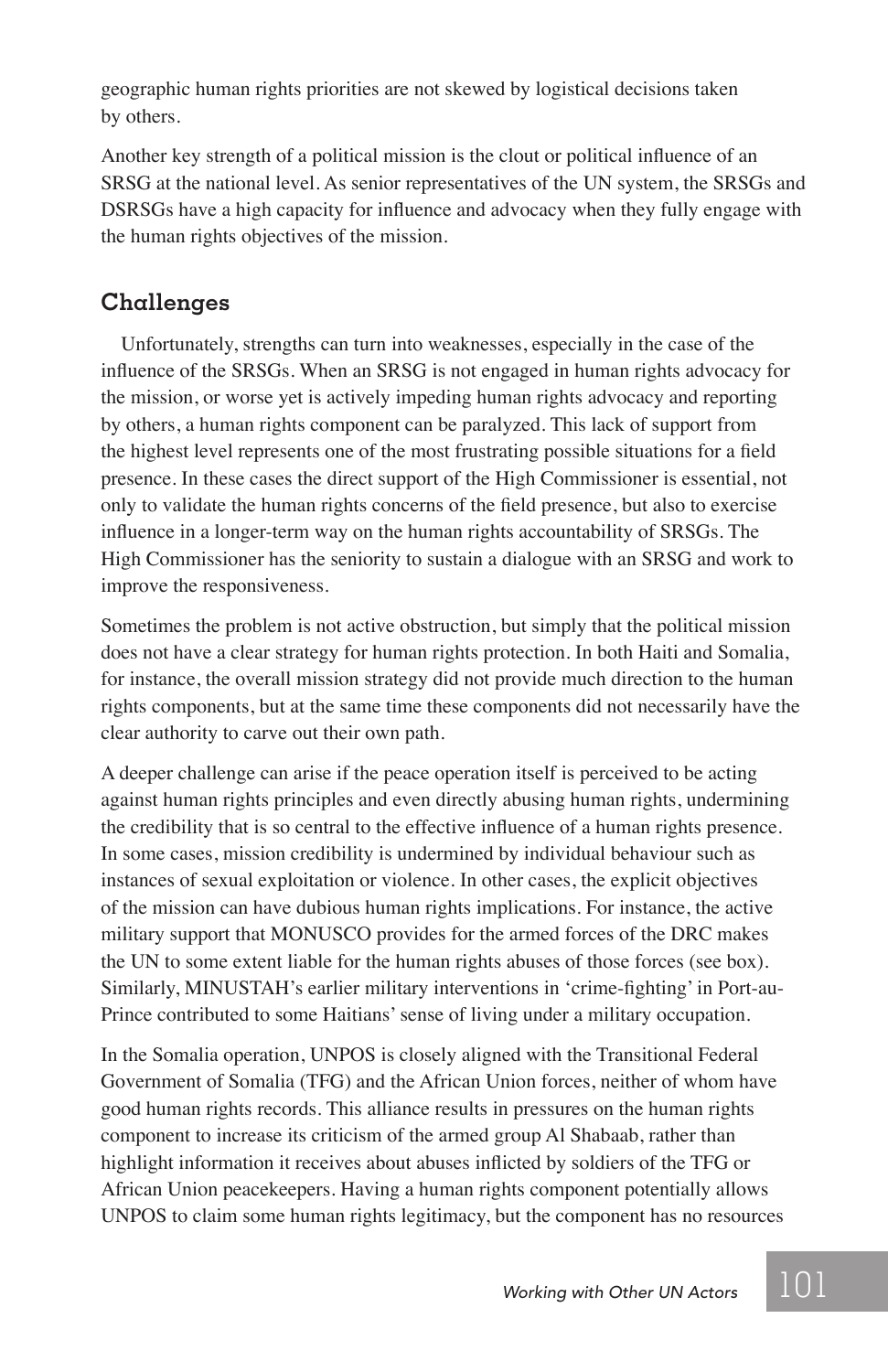or mobility to investigate such abuses on the ground. In these situations, the only way a human rights component can salvage any neutral credibility is by engaging in active reporting and advocacy on the human rights abuses or dubious linkages of its own operation and allies, even though this can create extremely difficult relationships within the operation.

In Afghanistan, the UNAMA human rights component, with support from the UNAMA SRSG, carried out investigations of NATO responsibility for human rights violations, and published these in reports. This did not make UNAMA-HR or the SRSG popular with NATO allies, but it did have an impact on NATO behaviour on the ground: the human rights component noted substantial changes in NATO Rules of Engagement and in its willingness to acknowledge civilian casualties after UNAMA interventions.

The UN has recently developed a "Human Rights Due Diligence Policy" explicitly aimed at addressing these kinds of situations where groups supported by the UN are involved in abuses. Where grave violations are committed by non-UN security forces that are receiving support from the UN, this due diligence policy requires the UN entity concerned to intercede with the relevant authorities with a view to bringing those violations to an end. If the situation persists, the UN must suspend support to the offending security forces. This may be a difficult policy to implement in situations where strong member states or other vested interests do not want UN support for a particular ally to be questioned. Nevertheless, the existence of such a policy should, in principle, assist a human rights component when it needs to call attention to discrepancies between UN human rights commitments and the behaviour of states and militaries its peace operations are supporting.

#### **10.2 Coordination with UN humanitarian actors**

A field presence is often in a setting where a large number of humanitarian actors are also present and at varying levels working towards protection objectives. This can be both an opportunity and a challenge for the human rights presence. The humanitarian conceptualization of protection is somewhat different than that of a human rights presence, and tends to put much more focus on a broad range of responsive services for vulnerable populations and victims and much less on monitoring, reporting or advocacy.

At the highest level of national influence, the UN Resident Coordinator or Humanitarian Coordinator, like an SRSG, is usually the "big voice" of the UN in the field. When these leaders are engaged and collaborating strategically with a human rights presence, important advances in advocacy and problem-solving at the highest level become possible. Conversely, where these individuals are failing to live up to their responsibility to promote human rights adequately, a field presence under them can be severely constrained and potentially voiceless, especially a smaller presence or HRA with little political weight of their own. Those HR components and HRAs who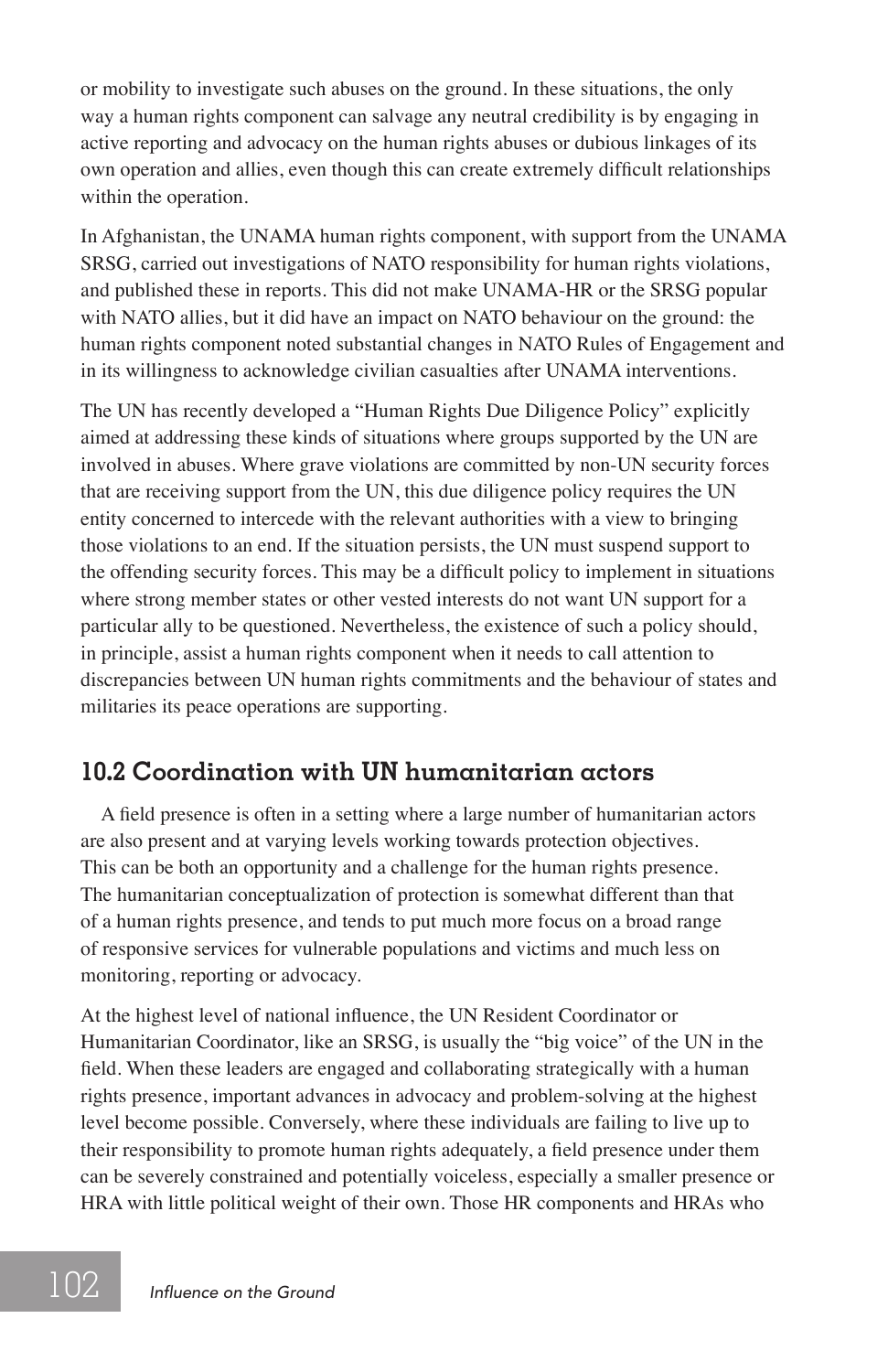have the advantage of a permissive and supportive RC/HC or SRSG need to take full advantage and establish practices and precedents that will strengthen their position and voice in the future, in case that leadership should change for the worse. Establishing a broad space for action also sets precedents that other human rights presences can take advantage of.

In a few cases, a human rights field presence has taken on the role of coordination of the Protection Cluster within the humanitarian system. In Nepal, where OHCHR had a relatively large presence, this coordination role was appreciated by many other actors. This role, if done well, should allow the human rights presence to bring an addedvalue to the overall approach of the humanitarian system, without attempting to take on too much of the humanitarian actors' roles. It can be particularly helpful if it moves the humanitarian community beyond service delivery towards greater advocacy and lobbying for protection.

But this positive impact depends on both the resources invested in the coordination process and the coordination skills of those doing it. Human rights field presences are often small compared to the scale of the broader humanitarian community in a crisis, and the amount of human resources required to fulfil this role can put a serious strain on their other ongoing human rights work. After the earthquake in Haiti, for instance, the MINUSTAH human rights component filled this cluster coordination role, and found it very difficult with such a vast number of humanitarian actors involved, and some of the HROs on the ground felt that the coordination task was taking up all their energy at the expense of important human rights work that other humanitarian actors were not going to carry out.

Human rights presences have seldom had major coordination roles in the past, and coordination is not a skill-set for which human rights officers have generally been selected or trained. If OHCHR or DPKO human rights components are going to continue to take on cluster coordination, they will need to take this skill demand very seriously: coordinating a protection cluster does not only require expertise in protection, it demands expertise in coordination.<sup>22</sup> A positive development in this respect is that OHCHR has, in recent years, been sending more of its field officers to coordination trainings and to other humanitarian training to become more familiar with the task and with the partners in the system.

There are many less formal ways to collaborate with UN Country Team partners. Sometimes a human rights presence needs to be flexible in its approach and language to take advantage of the possibilities. For instance, when the OHCHR Cambodia office confronted issues of land rights and evictions, they recognized that the political and economic forces they were up against were far too great for the limited voice of their office. They wanted to bring on board the weight of the voice of the entire UN

<sup>22</sup>*.* In fairness, this same conclusion is valid for a variety of agencies (UNHCR, UNICEF), each of whom have in some cases taken on protection coordination roles without having dedicated staff with sufficient coordination skills.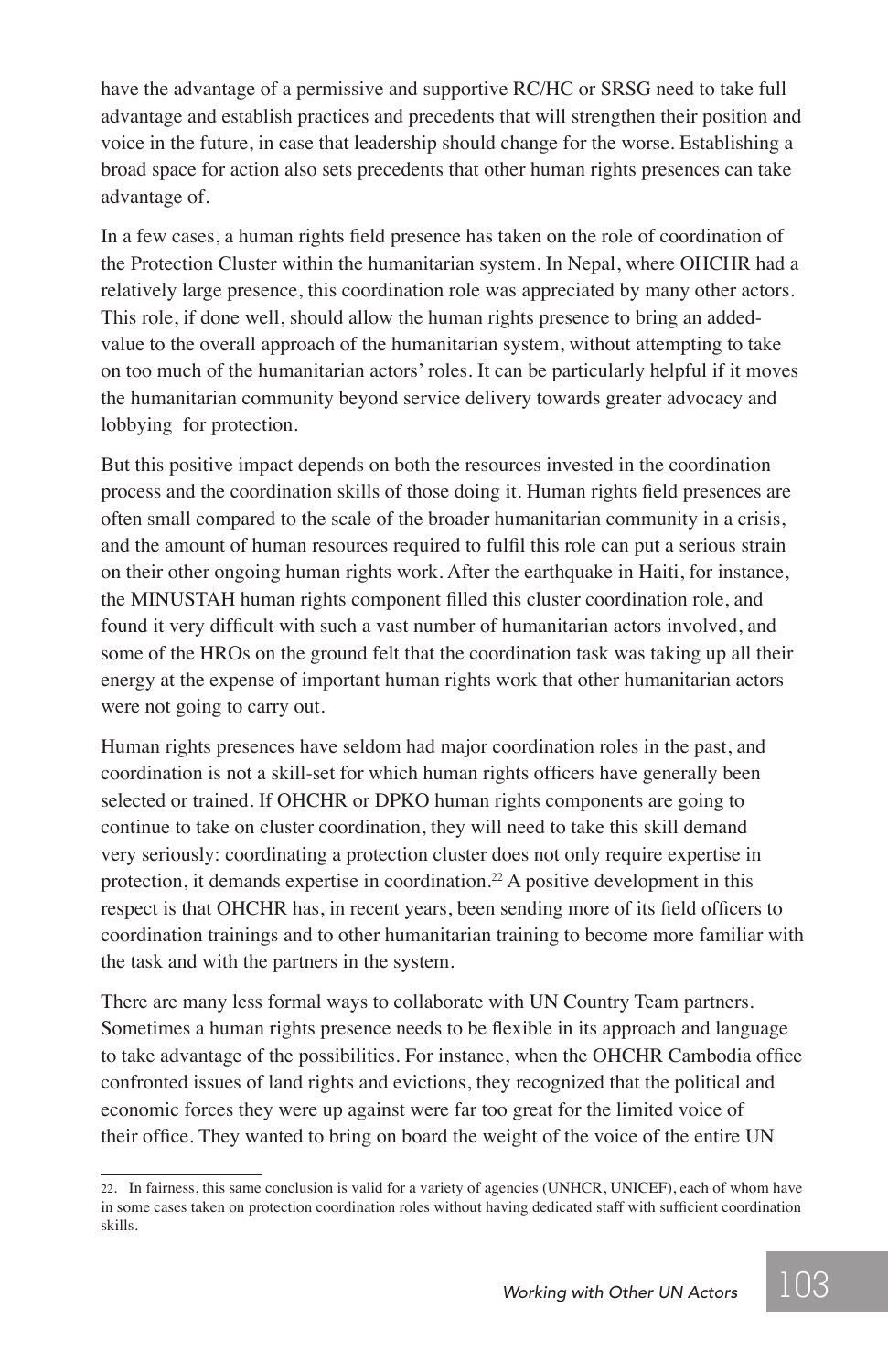country team as well as the donor community. To do this, they developed a "dehuman-rights-ized" discourse that translated the human rights concerns over evictions into the language of "good governance," "poverty alleviation," "sustainable human development." These issues struck a clearer chord with those other institutional and political agendas, and the strategy succeeded in achieving a joint public statement from the donors and agencies calling for an end to forced evictions.

#### **10.3 Leveraging the influence of Geneva**

#### **The High Commissioner's voice**

The voice and weight of the High Commissioner herself can be a potent weapon if it is brought to bear on a national situation. At the highest level, a public statement about a country situation by the HC, or a field visit, is impossible to ignore. Obviously, field visits by the HC are a limited resource. Regional tours or other mechanisms to maximize the coverage of her travel will help, but in most years, most field presences will be limited to maximising the impact of her long-distance support. Field presences need to regularly consider and propose different types of interventions from the HC that might assist their strategies, such as public statements, private letters to key authorities, a carefully targeted phone call, or a note of support or solidarity to human rights defenders and their networks at a moment when it is needed. As long as such interventions are conceived in ways that are minimally time-consuming for the HC and her staff, a larger number of interventions might be mobilized to multiply her voice.

#### **Special Procedures mandate-holders' voices**

The Special Procedures are the mechanisms established by the Human Rights Council to address either specific country situations or thematic issues in all parts of the world, currently including 33 thematic and 8 country mandates, carried out by individual Special Rapporteurs or Working Groups. The UN General Assembly, Security Council and Secretary-General also have established special thematic mechanisms dealing directly with human rights, including a variety of thematic SRSGs.

The Special Procedure system pre-dates the human rights field presences by decades, and has long exerted influence over states. There are intense political battles at the Human Rights Council whenever the creation or extension of such mandates is under consideration. Both the Colombia and Nepal offices were established in part as a result of the two states trying to avoid having a Special Rapporteur named to monitor their progress. In the early years of the OHCHR Colombia presence, a government official quipped to a UN staffer, "You know we pushed for the OHCHR office, because we were trying to avoid a Special Rapporteur, and now we have ended up with 5 people acting as Special Rapporteurs living year-round in Colombia!"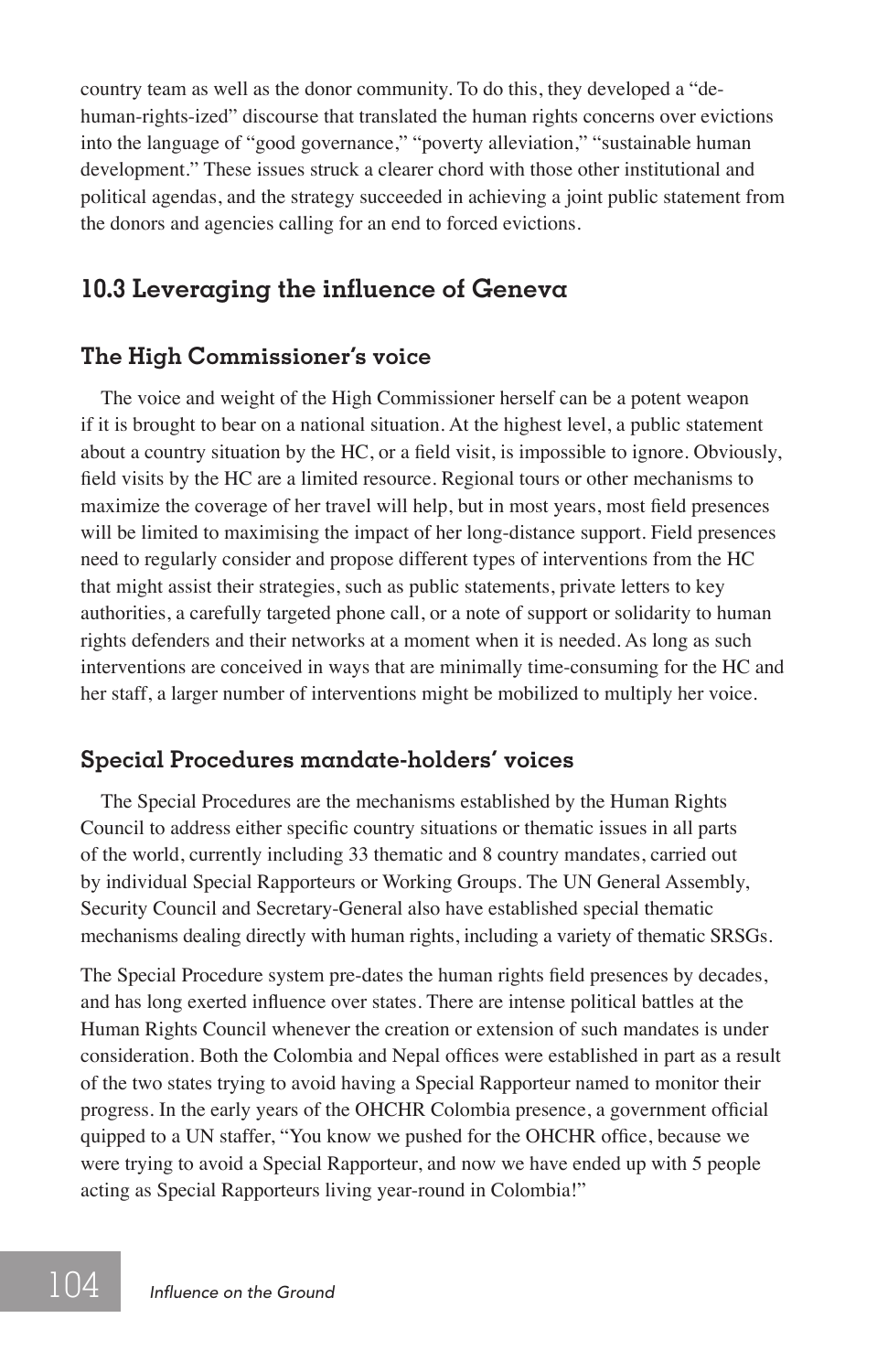These Special Procedures are an important complementary voice that can be integrated into a field presence's strategies. There are strong potential synergies between the continuous work of a presence and the particular spotlight brought by a special procedure. When messages are coordinated, the visibility of the special procedure can reinforce the credibility and clout of the presence, adding force to the constant day-today interactions of the HROs. Similarly, special procedures benefit greatly from the contacts and on-the-ground follow-up of the field presence.

Civil society and state respondents in the field praised field presences for their strategic use of these visits. The Special Rapporteurs can speak out firmly in their areas of expertise – sometimes more forcefully than the field presence would have been able to do prior to their visit. By facilitating and then following up on these visits and their recommendations, the field presence can take advantage of a 'good-cop-badcop' dynamic, in which the visitors can use tougher words if necessary, and then the field presence can follow up within the context of its existing state relationship to collaborate with problem-solving approaches. It is a delicate diplomatic balance, because the field presence needs to avoid backing away from or undercutting the firmer stance taken by the specialized rapporteur, which would invite a divide and conquer approach by those being criticized. It must instead be a kind of 'good cop' that takes advantage of the changed political space created by the 'tougher' visitor's discourse, and further presses the same principled demands but with a style more suited to the existing longer-term relationship.

Human Rights Advisers, who often lack an official public voice on the ground, can take particular advantage of visits of Special Procedures mandate-holders. By hosting and advising these visits, the HRA can ensure that the necessary public statements s/he cannot make are being voiced by another part of the HR system. The official visit can also create an opening for the HRA to follow-up on recommendations, and the highlevel 'clout' of the mandate-holder can sometimes open channels of communication with government actors who might otherwise resist such contact.<sup>23</sup>

Field presences, however, need to think beyond simply supporting mandate-holder visits and following up on their recommendations. A well-timed external intervention can, for instance, prompt the creation of new structures that may assist the longer-term human rights strategies of the field presence. For instance, The Group of Experts on Darfur and the Human Rights Council recommended the creation of a Darfur Human Rights Forum, a forum bringing together a range of human rights, government and international and diplomatic actors to discuss concerns.

Visiting experts can also be used in quieter ways. OHCHR-Colombia, for instance, brought a Rwandan prosecutor to Colombia to discuss with fellow prosecutors and judges comparative modes of approaching the challenge of violence against women. In addition, the office helped national actors take advantage of the work of Special

<sup>23</sup>*.* In one reported case, however, a Human Rights Advisor suffered negative consequences from a Special Rapporteur visit, as the government apparently held the HRA responsible for the rapporteur's criticism.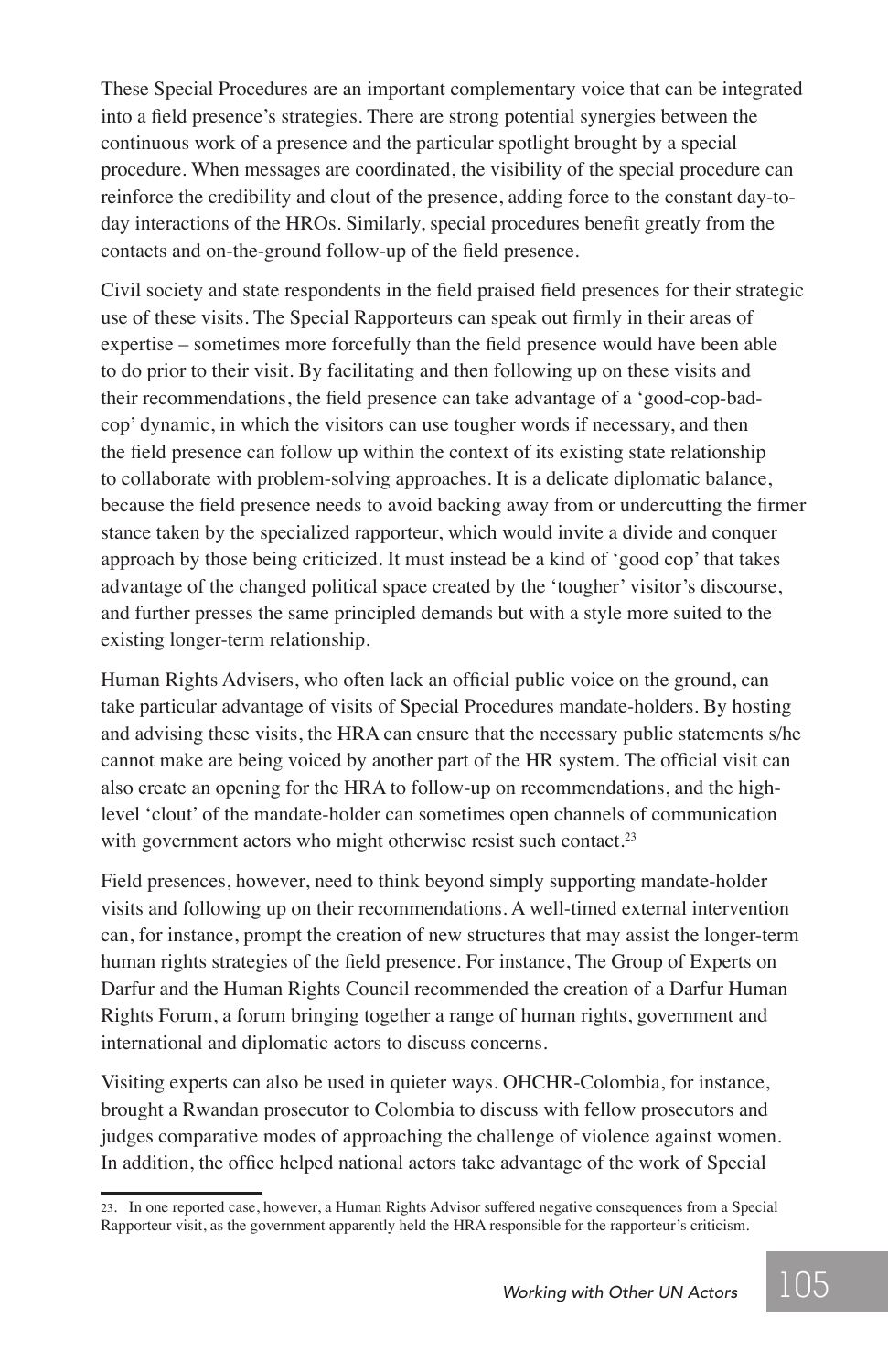Procedures even without physical visits. One example noted by a representative of Colombia Department of Administrative Security was the constructive way in which the office called their attention to the work on best practices in the work of intelligence agencies in a democracy done by the Special Rapporteur on the promotion and protection of human rights and fundamental freedoms while countering terrorism.

The Nepal OHCHR office invited a thematic Special Rapporteur to the country on an un-official visit to advise the OHCHR office on the development of its thematic programs. The government was informed, but did not resist since the visit carried a lower level of political clout and would not result in a formal report. The rapporteurs were still able to meet with government officials and discuss issues of concern. This approach allowed an opportunity for quiet diplomacy on the part of the rapporteur,

Field presences need to be actively engaging other parts of the UN system and planning how to make best use of their different strengths. They should think strategically in advance about what sorts of mechanisms and steps are needed on the ground, what they want from the Human Rights Council, Universal Periodic Review or Special Procedures recommendations, and how to get such interventions and recommendations to happen. Human Rights components of peace operations should also seek to strategically prompt facilitative recommendations from the UNSC or other relevant New York-based bodies.

All of these different options for making better use of the Special Procedures system depend on the capacity of that system. The combination of expanded field presences together with the process of Universal Periodic Review is inevitably creating increasing demands on Special Procedures mandate-holders, but the Human Rights Council has not expanded their resources. Strategies are needed to create expanded "mandate-holder units" with budgets and personnel to expand their capacity for travel and intervention to respond to increasing demands.

\*\*\*

The Geneva human rights mechanisms, the UN Country Team or the Department of Peacekeeping are three key examples of other UN partners a human rights field presence needs to collaborate with. Neither the field presence, nor any of these other key allies should be viewing each other as subservient, but rather as complementary players in country-focused protection strategies. The field presence brings to this team not only its access to information but the entire range of tools of influence described in this study. The headquarters-based actors in this collaborative effort need to recognize the strategic possibilities the field presences bring to the table, just as the field presences need to value and understand the power of the strategic inputs of rapporteurs, treaty bodies, and others. Thinking more broadly, there are many parts of the UN system with different specialties and capacities to assist with integrated human rights strategies. The challenge for a human rights field presence is to make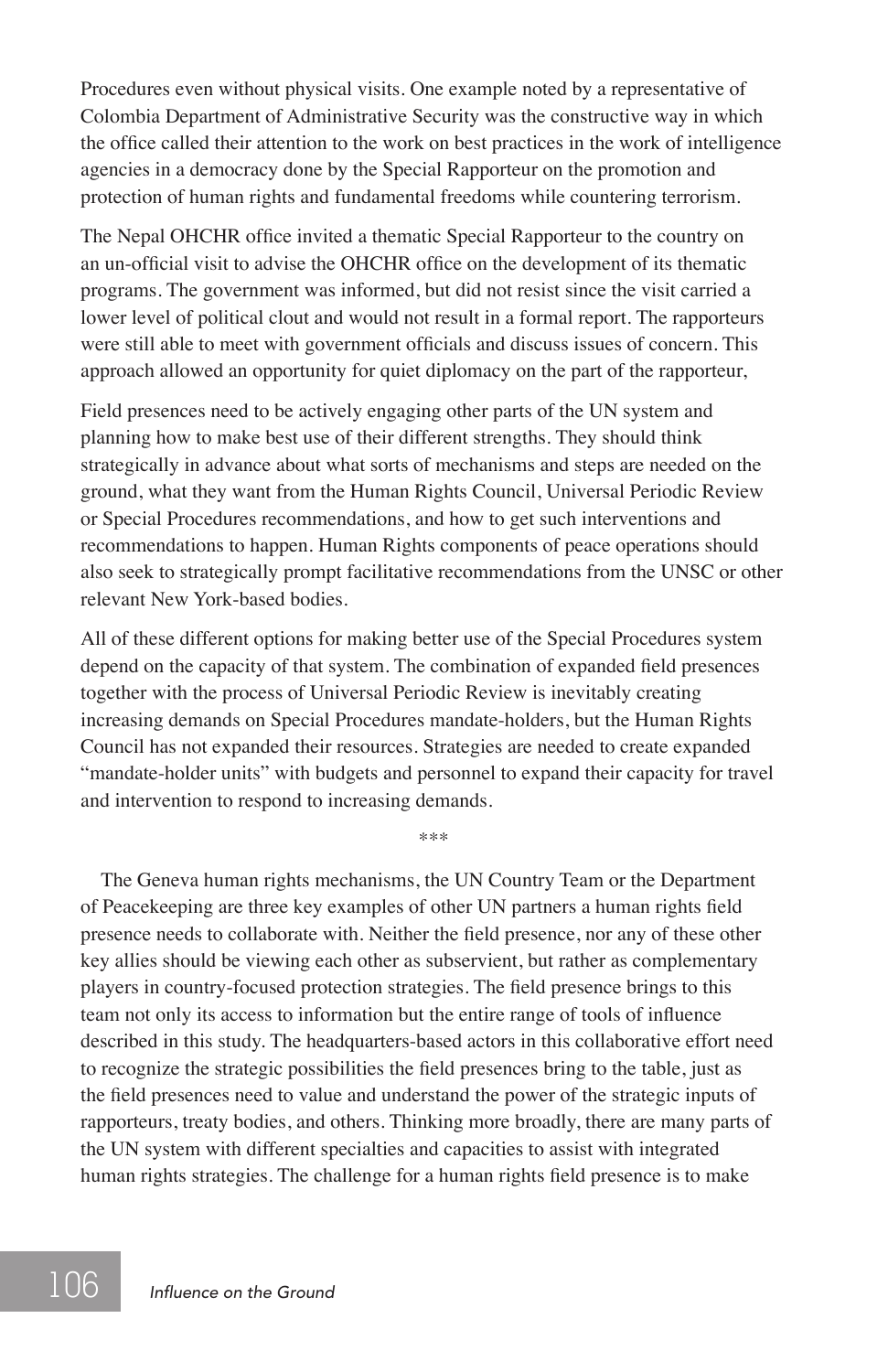the best use of these different potentials, mobilizing and pushing for coherence and combined impact on the ground, but without sacrificing the efficiency of its own independent efforts.

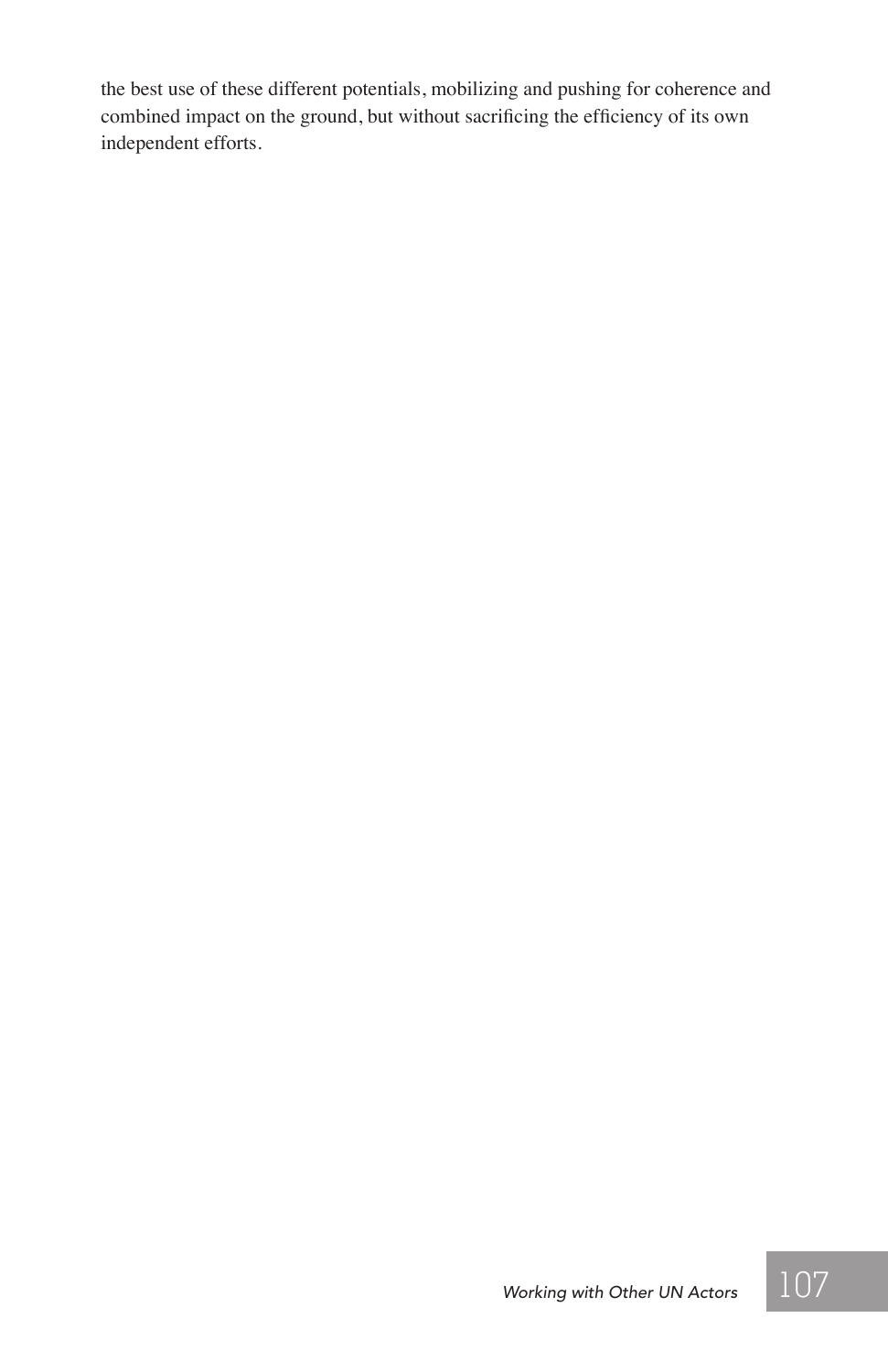*Fulfilling the UN Human Rights Protection Mandate:* 11 *Institutional Changes*

All the results described thus far in this study suggest that human rights field presences can make a significant difference in the protection of human rights on the ground, even if their implementation may in some cases be insufficient. The global UN human rights field presence has grown in recent years, but the scale of deployment remains deeply inadequate and a range of qualitative weaknesses continue to diminish their impact. We argue, therefore, that there need to be more and bigger UN human rights field presences, and that qualitative weaknesses need to be addressed to further augment protection impact.

#### FIGURE 11-1: NEW REGIONAL OFFICES, 2011

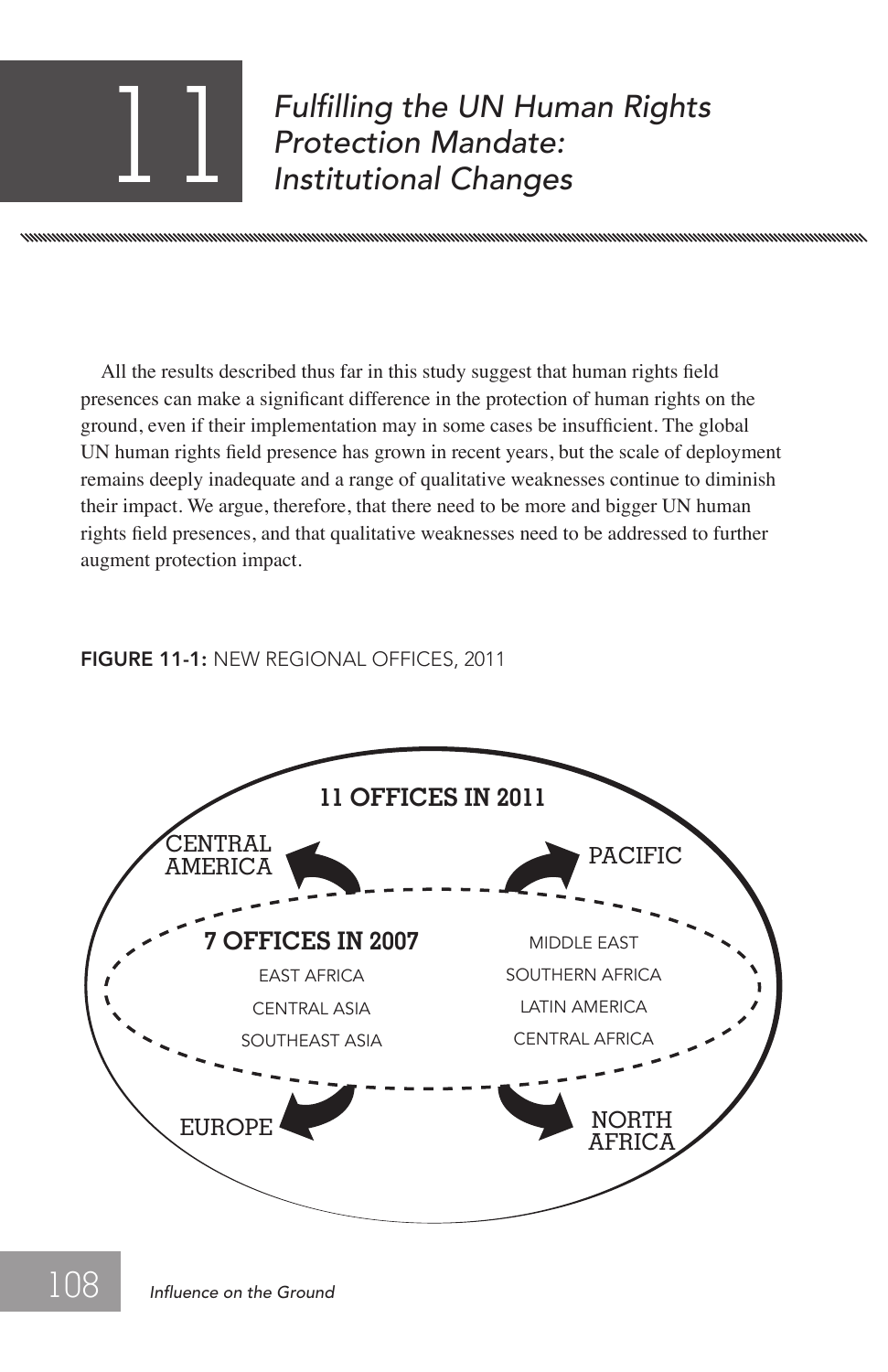

 $\epsilon$ *Fulfilling the UN Human Rights Protection Mandate: Institutional Changes*  $^{-1}109$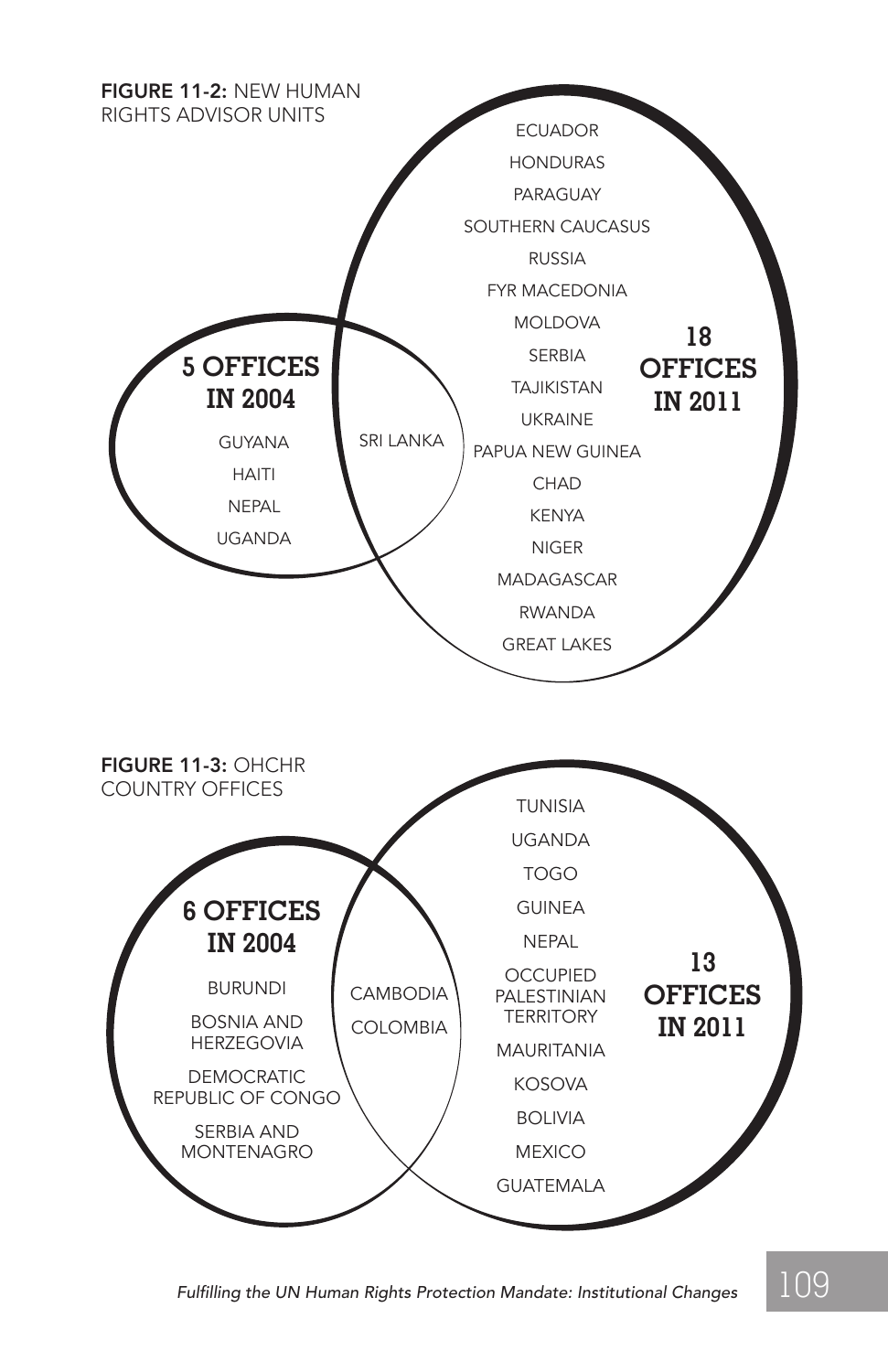FIGURE 11-4: 2012 HUMAN RIGHTS FIFLD STAFFING



Former Secretary General Kofi Annan, in his 2005 reform proposal, "In Larger Freedom," called for substantial increase in human rights field presences in crisis, pointing out,

> "[The High Commissioner's] Office remains woefully ill-equipped to respond to the broad range of human rights challenges facing the international community. Member States' proclaimed commitment to human rights must be matched by resources to strengthen the Office's ability to discharge its vital mandate."

This chapter will examine the changes that have taken place in the UN's capacity to field these presences since that reform of 2005, and the need for substantially more ambitious growth and change if these commitments are to be met. To offer more and better protection, field presences need more people and funding, especially considering the labour-intensive best practices of maximizing contact at the regional and local level with authorities and civil society. In addition, they need recruitment and training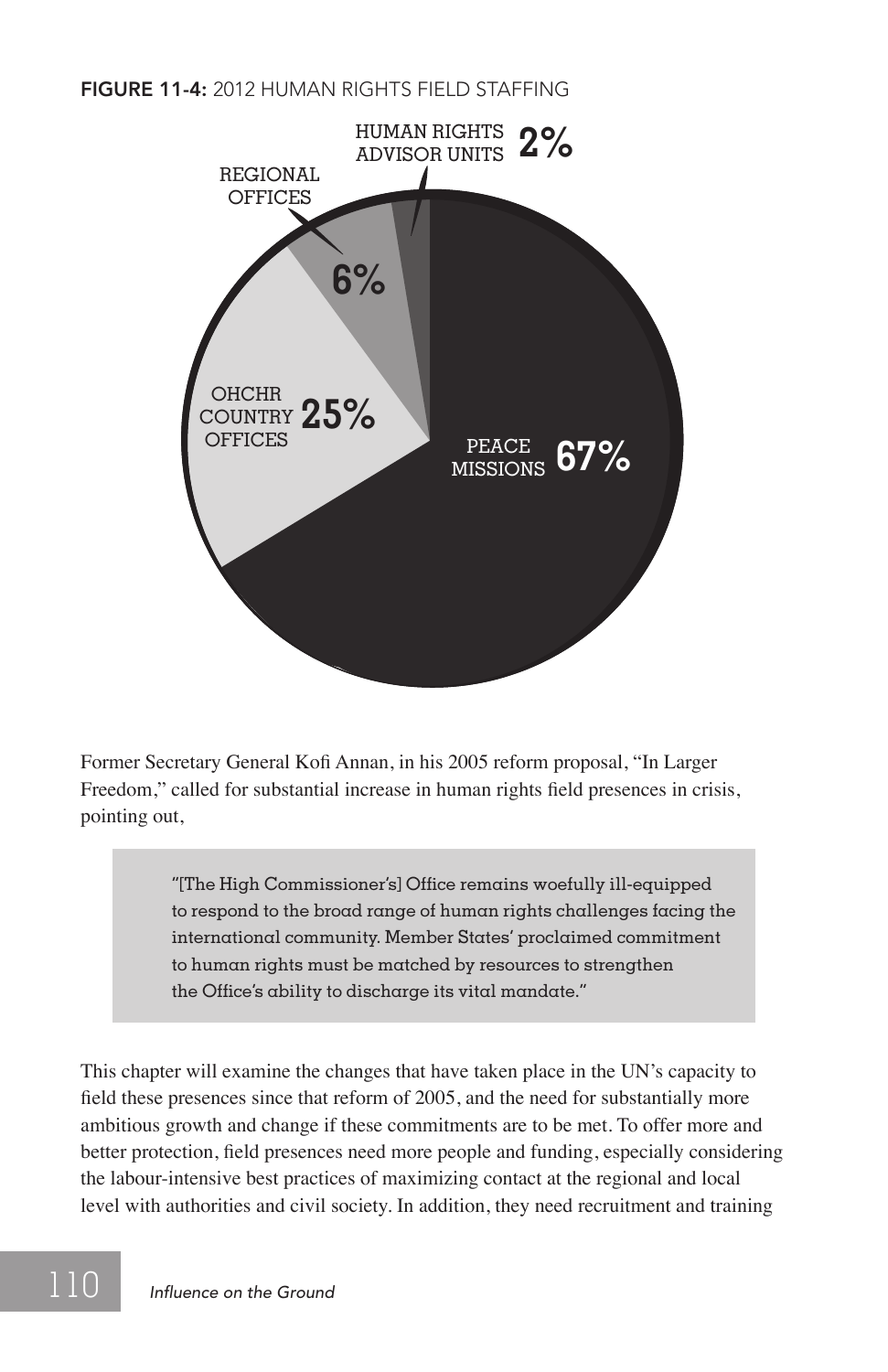structures that can efficiently fill posts with well-trained and experienced HROs. And they need strong mandates and sufficient political support to take advantage of their potential.

#### **11.1 Assessing past expansion**

Former High Commissioner Louise Arbour, in response to Kofi Annan's request, launched an ambitious "Plan of Action" in 2005, laying out proposals for quantitative expansion, improvements in quality of work and coherence within the institution.

#### **Expanding global coverage**

OHCHR has made a substantial effort in these years to attain what might be considered 'minimal global coverage' by aiming to establish regional offices for almost every region and sub-region in the world, and by recruiting Human Rights Advisors in as many country teams as possible. In some regions, such as North Africa, there have been political difficulties in reaching agreement with a state to host a regional office. Also, OHCHR has not always been able to recruit sufficiently quickly to respond to the requests from UN Country Teams for HRAs. Nevertheless, since 2005, 17 new Human Rights Advisor posts have been created, and four new regional offices have been established, covering dozens of countries. (See figures 11-1 and 11-2).

The types of field presence that can more effectively implement the kinds of strategies discussed in this study are the larger stand-alone OHCHR offices and the human rights components of peace operations. This mode of presence has also undergone substantial growth. New, independent OHCHR country offices have been established in 10 new countries (See figure 11-3). In terms of numbers of field staff on the ground, though, the presence of human rights officers within Peace Operations is even larger than that which is deployed directly by OHCHR (see figure 11-4). The overall numbers have gone up and down, since country contexts change and some missions are reduced or closed. But in general terms there has been a notable advance: peacekeeping operations are now always expected to have substantial human rights components – often they are one of the largest civilian components in a mission. Most of the new missions established in this period have large human rights components. In addition, as discussed in chapter ten, the Protection of Civilians commitments of these missions has led to an increasing commitment of other components to collaboration around concerns over severe human rights abuses.

These expansions have been very uneven and ad hoc. In fact, there is little correlation between the scale of a human rights presence on the ground and the severity of the human rights situation in different countries. At the time of this study, for instance, there were more human rights officers in Burundi or Haiti than there were in eastern DRC, despite the greater population, vaster land area and much worse human rights conditions in the DRC. (See figures 11-5 and 11-6 on the following pages).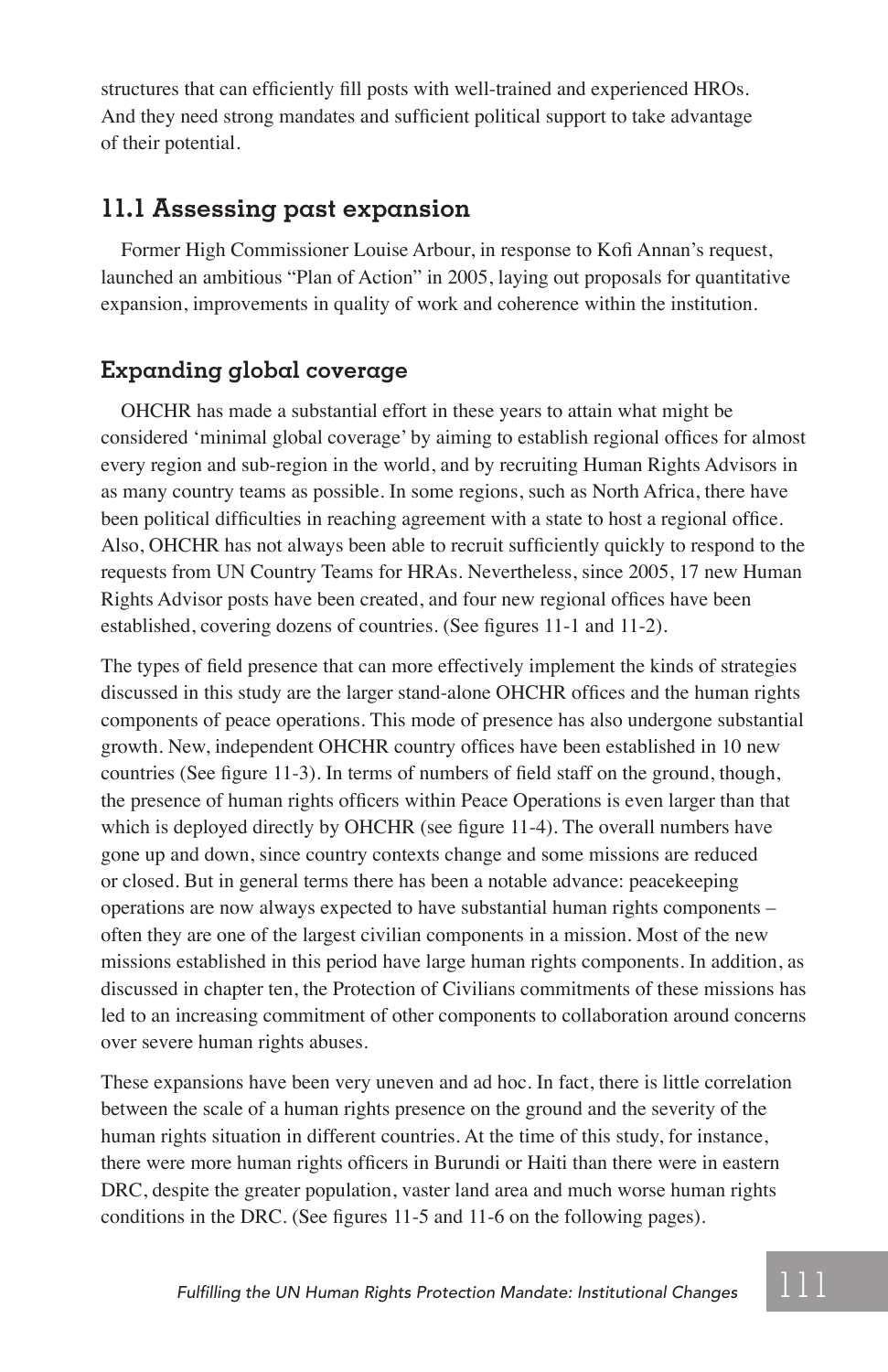

#### **Institutional policy and structure**

These years have seen several institutional advances in support of better field protection. The Plan of Action itself and subsequent OHCHR Strategic Management Plans placed a renewed emphasis on active protection on the ground using the full mandate of the HC's office including public reporting and vocal advocacy. A number of structural changes were made to facilitate and speed up OHCHR's capacity to deliver on the ground, including the creation of a Rapid Response unit and associated roster. Thematic reorganizations within field presences have aimed to put field protection work in closer touch with technical cooperation work, Special Procedures and Treaty Bodies. Substantial effort has gone into negotiating clearer Memoranda of Understanding with DPKO about the role of the human rights components in peace operations and their linkage to, and oversight by, the High Commissioner and her office. Similarly, an MOU with UNDP outlines the diverse possible roles of Human Rights Advisors, formalising a broader role than simply "mainstreaming" a human rights based approach with UN Country Teams.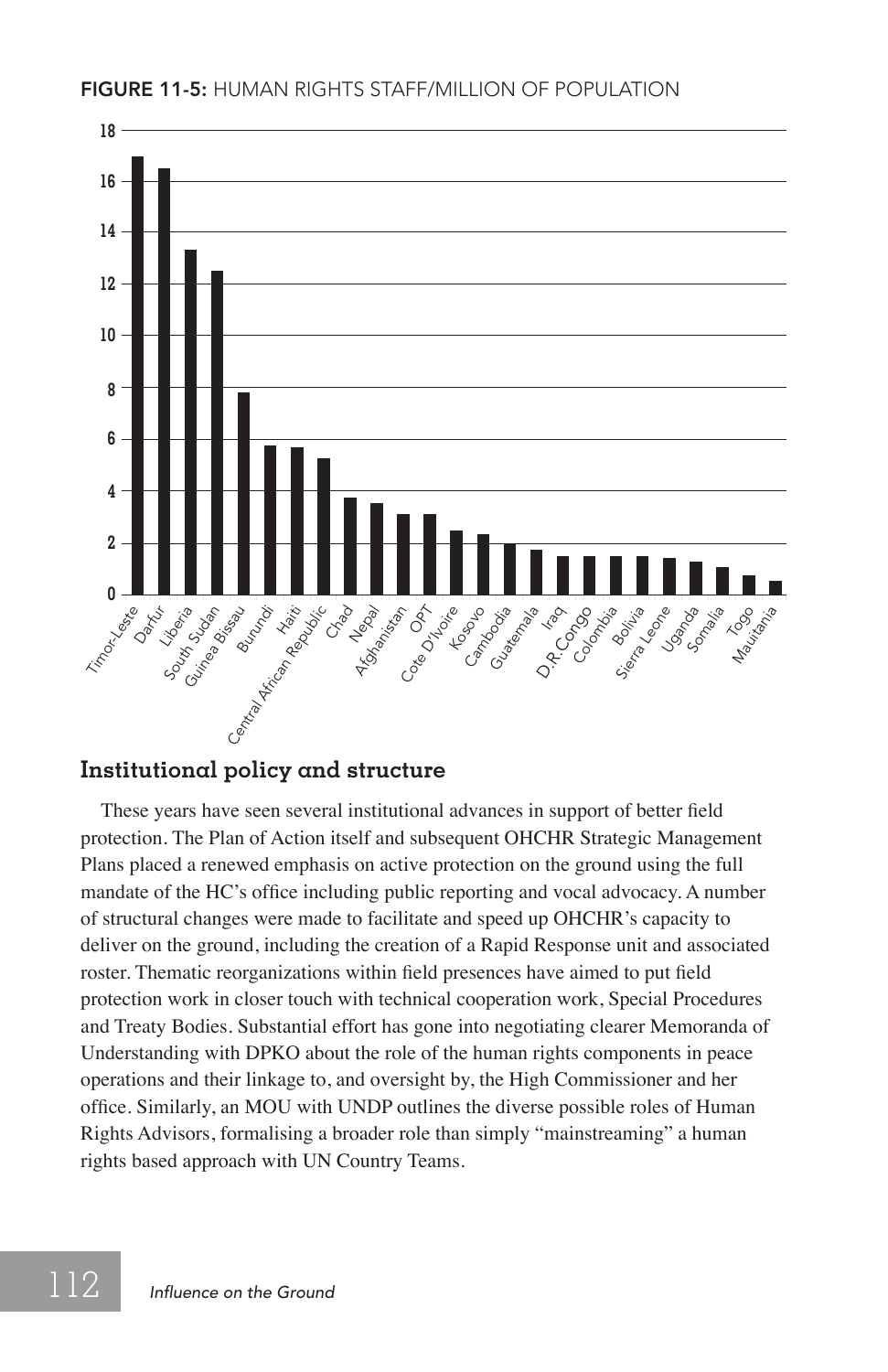

#### **Where things stand now**

Despite these advance, the deployment of human rights field presences remains inadequate at many levels:

- A number of countries in the world with significant human rights challenges currently have no UN human rights presence at all, receiving little more than a sporadic visit from an OHCHR regional office representative or one of the Special Procedures.
- In many more countries, a very small human rights presence is installed, but it is clearly insufficient. As discussed earlier, many Human Rights Advisors interviewed for this research did not consider their capacity sufficient to address the challenges around them.
- Finally, there are some relatively larger presences, which are nevertheless not large enough, given the scale of the country and the levels of human rights abuse they are responding to.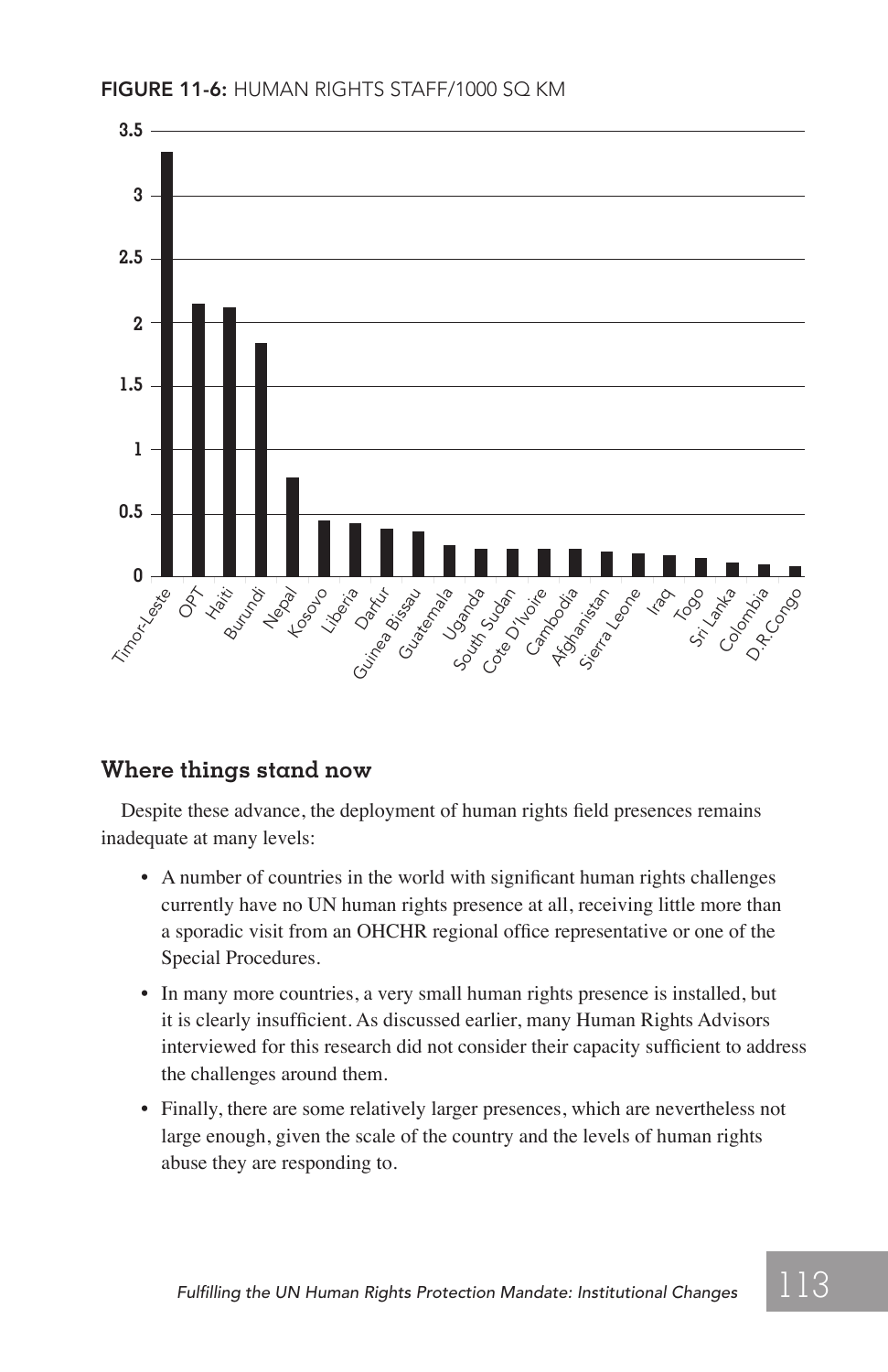Earlier studies have roughly estimated what might be an "adequate" coverage for a human rights field presence in a crisis situation, $24$  and based on these estimates, only a few field presences in the smallest countries are approaching adequate numbers. In large countries such as the DRC, for instance, there may be many human rights officers overall, but the numbers are still very small compared to the territory or population they are monitoring.

#### **Quality of human rights staffing**

Many respondents in these case studies, both in civil society and government, emphasized the value and quality of the human rights field staff. We heard very impressive feedback from interlocutors about how the expertise, flexibility and sensitivity shown by both national and international staff allowed the field presences to efficiently react to all different kinds of situations and to support national actors in a responsive way. Experienced staff can make decisions more quickly, and feel the confidence to be flexible and creative, and this has clearly had an impact on the work.

The qualities of effective human rights field staff have been well-documented in prior studies and surveys. The box below lists the qualities emphasized by respondents in the 2006 study, Proactive Presence. A more detailed discussion of the professional qualities and guiding principles of the profession can be found in *The Professional Identity of the Human Rights Field Officer.*25 These characteristics need to be taken into account when building up the rosters for future deployment, as well as in training processes.

#### **Personal characteristics, skills and experience needed for successful fieldwork**

Deep commitment to protection of human rights Flexibility, being adaptable to the local social and cultural context Tolerance, respect and cultural sensitivity High degree of common sense Sense of humility; and no sense of superiority Comfort with the field-based lifestyle Strong analytical skills Strong and diverse communication and diplomatic skills Working in a team Conflict resolution skills Language ability relevant to the context A proper grasp of the human rights approach Ability to cope with stress

<sup>24</sup>*.* Proactive Presence: Field strategies for civilian protection, p. 132."In missions where size was not reported as a serious problem, there were at least 15 expatriate international observers per million people… [and] 4 observers or more per thousand square kilometers."

<sup>25</sup>*.* Michael O'Flaherty and George Ulrich, editors, Ashgate Publishers, 2010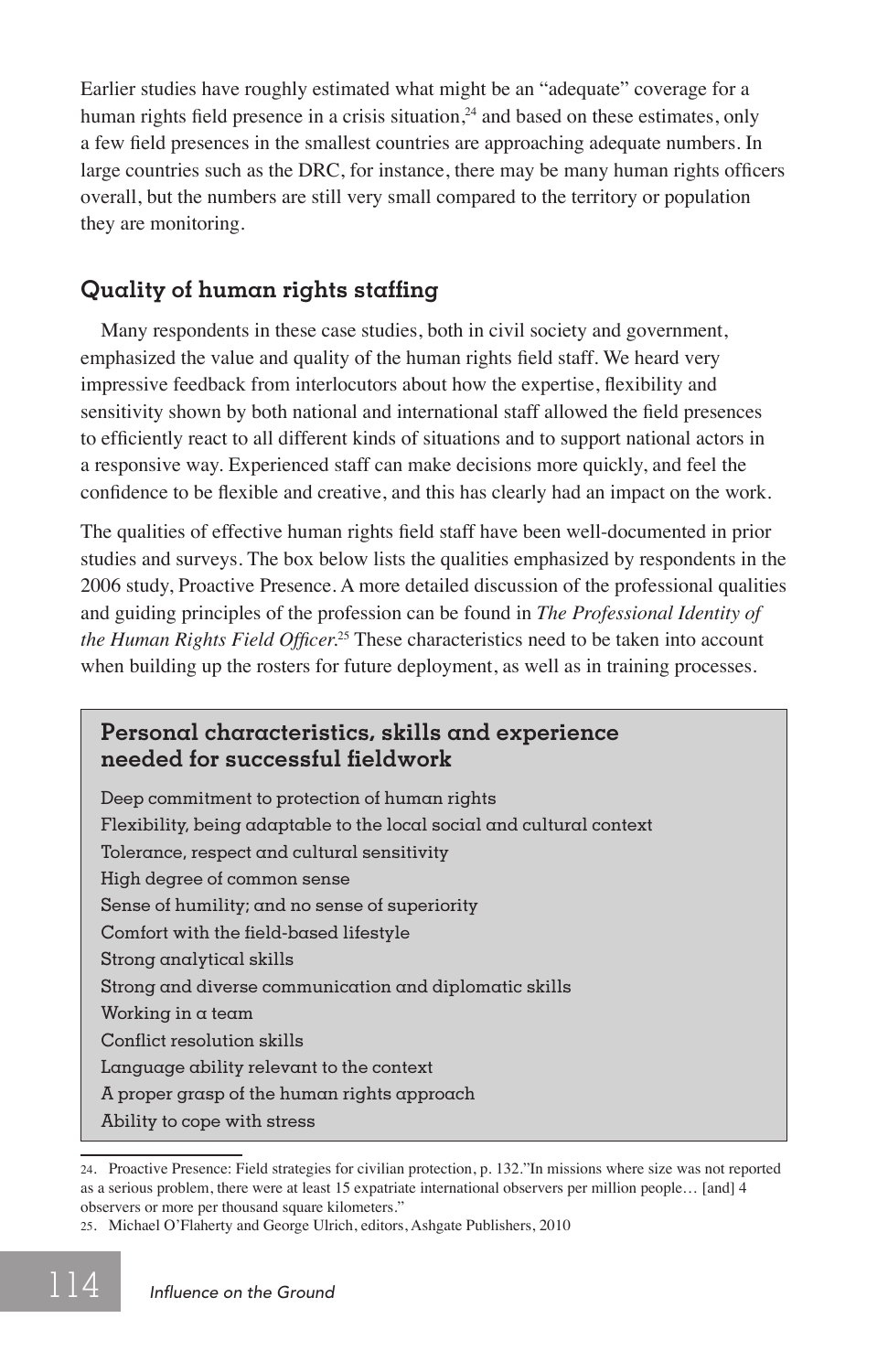Unfortunately, DPKO, DPA and OHCHR field operations have historically suffered from very inefficient recruitment and selection processes. A number of reforms are in process to create a more effective and integrated roster system, but at the time of our research the problems were still very strongly felt in the field: approved posts frequently remain empty for many months at a time, and the process of getting them filled is excessively time-consuming for managers. The bureaucratic steps involved are drawn-out, with decisions having to move through multiple levels facing delays at each step. Sometimes these empty posts are at leadership levels, causing substantial breaks in strategic continuity on the ground. Arguably the most effective single step that these UN institutions could take to expand the protection presence on the ground would be to fix these problems with a new and efficient system that filled existing posts quickly. Such a change will not be easy, however. Both DPKO and OHCHR have been claiming or trying to address these recurrent problems for over a decade, with only minimal improvement. If current reforms are the answer, they must not only be implemented fully, but also subsequently monitored closely to ensure that they are truly operational in solving the problem at the field level.

Once staff are in post, training remains a serious weakness. OHCHR's training unit in Geneva designed a practical new training approach in 2007-2008 to reflect the doctrinal shift toward greater field protection of the 2005 Plan of Action. This training has since been delivered 3-4 times per year. Training-of-trainer events have also been held, and field presences are encouraged to replicate the training in country. These are all positive developments, but unfortunately, this training delivery has not been sufficiently systematic or exhaustive, and most international and national field officers interviewed have not received it.

#### **11.2 Renewing an ambitious expansion**

#### **Address all gaps**

A long-term strategy should aim to address ALL of these gaps, yielding a truly global and operational human rights presence in the field. This study has identified significant added value of human rights field presences, both in conflict-related crises and in longer-term transitions. But they cannot have this added value if they are not there or not big enough, or not skilled or trained enough. OHCHR and the UN as a whole should be assessing global needs and aiming to project a presence adequate to the assessed needs in each country. There may be many resource challenges and political constraints to overcome to achieve such an ambitious goal, and substantial resistance from a variety of states to having a UN human rights presence, but before any strategies can be built to address such constraints, the institution must first decide what it is aiming for.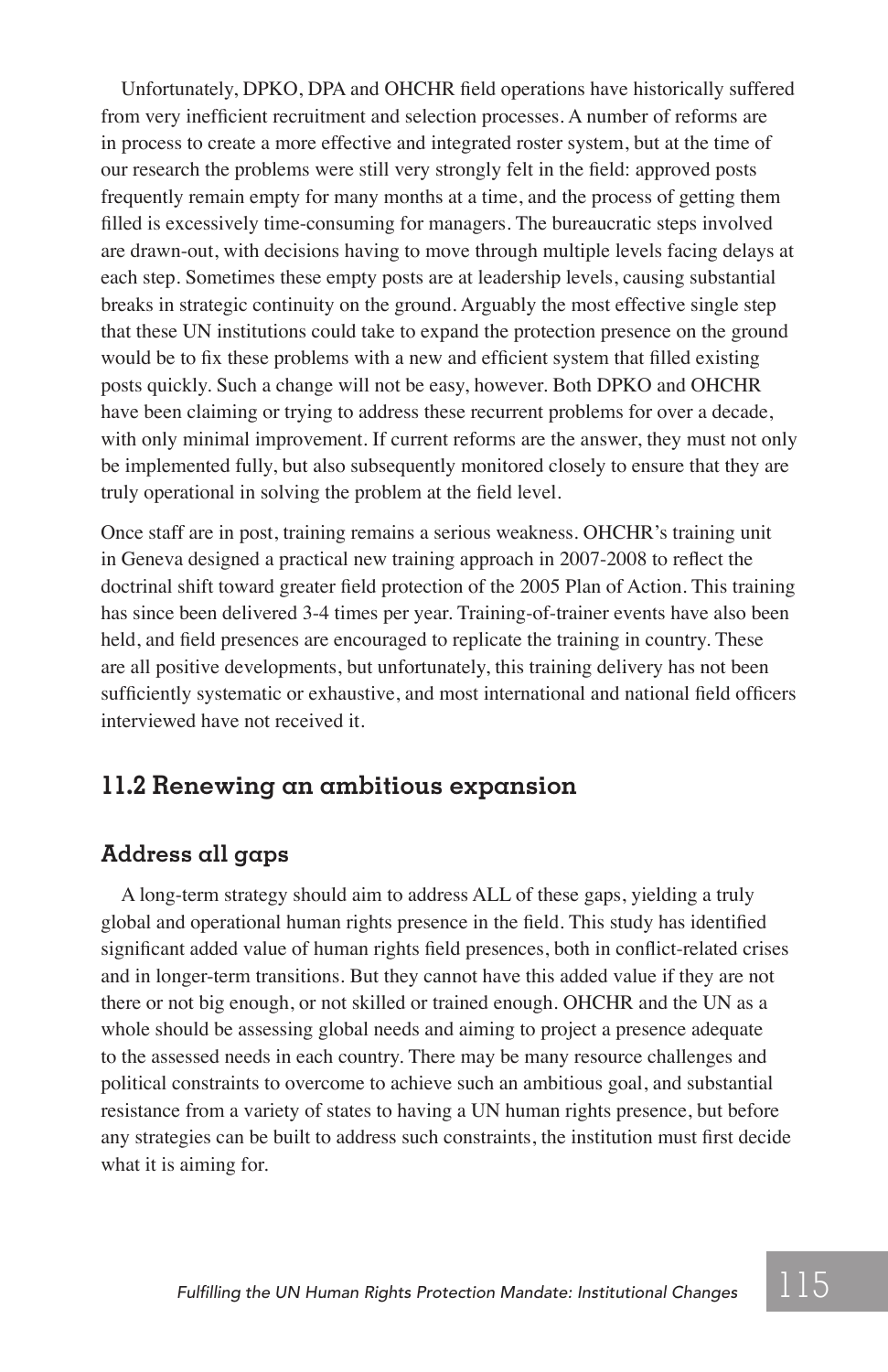#### **What is needed is a multipronged growth strategy for human rights field presence:**

- 1. The current protection work of presences in the field needs to be more visible and transparent to its supporters, donors and to the general public so OHCHR and the UN as a whole can sustain and strengthen it in the future.
- 2. A much more flexible and proactive approach is needed to take better advantage of the substantial financial resources available for such field presence.
- 3. Much larger and much more agile rosters of human rights officers and managers are needed to cover this expanded field deployment, which better facilitate movement of staff between different types of field presences.
- 4. Training and guidance must be delivered systematically to ALL human rights officers, especially new staff beginning in post. OHCHR and DPKO need a much larger commitment to a training infrastructure that will take advantage of the high technical quality of its products (trainings and manuals) and develop the real quantitative capacity to deliver them to the field officers who need them.
- 5. Systematic and sustained strategies are required for starting new presences, including the development of high-quality political teams with expertise to negotiate the start-up of new presence with host states, taking advantage of the expertise and potential door-opening role of HRAs and Regional Representatives.
- 6. The High Commissioner needs to provide the necessary sustained leadership to articulate these goals and follow through with the UN system to achieve them.

#### **Make the protection impact more transparent**

It is remarkable that the aspects of human rights field presence's work that most respondents agree have the greatest protection impact are not very visible in the institutions' own presentations of themselves and their strategies. These key tasks, such as sustaining sub-offices, making regular field visits to communities, responding rapidly to urgent needs, or constant advocacy with state actors demand substantial resources and staffing. Yet their protective impacts are seldom transparently described or claimed, even internally.

The terms *observation*, or *monitoring* frequently applied to a substantial proportion of this work, are simply insufficient to describe these protective functions. The fundamental objectives of the High Commissioner for Human Rights since its inception in 1993 are to *protect and promote* human rights. Observation and monitoring are not objectives in themselves, but only tools for achieving this protection. When these terms are used without explaining this linkage, they project a passive image of simply gathering data. Annual reports, strategic plans and many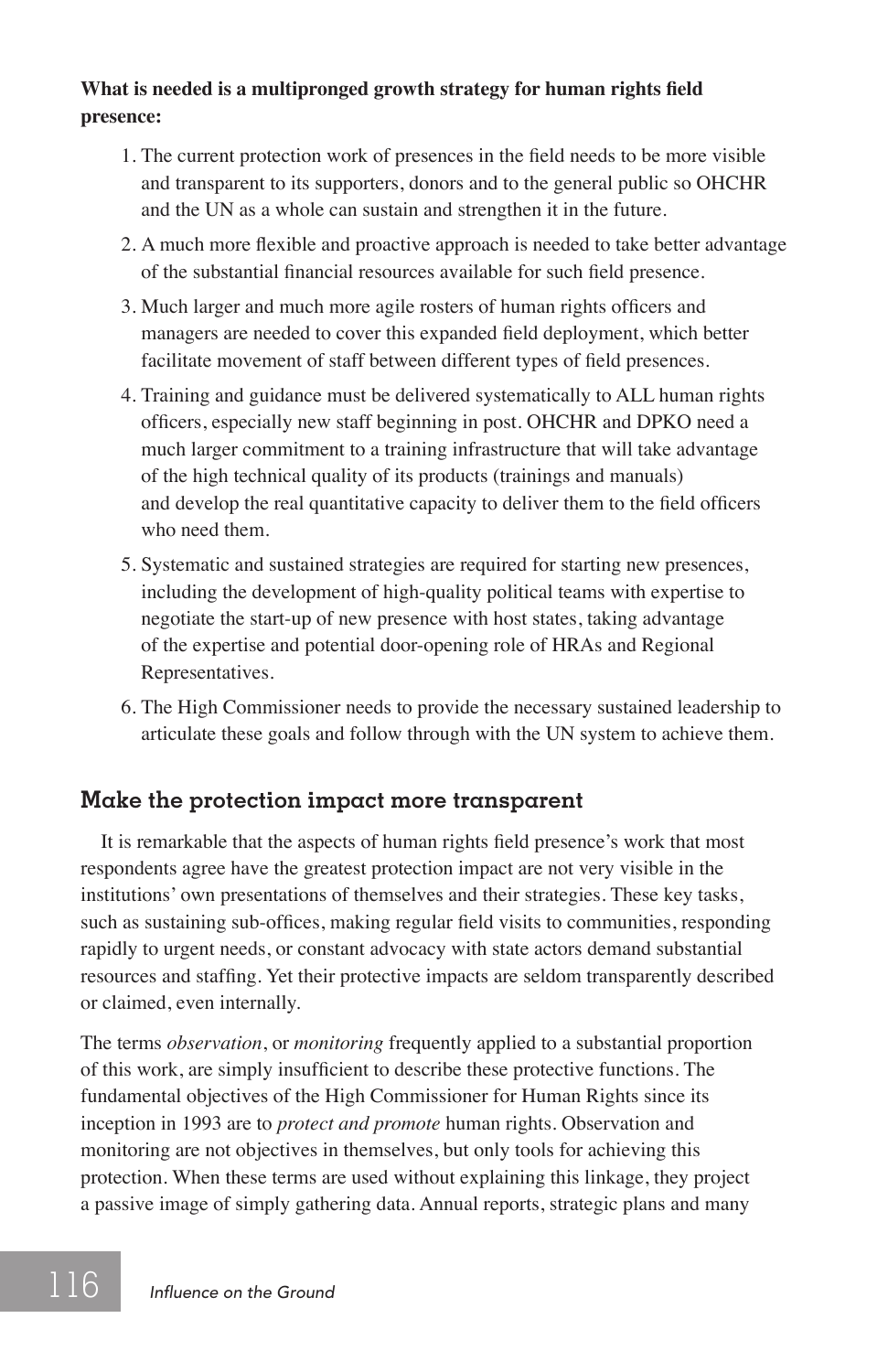other documents repeatedly promise or list activities of observation and monitoring without explaining why these activities make a difference. Similarly they list advisory functions without explaining their strategic impact in changing behaviour and making people more secure in the long run. As a result, the impressive protective impact of the field presences is largely undervalued except by those few stakeholders who have the closest contact with it.

In times of budget pressure and competition for resources, an institution has to make its impact transparent and describe and defend those aspects of its work that demand substantial resource investment. These protection impacts create a powerful justification for the investment.

#### **Specifically, budgets, appeals to donors, strategic plans and reports should explicitly describe:**

- the need for sub-offices and how they contribute to the office's capacity to carry out protective field missions as well as increase its availability for vital rapid response to urgent needs in the regions.
- the dissuasive impact of field visits to communities, including not only the importance of the collected information, but also the immediate protective influence of the visit itself, of the visibility of the office in the area, of the direct contact with authorities, and the implicit dissuasive message to armed groups even without direct contact.
- the importance of keeping staff time available for rapid responses to urgent cases. Successful responses should be described and shared with partners. The strategic impact and efficiency of these short-term investments should be made transparent. If a presence does not acknowledge and defend the importance of rapid response, it could easily reach a point in which its resources are increasingly invested in other projects and this response capacity will diminish.

Making these impacts transparent does not in any way contradict or undermine the fundamental responsibility of the state to protect. They can be described – as many other aspects of the work are described – as efforts that assist the state's fulfilment of its responsibilities.

#### **Funding growth: absorbing the money that is there**

When asking field managers about funds available for this work, one might expect to hear complaints about lack of money, the world economic crisis or donor constraints. But the consensus response about mobilising financial resources was remarkably different. Field managers generally concurred that there is a substantial amount of unexploited funding available for good human rights field work, but that OHCHR and DPKO human rights components are by and large failing to capture it.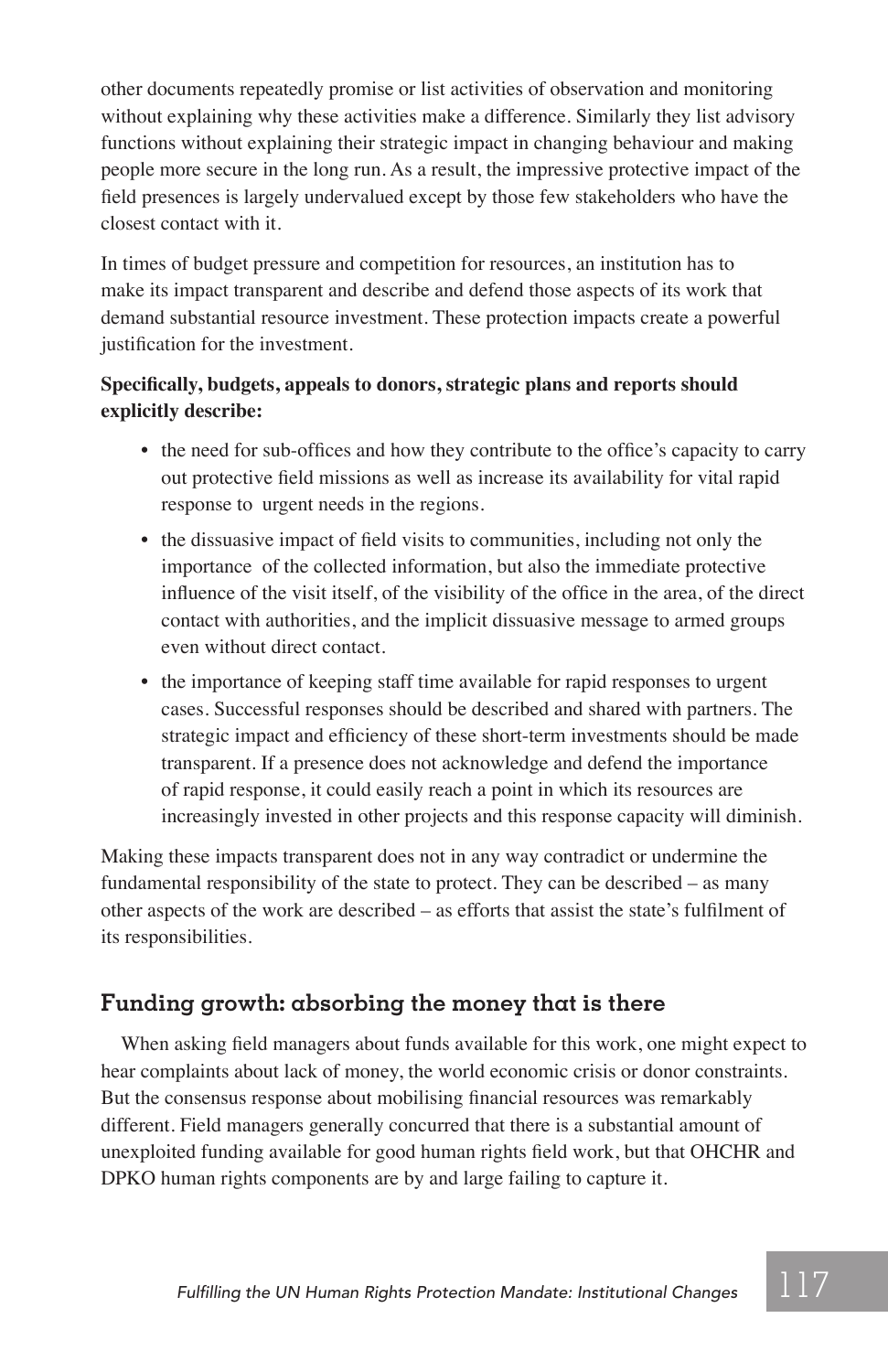Heads of field presences had many ideas about sources that can be tapped, both for stand-alone OHCHR offices and for DPKO human rights components, including:

- Donor embassies on the ground are in a position to see the impact of a successful field presence, and they often have substantial resources available to support it once they are convinced of its value.
- The UN humanitarian system has a range of funding mechanisms which human rights offices can access, especially given the increasing importance of protection in the humanitarian system.
- The UN Peacebuilding Fund has both an Immediate Response Facility and a Peacebuilding and Recovery Facility with substantial resources available that could be applied to human rights work in the field.

Despite these opportunities, there is a strong sense at the field level that the OHCHR leadership and administration in Geneva do not effectively support, facilitate or even encourage the search for additional funding by field presences. There are undoubtedly reasons in each individual instance for resistance to accepting funds, but the justifications for such decisions have not been effectively communicated to the field, leading to frequent frustration. OHCHR is aware of these problems, and developing new fundraising procedures to help address them.

OHCHR unfortunately approaches its own fieldwork with very low expectations. For instance, when initiating a regional office, OHCHR allows for a tiny minimum start-up size. During the 2011 political openings in North Africa, in OHCHR's internal discussions of establishing new offices in Tunisia and Egypt, internal proposals focused similarly at first on very small presences, at just the moment when donor interest would have been at its highest. Low expectations demonstrate to donors a lack of confidence and weakness rather than emphasising the potential of a field presence to have a major protective impact.

In the big picture of international organizations, OHCHR is not large, and its administrative and technical capacity to absorb funds is far smaller than the potential amount of money available for its work. This needs to be changed. There are numerous technical inefficiencies at the Geneva and field level that can be improved upon. But overcoming this challenge requires that the leadership of OHCHR expresses and shows a commitment to dramatic and sustained growth. The message to field managers has to encourage the search for additional funding rather than discourage it, and the system should reward successful growth. The message to the administrative bodies in Geneva must consistently emphasize that the search for additional funding at the field level must be encouraged and facilitated by all parts of the institution, and never obstructed.26

<sup>26</sup>*.* As of the end of 2011, OHCHR has a new Standard Operating Procedure for fundraising awaiting approval from the High Commissioner which in principle will encourage and support the field presences in more efficiently mobilising donor funds at the field level for both core support and individual projects.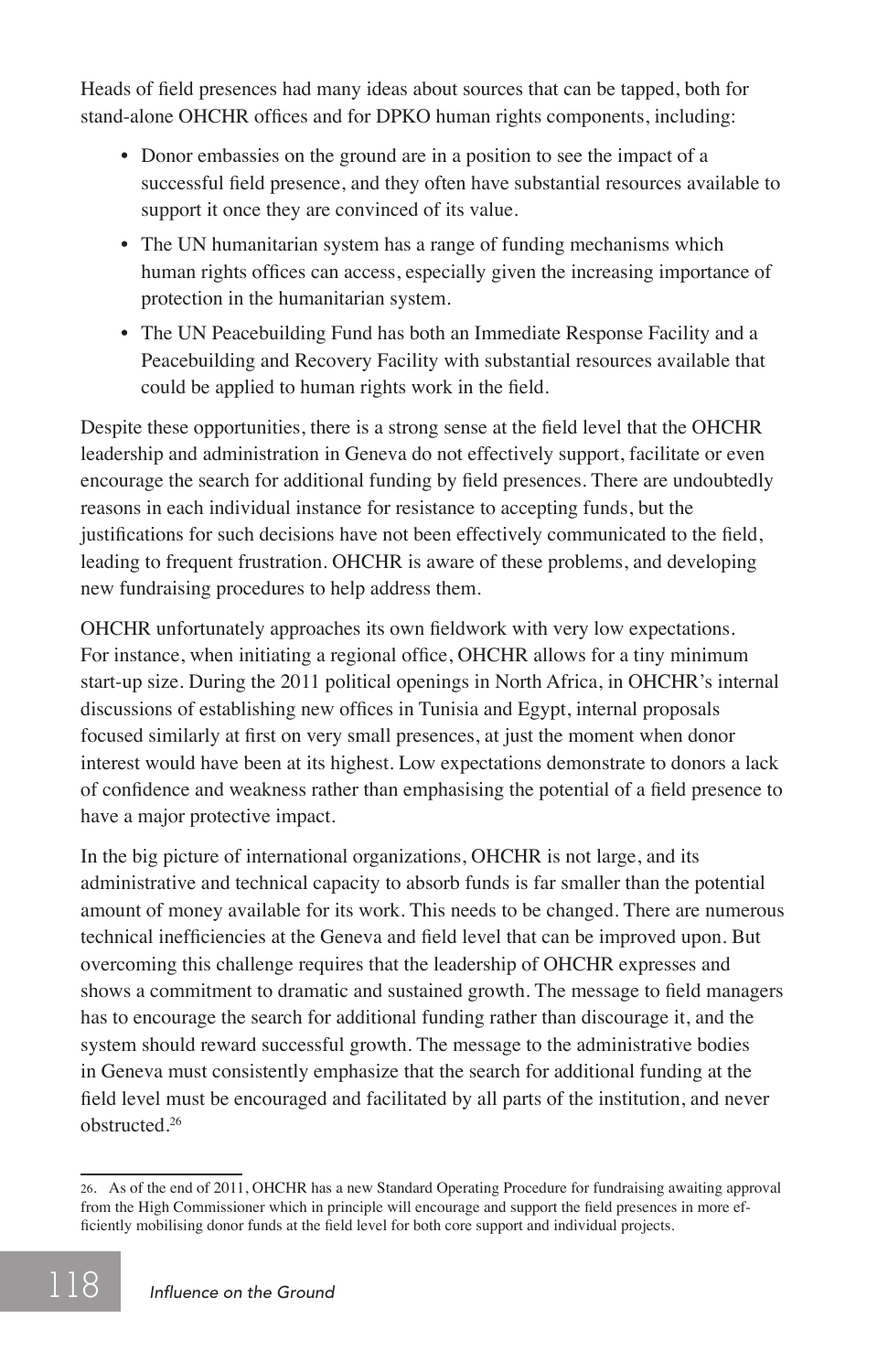This does not mean that strategic objectives should be chosen according to available funding. The goal is not growth for its own sake, nor to grab funds arbitrarily. Managing project funding is time-consuming and donor priorities can skew a field presence strategy. Field presence managers need to seek out funding for the key priorities within their strategies, rather than allowing funding to alter those strategies.

#### **A systematic global approach**

The High Commissioner might consider how to develop an approach to setting resource levels exemplified by UNHCR: first construct a global needs assessment and a needs-based budget to present to donor countries. This assessment should outline what is truly needed to do the human rights job the UN is mandated to do, and it should put a price tag on each part of this needs assessment. This budget could be presented to member states/donors with a demand that they come up with the overall resources necessary for the job they have asked for. If the donors do not come through, at the very least OHCHR can say it made every attempt to do the job and the responsibility lies with the donor states' failure to fund it. The current political realities within the UN system may not allow a near-term implementation of such a systematic approach, but longer-term strategies should be investigating how to move in this direction.

As part of any growth strategy, OHCHR needs to learn to sell its field presences and their impact. Unfortunately, at present it seems to be ambivalent about social marketing and communication. Donors at the global and national level are willing to fund human rights field work if they are shown that it works. OHCHR and DPKO have countless examples of effective fieldwork available to make this case to donors, but these are not taken advantage of. There may be a need for change in the approach or emphasis of the Department of External Relations in this respect, but it will also require that the field presences document positive examples of their impact and communicate these effectively to those at the country and global level who are responsible for outreach to donors.

#### **Country-focused opportunistic approach**

Even if a more systematic and visionary approach is implemented from headquarters, it will still be essential for field presences to play an active role in fundraising for their own work. Barring a dramatic increase in support from the General Assembly, adequately supported field presences will continue to depend largely on voluntary contributions, and these will be secured most effectively when there is a proactive fund-raising strategy on the ground that takes advantage of in-country donor presence. Field management with fundraising skills will have an advantage in this, and the institution should consider this capacity in selection, training and deployment. Managers also need adequate support staffing for project management and administration of funds from multiple donors.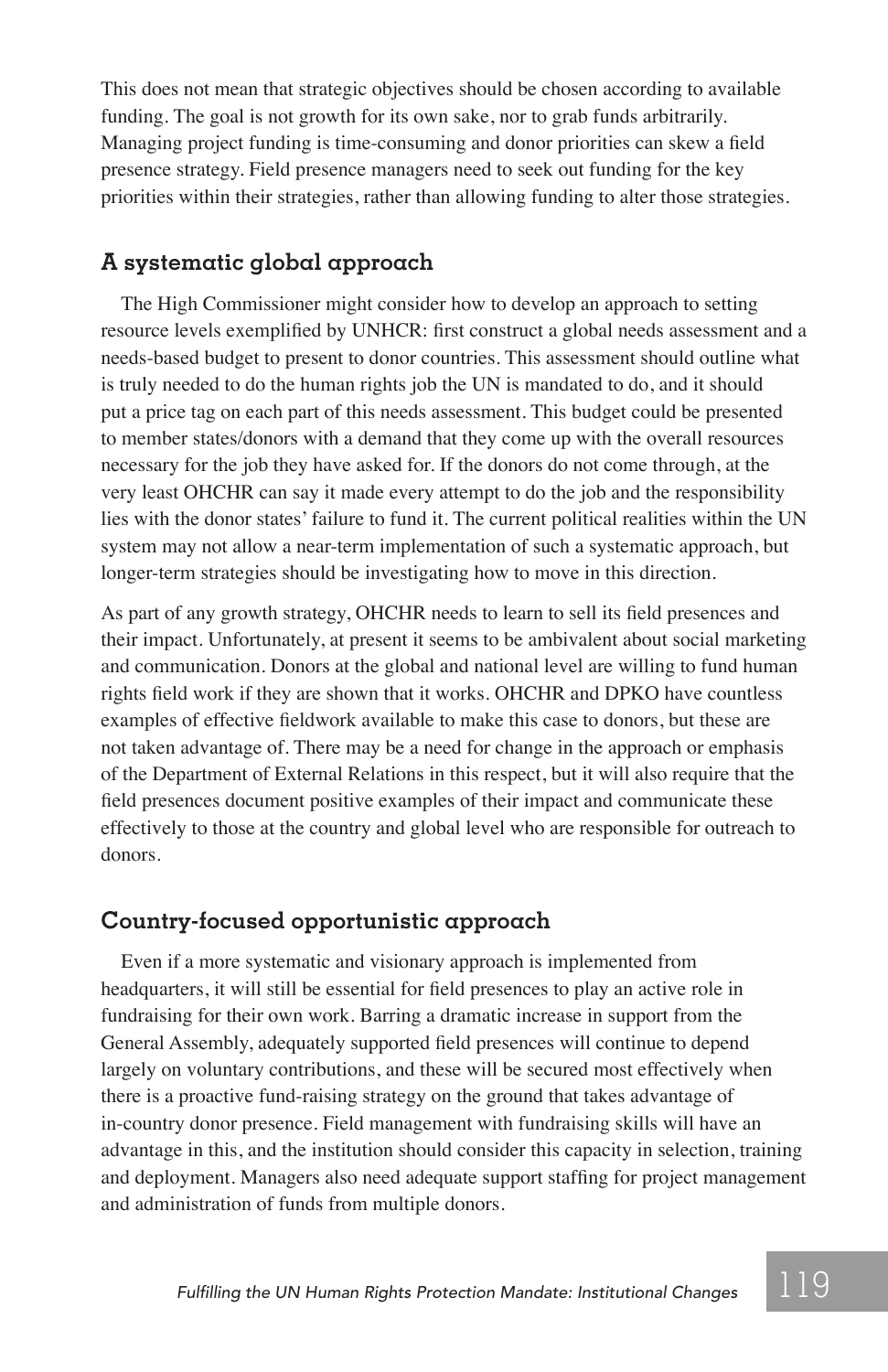One way that a field presence can maximize the potential support from local embassies is by keeping track of the changes in personnel and leadership in key embassies. Sometimes, for instance, a key embassy may be unsupportive for a while, but then after a change of personnel the doors open up and new funding opportunities are available.

The OHCHR Colombia office, for example, has always kept in close contact with the embassies both for political and financial support. It recently succeeded in expanding significantly through a number of donor-funded special projects that have protection impacts, including investigations into illegal land-grabbing, support to Indigenous Consultations in policy and development processes, monitoring of the implementation of military controls aimed at preventing extra-judicial execution, and monitoring of the new "Victims Law." The diversity of this expansion, however, put a significant strain on its limited administrative and finance staff.

The Joint Human Rights office in the DRC has also been successful in increasing protection-focused staffing through donor-funded projects. One such project created a set of new posts for national staff focused on protection of civil society, and another created posts in the human rights components for supporting the Joint Protection Teams. Both projects enhanced the staffing for key protection priorities of the office.

Given the increasing recognition of the need for post-DPKO human rights presence, OHCHR and DPKO also need to consciously prepare the financial resource base for such transitions in advance, taking advantage of the credibility that the UN may have generated during a peace operation to sustain donor commitment for an independent human rights presence. In East Timor, for example, donors expressed considerable interest in sustaining the human rights presence as the peace operation draws down.

Different kinds of funding sources make different demands, and some fund sources are much less trouble to manage than others. The field presence needs to be careful not to divert energy away from substantial human rights work into excessive administrative project management tasks. Clearly if multiple choices of support are available, the management should seek funding from the donors who make less onerous demands. At the same time, though, in order to take full advantage of available support – even when it comes with labour-intensive accountability demands – OHCHR together with its field management need to develop an efficient infrastructure for financial management of multiple income streams.

#### **Human resource challenges**

If the UN human rights field presences grow as they should, then recruiting enough of the right people may be a greater challenge to growth than finding funds. To continue the necessary growth of these field presences, OHCHR and DPKO need to engage in a more conscious and systematic expansion and nurturing of a pool of qualified and experienced human rights officers and managers. This presents three separate challenges: finding qualified people, finding enough people, and deploying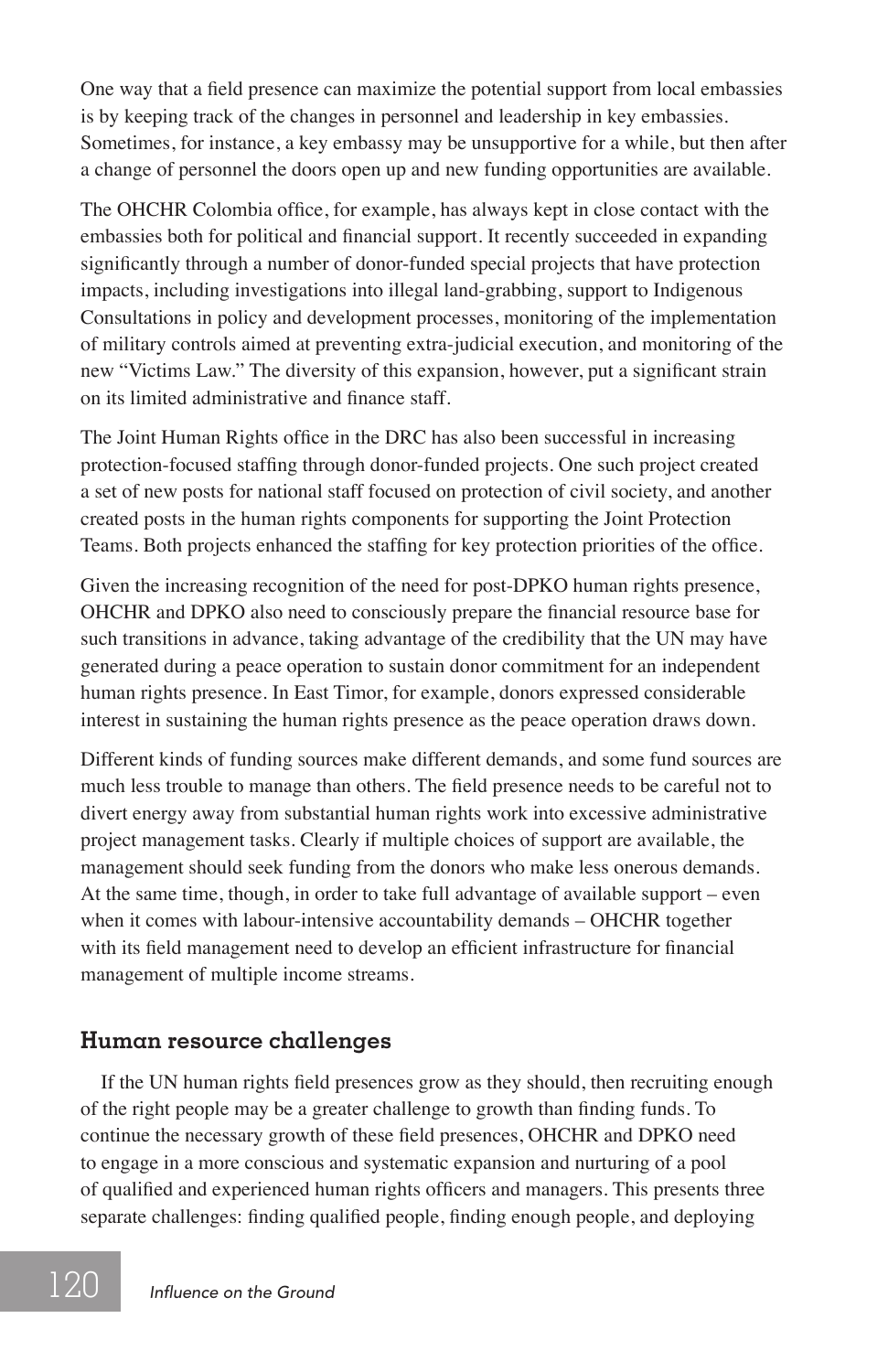them efficiently and quickly. At present, the UN has significant difficulties with all three.

The UN needs to construct a single well-stocked roster of qualified candidates for human rights officer posts in the field, from which candidates for both OHCHR and DPKO/DPA human rights posts can be selected. The system needs to allow for fluid mobility of Human Rights Officers from posts in DPKO to posts in OHCHR and viceversa, such that these shifts promote rather than hurt their career development.<sup>27</sup>

The current process is a passive one, in which interested applicants can submit generic applications, but no effort is made to actively search out the most qualified potential people for this highly skilled work. As a result, the UN has very inefficient access to the potentially large pool of qualified people with human rights expertise and other qualities for these posts. A more deliberate and targeted search process would involve active promotion of these opportunities to potential candidates through human rights networks, global civil society networks, the national human rights institutions of member states and through University graduate programs and career offices. The range of academic programs producing trained people with relevant skills for this work includes not only the increasing number of specifically human rights focused programs around the world, but also those which train people for international affairs, diplomacy, international development and other related fields.

Both the quantity and quality of field staffing would be improved if there were a more systematic effort to take advantage of the professional development opportunities represented by the larger and longer-lasting missions. These missions are a goldmine for developing HRO experience and leadership. For instance, most of the more experienced human rights officers and managers currently working in Latin America had their early experiences in MINUGUA (UN Verification Mission in Guatemala, 1994-2004) and Colombia. The large MONUC/MONUSCO human rights component has generated a reservoir of French-speaking HROs over the years. The large standalone OHCHR-Nepal office, in a few brief years, exposed hundreds of HROs to new field strategies in an Asian context.

In these larger missions many HROs can learn their craft, building up their technical, political and diplomatic skills with support from others. Since most of the larger field presences are under the DPKO structure, the UN human resources systems must allow for more fluid movement of people between OHCHR and DPKO. Movement and sharing of experience among institutions, field presences, and regions should be

<sup>27</sup>*.* Prior to 2009, human rights officers appointed to positions in the field were "external" candidates for other Secretariat positions, including positions in Geneva or in other field presences, whether they were DPKO or OHCHR. A UN Secretariat human resource reform of June 2009 aimed to bring the field "into the Secretariat". Under this reform, once a human rights officer has been appointed to a field post through a regular process involving a central review body and has obtained a regular contract, he/ she is considered as internal candidate for all Secretariat positions. In principle this should make shifting between DPKO and OHCHR positions simpler and should facilitate longer-term human rights careers and sharing of expertise. However, many human rights officers in the field do not have "regular" contracts, and it remains to be seen whether the outcome of greater mobility is actually achieved through this reform.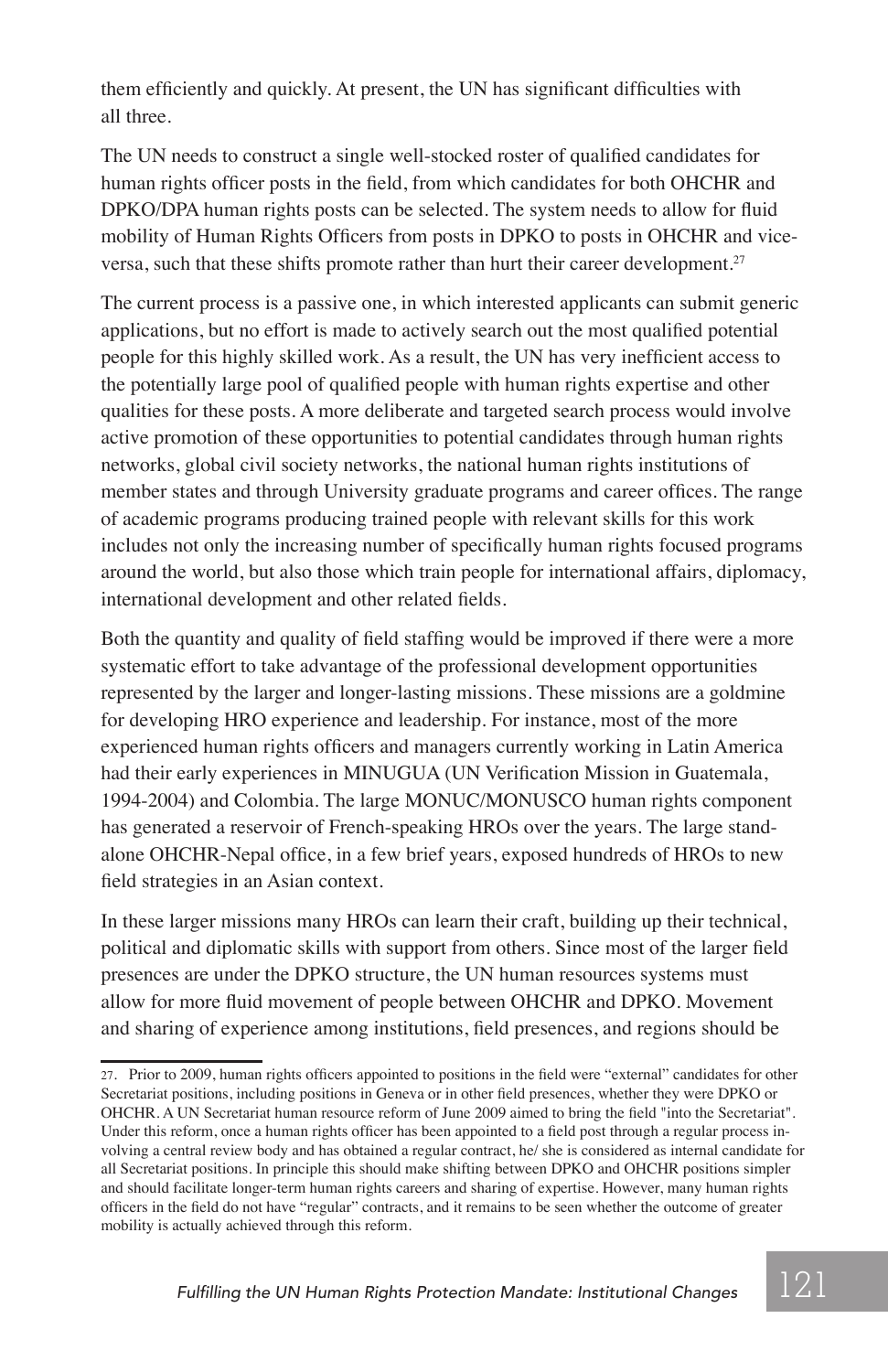encouraged and facilitated, as it constructs skills, management expertise, and a shared conception of the UN human rights identity.

Better protection is achieved with more staff, but also when existing staff apply more of their time to it. Field managers need to encourage staff to spend their time working on the tasks identified as most effective. To make this possible, the administrative, bureaucratic and reporting demands on field staff need to be rationally balanced in a way that will maximize the time available for their external interactions and protection efforts. In DPKO/DPA human rights units, for instance, the dual-reporting requirement can be onerous if not managed efficiently to avoid duplication. For small presences, regional offices or HRAs, the internal reporting and administrative requirements occupy a greater proportion of their time, reducing their already small capacity to get out and do the external aspects of their job. Clear communication and reporting and administration are essential, but expectations for different sizes of presences should be flexible.

#### **11.3 Better field strategies**

One fundamental requirement of getting the best impact out of existing resources is to have clearer strategies at the national level of each field presence, at the regional and local levels, and at the thematic level when the field presence has identified critical themes for its work.

The human rights field presences suffer from a lack of clear strategic objectives, and a common tendency to cite as "objectives" what are actually activities or work areas. A strategic objective is an outcome that can be achieved. "Monitoring," "advising," "informing other UN bodies, "capacity-building," "strengthening accountability" and similar phrases most often cited as objectives, are general areas of work or activities, within which one can do a little bit or a great deal, but they are not objectives that can be assessed or measured later in order to ascertain if they have been achieved.

OHCHR is not entirely at fault nor alone in this vagueness. Human rights objectives are notoriously difficult to achieve or measure and these kinds of vague objectives are prevalent throughout the field. In some acute situations, critical and immediate goals can be articulated in a straightforward manner, such as "stop indiscriminate shelling" or "get IDPs released from illegal detention camps." But many substantial human rights objectives are like development objectives: they require very longterm strategies and investments, and human rights institutions are frequently under unrealistic pressure from donors to show short-term measurable results that do not reflect the way such deep structural problems can really be transformed over time.

Nevertheless, the discipline of articulating real strategic objectives is necessary if the fieldwork is to be efficient at achieving any measurable change on the ground. The goal of naming such objectives is not to create pleasing strategy documents for donors, but to be able to assess one's own progress and do a better job.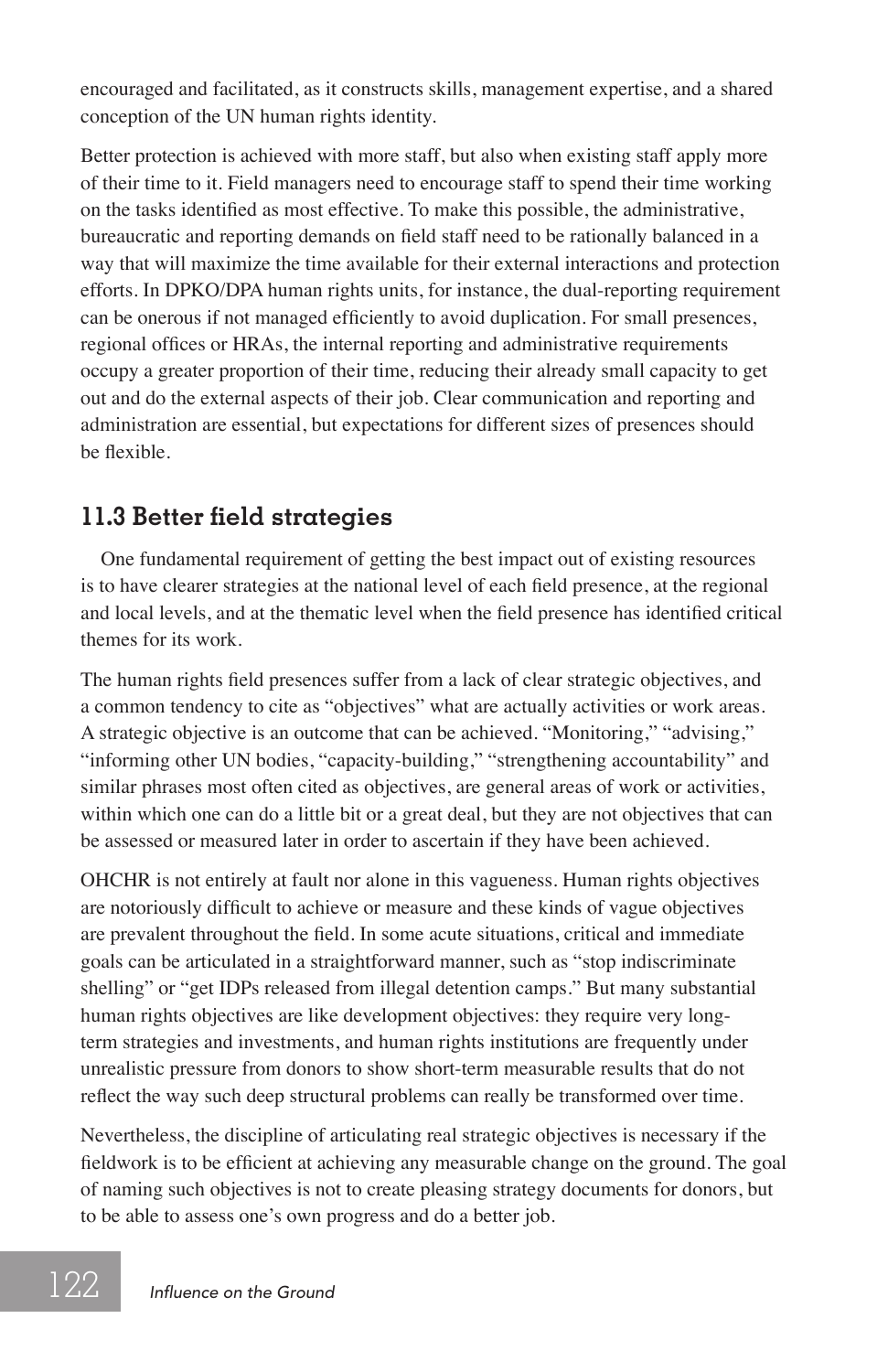Thus if one objective of a presence is to strengthen a national institution, one must identify its current levels of strength and points of weakness, choose which aspects need to be strengthened, set reasonable goals for change based on a specific plan of action, with a plan to measure if those goals were achieved. A year later a similar assessment must be done of the same institution, looking at the same strengths and weaknesses and trying to identify changes. If the real problem in an institution is lack of political will, a good strategy will recognize this as a broader advocacy challenge rather than a capacity-building one. So when the Nepali government is not implementing recommendations of the Nepal Human Rights Commission, a technical capacity-building project aimed at the NHRC itself will not resolve this. Instead, a political (and inherently subjective) analysis would have to identify the obstacles outside of NHRC, in Ministries, Security Forces or political parties, and set some modest objectives to weaken these obstacles.

If a particular action plan is about advocacy for a specific decision by other actors, the strategy has to articulate what decision is desired, and explain the logic of how certain kinds of advocacy might influence those actors to make such a decision. And if the desired decision then does not happen, an understanding of this logic will facilitate a revision of the necessary political analysis and a new advocacy approach.

If the challenge is to address a long-term structural issue such as discrimination, in which measurable social change might take decades, the first step must be to assess the current strengths and weaknesses of the national system in addressing it, including government bodies and civil society actors. This analysis then must identify where an external actor like OHCHR can strengthen this system, what kinds of initiatives can be effectively carried out, and how other national actors can be expected or encouraged to take these initiatives forward. Without this kind of strategic thinking, the investment of OHCHR's limited resource cannot be effectively targeted, and every individual effort becomes a small drop in a large bucket.

If the field presences articulate this kind of concrete strategic thinking more clearly, to themselves and to their partners, their impact will be improved and support from partners and donors will be strengthened.

#### **11.4 The biggest strategic challenge: political support and state receptivity**

Powerful forces will always push against growth and progress in human rights protection. Host states will resist human rights efforts on the ground, while some member states will actively constrain institutional growth at the global level. Resources and political support, therefore, will never fully match the real needs. Consequently, human rights proponents in the UN need to be creative and flexible in recognizing and capitalizing on opportunities and political openings when they arise.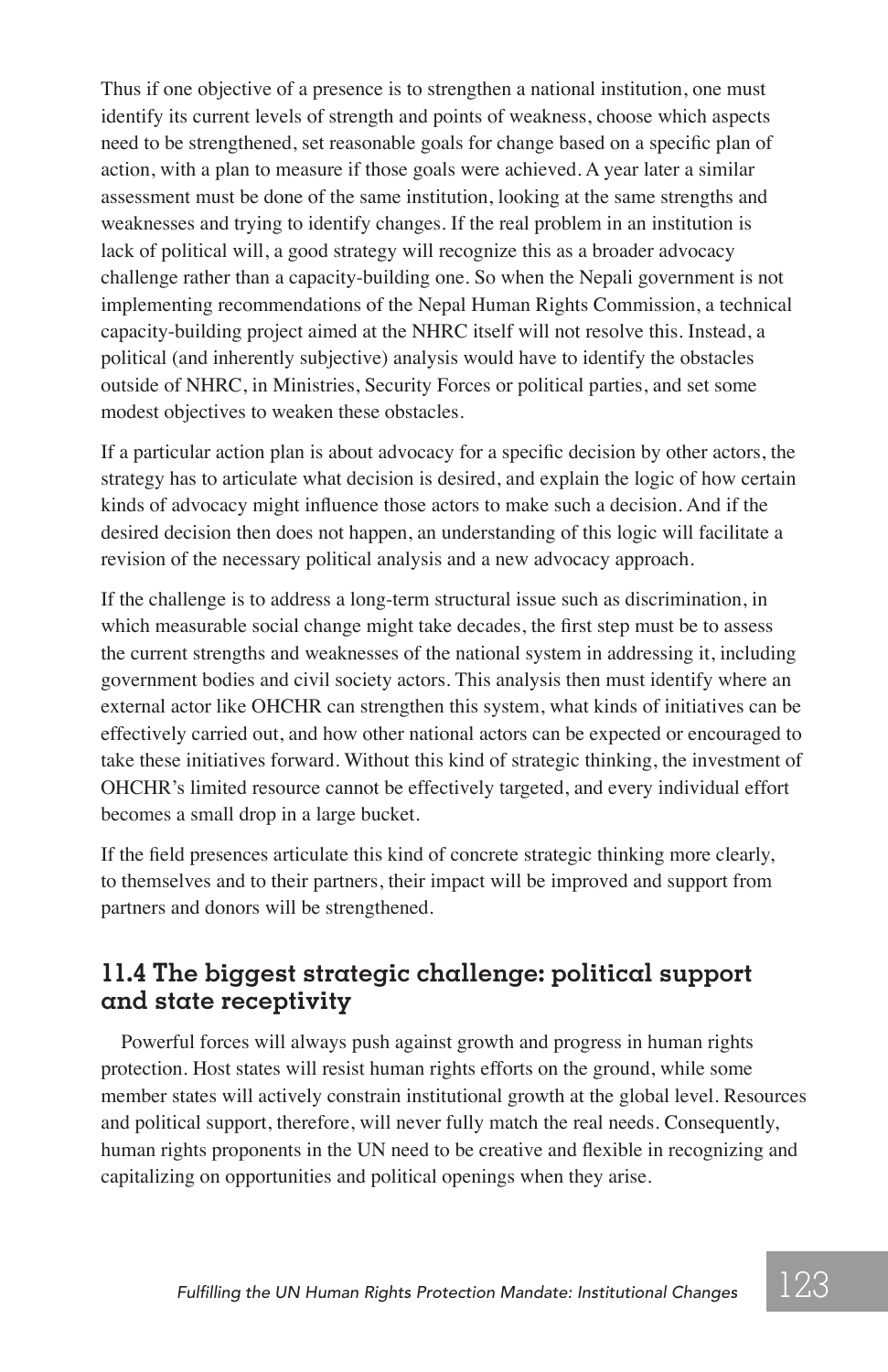In many cases the reason a country with severe human rights problems does not have a human rights field presence is not as a result of lack of UN capacity, but because the host state is resisting access, and has political allies supporting this resistance. The political situations and dynamics for these countries, though, are constantly changing, and sometimes circumstances arise that could open doors where they were previously shut. The 2011 "Arab spring" was a dramatic example of such an opportunity, where countries like Tunisia, Egypt, or Libya that had been firmly resistant to international human rights pressure were suddenly more open. OHCHR needs to use such openings to negotiate new field presences where they can make the most difference.

Other tough cases will continue to resist, and a UN human rights field presence will not be an option for the time being. But despite some huge political barriers and powerful alliances supporting state resistance, OHCHR should not give up. The OHCHR attempt to push Sri Lanka to accept a more adequate presence was important, even though it did not succeed. And when other intransigent or powerful states firmly resist or expel a field presence despite an evident need on the ground, OHCHR should make this disparity transparent to the international community at large.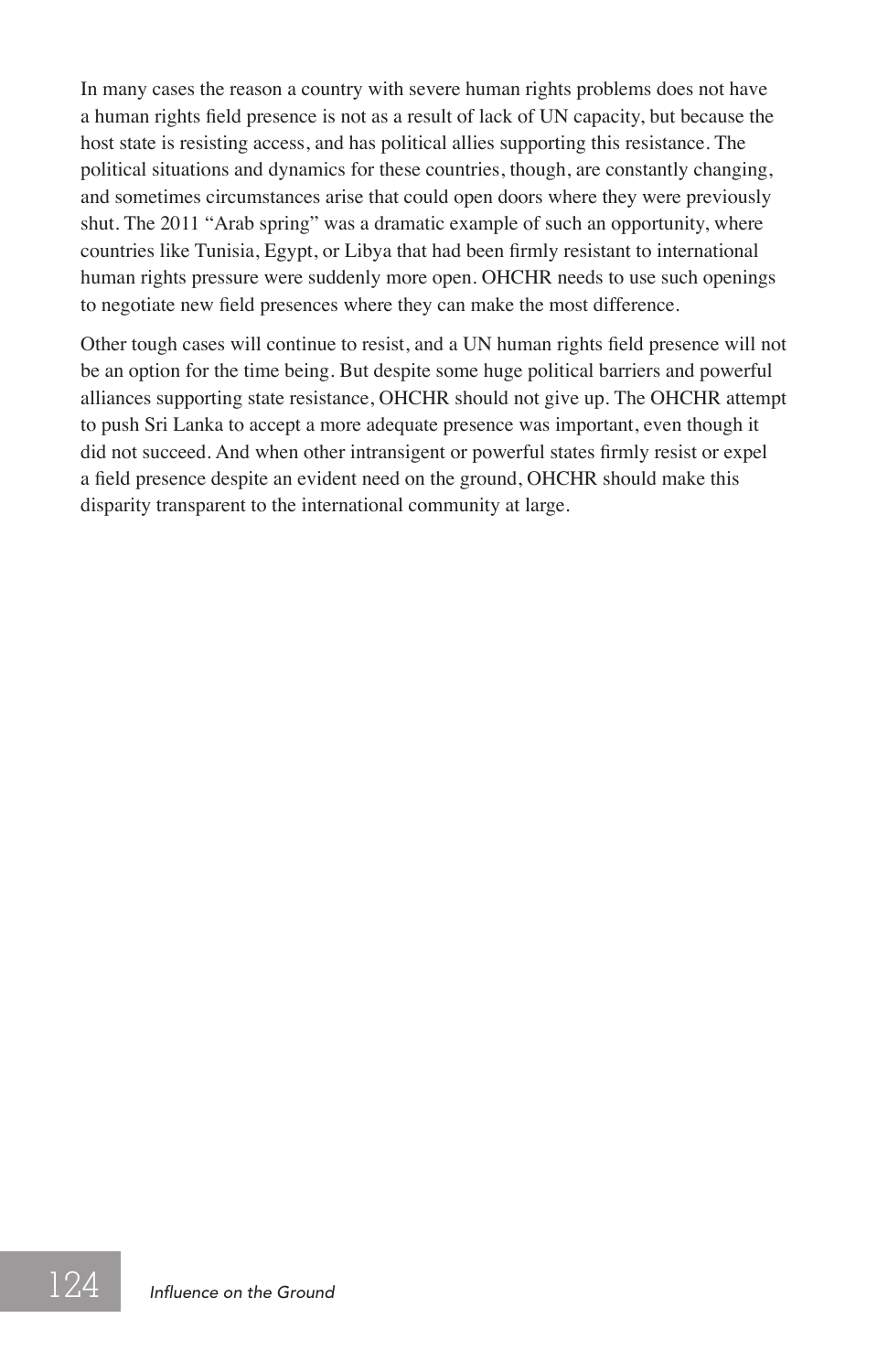# *Conclusions* 12

The potential protective power of human rights field presences has been amply demonstrated in the course of this research. From civil society respondents grateful their lives have been saved, allowing them to continue their fight another day, to prosecuting attorneys needing international support to get their own justice system to work, voices across the spectrum have shared one example after another of the impact of many different approaches.

nnummmmmmmmmmmmmmmmmmmmmmmmmmmmmmm

Given the level of detail of this research, there are many specific suggestions and recommendations in each of the preceding chapters, which we will not repeat exhaustively here. Several key messages, however, bear repeating: the importance of nuanced strategies combining the full range of available tools, the potential of the unique niche and voice of the UN, the need to evolve with changing contexts and understand the longer-term potential of a field presence, the need for growth, and the importance of a longer-term institutional vision of the future global human rights field system.

### **12.1 Use the full toolbox: combined strategies**

Field experience suggests that the most powerful protective impacts come from nuanced and complex strategies that combine the whole range of potential tactics available to the human rights officer in the field. Publishing a report on abuses may put on enough pressure to change something. Offering the right quiet advice at the right time might help a state ministry create a better policy. Projecting a field presence into a conflict zone may dissuade attackers from molesting a community. Each of these and other approaches can help to some extent.

The greatest impact, however, comes when presences blend all of these different approaches into combined strategies. Deploying field officers, listening, talking, advocating and building relationships, analyzing data, producing reports others can use, building relationships at every level of government, combining problem-solving advice with persistent advocacy, collaborating with special rapporteurs, UN agencies, diplomats… the list goes on. The point is not the list of activities, but the careful diagnosis of the problems and the environment, and the strategic thinking that goes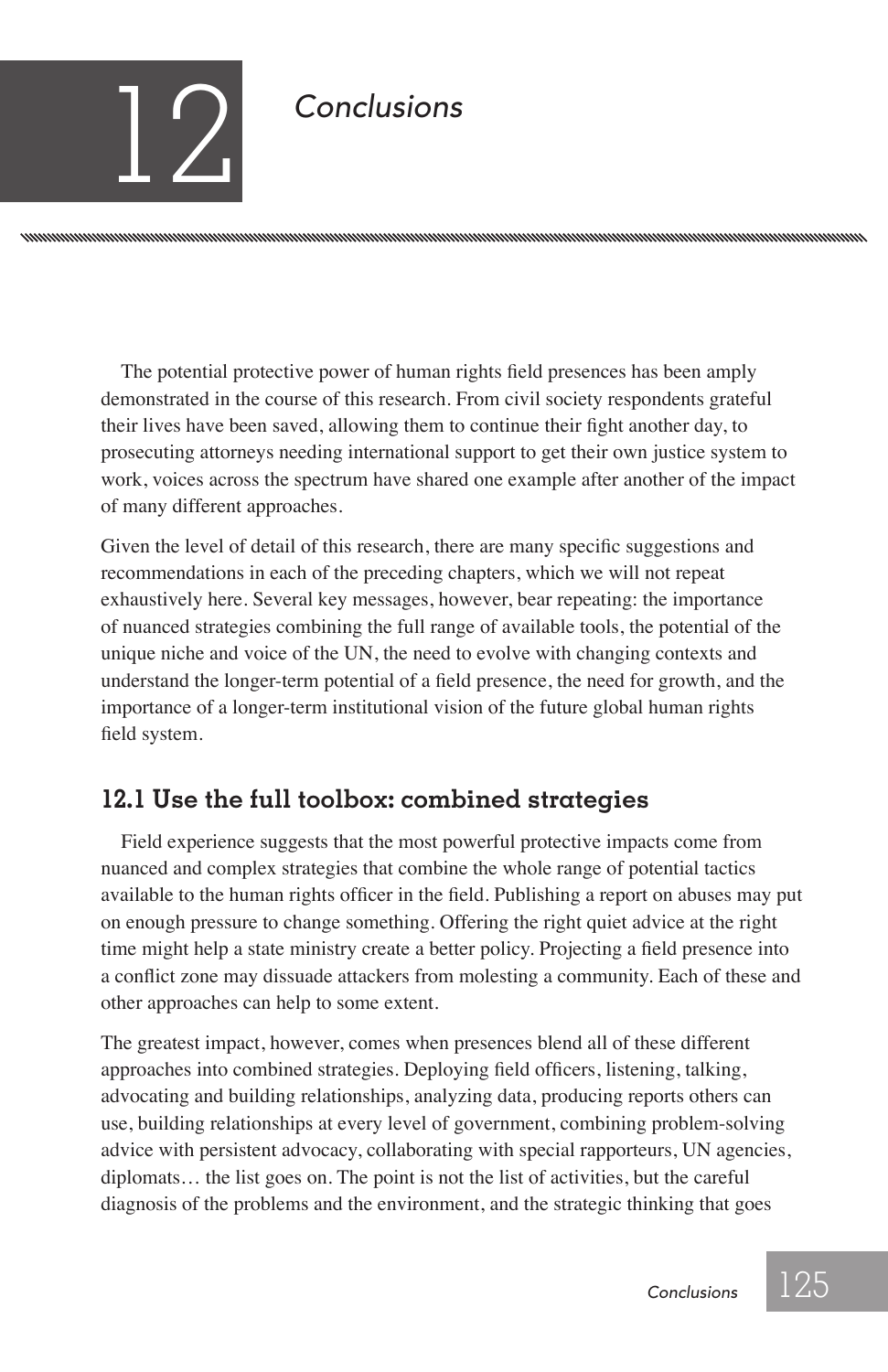into creating an effective combination of a broad range of activities. Taking advantage of the credibility this work builds up over time, the human rights field presence becomes an influential actor contributing to substantial changes in the dynamics of abuse on the ground.

In the human rights field, unfortunately, people's ability to think strategically and create effective multi-faceted protection strategies is constrained by labels and old habits. Human rights fieldwork is not "observation"; not "monitoring"; not "technical support." The work suffers from these labels, which are utterly insufficient to describe the deeper behaviour-changing influence that real field protection strategies can achieve.

This study has used the phrase "on the ground" repeatedly, and for good reason: the raw geographical coverage and grass-roots exposure is a key nutrient for all of the work. The wider the projection of presence outside the capital cities, the more credibility, information, contacts and relationships are possible. This web of relationships and information create new strategic possibilities to influence human rights abuses.

The relationships are the key. Human rights protection depends primarily on the actions of government actors and civil society activists, and a field presence must nurture effective relationships with these primary actors right from the start, seeking ways to both pressure and support them as needed. Civil society support demands special emphasis and constant discipline, because so many forces within the UN and international system create inertia for a UN presence to bias its approach too much towards state support. Civil society forces in the long run will be fundamental guardians of human rights in any society, and every effort the UN makes to protect them and strengthen their professionalism and capacity will have long-term benefits.

The state relationship is a perpetual challenge: it can't be too cosy and it can't be too tough. The best results require that a field presence can openly criticize, report publicly on abuses and advocate for change, while also keeping a door open to dialogue with the state on how to construct solutions to fix the problems. Each presence needs to prove its value and credibility, showing itself to be reliable, accurate, and constructive in its suggestions, but also strong and principled, unwilling to back down on its stances solely for political convenience or to make 'friends'.

We have described this accumulated impact over time of these strategies and relationships as the essential infrastructure of effective protection. When a field presence has this infrastructure in place, the resulting public perceptions of credibility and clout amplify the efficiency and protection impact of each individual initiative.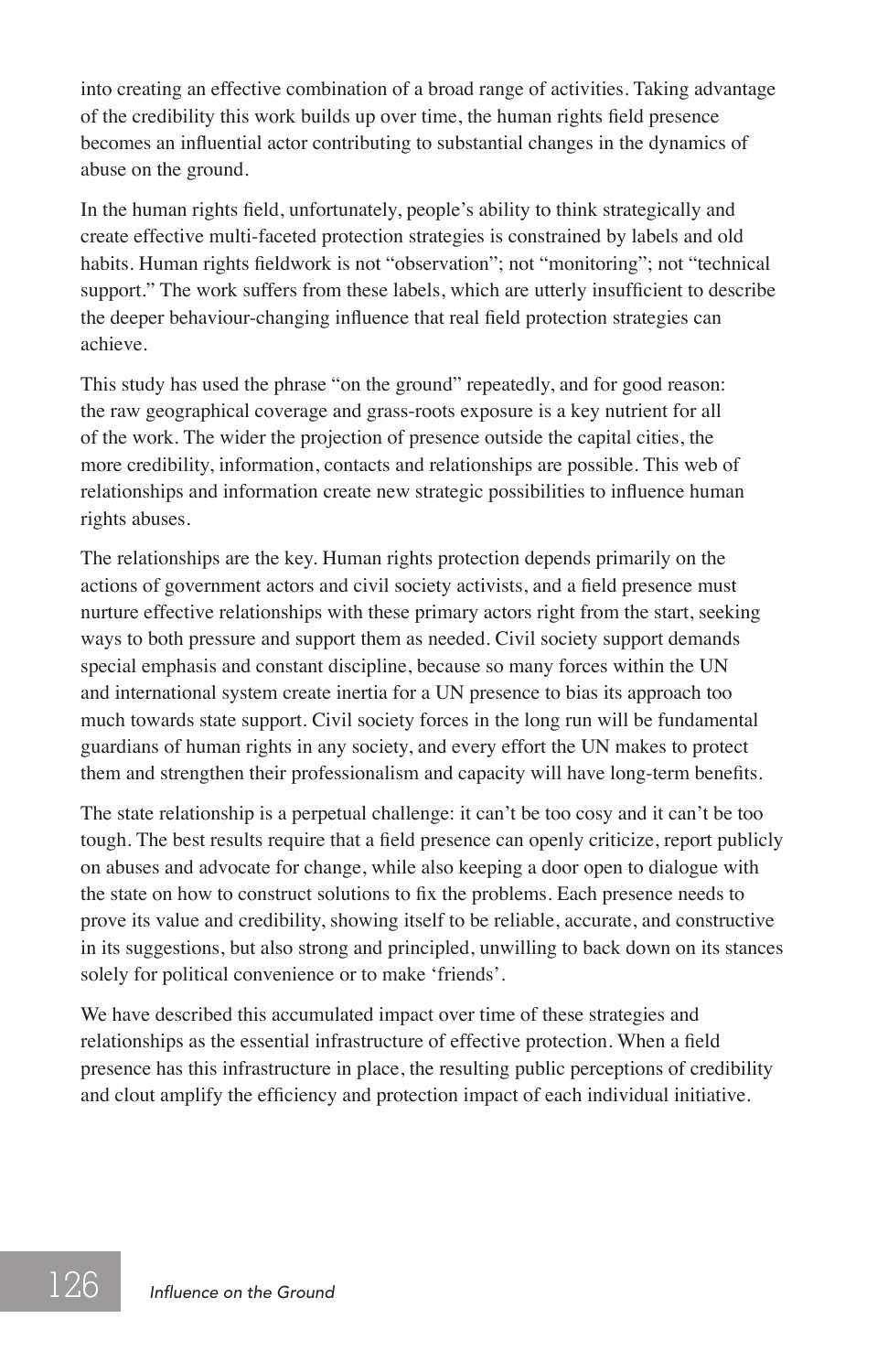#### **12.2 Exploit the unique potential of the United Nations**

There are so many different ways a human rights field presence can contribute to protection that there is always a risk of getting sidetracked into offering the most convenient, habitual, or requested services rather than strategically choosing where the greatest added protection impact can be gained. The most important added value of a UN field presence, among many other human rights actors, is its identity and voice as the *United Nations.* 

This international and independent identity creates key opportunities for impact:

First, The United Nations image often provides safety and protection. In many contexts, its own staff, and especially its international staff, are able to carry out sensitive activities with far less risk than would be run by local actors doing the same actions. The UN therefore has the capacity to use its presence and advocacy to protect the more vulnerable national human rights actors, and to substitute for them in times of danger by carrying out some of the more sensitive or dangerous human rights activities.

Secondly, the United Nations *voice* is unique, and other actors depend on it. When the UN is silent on key human rights concerns, the impact is not neutral – it is *negative*. Silence can send a message that reinforces impunity. Even where a UN presence is small, its voice can be big, and each use of it can build its reputation and credibility. Its voice is also a crucial tool for others: some of the most important human rights influence derives from the ways other actors – from civil society to diplomats – take advantage of the public pronouncements of a UN field presence. Given its importance, the public voice should not be unduly inhibited by the fear of damaging relationships with the state. On the contrary, the UN's public voice must be an integral component of those relationships.

Thirdly, the UN should earn a reputation as a neutral outside party respected by both state and civil society counterparts, giving the field presence the opportunity to create bridges and links between actors who otherwise have difficulty communicating or trusting each other. It can bring them together for dialogue, joint missions, or for joint problem-solving. The UN also can bridge local actors with the international community – putting both state and civil society actors in touch with international institutions who can support them.

Whichever strategies are chosen to address a problem, a UN human rights presence needs to engage the capacity of national actors to multiply the impact. Protecting human rights defenders, for instance, gives those local defenders space to work more and expand their impact. Public reports by the UN have a credibility that reinforces local reporting, and gives national actors a tool they can continue to use to press their own human rights work. The UN's capacity to bridge different actors essentially multiplies the impact of each bilateral relationship. Thus when the UN creates a good relationship with a state actor, it can also open the door of that relationship to others,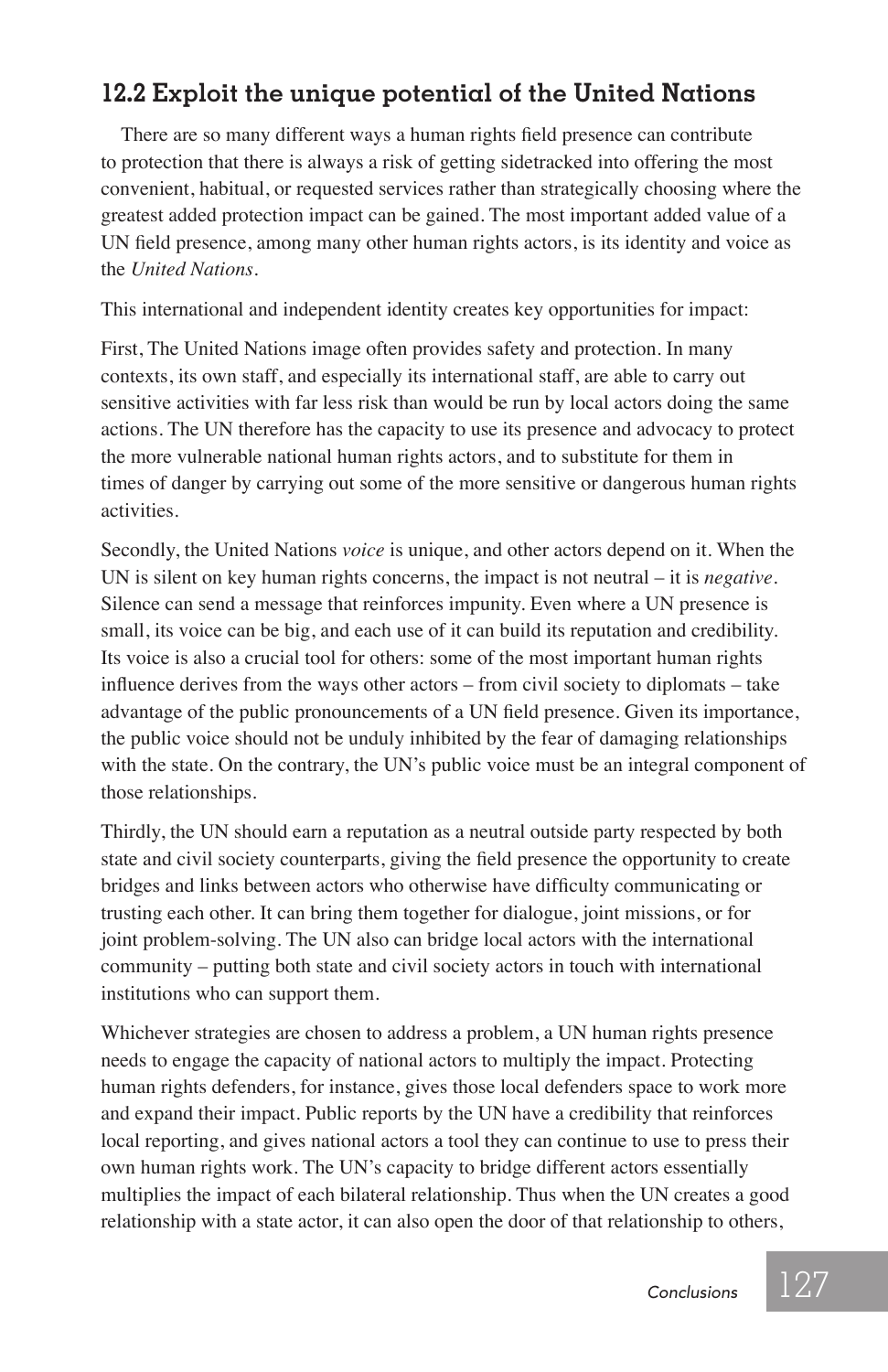such as civil society, multiplying the value and impact of that relationship over time. In the final analysis, the impact of the work of other actors *using* and multiplying the efforts of the UN should far exceed the direct impact of the UN's own efforts. To encourage this to happen, this multiplier effect should be one of the objectives of the UN's human rights strategies. The UN should choose approaches and activities that lend themselves to such secondary uses by national actors.

#### **12.3 Adapt and evolve with transitions**

In each context, a field presence will gather information, analyze it, and select priority problems to address. As the context changes over time, this process will continue, and the work on the ground has to adapt to the changes. Most field presences start up with a focus on life-threatening abuses in crisis, but the UN should further explore the possibilities of initiating field presences in chronic situations of abuse even where no "crisis" exists. We have seen that nearly every presence lasts through the initial crisis into a post-conflict transition. In each case they diagnose systemic problems of entrenched corruption and impunity, societal divisions and discrimination, or economic inequities and exploitation. Instead of moving too quickly into exit strategy thinking, UN human rights strategies need to assess the long-term evolution of each national situation, measuring the gap between levels of abuses and the capacity of national structures to address those abuses, and seeking ways to use the UN's added value to make a longer-term systemic difference.

Decisions about extending, closing or expanding a field presence should be based on an ongoing analysis of the needs of rights-holders on the ground, and the strategic opportunities for the UN to strengthen the capacity of both state and civil society actors to sustain an effective human rights system for the long haul.

### **12.4 Grow**

Although this study has revealed many weaknesses in the implementation of the UN's human rights mandate in the field, the bigger picture conclusion is that *these field presences can and often do offer substantial protection to those who need it.* At the global level as well as within the national context of each field presence, this protective impact needs to be more fully understood and disseminated in order to be further supported and improved. OHCHR, DPKO and DPA need to consciously articulate these impacts and do much more to defend and promote the protection value of these field presences to donors and member states.

Consequently, one of the biggest systemic weaknesses we identify is the failure of the UN and its member states to invest sufficiently to ensure that its human rights field presences achieve their maximum potential. Greater investment is needed both in terms of resources and political support. We do not argue for growth for its own sake, but rather that where analysis suggests that more UN field presence would contribute to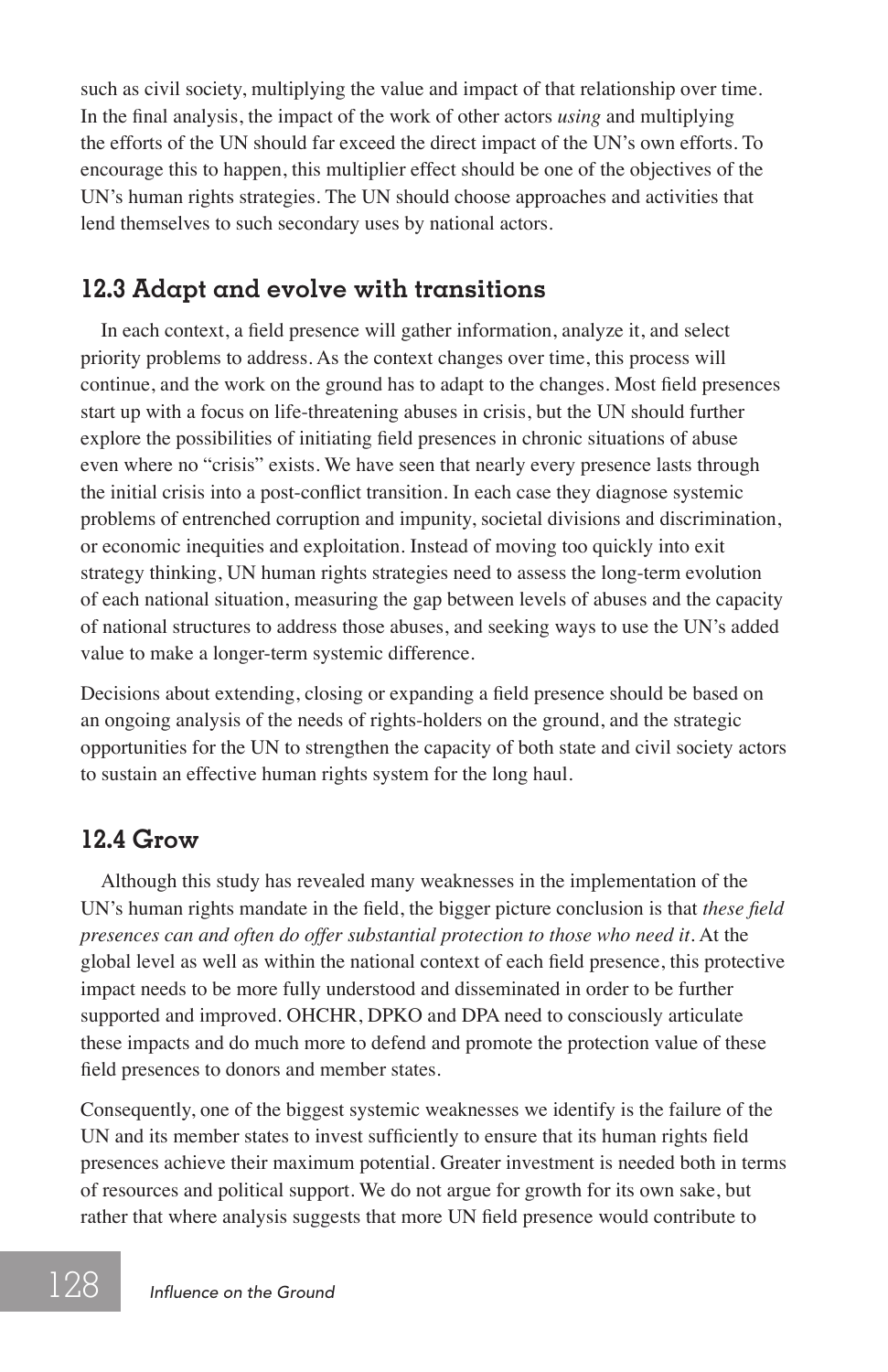greater protection – whether through new presences or the expansion of existing ones then the resources should be made available to make this possible.

There will only be more field presences if states agree to host them. Member states need to give much greater political support to the High Commissioner to facilitate negotiations to establish new field presences. States need to put more pressure on each other, insisting on a new field presence wherever it is needed. And when states are refusing or expelling a human rights presence, they should be called to account for their recalcitrance and there should be political or reputational costs.

When it comes to resources, certainly at the central level the core funding of OHCHR is insufficient. The High Commissioner should be pursuing support for a long-term vision of growth that will give the institution the stable support it needs to do the job it is called upon to do. But even with current core budgets, OHCHR field presences and the human rights components of peace operations need to be much more ambitious and proactive, capturing the substantial support from multiple sources that is already available for effective protection work, and taking advantage of new avenues of funding to expand their operations. In addition, the UN's continued weakness in promptly and efficiently filling empty posts in the field with qualified human rights officers *must* be fixed if these field presences are to achieve their mandated potential.

#### **12.5 Project a more ambitious long-term vision**

The human rights field presences of OHCHR, DPKO and DPA, together with their sponsoring institutions, need to conceptualize themselves increasingly as a single system with shared objectives, shared strategies and shared human resources. The system is still in the early stages of a necessary growth curve, and will continue to evolve over time. The more visionary leaders need a long-term horizon, planning not for the budget of the next biennium, but to imagine and realize the human rights protection system the United Nations should have on the ground through 2020 and beyond. They need to mobilize allies to break through any inertia or political obstacles that block this process.

The effectiveness of each human rights field presence depends in large part on the perceptions of legitimacy of human rights at the global level. Taking a long-term view, there are many signs that this legitimacy is growing. Twenty years ago, when the first field presences were being attempted, most states could more easily use sovereignty arguments against any such initiative. Twenty years ago, there was no OHCHR, no ICC, and no "Protection of Civilians" discussion in the Security Council. Since then the discourse has progressed dramatically: human rights concepts are mainstreamed throughout the UN system, and concepts like human security and protection of civilians are now broadly accepted. Human rights field presences are all over the world.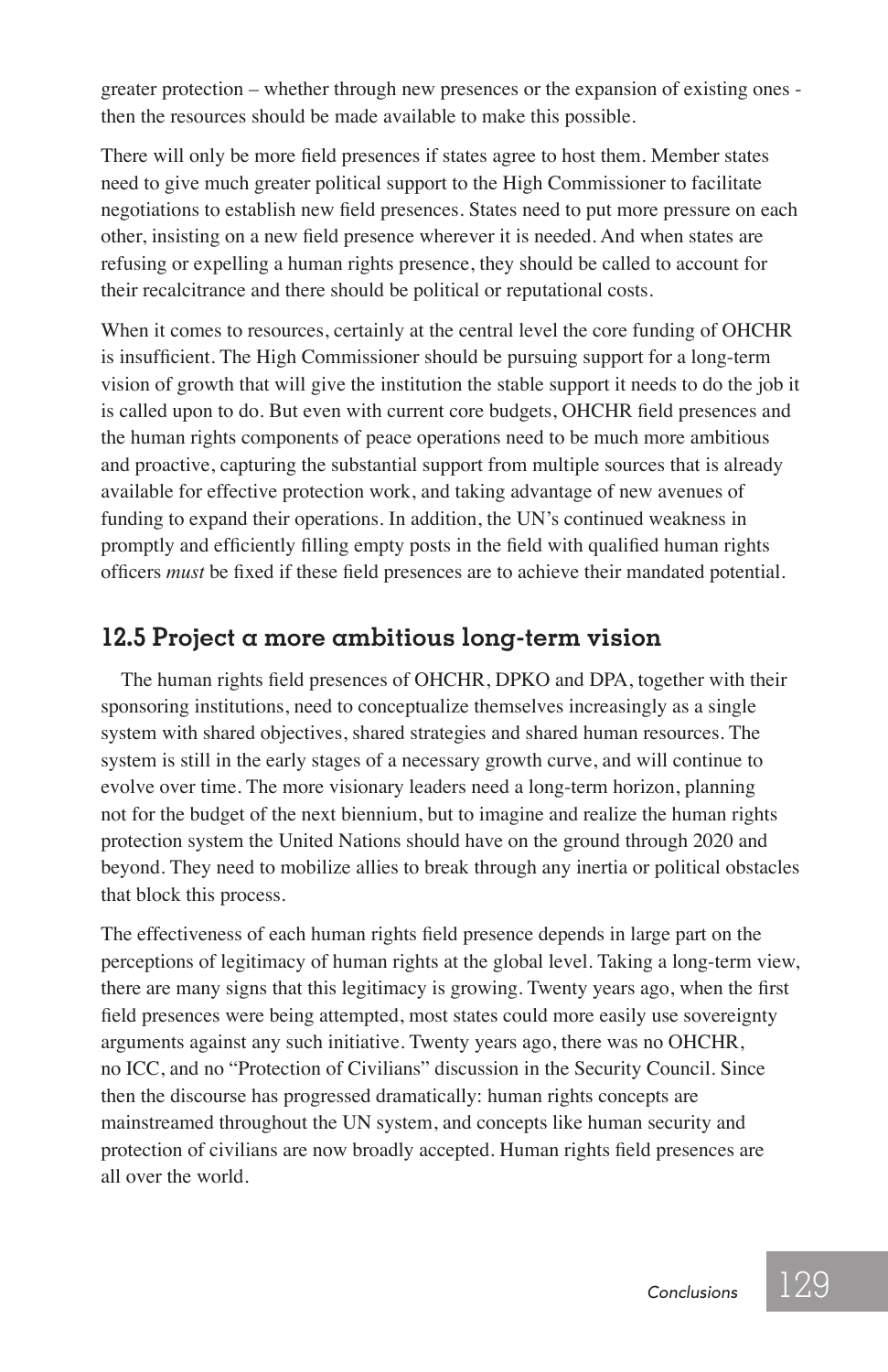Twenty years ago, for a state to be discussed at the UN Human Rights Commission could only be a punishment. Now in the process of Universal Periodic Review, all states have accepted some level of regular scrutiny. The UN human rights community needs to similarly break down the perception that having a field presence on the ground is a punishment to the host state. The constructive value of critique and recommendation needs to be accepted on the ground as well. Hosting a field presence is a step towards legitimacy, not the opposite.

It won't be an easy process. There will continue to be state resistance to the legitimacy of international human rights. Arguments of sovereignty, cultural relativism or imperialism will still have resonance in many places. In fact, the instances of offensive interventions by western states or paternalistic behaviour by internationals on the ground will continue to justify such arguments. The international human rights community, and more specifically the activist human rights proponents in the United Nations, need to confront not only the abuses on the ground, but also these other dynamics that can undermine human rights legitimacy. We cannot settle for a reactive or defensive approach.

There will always be setbacks and push-backs against the growth of human rights' legitimacy, but these push-backs do not neutralize the gains. Taking a longer-term view, there is too much potential, and too much need, for anything but an ambitious and visionary plan for the future.

\*\*\*

Throughout this study, we have been privileged to meet many dedicated, creative and passionate human rights officers operating in all manner of difficult contexts. The human rights issues they deal with are complex, multi-faceted and rarely amenable to simple resolution. But all over the world they are crafting nuanced approaches to the problems in front of them – combining skills of analysis, strategy, diplomacy, law, public relations and negotiation and activities of monitoring, reporting, advising, training, talking and listening. We hope that this study captures some of the subtlety, variation and inter-relationships of this task, and helps both the field officers and the UN as a whole to do much more of this vital work on the ground.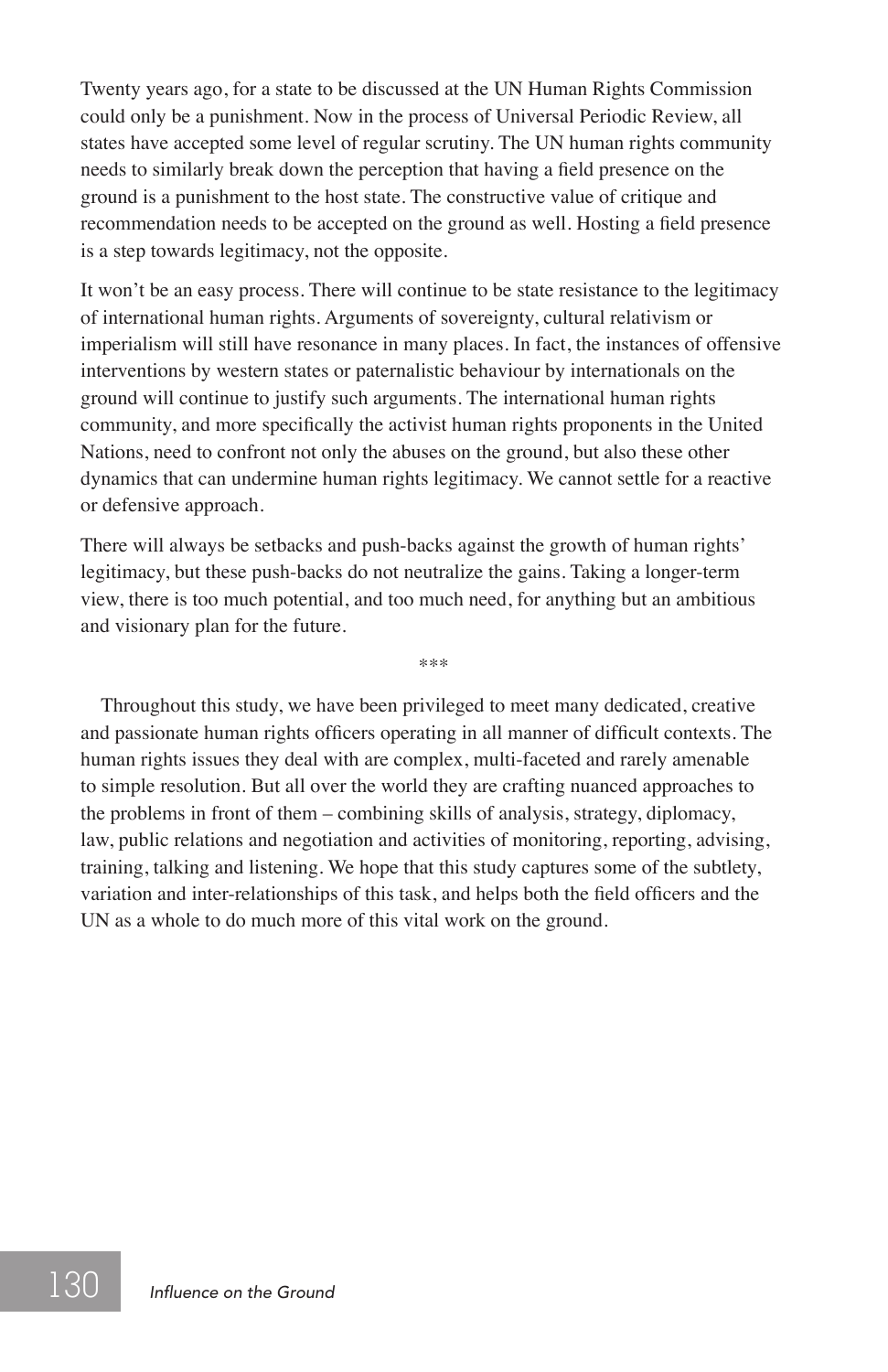## **Fieldview SolutionS**

Civilian suffering in the face of conflict and human rights abuse places a tremendous obligation on United Nations and non-governmental organizations who try to confront it: an obligation to be efficient and effective; an obligation to get past words and rhetoric and find real solutions that make a difference. To meet this obligation, they need good analysis, well-trained staff and creative strategies. Fieldview Solutions helps organizations that deploy staff in conflict zones and regions of significant human rights abuse, by bringing a rigorous analysis of best field practice into their analysis, planning and training.

Fieldview Solutions has done analysis and training development projects with the UN Office of Coordination of Humanitarian Affairs, the Office of the High Commissioner for Human Rights, the World Food Program, the UN Department of Peacekeeping Operations, the Economic Community of West African States Emergency Response Teams, Amnesty International and Peace Brigades International, among others.

Fieldview Solutions founder Liam Mahony, has been doing fieldwork, analysis, writing and training focused on protection for over 20 years. His field manual, "Proactive Presence: Field strategies for civilian protection," published by the Centre for Humanitarian Dialogue, is a resource for planning and training for the integration of protection into the ongoing work of a wide range of field operations. Mr. Mahony has been developing and implementing participatory training methodologies for 30 years, for UN-OCHA, UN-WFP, DPKO, ECOWAS and Peace Brigades International, among others. He contributed several new chapters for the OHCHR Monitoring manual and assisted in developing new training methodologies for OHCHR human rights monitoring. He is also the co-author (with Luis Enrique Eguren) of Unarmed Bodyguards: International Accompaniment for the Protection of Human Rights (Kumarian Press, 1997).

Fieldview's co-founder, Roger Nash, has a background of human rights and humanitarian work in Colombia, Afghanistan, Sri Lanka, and South Sudan. He has an LLM in Human rights law from the University of Essex, where his research focused on the effective use of field presence for protection of human rights. Mr. Nash is a protection trainer for the OCHA ProCap program (Protection Standby Capacity) and for DPKO civil affairs.

Fieldview Solutions research associate Tessa Mackenzie participated in field research for the case studies in the DRC, Uganda and Kenya. Ms. Mackenzie has worked with several different human rights NGOs including Amnesty International and Peace Brigades International. Her Masters degree in Contemporary War and Peace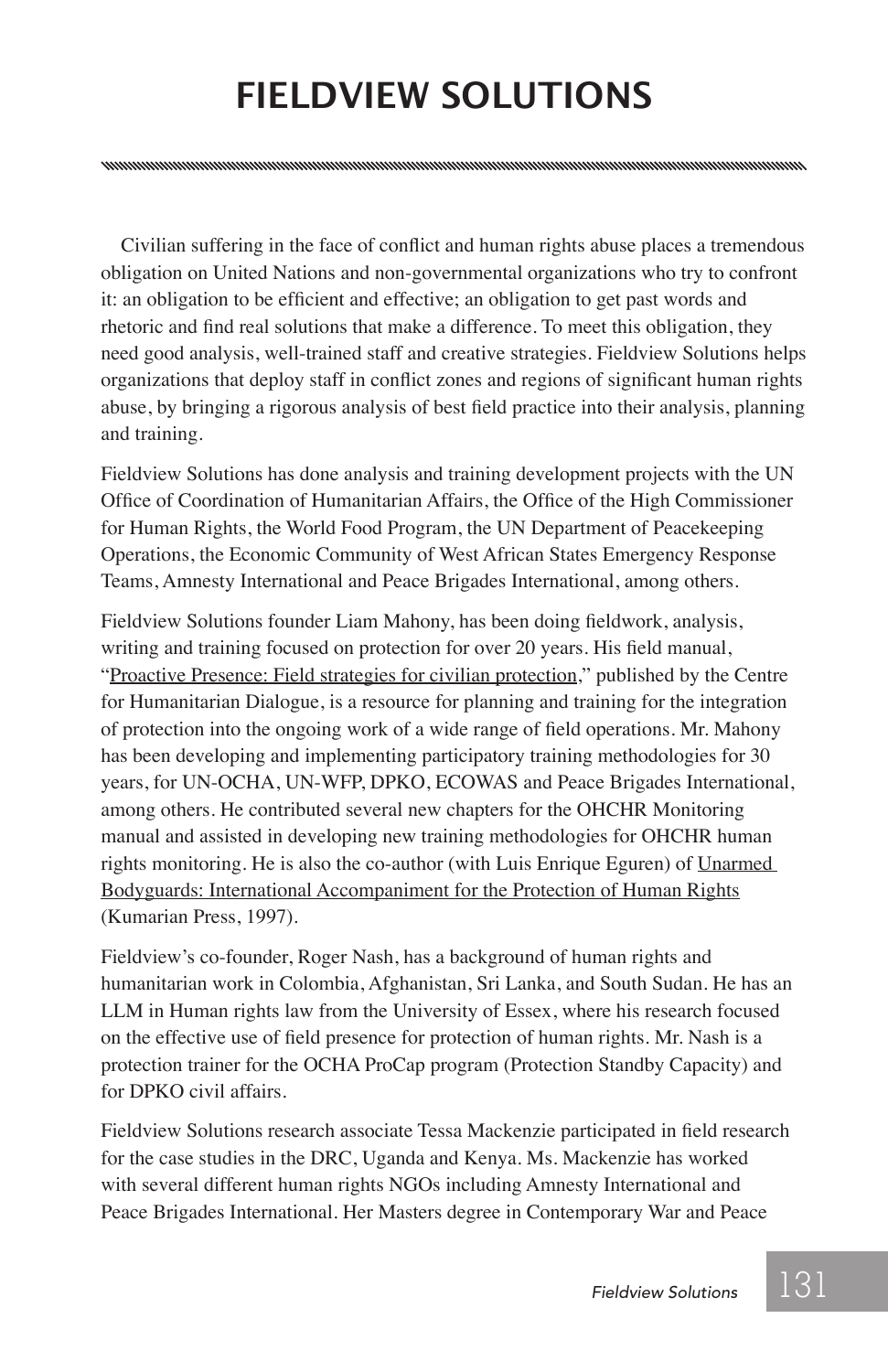Studies included a thesis on humanitarian intervention in areas of armed conflict. She specializes in the protection of human rights defenders and has lived and worked in Colombia, Guatemala, Nigeria, Mozambique, and Palestine.

Indu Tuladhar assisted the research in Nepal, working under a separate contract through the Danish Embassy in Kathmandu. A Nepali lawyer and independent consultant with a background working in access to justice for women victims of violence, she has more than 10 years experience working with a diverse range of national and international organisations, providing technical expertise and carrying out advocacy to strengthen the legal and constitutional protection of children, women and minority groups in Nepal.

#### **For more info, see www.fieldviewsolutions.org**